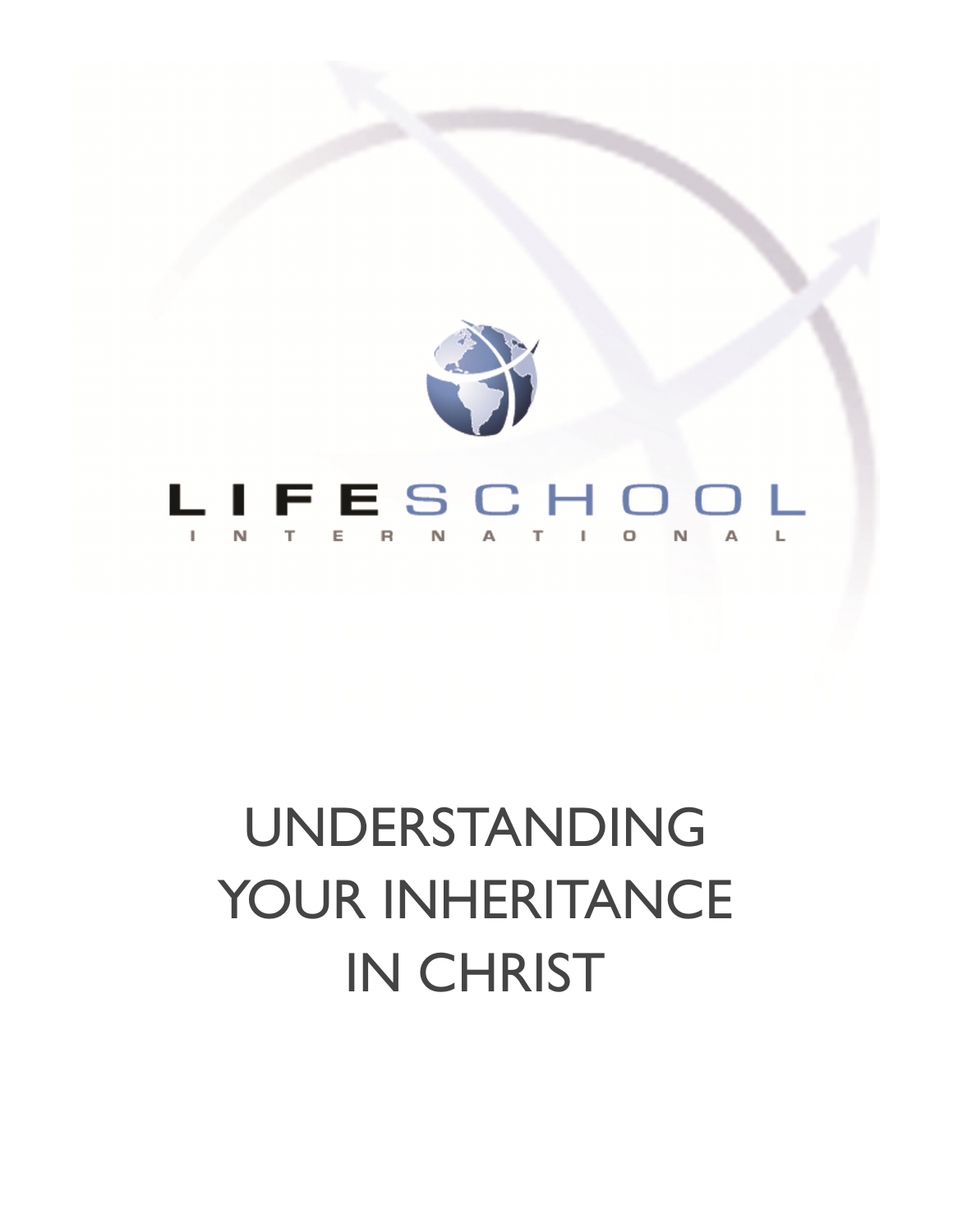Understanding Your Inheritance in Christ. Copyright © 2009 by Ken Kessler. Printed and bound in the United States of America. All rights reserved. Written permission must be secured from the publisher to use or reproduce any part of this book, except for brief quotations in critical reviews or articles.

Published by:

Lifeschool International P.O. Box 671063 Marietta, GA 30066-0136 (770) 509-1481 http://www.LifeschoolInternational.org info@Lifeschoolinternational.org

Italics in biblical quotes indicate emphasis added.

Unless otherwise noted, Scripture quotations are from the New American Standard Updated (NASU) Edition. Copyright © 1960, 1962, 1963, 1968, 1971, 1972, 1973, 1975, 1977, 1995 by the Lockman Foundation. Used by permission.

Scripture marked NKJV is taken from the New King James Version. Copyright © 1982 by Thomas Nelson, Inc. Used by permission. All rights reserved.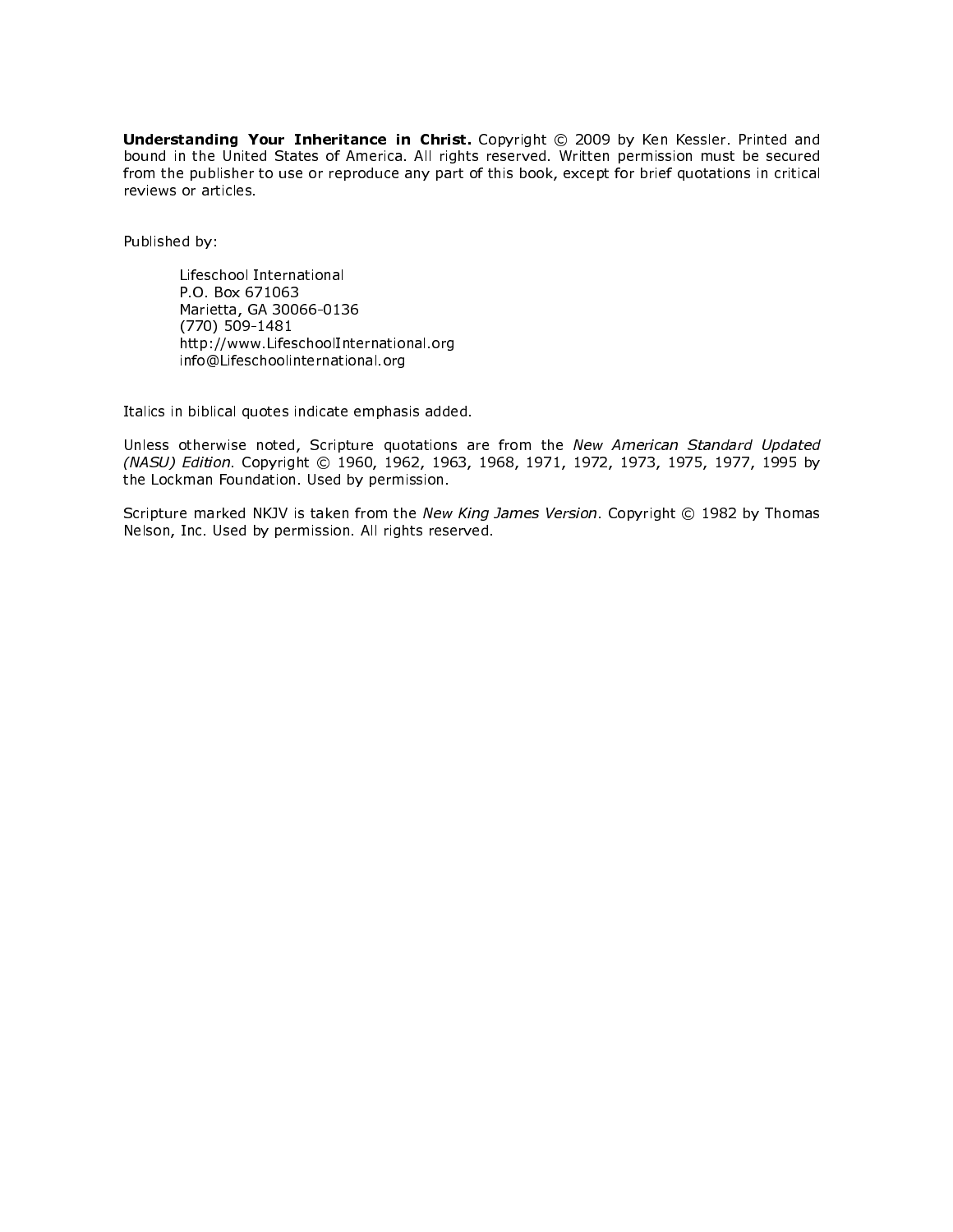# Table of Contents

| 1                        | <b>CALLED TO INHERIT A BLESSING</b>         | 5   |
|--------------------------|---------------------------------------------|-----|
| $\overline{2}$           | <b>STEPS OF ANCIENT COVENANT MAKING</b>     | 19  |
| 3                        | <b>UNDERSTANDING OUR POSITION IN CHRIST</b> | 37  |
| 4                        | <b>THE BLESSINGS OF ABRAHAM</b>             | 49  |
| 5                        | THE BLESSINGS OF THE NEW COVENANT           | 61  |
| 6                        | <b>AN ENTIRELY DIFFERENT RELATIONSHIP</b>   | 71  |
| 7                        | <b>HOLD FAST TO THE COVENANT</b>            | 79  |
| 8                        | <b>PRINCIPLES FOR NEW COVENANT LIVING</b>   | 93  |
| <b>ANSWER SHEETS</b>     |                                             | 103 |
| 105<br><b>FINAL EXAM</b> |                                             |     |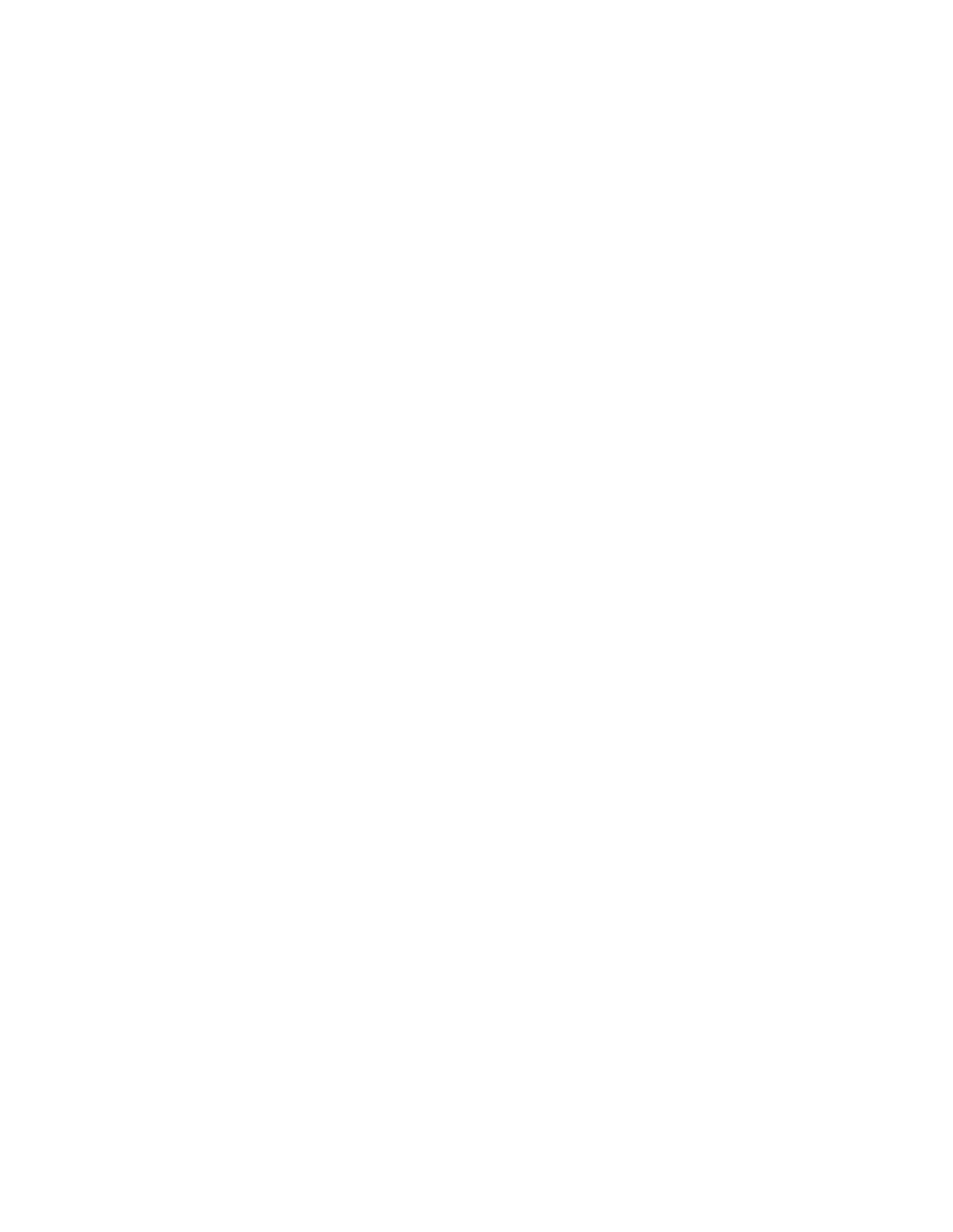# Session 1

# Called To Inherit a Blessing

#### This session covers:

- God's desire to bless you
- The connection between covenant and blessings
- The basics of a biblical covenant
- How covenant draws two together as one

#### This session corresponds to:

- The Introduction and Chapters 1 and 2 of Understanding Your Inheritance in Christ book
- Session 1 of the Understanding Your Inheritance in Christ CDs

### The Promise of Blessing

- 1. The Scriptures promise wonderful and much needed blessings to believers through their relationship with Jesus Christ.
	- In both the good times when we are experiencing God's favor and in the tough times when it seems like God is nowhere to be found, it is great to know that God promises to bless us.
	- In a brief but powerful phrase, Peter wrote that "you were called for the very purpose that you might inherit a blessing" (1 Peter 3:9).
	- This same theme is repeated throughout the Old and New Testaments. In the Old Testament, the Book of Deuteronomy, most notably Chapter 28, highlights the fact that those who diligently obey the Lord will experience blessings in every facet of their life.
	- Psalm 103 identifies at least nine different blessings, such as forgiveness of sin, healing, renewal of strength, redemption from difficult times, grace, and compassion to those who follow God.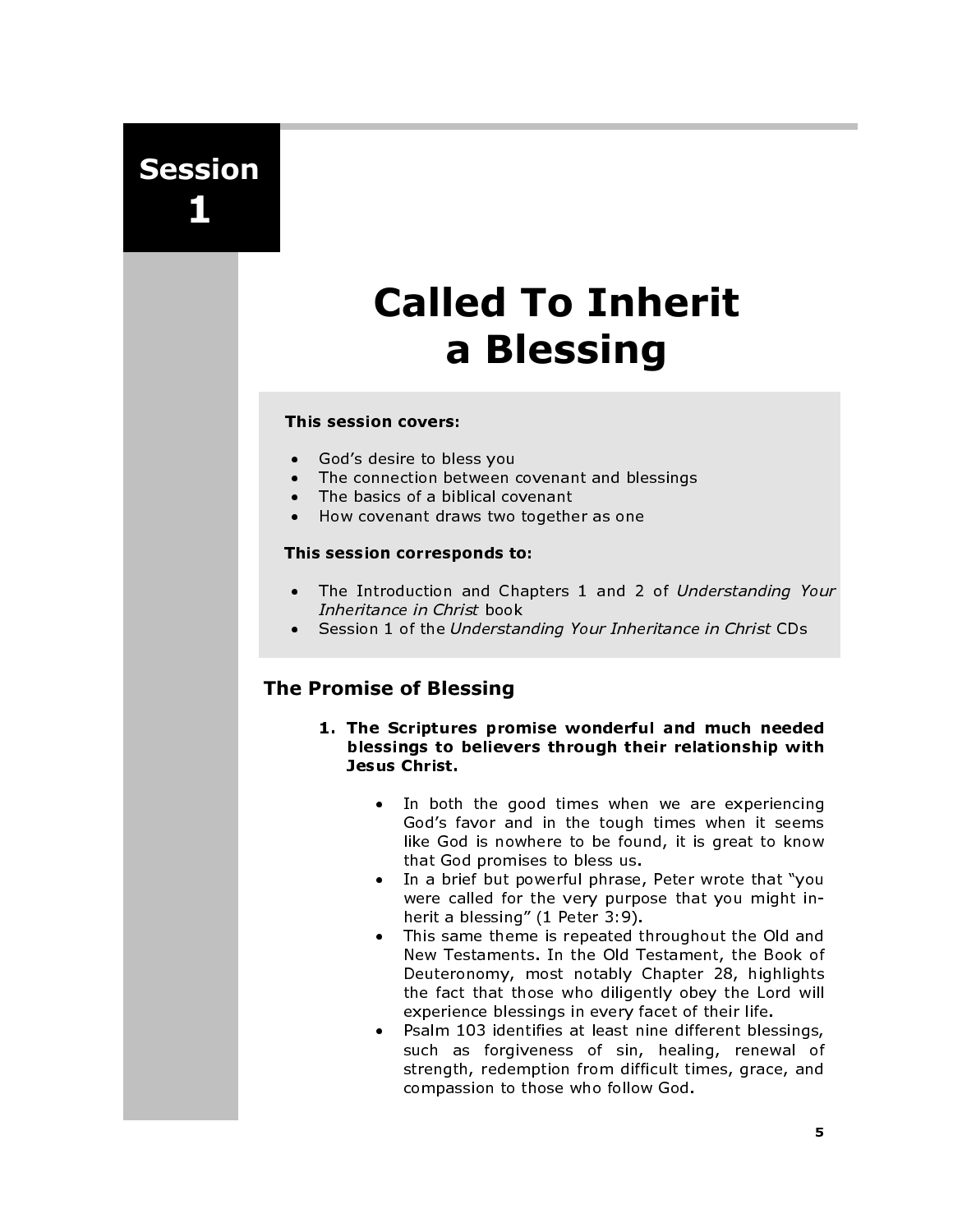- Psalm 1 tells us that followers of God will be like a tree planted by streams of water and will prosper in whatever they do.
- Proverbs 8:34-35 reinforces the Old Testament idea that followers of God are promised blessings as they walk in obedience to the Lord.
- The New Testament introduces the same theme-that believers are promised blessings in their relationship with Christ. Paul wrote that "in Christ Jesus the blessing of Abraham might come to the Gentiles" (Gal. 3:14).
- In Ephesians 1:3, Paul stated that "Jesus Christ has blessed us with every spiritual blessing in the heavenly places in Christ." In 1 Corinthians 2:9, Paul wrote that "THINGS WHICH EYE HAS NOT SEEN AND EAR HAS NOT HEARD, AND which HAVE NOT ENTERED THE HEART OF MAN, ALL THAT GOD HAS PREPARED FOR THOSE WHO LOVE HIM."
- The Apostle John prayed that believers would prosper and be in good health just as their soul prospered (3 John 2).
- From beginning to end, an encouraging thread runs through the Scriptures—our heavenly Father desires to bless us!

#### 2. The end-time Church must know that God wants to bless us.

- We live in a generation that is already experiencing the beginning of end-time events—events that will ultimately culminate in the return of the Lord Jesus Christ. Almost daily we hear about the fulfillment of ancient prophecies that have remained dormant for thousands of years. We are not living in this time period by accident, but like Esther, we were born for such a time as this!
- Living under the shadow of end-time events is both exciting and fearful. It is exciting because God is moving powerfully in our day; and He will pour out His Spirit in even greater measure in the days to come. These are days of harvest as multitudes of people come to know Jesus as Savior, Lord, and Bridegroom.
- But it is also a fearful time. We only have to skim through the Book of Revelation to understand that life in the end-times will be more difficult. As we approach the end of the age there will be an increase in natural disasters, persecution, economic turmoil, diseases, and plagues that our medical communities cannot remedy. These events and problems will put tremendous pressure on even the most committed Christians. The tension of end-time events will require us to depend upon God for provision, healing, protection, and strength.
- You may be thinking that these days don't sound too exciting. But they are! They are exciting because in the midst of difficulties, God will pour out His glory. God desires for us to flourish in these days—to prosper, to live in health, to be shielded from terror, and to experience His wonderful presence in unprecedented ways. We live in a generation when God is preparing His glorious Bride to arise without spot or wrinkle and to rule the earth with Jesus.
- As these last days emerge in their fullness, God is assembling an army of overcomers who will stand against evil and darkness. They will live by the power of God's Word rather than succumb to the circumstances of life. However, to come into this level of glory, the Body of Christ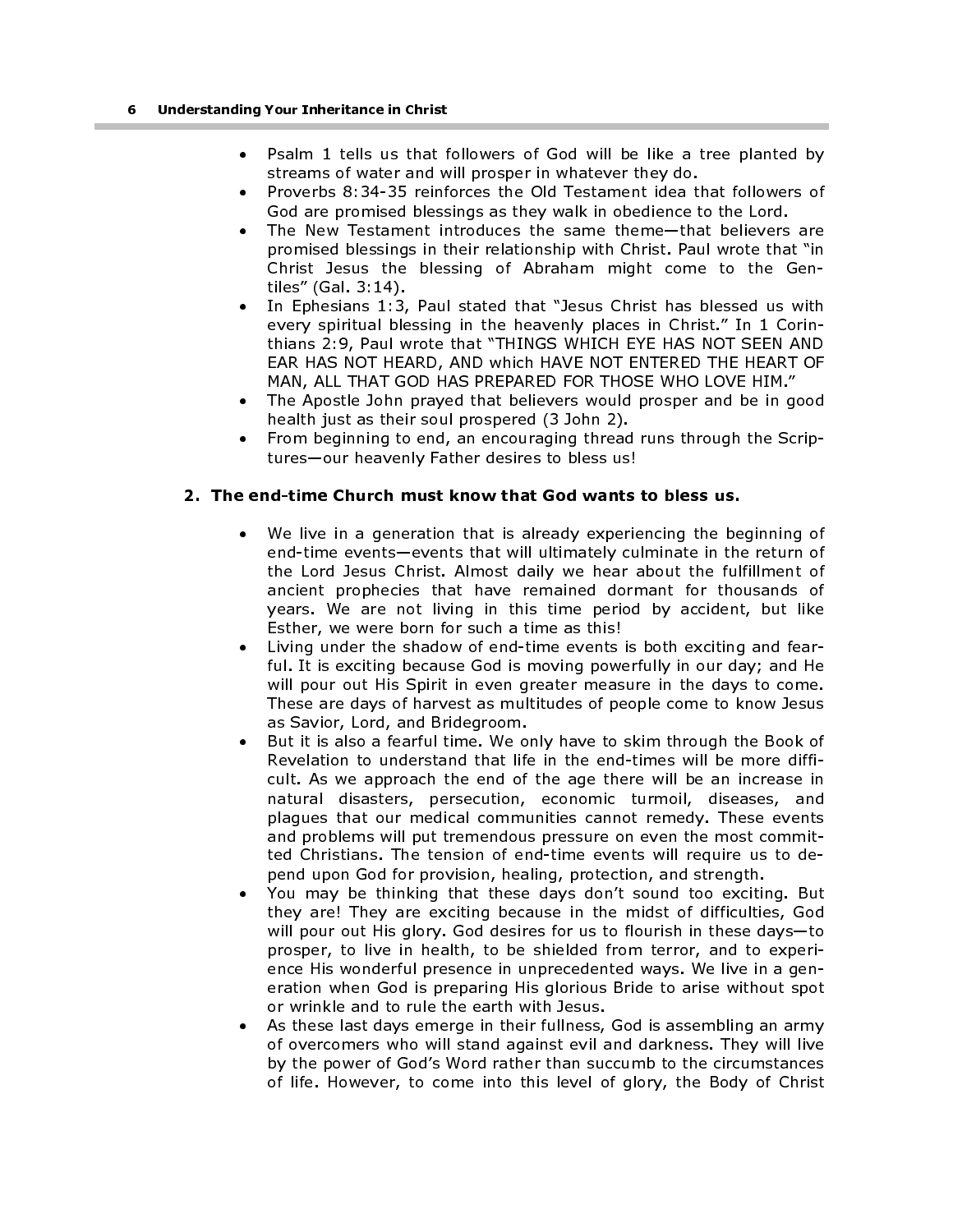must make many transitions. One of these transitions is learning to live by the covenant promises of God.

#### 3. Many believers do not know they are called to inherit a blessing.

- Throughout the Scriptures, God promises to bless His people. However, many believers do not know the great blessings they are promised.
- Hosea 4:6 tells us that many perish due to a lack of knowledge. This verse is especially true when it comes to knowing the specific blessings that God promises His people because of His covenants. As a result, many believers do not experience the full blessings of what they are promised in their relationship with Christ. Called to Inherit a Blessing<br>
I must make many transitions. One of these transitions is learning<br>
live by the covenant promises of God.<br> **ny believers do not know they are called to inherit a blessing.**<br>
• Throughout the S

great blessings they are called to inherit in Christ. This class also identifies more than twenty different blessings that are promised to followers of Jesus and how to experience these blessings in their fullness.

# The Connection between Blessings and Covenant

#### 1. Every blessing from God is based on His covenant promises.

- God interacts with man through covenant. God is a covenant-making, covenant-keeping God. Because of this, every blessing offered by God is only made available through His covenant promises.
- To live in the reality of God's blessings, it is imperative that we understand the depth and breadth of God's covenants.
- Covenant is the foundation from which every promise in the Bible depends and is the reason why God's blessings flow into our lives.
- Text Box: Because God's covenants and His blessings are so closely connected, we will look at God's covenants in an in-depth way for the remainder of this session and in the next two sessions.

#### 2. God's promises are secured by covenant.

- As already mentioned, God's blessings are based upon His covenants with man. In fact, covenant is how we know that God will bless us and possibly even more importantly, covenant is the means by which we get a hold upon God.
- To see why covenant is so important to knowing that God will bless us, let's look at the promises of blessing that God made to Abraham. In Genesis 12:1-3, God told Abraham,

Go forth from your country, and from your relatives and from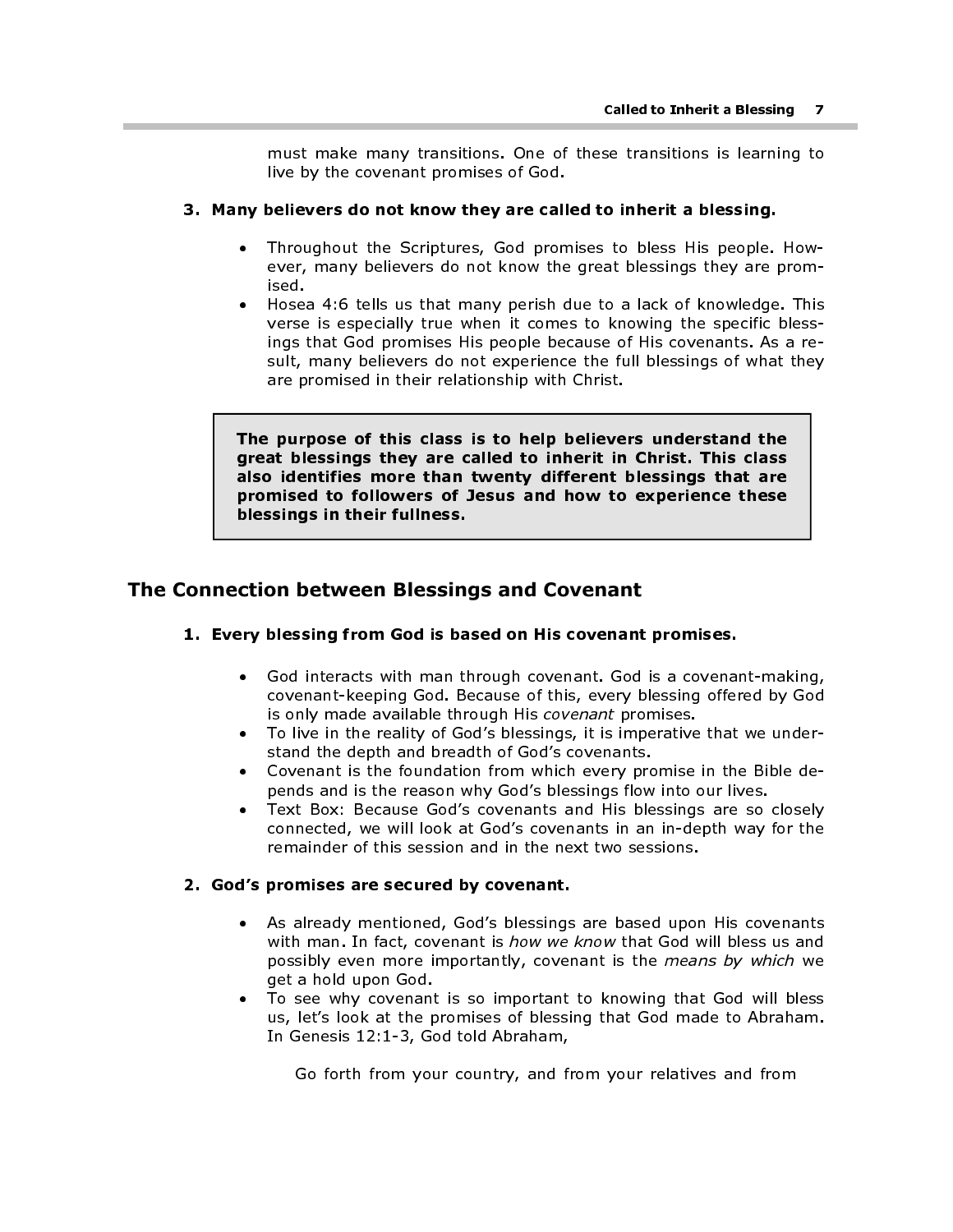your father's house, to the land which I will show you; and I will make you a great nation, and I will bless you, and make your name great; and so you shall be a blessing; and I will bless those who bless you, and the one who curses you I will curse. And in you all the families of the earth will be blessed.

- Abraham obeyed and began to experience the initial blessings of walking with God. However, several years passed and Abraham had not yet received the full extent of God's promised blessings. Abraham began to wonder if God really was going to fulfill His promises to him. It wasn't that Abraham doubted God. He just needed to know for sure that God was going to be true to His word. He needed something to hold on to until the blessings came.
- In this context, Abraham asked a very important question. He said, "O, Lord GOD, how may I know that I will possess it?" (Gen. 15:8). In other words, Abraham asked, "How can I know that You are going to bless me like You said?"
- God answered Abraham's question immediately by establishing a covenant with him. In essence God was saying to Abraham, "You can know I will be true to My word to you because I will secure it by a covenant."
- Then, after Abraham sacrificed an animal and cut it in half, God walked between the pieces as He entered into a solemn covenant with Abraham.
- If Abraham had not known for sure that God was going to fulfill His word, he would have never possessed his full inheritance. Abraham had too many obstacles to overcome. He had to walk in blind faith and he did not have the luxury of the full counsel of God's written Word. Abraham had to know that God would fulfill His promises to Him.
- In the culture in which Abraham lived, a covenant was the most binding commitment that two people could make. When God entered into a covenant with Abraham, the Lord was making the most powerful statement possible of His intentions to bless him.
- This covenant helped Abraham know that God was serious about fulfilling His promises. Through this covenant, God demonstrated His eternal commitment to fulfill His promises and to bless Abraham. Not only that, God was revealing an essential attribute about Himself, which is this: God is a covenant-making, covenant-keeping God.
- For us to experience the fullness of our destiny, we must know without any doubt or uncertainty that God will bless us—just as Abraham knew that God was going to bless him.
- We know that God wants to bless us in the same way Abraham knew that God wanted to bless him—because of covenant. God's blessings are secured through covenant. Because we have entered into a covenant relationship with God through Jesus Christ, we now know that He desires to bless us.
- The following quote by Andrew Murray in his book, The Two Covenants, summarizes this idea:

And so the covenant was, above all, to give man a hold upon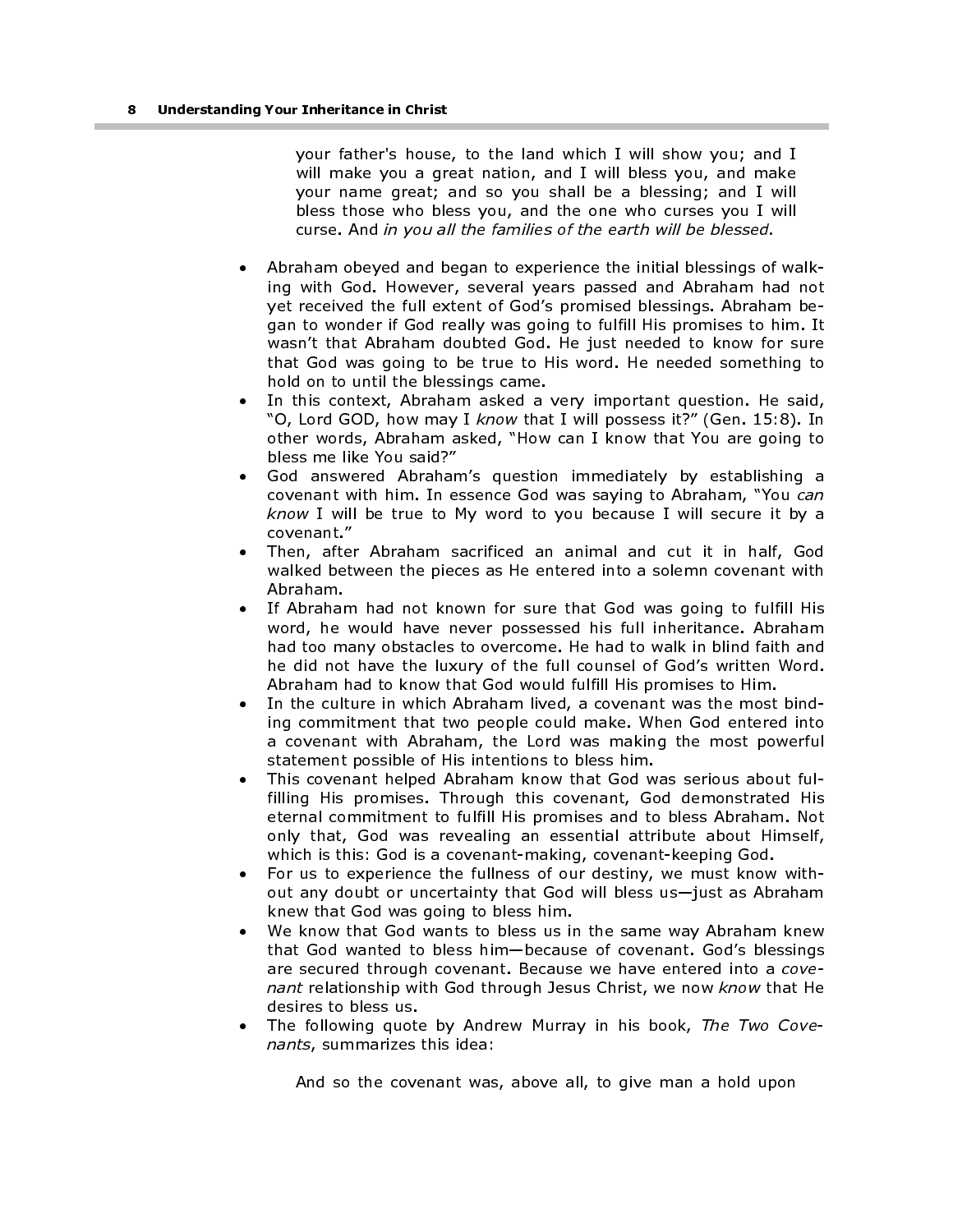God, as the covenant keeping God, to link him to God Himself in expectation and hope, to bring him to make God Himself alone the portion and strength of his soul.<sup>1</sup>

# The Basics of a Biblical Covenant

#### 1. The definition of covenant helps us to understand this vital concept.

- The word "covenant" is used approximately three hundred times in the Bible. It is a concept that permeates both the Old and New Testaments and is a central theme throughout Scripture. In fact, what we normally call the Old Testament and New Testament should be translated as the Old Covenant and New Covenant. The covenant is so important that it separates two dispensations in the Bible!
- The dictionary defines covenant as a formal, solemn, and binding agreement; a compact; a written agreement or promise usually sealed between two or more parties, especially for the performance of some action.
- The definition of the Hebrew word for covenant, beriyth (ber-eeth'), adds the sense of cutting because it defines covenant as being established by passing between pieces of the flesh of a sacrifice to form a compact, confederacy, or league. It also carries the meaning of binding or to fetter.
- The definition of the Greek word for covenant, *diatheke* (dee-ath-ay'kay), suggests the meaning of a "disposition, a contract, arrangement of any sort, which one wishes to be valid, the last disposition which one makes of his earthly possessions after his death, a testament or will, or a compact.
- Putting these definitions together, we come up with the following definition:

A covenant is a formal, solemn, and binding agreement that suggests the binding or fettering of two entities together as one. A covenant is often secured by a blood sacrifice and binds two parties together based upon a common purpose for life, often extending to future generations. A covenant provides a clear statement of God's purposes and intentions expressed in terms that bind God by solemn oath to perform what He has promised.

#### 2. Every interaction between God and man is based on covenant.

- Covenant is central to all that God does. Every promise of God comes from His covenants with man.
- Our salvation originates from God's covenant promises. The assurance that we will spend eternity with Jesus comes from God's covenant.
- Our new position of forgiveness, righteousness, blamelessness, and acceptance are covenant blessings.
- Healing, provision, and life purpose are all covenant promises to us.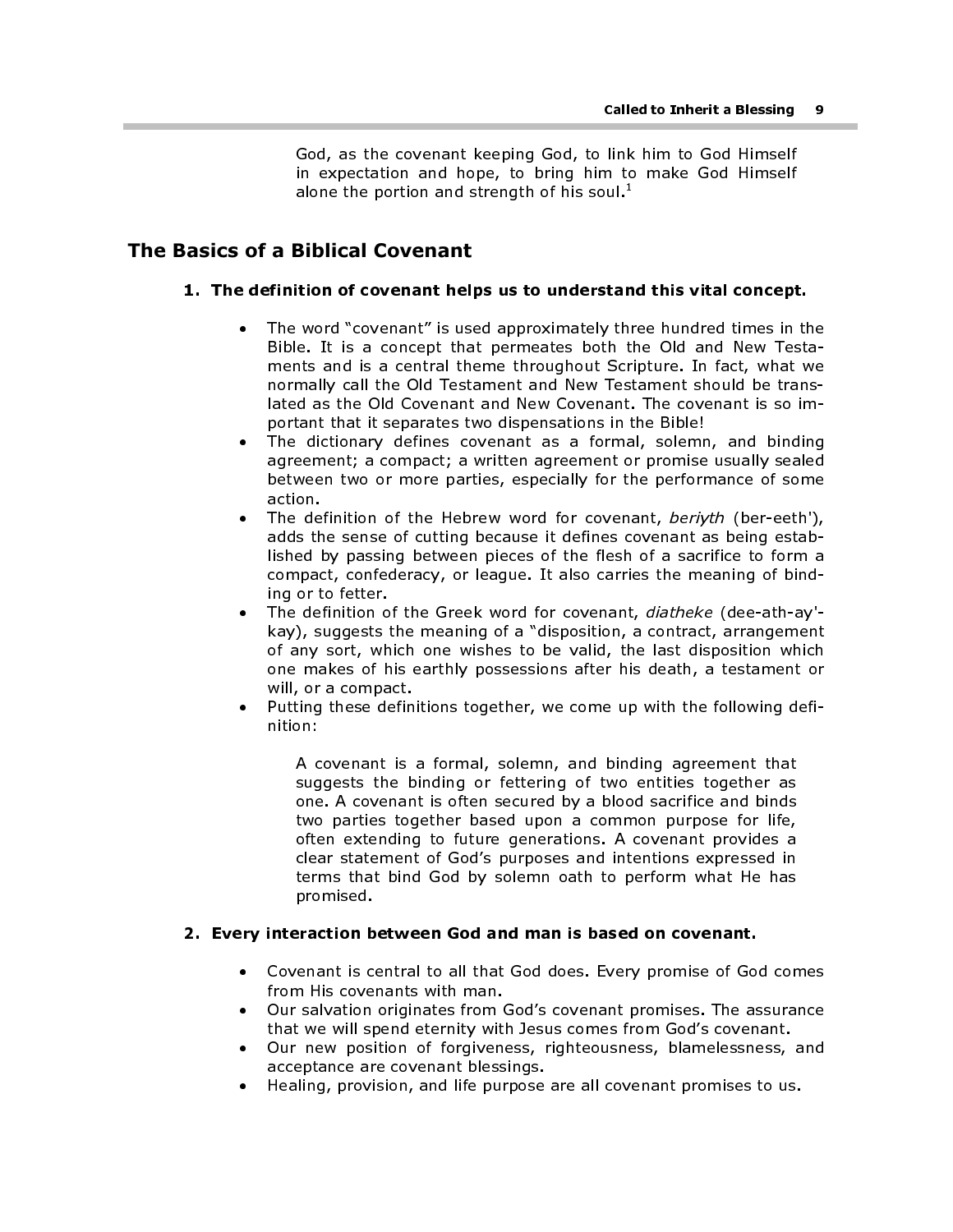• Every promise of God comes from His covenants with man.

#### 3. God is a covenant-making, covenant-keeping God.

- Even though covenants are rare in our modern society, covenants were a common, universal practice in the ancient cultures in which the Bible was set. The practice of making covenants is not an exclusively biblical concept. Many different nations and people groups outside of the Bible regularly entered into covenants.
- Covenants were initiated during ancient times for a wide range of social and interpersonal relationships. Between nations, covenants were made to establish treaties. Between individuals, covenants expressed a pledge of friendship or consummated a business contract. Between a ruler and his subjects, covenants were used to form a national constitution.
- God chose the concept of covenant, which was commonly practiced by the majority of the people of both Old and New Testament days, to express His commitment to a deep and lasting relationship with His people.
- The following quote from Kevin Conner and Ken Malmin in their book entitled The Covenants illustrates this point.

The word "covenant" is a word that has lost its meaning and significance in present society. In Bible times the word "covenant" involved promise, commitment, faithfulness and loyalty even unto death. A covenant was sacred and was not lightly entered into by the parties involved. In Bible times a person was only as good as their covenant word. In a society where national agreements, business contracts and marriage covenants are under stress and attack, where people are "covenant-breakers" (Romans 1:31), it brings great joy and comfort to know that God is a covenant-making and covenantkeeping God.<sup>2</sup>

#### 4. A covenant is far more binding than anything we think of in our culture.

- In our culture, we think in terms of contracts that have terms, lengths, and remedies. A covenant is far different.
- God chose the concept of covenant to express His desire to have a deep and lasting relationship with His people.
- A covenant binds until death. In many cases, it binds descendants for three to four generations after the one entering the covenant agreement has died, and it can even last eternally. To the ancients, a covenant communicated a very solemn agreement of loyalty, faithfulness, and commitment that could not be broken.

#### Now that we understand a few basics about covenant, let's examine the foundational reason for a covenant—to draw two together as one for a common purpose.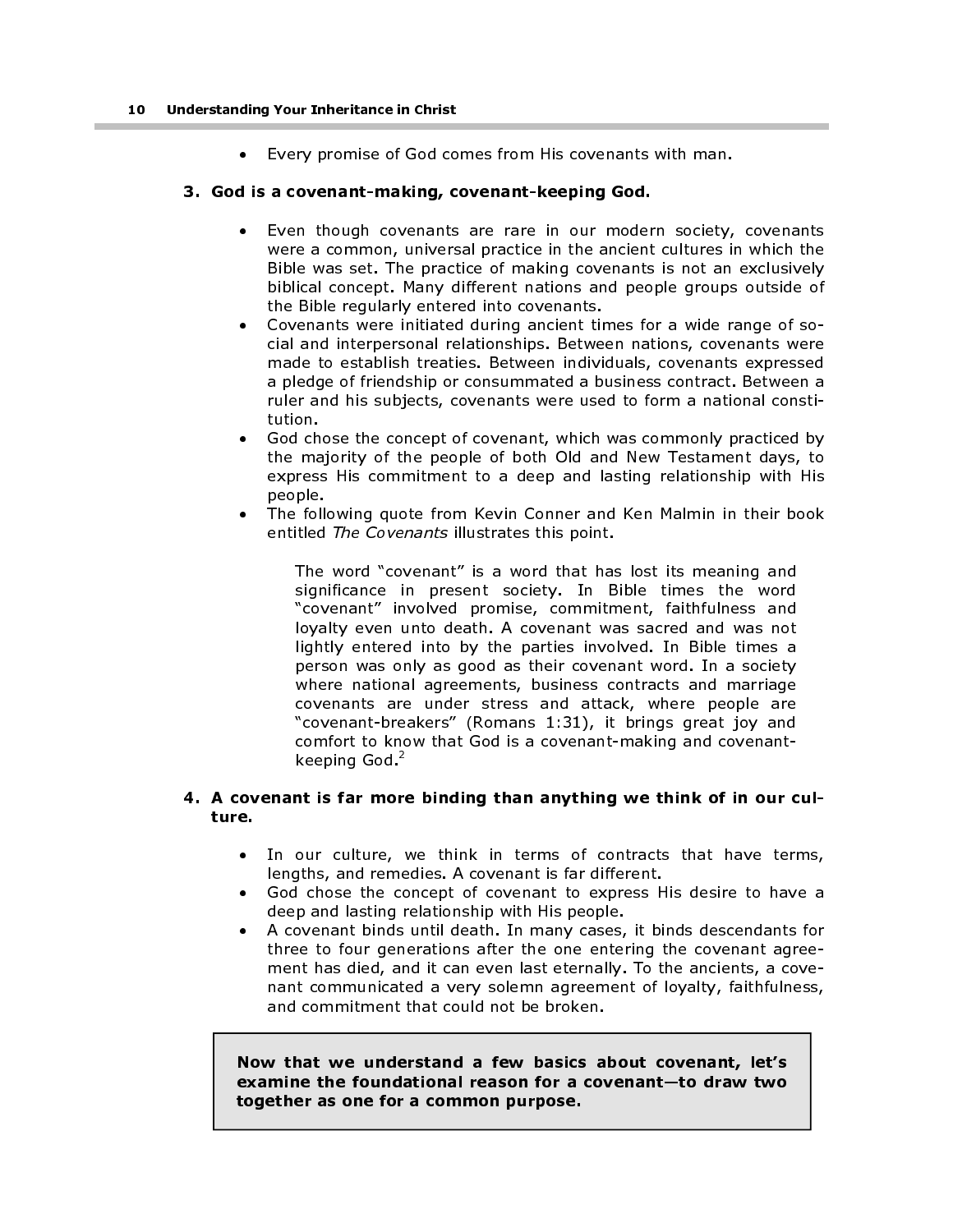## Two Becoming One

#### 1. A covenant joins two parties together as one for a common purpose.

- The purpose of a covenant, whether it is a covenant from the pagan culture of ancient times or a covenant initiated by God, is to join two parties together for life in order to accomplish a common purpose.
- A covenant ends independent living by binding two together so that they begin to live for one another, give to one another, help one another, and work with one another to accomplish common goals.
- Marriage is one of the most common examples of a true covenant agreement. The Prophet Malachi writes that marriage is a form of covenant (Mal. 2:14). In marriage, a man and a woman, once living independent lives, come together to live as one. The degree of oneness in marriage surpasses any other relationship between two people. Husbands and wives become one in body, soul, and spirit. Husbands and wives begin to think alike, act alike, and develop common goals for their family. Married couples live as one, taking on a common purpose to raise children and face life's issues together. Thus, in marriage, two become one. Marriage consists of an exchange that occurs when the husband and wife each draw from all that their partner has and each gives their all to the other.
- All true covenant agreements are like this. A covenant gives each covenant party a hold upon their covenant partner. Thus, the purpose of a covenant is for two to live as one.

#### 2. Jonathan's covenant with David illustrates two becoming one through a covenant (1 Sam. 18:1-4).

• Jonathan's covenant with David offers a clear Old Testament example of two becoming one:

Now it came about when he had finished speaking to Saul, that the soul of Jonathan was knit to the soul of David, and Jonathan loved him as himself. Saul took him that day and did not let him return to his father's house. Then Jonathan made a covenant with David because he loved him as himself. Jonathan stripped himself of the robe that was on him and gave it to David, with his armor, including his sword and his bow and his belt (1 Samuel 18:1-4).

- Notice the italicized words. Through covenant, Jonathan knit himself to the soul of David because he loved him as himself. The Hebrew word translated knit in verse one means to bind or tie. We know that a covenant binds one person to another.
- Through the giving of the robes, belts, and weapons, we see the degree to which a covenant binds two parties together. When Jonathan gave David his robe, belt, and weapons, he was expressing his love for David, his eagerness for a deep, abiding friendship, and his desire to live as one for a common purpose.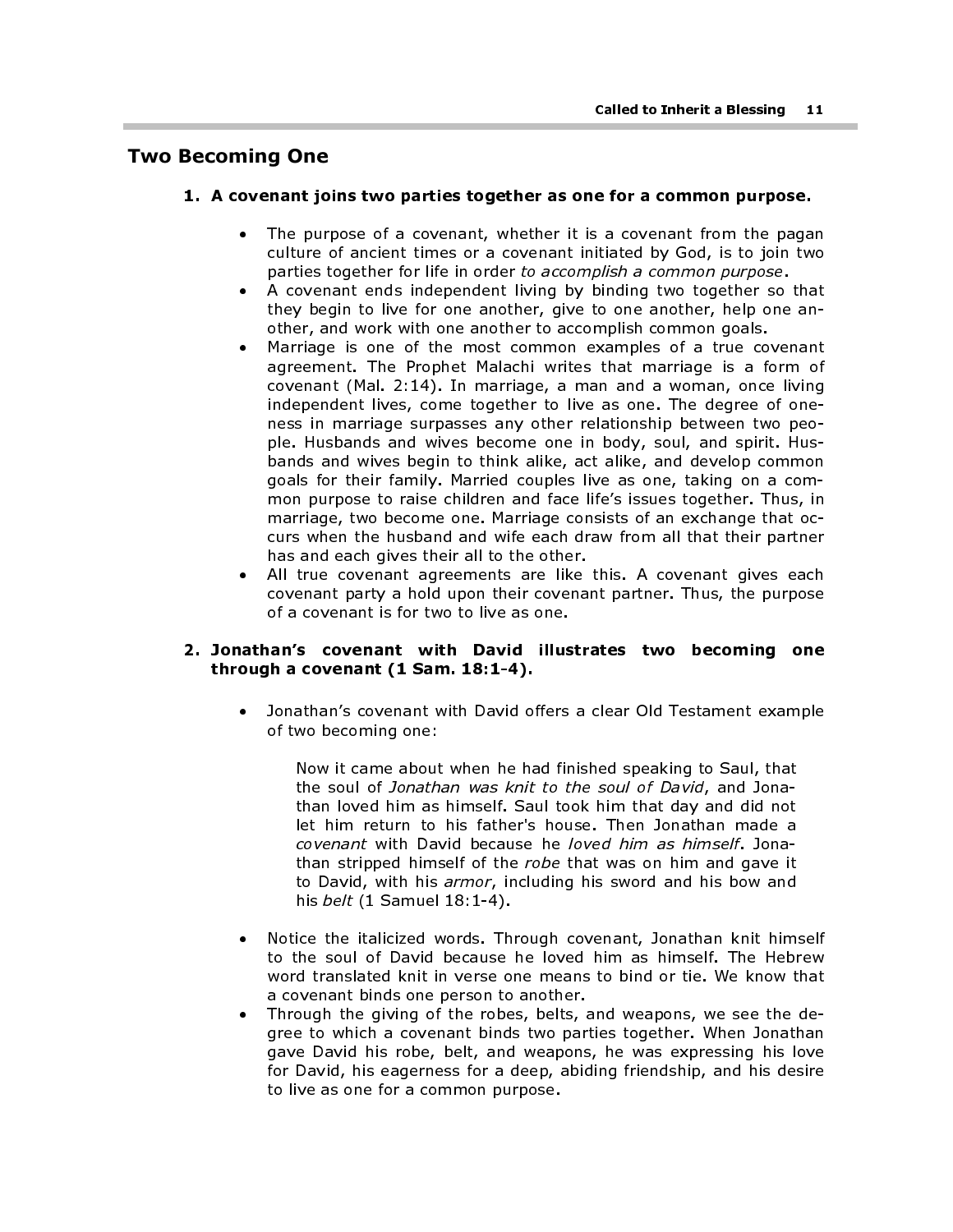- Digging a little deeper into the giving of the robe, belt, and weapons, we see what Jonathan and David were expressing. When Jonathan gave David his robe, he was in essence giving him all that he was. The robe symbolized Jonathan's character, position, and authority. Jonathan was offering David his position and authority in the kingdom of Israel.
- Recall that Jonathan was the eldest son of King Saul and was the natural heir to his father's throne. Possibly he knew that the Prophet Samuel had anointed David as the next king of Israel. Perhaps he believed that once David became king, he would need David's protection and provision since he was in the lineage of Saul. For whatever reason, as Jonathan gave David his robe, he surrendered to David his individual rights to position and authority.
- Jonathan also gave David his armor, including his sword. As he did so, he was vowing to take on David's enemies, symbolically saying to David that he would use his sword to assist David, his new covenant partner. As we read through the biblical accounts of Jonathan and David, we see that Jonathan did exactly that. He was there to protect David, placing his relationship with David even above his relationship with his father. Note the following verse:

If it please my father to do you harm, may the LORD do so to Jonathan and more also, if I do not make it known to you and send you away, that you may go in safety. And may the LORD be with you as He has been with my father (1 Sam. 20:13).

- Jonathan also gave him his belt. The belt or the girdle was part of the armor. It is what held the weapons in place and is symbolic of a man's strength. As Jonathan gave David his belt, he was saying that he would strengthen David and help him in his weaknesses. We see examples of Jonathan helping David repeatedly when David fled from King Saul. Jonathan hid, helped, and assisted him in escaping Saul's grasp, encouraging him along the way.
- This covenant did not just consist of Jonathan giving and David receiving. Once David became king, he maintained a covenant commitment to Jonathan's family. Second Samuel 9 tells of David's encounter with Mephibosheth. In this passage, we learn that King David sought out any of Jonathan's family who might still be living so that he could bless them. Then he found that Mephibosheth, Jonathan's son, was still alive. Because of the covenant between Jonathan and David, David restored to Mephibosheth all of his rightful inheritance and brought him to eat at the king's table (See 1 Sam. 18, 20, 21; 2 Sam. 9). So we see from this example that a covenant joins two together so that they become one.
- The covenant between Jonathan and David explains a lot about the purpose of a covenant. We clearly see from these passages of Scripture that covenant living changes everything. It changed Jonathan and David's priorities, allegiances, and united the purposes of their lives together. Living in a covenant relationship with God will change our lives as well. The Biblical account of Jonathan and David illustrates six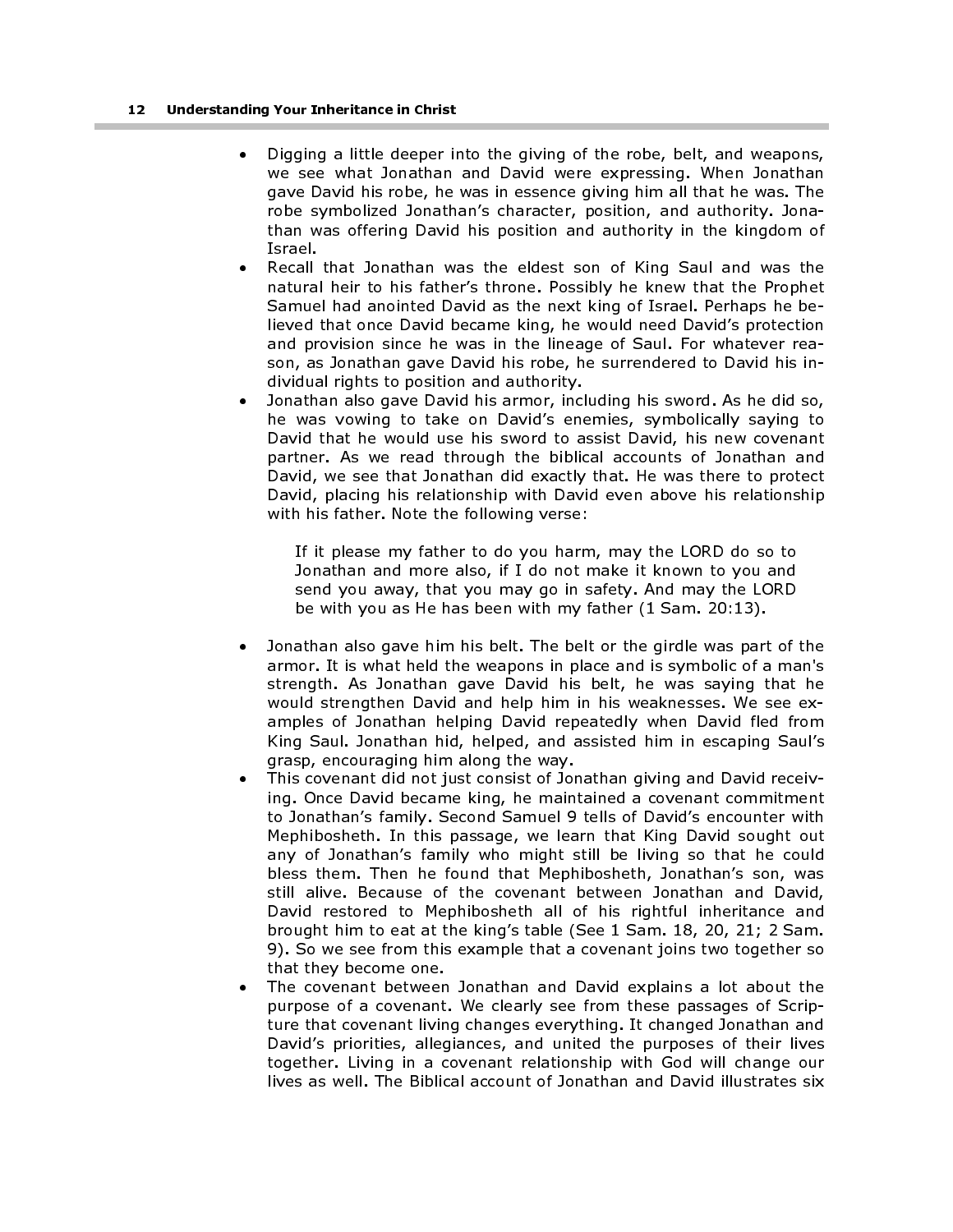ways that covenant brings two together as one.

# Six Ways That a Covenant Brings Two Together as One

#### 1. A covenant establishes a common purpose.

- From 1 Samuel 16, we know that God had anointed David as king of Israel. As the Spirit of the Lord worked through David, King Saul grew increasingly jealous of David's success and the adoration he received from the people. Saul was determined to take David's life; he wanted to thwart God's purposes for David.
- In the midst of Saul's attempts to kill David, Jonathan—David's covenant partner—defended, strengthened, and protected him (1 Sam. 18- 20). Why? So that God's purposes for David could be achieved.
- Jonathan, who was the natural heir to the throne, no longer lived for himself, but for his covenant partner. Jonathan was dedicated to God's common purpose for the two of them that was established by covenant.
- In a similar way, as we enter into covenant with God, we commit to a new way of living. Through covenant, we choose to live for God, surrendering our goals and priorities for God's goals and priorities. No longer do we live for ourselves, we live for Jesus.
- More than anything else, covenant living calls for a life of common purpose.

### 2. A covenant establishes a close friendship.

- When David and Jonathan entered into covenant, they became friends for life. Note that "Jonathan loved him [David] as himself" (1 Sam. 18:1-3).
- There was much more than a commitment to a common purpose that drew the two of them together. Jonathan and David were extremely close friends who really cared for one another. They were friends who hurt when the other hurt and rejoiced when the other rejoiced.
- A covenant knit their souls together, causing them to love one another as themselves. A covenant relationship is much more than a contract or an agreement that allows both parties to accomplish a common goal. It establishes a new and different type of relationship—a close, open, transparent friendship.
- When God made a covenant with Abraham, it was far more than just a means to create the nation of Israel. It also established a new friendship. When Abraham entered into covenant with God, he became a friend of God (James 2:23).
- As Jesus prepared to go to the cross, He called His closest disciples His friends (John 15:13-14).
- A covenant establishes a close friendship between covenant partners.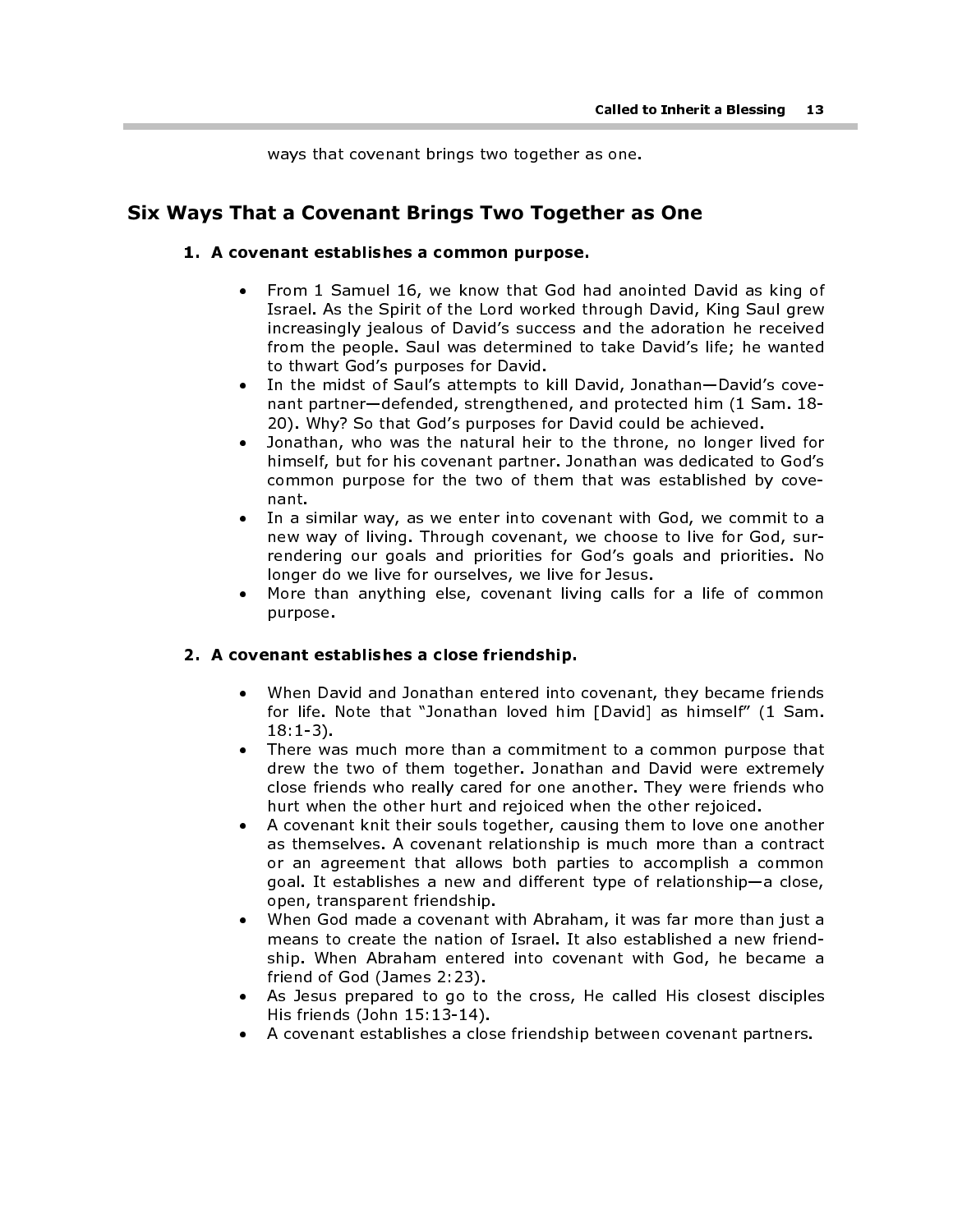#### 3. A covenant establishes a new loyalty.

- Covenants were always a solemn undertaking. In almost every case, covenants were accompanied by the shedding of blood—either an animal sacrifice, the co-mingling of the covenant partners' blood, or both. The very fact that blood was shed shows how serious the agreement was.
- Such a solemn pact requires a deep loyalty. We see this loyalty clearly from our example of Jonathan's covenant with David (1 Sam. 19:1-3). Although Jonathan loved his father, his loyalty was with David due to the covenant that knit them together.
- Covenants were serious, binding agreements that lasted for life or beyond. You don't find people entering into covenant for brief periods of time or for minor reasons. Covenants produced lifetime commitments that affected all involved.
- No matter what prior commitments or relationships each partner had, a covenant required a loyalty to one another that superseded all else. In fact, a covenant established a loyalty between two parties that was stronger, more enduring, and took a higher precedent than all other commitments.

#### 4. A covenant requires a lifetime commitment.

- Covenants lasted for life and in many cases, bound descendents for several generations. In fact, many biblical covenants are perpetual agreements and are still in effect today.
- Note how Jonathan expressed the expected duration of his covenant with David when he told him, "You shall not cut off your lovingkindness from my house forever, not even when the LORD cuts off every one of the enemies of David from the face of the earth" (1 Sam. 20:15).
- Another powerful example of the serious, lifetime commitment involved in covenant making is found in Joshua 9. In this passage, the Gibeonites deceived Joshua into making a covenant of protection with them. Even though the Gibeonites lied to Joshua about who they were and where they lived, Joshua was bound by covenant to honor his word and not harm them. Much later, during the reign of King David, a three-year famine came upon Israel because King Saul in his zeal harmed the Gibeonites, thus violating the covenant that had been cut with Joshua. God required David to make atonement with the Gibeonites for what Saul had done (2 Sam. 21).

#### 5. A covenant requires each partner to give all that they have.

- Included in the covenant between Jonathan and David was the giving to one another all that each possessed.
- Jonathan gave David his robe, weapons, and belt, each of which symbolized his position, authority, possessions, strength, and protection. Jonathan did not withhold anything from David. We see this throughout the biblical account of their friendship.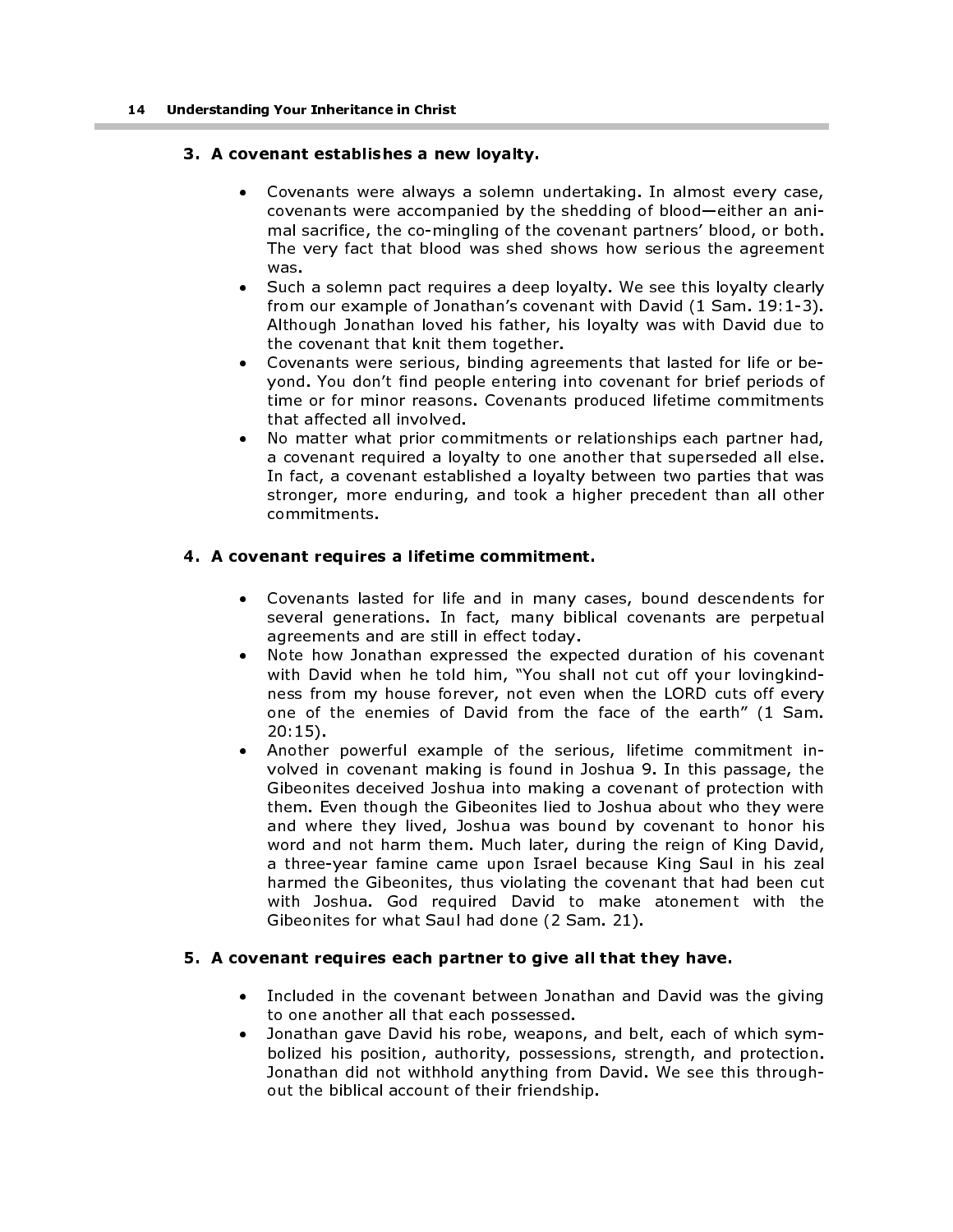- Jonathan told David, "Whatever you say, I will do for you" (1 Sam. 20:4). This brief phrase illustrates Jonathan's commitment to give all to David. Likewise, David gave to Jonathan all that he had, even extending provision and blessing to Jonathan's son, Mephibosheth (2 Sam. 9:1-7). Called to Inherit a Blessing<br>
2014). This brief phrase illustrates Jonathan's commitment to givid<br>
2014). This brief phrase illustrates Jonathan's commitment to givid<br>
to David. Likewise, David gave to Jonathan's commitmen
- Covenants involve the giving of all that each covenant partner has to the other so that each one is blessed.
- Covenants are not halfhearted agreements; instead, covenants require the total surrender of each party to the covenant pact and their covenant partner.

#### 6. A covenant gives each partner the right to draw from the other.

- In 1 Samuel 20:4-8, Jonathan and David are planning David's escape from King Saul. In this context, note David's plea to Jonathan: "Therefore deal kindly with your servant, for you have brought your servant into a covenant of the LORD with you" (1 Sam. 20:8).
- Not only does Jonathan give David all that he has, but David asks Jonathan to be merciful and kind toward him. Thus, David draws from the covenant agreement.
- This is an extremely important aspect of covenant to comprehend. We are not only promised blessings because of covenant, we are also given the right to draw from our covenant partner. This right is more than just a privilege of covenant; it is legal permission to ask our partner to come to our aid.
- Andrew Murray wrote, "And so the covenant was, above all, to give man a hold upon God, as the covenant keeping God."
- A covenant gives each covenant partner a hold upon the other, permitting each partner to draw freely from the strengths and abilities of their partner.

the covenant itself is a mighty promise to us, a promise to which we can hold fast. And we know that as we learn to hold onto the covenant, we will live increasingly in the fullness of the blessings of our inheritance in Christ.

#### Notes

- 1. Andrew Murray, The Two Covenants (Fort Washington, PA: Christian Literature Crusade, n.d.), pp. 5, quoted in Kay Arthur, Covenant (Chattanooga: Precept Ministries of Reach Out, Inc., 1986), pp. L-3, P-1.
- 2. Kevin Conner and Ken Malmin, Foreword to The Covenants (Portland: City Bible Publishing, 1997).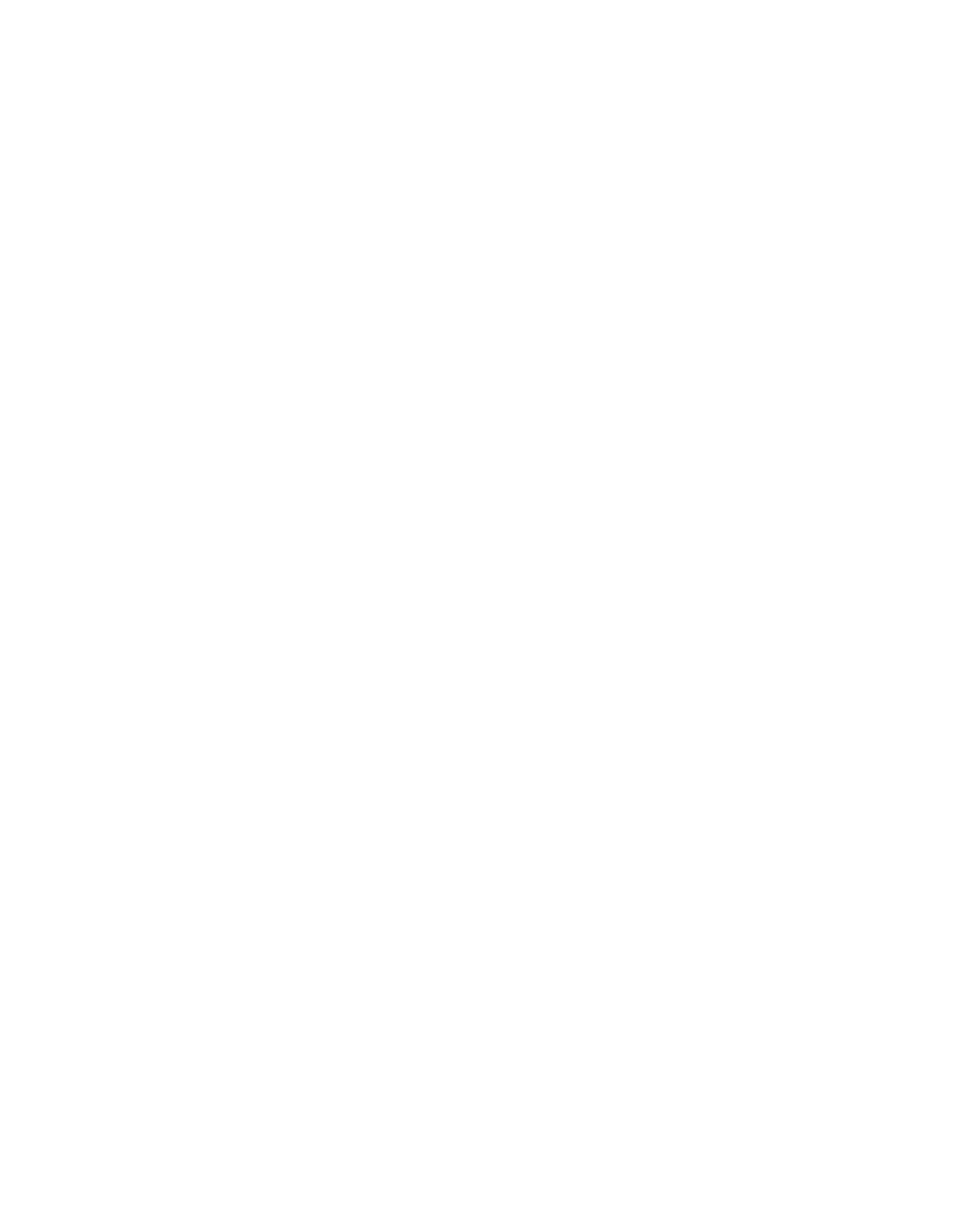# Review Questions

#### True or False

- 1. Because the Lord's return is so close, it is not as important to know God's blessings as it was in past generations.
- 2. The Scriptures promise wonderful and much needed blessings to believers through their relationship with Jesus Christ.
- 3. Hosea 4:6 tells us that many prosper because of their knowledge.
- 4. Every blessing offered by God is only made available through His covenant promises.
- 5. The concept of covenant is used extensively in the New Testament and, even though referred to, is not discussed explicitly in the Old Testament.
- 6. A covenant is a formal, solemn, and binding agreement that suggests the binding or fettering of two entities together as one.
- 7. A covenant agreement was much like what a marriage contract is today. Just as marriage agreements can easily be broken, covenants were often dissolved in ancient times.
- 8. A covenant is far more binding than any agreement we think of in our culture.
- 9. A covenant joins two parties together as one for a common purpose.
- 10. Based on 1 Samuel 18, Jonathan's covenant with Samuel illustrates two becoming one through covenant.

#### Fill in the Blank

- 11. Covenant is how we know that God will \_\_\_\_\_\_\_\_ us, and possibly even more important, covenant is the means by which we get a \_\_\_\_\_\_\_\_\_\_\_\_\_ upon God.
- 12. \_\_\_\_\_\_\_\_\_\_\_\_\_\_\_\_\_\_ offers a good example of how covenant helped a man know that God would bless him and fulfill his promise to him.
- 13. The word "covenant" is used approximately \_\_\_\_\_\_\_\_ times in the Bible. It is a concept that permeates both the \_\_\_\_\_\_ and \_\_\_\_\_\_\_\_\_ Testaments and is a central theme throughout Scripture.
- 14. To the ancients, a covenant communicated a very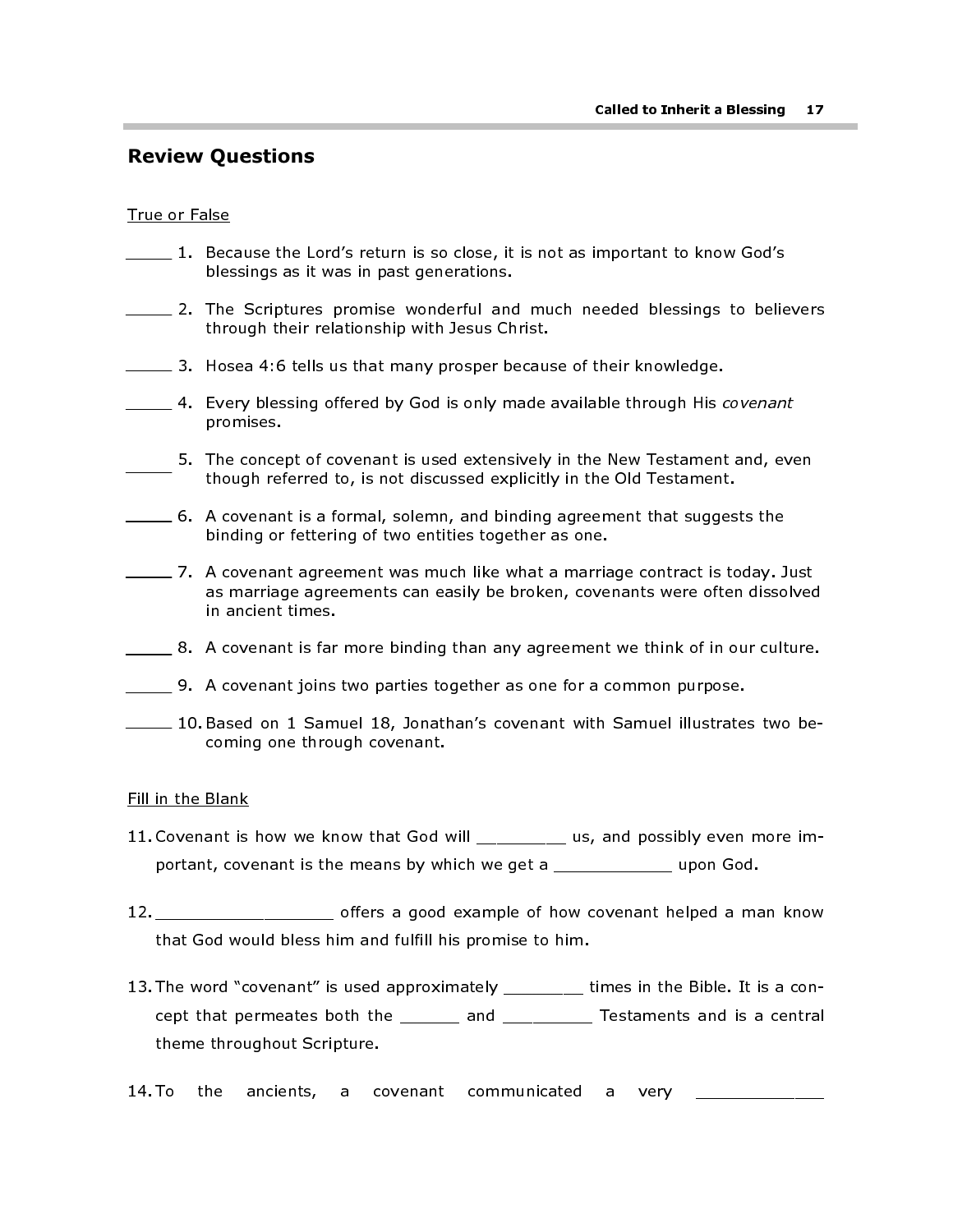#### 18 Understanding Your Inheritance in Christ

 $\mathsf{l}$ 

\_\_\_\_\_\_\_\_\_\_\_\_\_\_\_\_\_ of loyalty, faithfulness, and commitment that could not be broken.

15. God is a covenant-\_\_\_\_\_\_\_\_\_\_\_\_\_\_\_\_\_\_\_, covenant-\_\_\_\_\_\_\_\_\_\_\_\_\_\_\_\_\_\_\_\_\_\_\_\_\_\_\_God.

From the list on the right, identify five ways covenant brings two together as one.

| 16.             | Possible Matches for 16-20                                                                                |
|-----------------|-----------------------------------------------------------------------------------------------------------|
| 17 <sub>1</sub> | a. A covenant establishes a common purpose.<br>b. Covenant is the primary way we know that God will bless |
| 18.             | us.                                                                                                       |
| 19.             | c. Covenant is used to draw two together throughout the Old<br>and New Testament.                         |
|                 | d. A covenant establishes a new loyalty.                                                                  |
| 20.             | e. A covenant gives each party the right to draw from each<br>other.                                      |
|                 | f. God has called us to inherit a blessing.                                                               |
|                 | A covenant requires a lifetime commitment.<br>q.                                                          |
|                 | Every interaction between God and man is based on cove-<br>h.<br>nant.                                    |
|                 | A covenant establishes a close friendship.                                                                |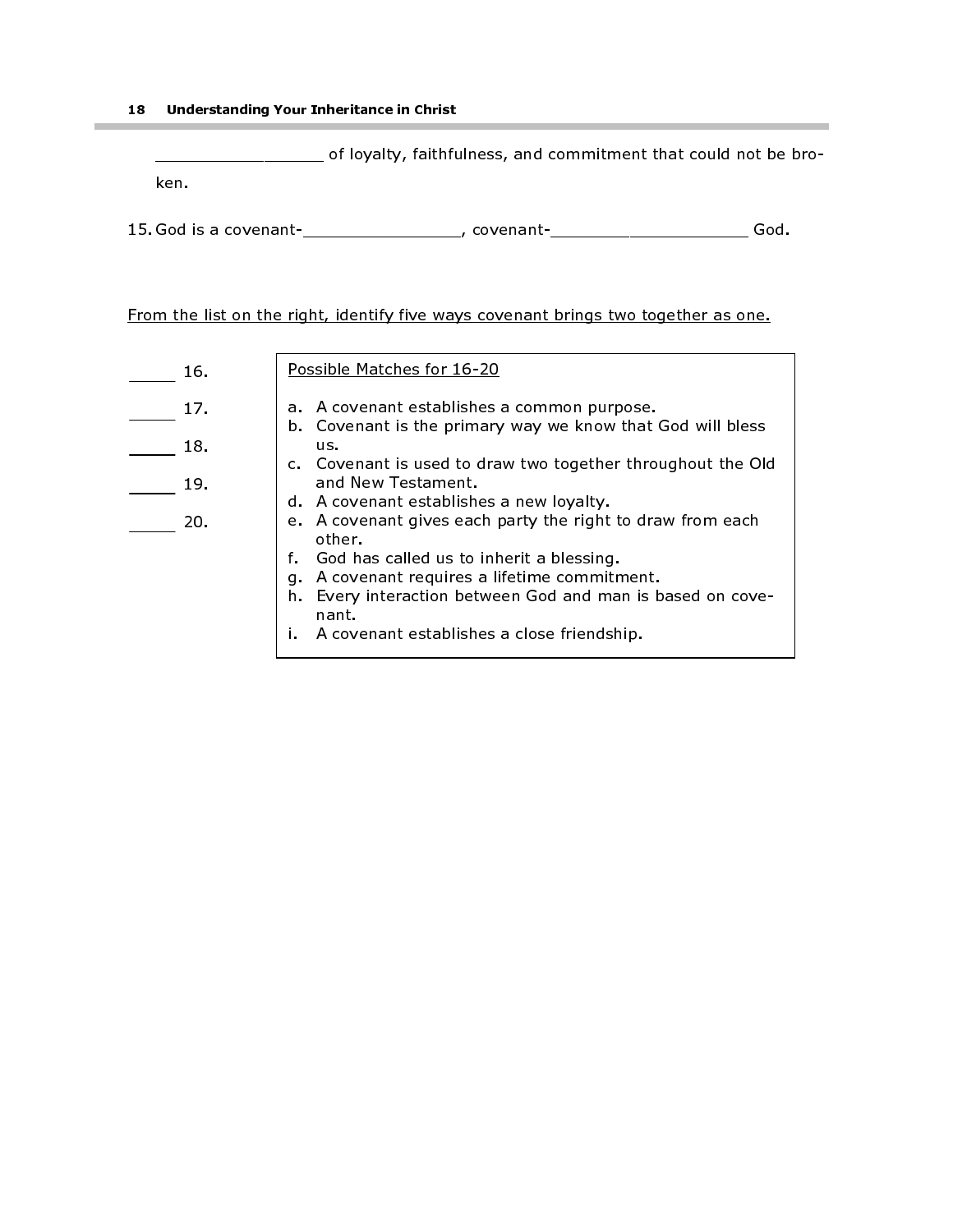Session 2

# Steps of Ancient Covenant Making

#### This session covers:

- Covenant making in ancient cultures
- Eight common steps of entering a covenant
- How each step of ancient covenant making applies to us today

#### This session corresponds to:

- Chapters 3-5 of Understanding Your Inheritance in Christ book
- Sessions 2 of Understanding Your Inheritance in Christ CDs

# Covenant Making in Ancient Cultures

- 1. In the ancient Near East dating back to the time of Abraham, covenants were a common aspect of life and were made on a regular basis.
	- Covenants were as common in ancient times as business contracts, international treaties, and legislative decisions are today. They were made between individuals, tribes, and nations, and they were entered for the purposes of protection, strength, and prosperity.
	- Often, the promise of blessings would be involved, such as abundant harvests, prosperity, good health, or many children. Almost every covenant called upon one or more of the many pagan deities to witness the ceremony and to visit the participants with either blessings for obedience or curses for disobedience.
	- The Mari Tablets, discovered in the 1930s in present day Syria, sheds light on what life was like during the early years of history, going back even to the time of Abraham.<sup>1</sup> These tablets, some twenty thousand in number, describe a wide variety of practices in the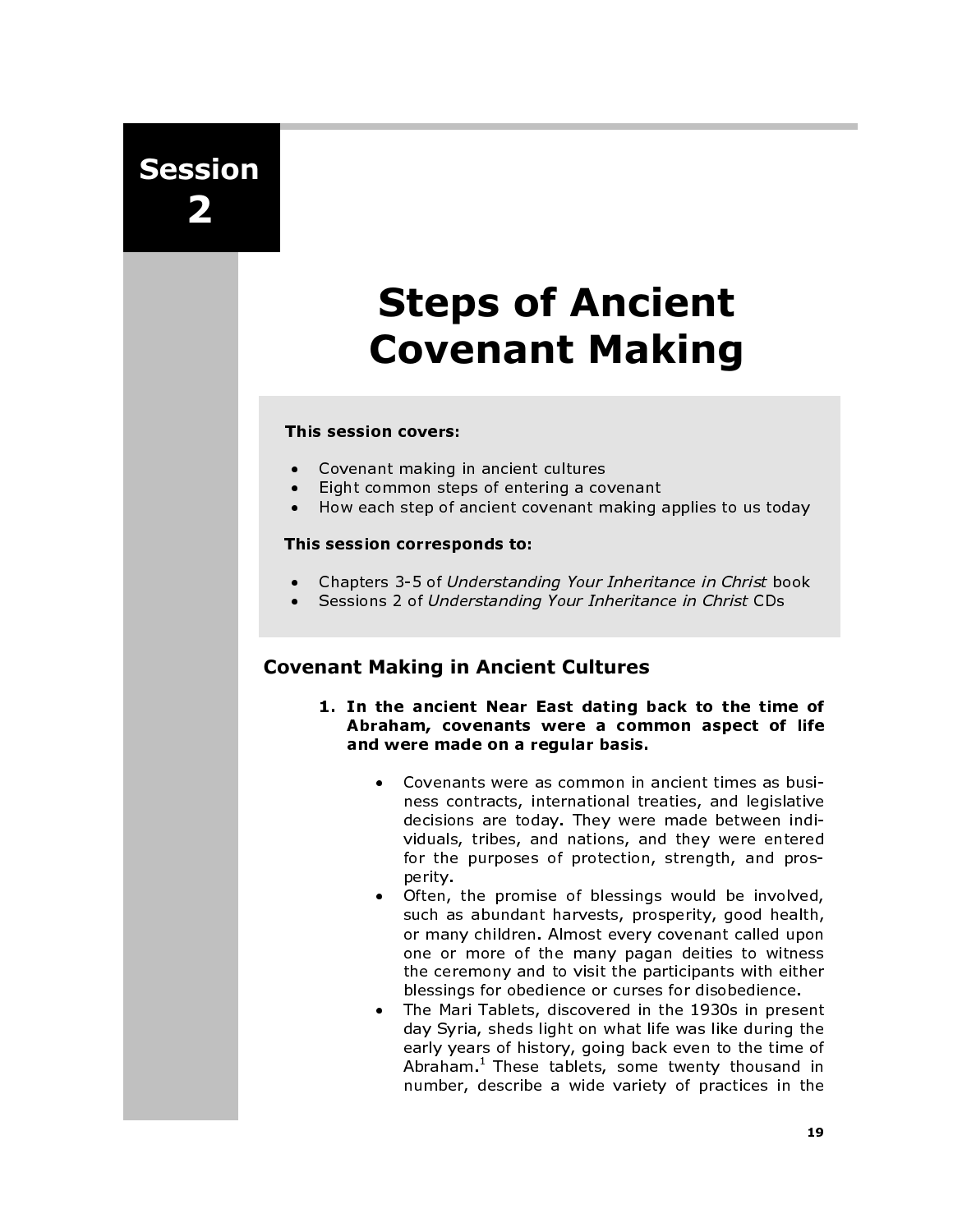ancient Near East. Among the many details described, one was the rite of covenant making during the days of Abraham.

- Delbert Hillers gives us insight into this covenant-making rite by documenting a covenant ceremony which involved the king of Mari. Hillers tells how a representative of the king of Mari, presiding over the covenant ceremony, refused to enter into the treaty lightly and insisted upon having a donkey sacrificed.  $\frac{2}{3}$
- Hillers' example shows us three important points about covenants. First, it reveals how common covenants were during the time that God cut a covenant with Abraham. Second, it shows that animal sacrifices were an integral part of ancient-covenant making. And third, it reinforces how serious covenant agreements were considered in ancient times.

#### 2. Examples from history show that covenant making was a common practice in biblical times.

• H. Clay Trumbull shares an extra-biblical account of a Near Eastern covenant that illustrates many of the common steps involved in making an ancient covenant:

In bringing this rite of the covenant of blood into new prominence, it may be well for me to tell of it as it was described to me by an intelligent native Syrian, who saw it consummated in a village at the base of the mountains of Lebanon; and then to add evidences of its wide-spread existence in the East and elsewhere, in earlier and in later times.

It was two young men, who were to enter into this covenant. They had known each other, and had been intimate [as friends], for years; but now they were to become brotherfriends, in the covenant of blood. Their relatives and neighbors were called together, in the open place before the village fountain, to witness the sealing compact. The young men publicly announced their purpose, and their reasons for it. Their declarations were written down, in duplicate—one paper for each friend—and signed by themselves and by several witnesses. One of the friends took a sharp lancet, and opened a vein in the other's arm. Into the opening thus made, he inserted a quill, through which he sucked the living blood. The lancetblade was carefully wiped on one of the duplicate covenantpapers, and then it was taken by the other friend, who made a like incision in its first user's arm and drank his blood through the quill, wiping the blade on the duplicate covenant-record. The two friends declared together: "We are brothers in a covenant made before God: who deceiveth the other, him will God deceive." Each blood-marked covenant-record was then folded carefully, to be sewed up in a small leathern case, or amulet, about an inch square; to be worn thenceforward by one of the covenant-brothers, suspended about the neck, or bound upon the arm, in token of the indissoluble relation.<sup>3</sup>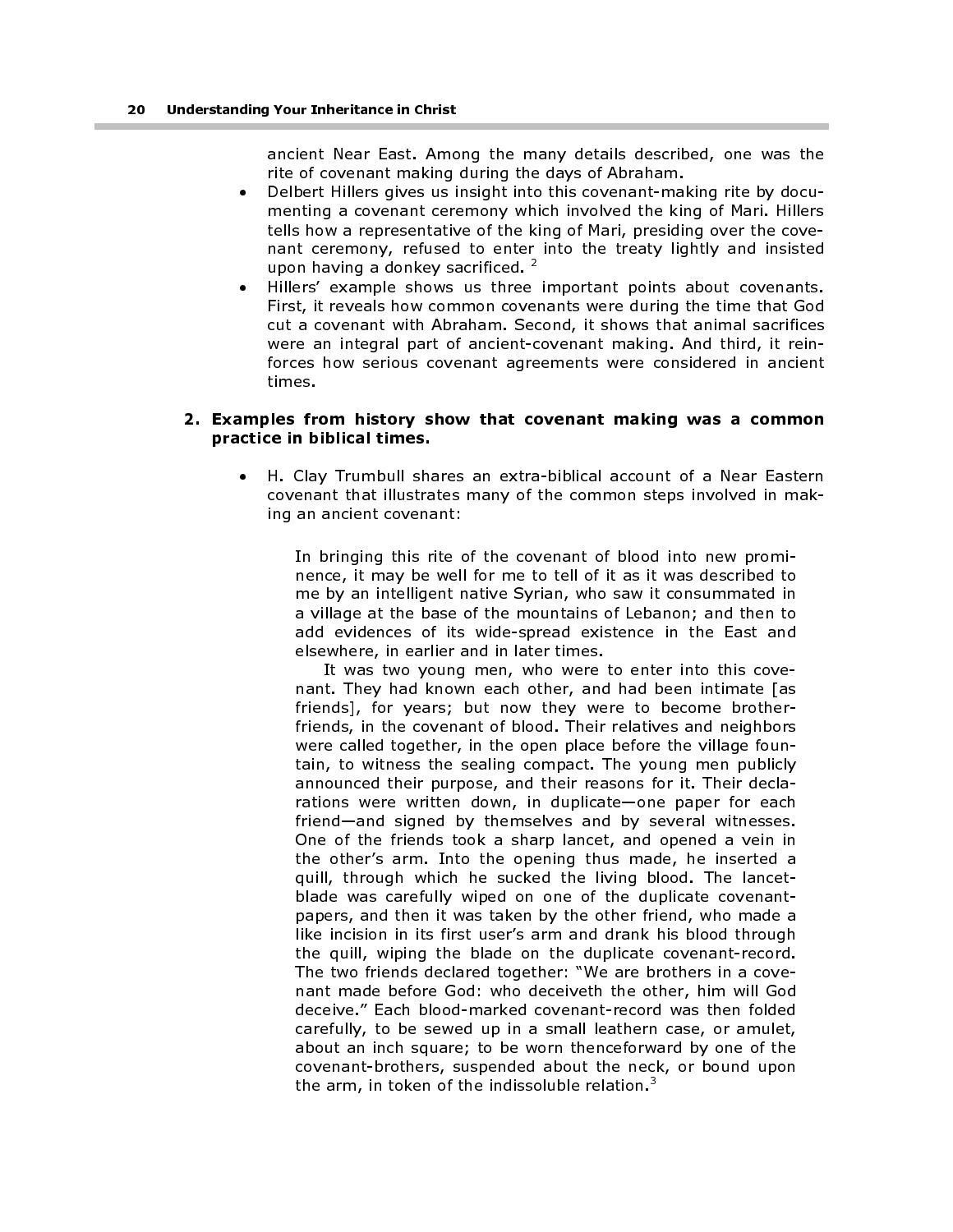We can also look to more modern times at the lives of the famous explorers Sir Henry Stanley and David Livingstone. John Osteen in his book, Unraveling the Mystery of the Blood Covenant, shares an interesting story about Stanley.<sup>4</sup> The following summarizes Osteen's illustration.

> Livingstone, the first great missionary to Africa, was in the African jungles so long that England, his native country, began to worry about his status. As a result, the English government sent David Stanley to find him. Stanley's search party encountered great difficulties in their travels. They were plagued by disease and starvation, and were even threatened by cannibals. At one point, the group encountered a strong, hostile African tribe near the equator.

> When the tribe showed no signs of letting them pass through their land, Stanley's interpreter advised Stanley to cut a covenant with the tribe to avoid severe peril. Not knowing what else to do, Stanley agreed. First, negotiations were made between Stanley's party and the African tribe. The terms were agreed upon and the ceremony began. A representative was chosen from each group and the two representatives went through the blood-covenant rite.

> After blood was drawn from the wrist of each representative, mingled together and mixed with wine, both drank the mixture. Gunpowder was then rubbed on each person where the blood had been drawn, creating a permanent mark. The pagan priest that officiated the ceremony then pronounced blessings for following the terms of the agreement and curses for violating the pact.

> To seal the agreement, Stanley and the chief exchanged gifts. The chief wanted Stanley's prized possession, a goat that he had brought from England that provided milk for his weak stomach. The chief offered Stanley a spear bearing his insignia. Stanley wondered what he would do with an old spear. As he traveled throughout the darkest places in Africa in search of Livingstone, he soon found out. When other tribes with evil intent saw the chief's spear in Stanley's hand and his covenant mark, they knew that Stanley was in covenant with the most feared tribe in the land. Further, they knew that if they attacked Stanley or refused him passage, they would not only have to fight Stanley's search party, but also the African tribe in covenant with Stanley. Rather than opposing Stanley, the tribes bowed before him, allowing him to pass freely through their territories, and provided him with anything he needed. Stanley reportedly used the covenant rite at least fifty times during his travels in Africa. Stanley was mightily blessed because of covenant!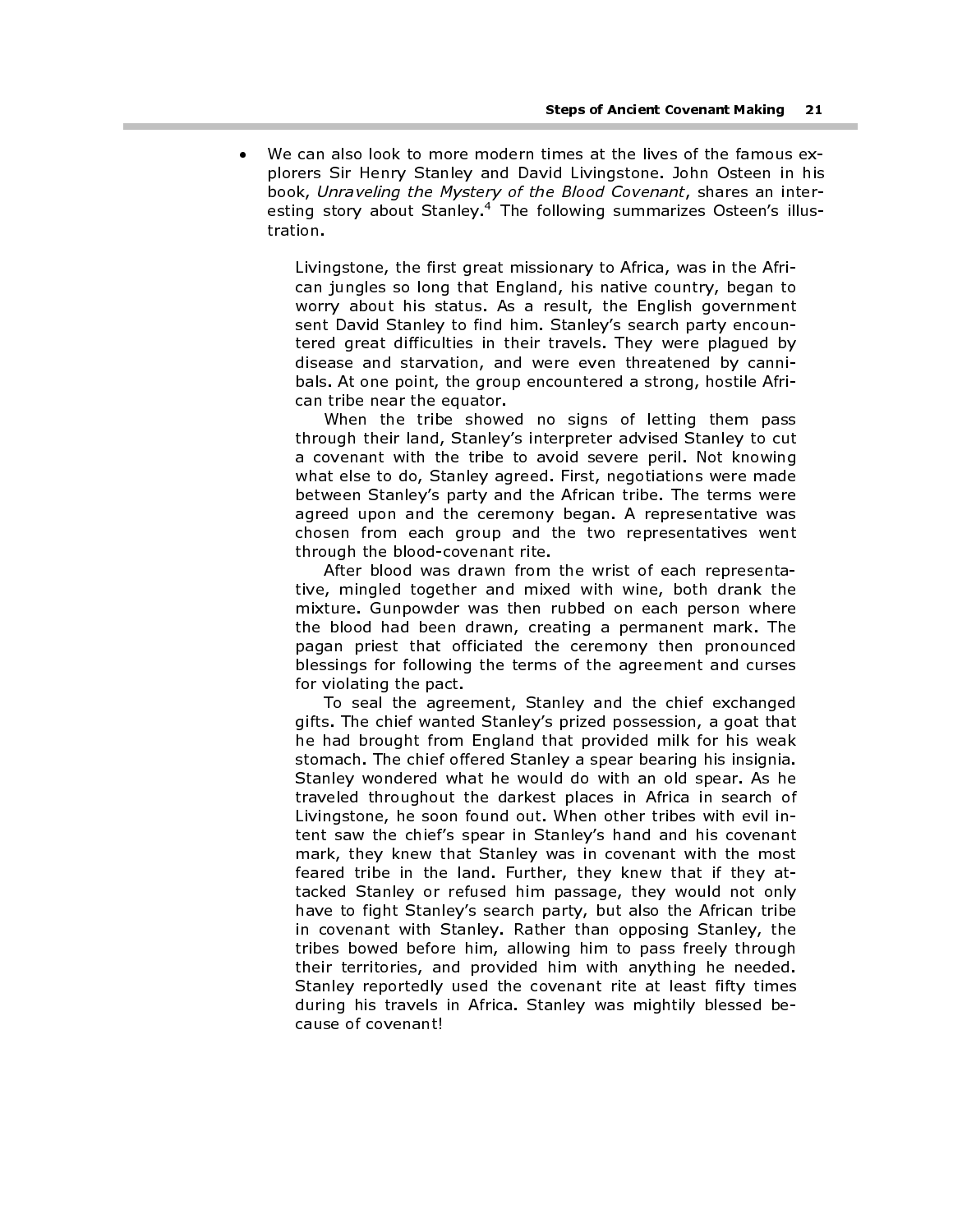#### 3. God chose to use a common practice of everyday life—entering into a covenant—to illustrate His commitment to His people.

- When God entered into covenant with Abraham, Moses, David, and Jesus, He drew upon many of the same practices that were common in the day in which they lived.
- Because God employed cultural practices of the day to introduce His covenants with man, it spoke volumes to the people who lived in the days when biblical covenants were formed.
- It revealed to them how seriously God takes His covenant invitations, how seriously God expects His people to take covenant, the extent of God's blessings to His people, and God's faithfulness toward His covenant promises.
- As we see the steps of ancient-covenant making applied in God's covenants with us, it underscores how serious God is about His covenant promises to us and it conveys the extensive blessings that God has offered us because of covenant.

# Steps of Covenant Making

#### 1. From the historical evidence, several steps of covenant making emerge as common in ancient times.

- Ancient covenants were always very solemn and serious agreements. Animal sacrifices were almost always included. Covenants were accompanied by the promise of blessings for obedience and the warning of curses for disobedience. In pagan societies, the participants almost always invoked their false gods as witnesses to secure the agreement. Finally, a sign of the covenant would usually accompany the sealing of the agreement.
- From historical information, we see the following eight steps commonly used in ancient covenant ceremonies:
	- **EXEC** The Pre-Ceremony Actions<br>**EXEC** The Selection of the Coven
	- The Selection of the Covenant Representatives and the Cutting of the Covenant Sacrifice
	- **The Exchange of Robes, Belts, and Weapons**<br>**The Walk unto Death**
	- **EXTRE** The Walk unto Death
	- **The Pronouncement of Blessings and Curses**<br> **The Seal of the Covenant Mark**
	- The Seal of the Covenant Mark<br>• The Exchange of Names
	- **Exchange of Names**<br>**EXPLA** Covenant Meal
	- The Covenant Meal
- Not every ancient covenant included all of these steps, but many were included.
- A brief review of these eight steps will give us a basic understanding of God's covenants with man.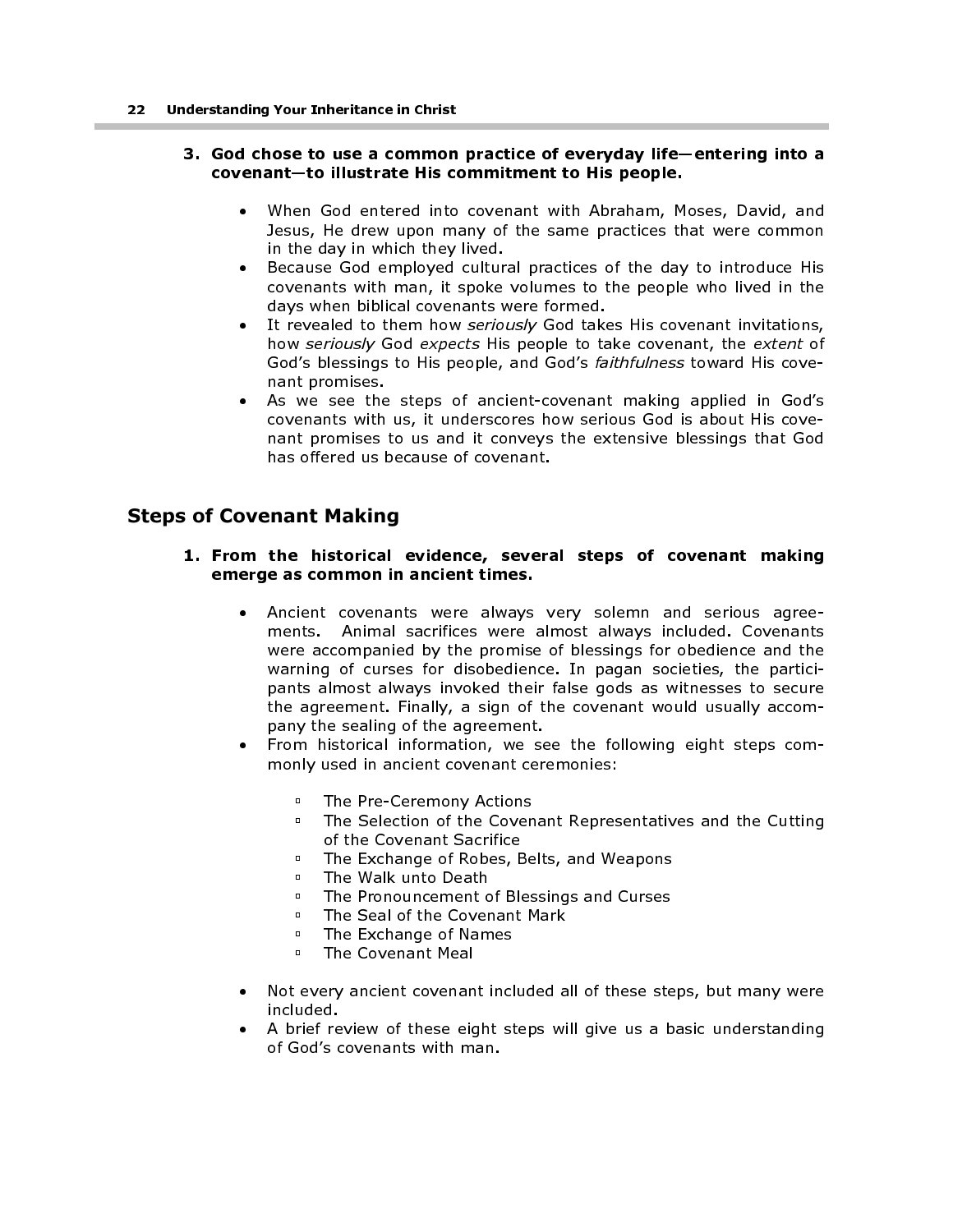The important point to us is that God chose these same steps to enter into covenant with man. Thus, what each step represented to the people of Abraham's day applies to us today.

## Eight Steps of Covenant Making

#### 1. The Pre-Ceremony Actions

- Overview
	- In a typical ancient covenant, before the covenant was enacted, the two parties would discuss the terms, conditions, the promises of blessing, and the warning of curses related to the agreement.
	- As a part of this step, they would weigh the advantages and disadvantages of the treaty and evaluate whether it was a worthwhile opportunity. They would spend time
	- **counting the cost of entering into the covenant.**<br>**E** In essence, they would assess whether the ne
	- In essence, they would assess whether the personal sacrifice demanded by the pact would return equal or greater blessings.
- How It Applies to Us Today
	- When God initiated a covenant with Abraham, a period of time preceded the actual covenant ceremony recorded in Genesis 15. This pre-ceremony interaction between God and Abraham is recorded in Genesis 12:1-8.
	- <sup>o</sup> In this passage, God proposed the terms, conditions, and promises. Abraham's role was to count the cost and to respond in faith and obedience. Abraham had to decide if the promises of blessings were worth the sacrifice of leaving his homeland. Abraham had to choose between the security of living near his family or going to a strange, unfamiliar land in which he was an alien.
	- <sup>o</sup> God required Abraham to respond to the invitation *prior* to the covenant ceremony. God told Abraham that if he would leave his country, leave his family, and go to the land that God would show him, then he would be blessed.
	- Abraham responded positively to the invitation, thus setting the stage for the actual covenant ceremony that took place in Genesis 15.
	- Pre-ceremony actions were also a part of establishing the New Covenant. Jesus came to earth as a man and spent the three years of His public ministry specifying the terms, conditions, and promises of the New Covenant.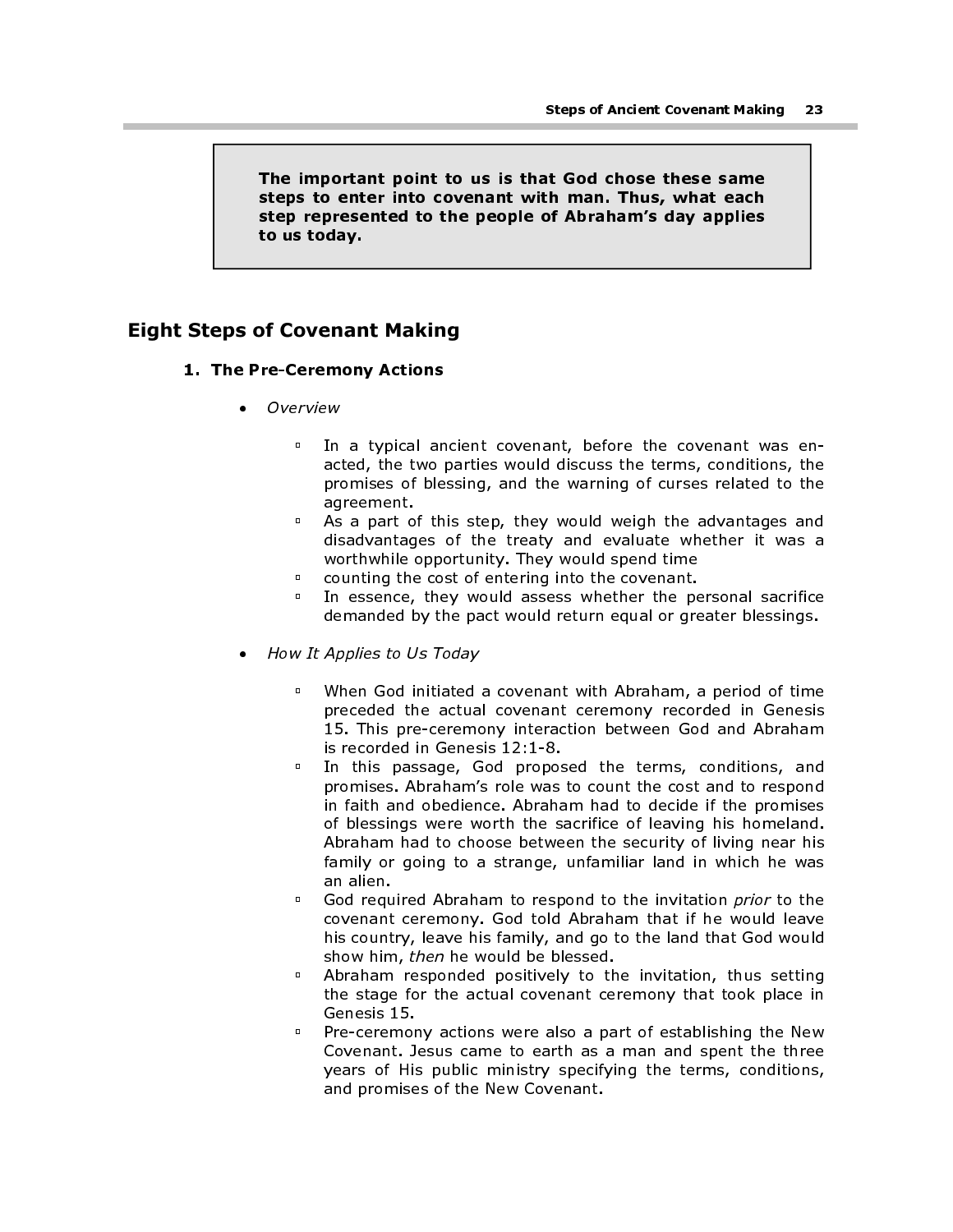- **Jesus often stated, "You have heard that it was said....but I say** to you" (Matt. 5:21, 27, 33, 38, 43). In doing this, Jesus was laying out the requirements of entering the New Covenant. In fact, much of Jesus' teaching can be viewed as the stipulations for New Covenant living. Other examples of cost counting are Luke 9:23-24 and Luke 14:25-33
- Jesus has invited all men to be saved. His invitation is to enter into covenant with God through Him. We live in a day of cheap grace and seeker-sensitive churches where people say a brief prayer that declares a set of facts about Jesus. The New Covenant is much different. It is not an invitation that asks for a decision to believe, but rather an invitation that calls us to a covenant life of faith and surrender.
- The pre-ceremony actions illustrate clearly that there is a cost to entering into a covenant with God—we must totally surrender our lives to Him.

#### 2. The Selection of the Covenant Representatives and the Cutting of the Covenant Sacrifice

- Overview
	- <sup>o</sup> In typical ancient covenants, before the ceremony began, a covenant representative was chosen on behalf of each group engaged in the pact. These representatives entered the covenant on behalf of everyone in their group. Two would actually make the covenant that would bind the entire group to the expectations of the covenant agreement.
	- **B** As the ceremony started, the representatives would take the animal sacrifice and cut it down the middle from head to tail. The two pieces of the sacrifice were laid open with the bloody side facing upward. Since the animal was usually quite large, a significant amount of blood would escape, flowing toward the center of the two pieces of the sacrifice.
	- The representatives would then stand near the sacrifice.
- How It Applies to Us Today
	- <sup>o</sup> In the covenant with Abraham, the two covenant representatives were the Lord and Abraham. The Lord, taking the form of a smoking oven and a flaming torch, passed through the pieces of the covenant sacrifice (Gen. 15:17).
	- Abraham was the covenant representative that God chose on behalf of mankind. Together, God and Abraham entered into a covenant for the entire human race.
	- **B** As we see the New Testament fulfillment of this step, we begin to see the majesty and greatness of the New Covenant. Jesus is the representative of the Father in the cutting of the New Covenant (Phil 2:5-8). Jesus was the One chosen by the Father to cut covenant on behalf of heaven.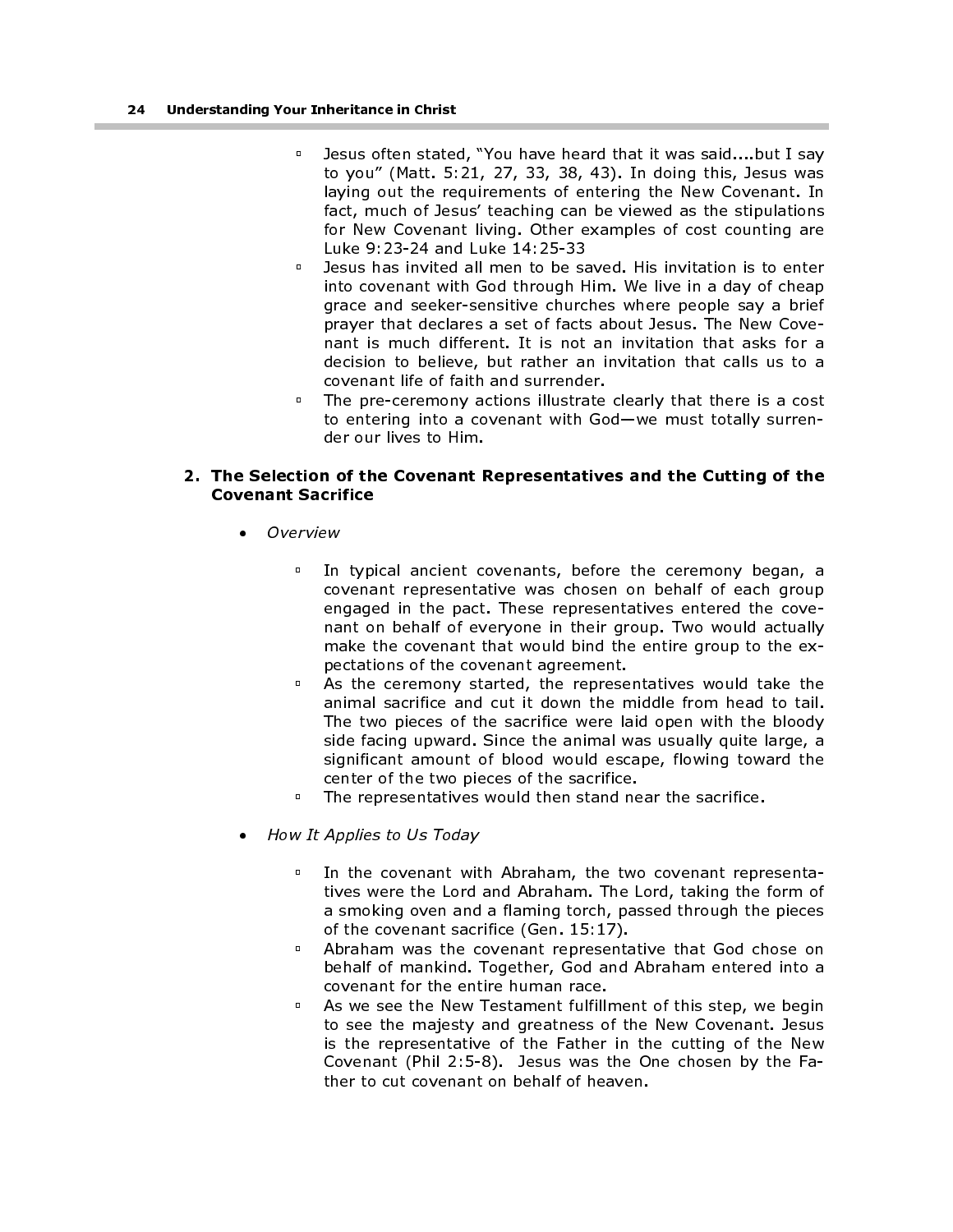- A very important distinction of the New Covenant is that Jesus is also the covenant representative on behalf of mankind (Hebrews 2:17-18). Jesus is the representative of the human race before the Father. He cut the New Covenant on our behalf. Steps of Ancient Covenant Making 25<br>
is also the covenant representative on behalf of mankind<br>
(Hebrews 2:17-18). Jesus is the representative of the human<br>
race before the Father. He cut the New Covenant on our be-<br>
half.<br>
	- Desus is also the New Covenant sacrifice (John 1:29, 1 Cor. 5:7).
	- **In summary, Jesus is the covenant representative for both God** and man, and He is the New Covenant sacrifice.
	- Desus is the mediator of the New Covenant (Heb. 8:6). He is the go between, representing both God and man. Jesus did it all.

sus did for us in the New Covenant will have an entirely new meaning and you will appreciate the New Covenant like never before.

#### 3. The Exchange of Robes, Belts, and Weapons

- Overview
	- <sup>o</sup> In many cases, the parties to the covenant would exchange robes, belts, weapons, or some other token as a symbol of their desire to no longer to live independently but as one.
	- The exchange of robes symbolizes the putting on of each other and becoming one. It says that I give you all that I have and you give me all that you are. It implies that I give you all my assets and I take all of your liabilities. It signifies a new position, new character, and new authority.
	- The belt or the girdle was part of the armor. It is what held the weapons in place and is symbolic of a man's strength. The exchange of belts is symbolic of giving your covenant partner your strengths and taking on his weaknesses.
	- **Weapons are used to defeat enemies. Thus, the exchange of** weapons symbolizes the responsibility and the power to defeat the other's enemies.
- How It Applies to Us Today
	- <sup>o</sup> As God, Jesus took off His robe of glory and came to earth, clothing Himself in the likeness of humanity (Phil. 2:5-7). By so doing, He made the wonderful, royal robe of righteousness available to us. By His work on the cross, Jesus took upon Himself our robe of filthy rags, which has been defiled by our sin and independent living. He who knew no sin became sin so that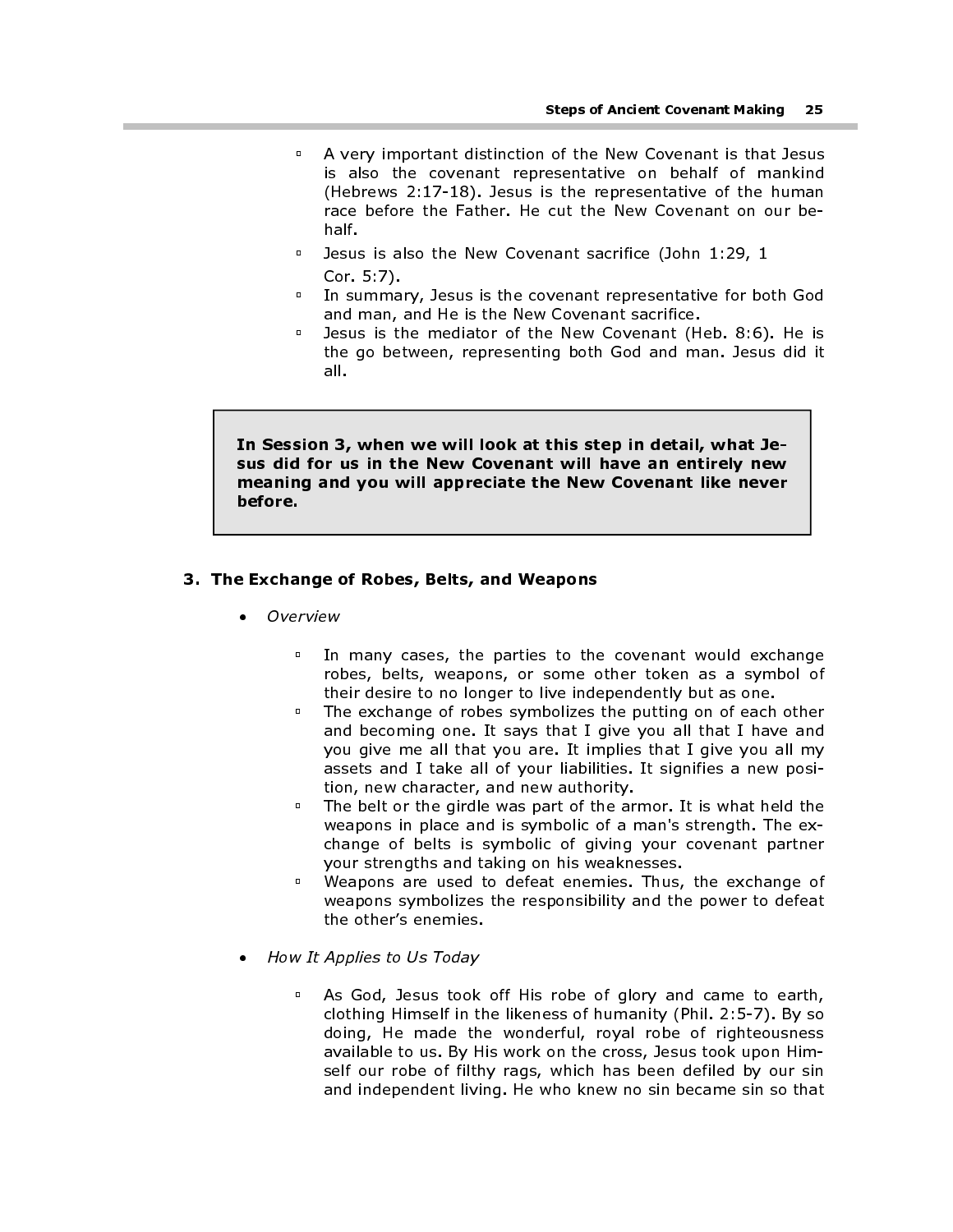He might nail our iniquity to the cross. For further study, see these supporting Scriptures: Isa. 64:6; Luke 15:12-13; Luke 15:22; Gal. 3:27; 2 Cor. 5:21; Rev. 7:13-14.

- As we enter the New Covenant, God takes all of our weaknesses and gives us His strength for living. In covenant, even though we are weak, we have access to the strength of God (Phil 4:13; 2 Cor. 12:9-10).
- Christ defeated every enemy that has or will come against the purposes of God. In the past, He defeated the enemies of God at the cross (Col. 2:11-15). In the future, He will destroy our enemies at His second coming (2 Thess. 1:3-10). Presently, He lives to make intercession for us (Heb. 7:25) and has given us all power over the enemy. Jesus told the disciples, "Behold, I have given you authority to tread on serpents and scorpions, and over all the power of the enemy, and nothing will injure you" (Luke 10:19).

#### 4. The Walk Unto Death

- Overview
	- **Next, to express how seriously each party of the covenant** viewed their part of the agreement, they would participate in "a walk unto death" by walking around the pieces of the sacrificed animal. Some have said that they would walk in the form of a figure eight.
	- **B** As the two representatives walked between the two pieces of the sacrifice and faced each other, they would look to heaven and say something like this: "Do so to me as has been done to this animal if I break this covenant. If I fail to keep this covenant, may I die even as this animal has died." $\overline{ }$
	- **In this step, each representative pledged to fulfill his obligation** to the covenant or die trying. After this step, there was no escape, no way out. Both parties would take a vow unto death in order to fulfill their side of the pact.
- How It Applies to Us Today
	- There are two excellent Old Testament examples of the walk unto death. The first one is recorded in Genesis 15:17: "It came about when the sun had set, that it was very dark, and behold, there appeared a smoking oven and a flaming torch which passed between these pieces."
	- In the covenant ceremony between the Lord and Abraham, God Himself was the smoking oven and the flaming torch that passed between the pieces. In essence, God was saying to Abraham, "Let what has been done to this animal be done to Me if I do not fulfill My promise to you!"
	- **BEX 10 Remember:** This covenant ceremony was in response to Abraham's question of how he would know that God would fulfill His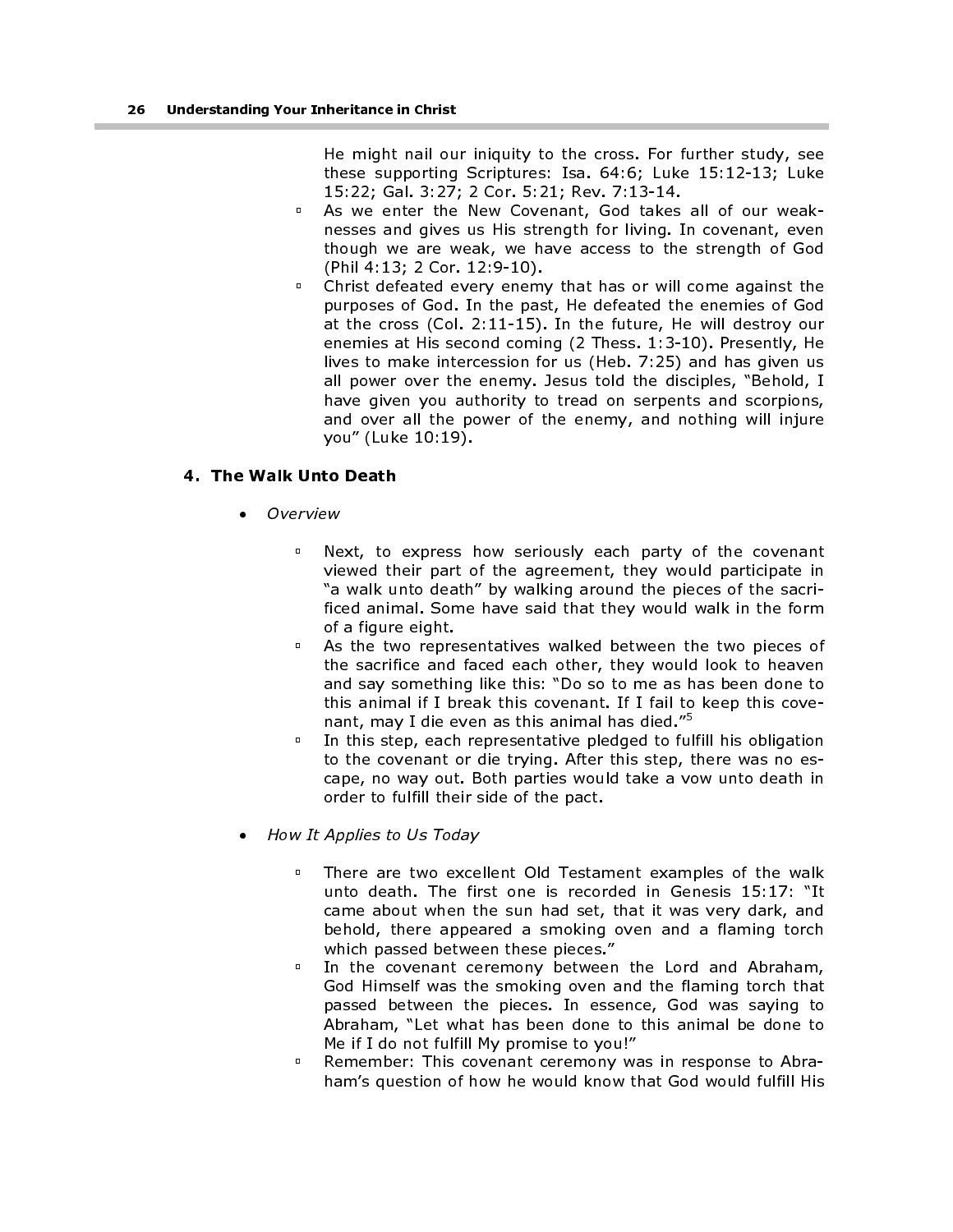promise. God gave Abraham the greatest pledge possible.

- Another Old Testament example illustrates how familiar this custom was to the people of the Old Testament era and how seriously God took it. Jeremiah 34:18 reads, "I will give the men who have transgressed My covenant, who have not fulfilled the words of the covenant which they made before Me, when they cut the calf in two and passed between its parts."
- In the context of this verse, God is saying to Israel that when they passed between the parts of the animal, they made a vow to keep the covenant unto death. Essentially, God is reminding His covenant people that they are breaking the vow that was pledged during the walk unto death.
- Jesus, the sacrifice and mediator of the New Covenant, took the walk unto death as He humbly made His way up Golgotha to be crucified. Jesus had taken His vow unto death when He prayed in the Garden of Gethsemane, "My Father, if it is possible, let this cup pass from Me; yet not as I will, but as You will" (Matt. 26:39). In essence, Jesus was saying, "I will cut the covenant. I will take the walk unto death. I will be the covenant sacrifice. I will be the mediator of the New Covenant."
- **B** As Jesus hung voluntarily upon the cross, He paid the ultimate price of death for all who would enter into covenant with God through Him.
- New Covenant living is not just believing a set facts about Jesus. It involves much more than believing that Jesus is God, that He died on the cross, and that He rose from the dead on the third day. New Covenant living is trusting in Jesus' walk unto death for us and then taking our own walk unto death.
- Normally, God doesn't ask us to die physically—like Jesus did when we take our walk unto death. Rather, our walk unto death involves surrendering our hearts to the Lordship of Jesus Christ, dying to ourselves daily, and vowing to live for God.

#### 5. The Pronouncement of Blessings and Curses

- Overview
	- During an ancient-covenant ceremony, while the two parties stood in the middle of the sacrifice, each would pronounce aloud the terms of the covenant.
	- **They would declare the blessings for obedience and curses for** disobedience. The blessings would often include abundant harvests, prosperity, good health, and numerous children. Curses would often include retaliation by the injured party, destruction, disease, poverty, famine, and defeat at the hands of their enemies.
	- <sup>o</sup> In ancient pagan cultures, the parties to the covenant would invoke their many false deities, who had been called upon to witness the ceremony, to visit them with blessings or curses.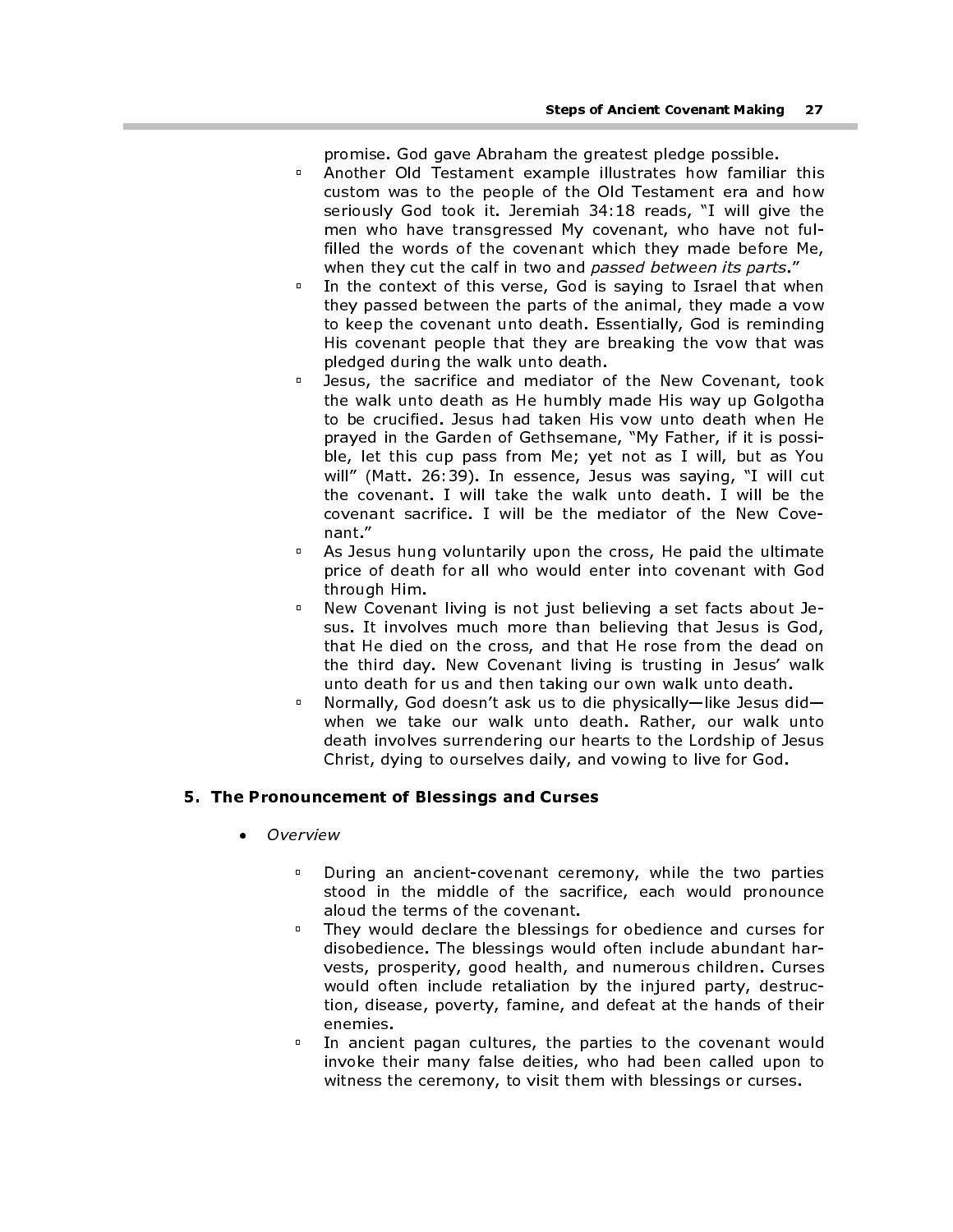- How It Applies to Us Today
	- Deuteronomy 27-32 presents a clear Old Testament example of the covenant blessings and curses. With the nation of Israel on the threshold of possessing the Promised Land, God reminded them of the blessings for keeping the covenant and the curses for breaking it. In fact, once in the land, six of the tribes of Israel were to stand on Mt. Gerizim to declare the blessings to the people and six on Mt. Ebal to state the curses (Deut. 27:11 -15).
	- **After deciding at Gethsemane to die for mankind, Jesus, the** mediator and representative of the New Covenant, took the walk unto death as He made His way up to be crucified. While He was on the cross, Jesus spoke seven sayings:

|    | Jesus' Statement                                                                            | <b>New Covenant Blessing</b>                                                                                                 |
|----|---------------------------------------------------------------------------------------------|------------------------------------------------------------------------------------------------------------------------------|
|    | 1. Father, forgive them; for<br>they do not know what<br>they are doing (Luke<br>$23.34$ ). | Forgiveness of sins                                                                                                          |
|    | 2. Today, you shall be with<br>Me in Paradise (Luke<br>$23:43$ ).                           | Eternal life                                                                                                                 |
|    | 3. Woman, behold your son<br>(John 19:26).                                                  | A new family in the Body of<br>Christ                                                                                        |
| 4. | you forsaken Me? (Matt.<br>$27:46$ ).                                                       | My God, My God why have Redemption from the curse<br>of sin, sickness, and death                                             |
|    | 5. I thirst (John 19:28).                                                                   | Establishment of the<br>king-<br>dom of God <sup>6</sup>                                                                     |
| 6. | It is finished (John 19:30). $Grace7$                                                       |                                                                                                                              |
|    | 7. Father, I commit My spirit<br>to you (Luke 23:46).                                       | Blessings secured                                                                                                            |
|    | ness of sin, eternal life, and blessings in this life.                                      | As Jesus made these statements, He pronounced the blessings<br>of the New Covenant to all mankind-blessings such as forgive- |
|    |                                                                                             | As our iniquity and rebellion were placed upon Him, He also                                                                  |
|    |                                                                                             |                                                                                                                              |
|    |                                                                                             |                                                                                                                              |
|    |                                                                                             |                                                                                                                              |
|    |                                                                                             |                                                                                                                              |
|    |                                                                                             |                                                                                                                              |
|    |                                                                                             |                                                                                                                              |
|    |                                                                                             |                                                                                                                              |
|    |                                                                                             |                                                                                                                              |
|    |                                                                                             |                                                                                                                              |
|    |                                                                                             |                                                                                                                              |
|    |                                                                                             |                                                                                                                              |
|    |                                                                                             |                                                                                                                              |
|    |                                                                                             |                                                                                                                              |
|    |                                                                                             |                                                                                                                              |
|    |                                                                                             |                                                                                                                              |
|    |                                                                                             |                                                                                                                              |
|    |                                                                                             |                                                                                                                              |
|    |                                                                                             |                                                                                                                              |
|    |                                                                                             |                                                                                                                              |
|    |                                                                                             |                                                                                                                              |
|    |                                                                                             |                                                                                                                              |
|    |                                                                                             |                                                                                                                              |
|    |                                                                                             |                                                                                                                              |
|    |                                                                                             |                                                                                                                              |
|    |                                                                                             |                                                                                                                              |
|    |                                                                                             |                                                                                                                              |
|    |                                                                                             |                                                                                                                              |
|    |                                                                                             |                                                                                                                              |
|    |                                                                                             |                                                                                                                              |
|    |                                                                                             |                                                                                                                              |
|    |                                                                                             |                                                                                                                              |
|    |                                                                                             |                                                                                                                              |
|    |                                                                                             |                                                                                                                              |
|    |                                                                                             |                                                                                                                              |
|    |                                                                                             |                                                                                                                              |
|    |                                                                                             |                                                                                                                              |
|    |                                                                                             |                                                                                                                              |

- As Jesus made these statements, He pronounced the blessings of the New Covenant to all mankind—blessings such as forgiveness of sin, eternal life, and blessings in this life.
- **B** As our iniquity and rebellion were placed upon Him, He also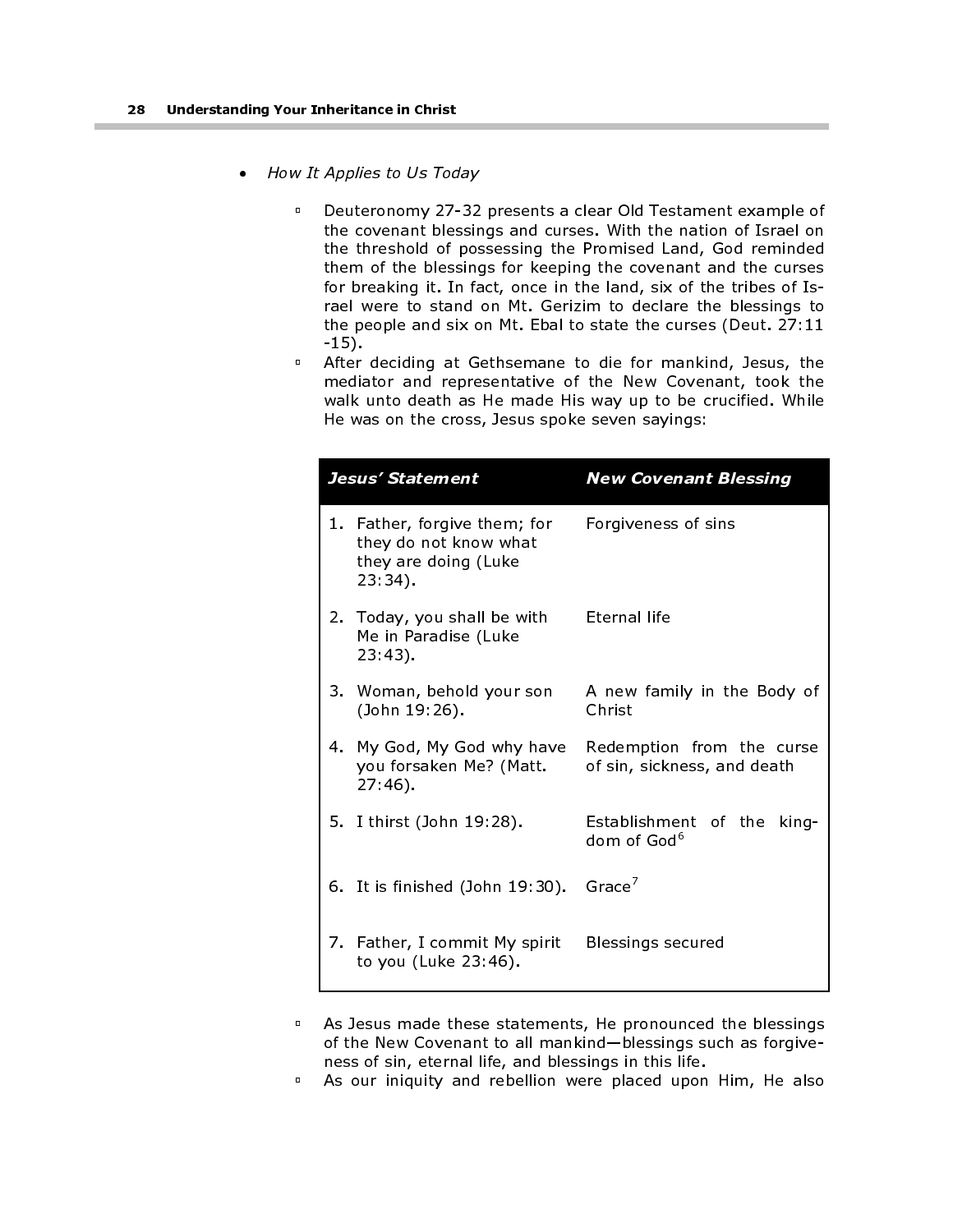took the curse of sin and death. Whereas the covenants of the Old Testament contained blessings for obedience and curses for disobedience, the New Covenant consists only of blessings. Through the cross, Jesus redeemed us from the curse of the Law by becoming a curse for us (Gal. 3:13).

#### 6. The Seal of the Covenant Mark

- Overview
	- <sup>o</sup> In a typical ancient covenant, after the animal was sacrificed, the walk unto death completed, and the blessings and curses stated, the two parties would seal the agreement with a special sign or token.
	- This became the mark of the covenant that reminded both parties of the solemn pact that bound them together as one. If the agreement enacted was a blood covenant, then the mark would normally involve the shedding of blood by the two covenant partners.
	- **A** normal way that covenant partners in the pagan world would seal the covenant was to drink wine commingled with the blood from each representative. After cutting their wrist, forearm, or leg, each representative would catch a few drops of blood with a cup containing wine. They would drink this mixture as a way to finalize the covenant. Remember that Jewish Law prohibited the drinking of blood; therefore, biblical covenants were often sealed with the drinking of wine, which symbolized blood.
	- **In addition to the sealing of the agreement with the drinking of** wine co-mingled with blood, each covenant partner would often take a dark substance and rub it into the cut. This caused the incision to become a permanent scar. The scar would serve as a public reminder that the two were now covenant partners.
	- To summarize, there were typically two aspects to sealing the agreement with a covenant mark. The first was the commingling of blood, which indicated unity, oneness, and a common purpose. The second was taking the covenant mark, which became a permanent reminder of the agreement to everyone involved.
- How It Applies to Us Today
	- Genesis 17:10-13 depicts the covenant mark involved in the pact between Abraham and the Lord. God instituted circumcision as a sign of the covenant between them. The shedding of Abraham's blood in circumcision sealed the covenant. In fact, for any of Abraham's descendents to enter the covenant, they also had to be circumcised.
	- <sup>o</sup> As the covenant sacrifice, Jesus shed His blood at the cross. After He rose from the dead, with the marks of the cross still present, He entered into the heavenly tabernacle, and through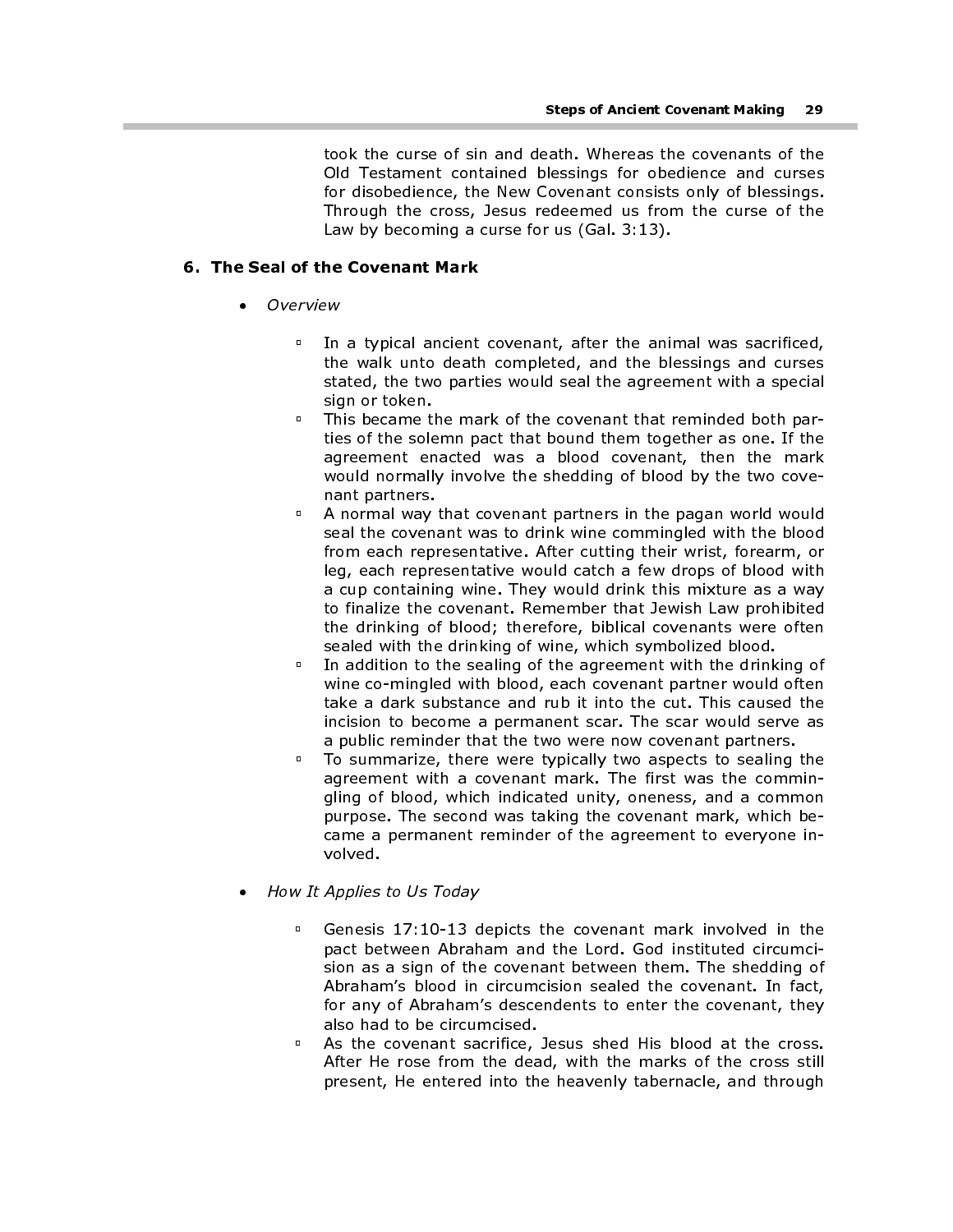His shed blood, obtained eternal redemption for mankind (Heb. 9:11-12). As the covenant representative of the New Covenant, Jesus' blood offering to the Father satisfied in full the penalty of sin. Forever, His blood is the atonement for all iniquity. Whoever calls upon Him will be forgiven all their trespasses.

- Jesus' blood became the sign of the New Covenant for us. Today, He still bears the marks of the covenant in His nailscarred wrists, feet, and side. Whenever the Father sees a believer in Christ, He sees him sealed with the blood of Christ and heir to all the blessings of the New Covenant (See also Ps. 22:16; Zech. 12:10; John 20:27-28; Matt. 26:27-28).
- As believers in Jesus Christ, our covenant mark is a circumcised heart. This proves that we have truly entered the New Covenant and bear the mark of the blood of Jesus. Just as circumcision was the sign of the Abrahamic Covenant, a circumcised heart is the sign of the New Covenant (See Rom. 2:28- 29; Col 2:11-12).
- **Just as drinking wine co-mingled with blood was common in** covenant rituals, Jesus said that we cannot be a partaker with Him unless we drink His blood (John 6:53-56). When Jesus made this statement, there is no doubt that He was referring to the common covenant practice of drinking wine co-mingled with blood. We drink Jesus' blood by accepting His blood as the only thing that will cleanse us from sin and bring us near to God.

#### 7. The Exchange of Names

- Overview
	- The exchange of names was the next step in ancient-covenant making. Clay Trumbull in his book, The Blood Covenant, writes:

To exchange names, therefore, is to establish some participation in one another's being. Hence, as we may suppose, came the well-nigh universal Oriental practice of inter-weaving the name of one's Deity with one's name, as a symbolic evidence of one's covenant-union with the Deity. The blood-covenant, or the blood-union, idea is at the bottom of this. $8$ 

- The exchange of names was much more than an external symbol. It implied the exchange of personality, character, reputation, essence, and authority.
- <sup>o</sup> It symbolized the two becoming one.
- How It Applies to Us Today
	- In the Old Testament, we see this practice illustrated in the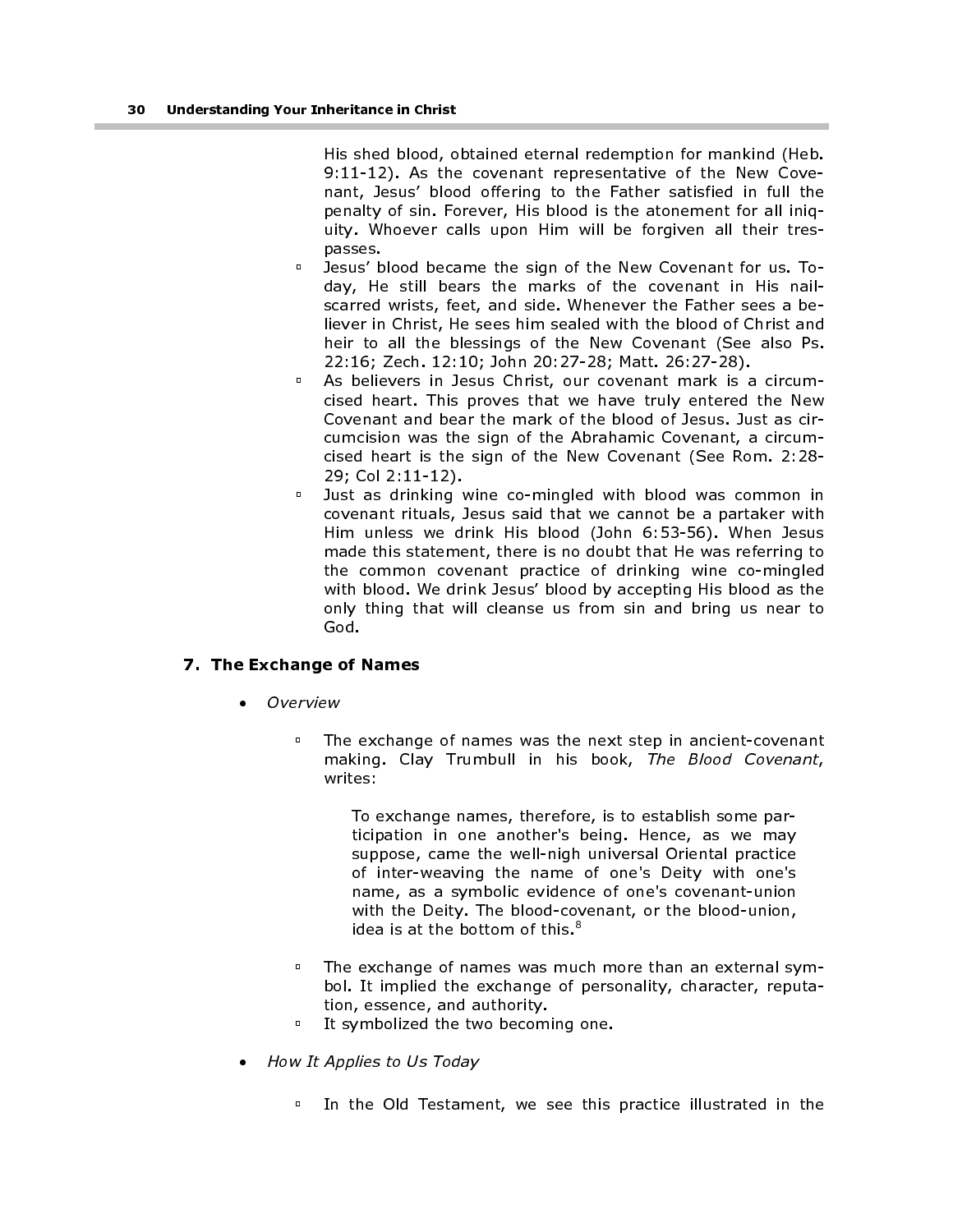covenant that God made with Abraham. God changed Abram's name to Abraham and Sarai to Sarah (Gen. 17:5, 15). In both cases, He made the change by adding the "heth" sound. This sound is the sound of God's name "YHWH," probably pronounced Yahweh.

- The New Covenant also points to the exchange of names. Jesus used the name of the Father throughout His earthly ministry. In John 17:6, Jesus stated in His prayer to the Father, "I have manifested Your name." We also see that Jesus was given a new name that was greater and more powerful than any other name (See Phil 2:5-8; Eph. 1:20-23).
- As Christians, we have access to all of the Hebrew names of God. We can call on our covenant partner as Jehovah-Rapha, Jehovah-Jireh, or Jehovah-Sabaoth. Because of the covenant, we have access to all of the authority and power that accompanies the name of Jesus. We are promised that we can ask anything in Jesus' name, the name which is above every name.

#### 8. The Covenant Meal

- Overview
	- The final step in ancient-covenant making was the celebration of the covenant meal. By this point, the parties had agreed upon the covenant, the promises were made, and all of the exchanges were executed. It was now time to celebrate the pact that had been sealed.
	- The covenant meal was a time of great celebration. The meal included bread and wine, which represented the body and blood of the covenant partners. Sometimes the wine was mixed with blood. At other times, the wine merely represented the blood.
	- As they celebrated the meal, they made their concluding declaration to live as one. By eating the bread and drinking the wine, the covenant partners were expressing for the final time their vows to live for each other.
	- **Example 1** From this point forward, the two parties and all whom they represented were viewed as one.
- How It Applies to Us Today
	- □ In the covenant God initiated with Abraham, we see the covenant meal celebrated between God's representatives, Abraham and Sarah (Gen. 18:5-10).
	- □ In Luke 22:14-20, Jesus said the wine of the Lord's Supper represented the blood of the New Covenant. Thus, the Lord's Supper is the New Covenant meal.
	- <sup>o</sup> The ultimate fulfillment of the New Covenant meal is the Marriage Supper of the Lamb. Jesus told the Laodicean Church, "Behold, I stand at the door and knock; if anyone hears My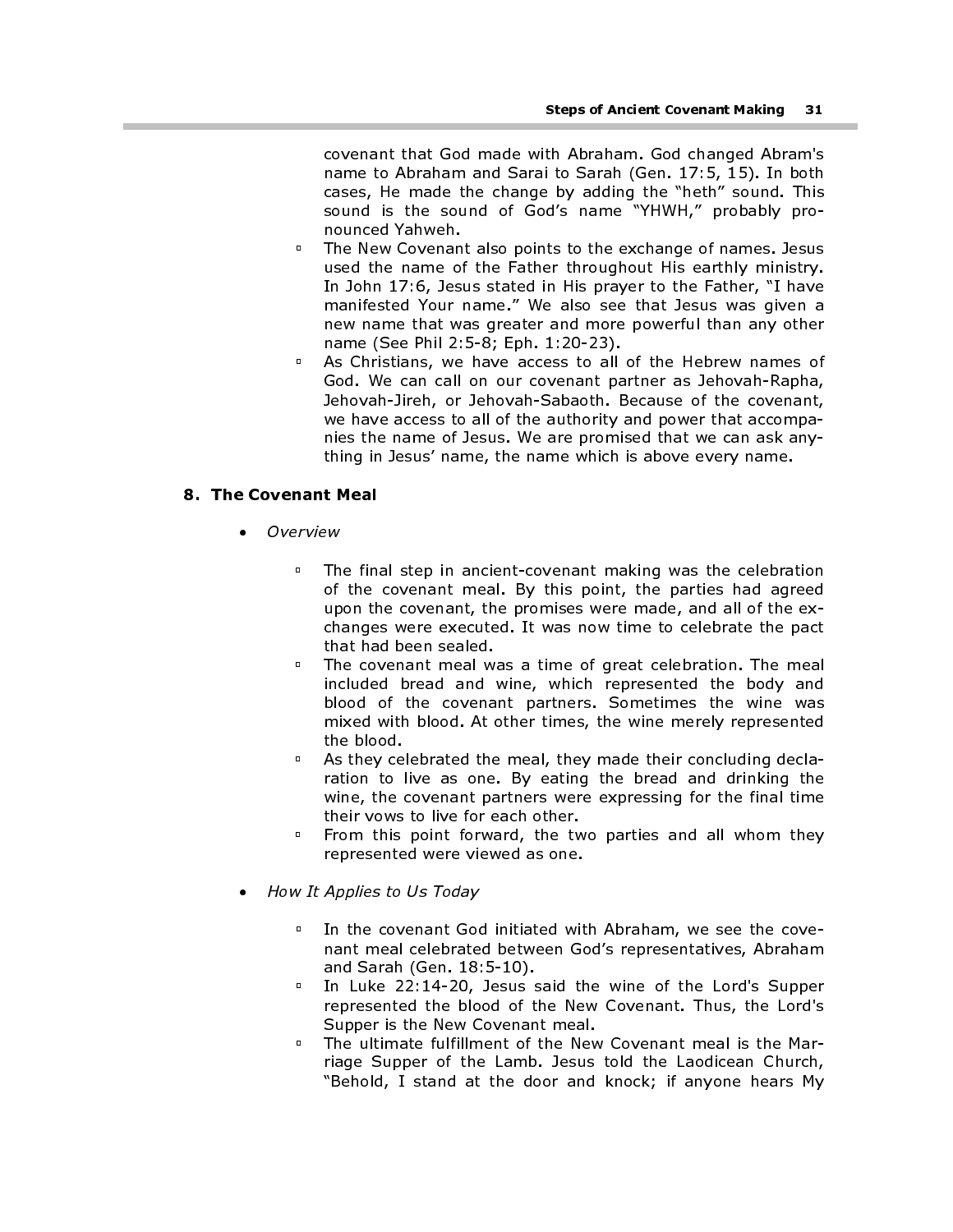voice and opens the door, I will come in to him and will dine with him, and he with Me" (Rev. 3:20). Jesus promised the overcoming Church the great blessing of celebrating the completion of the New Covenant with an intimate meal with Him.

### Summary of Blessings

#### 1. As we progress through this class, we will see many wonderful blessings of following Christ as a New Covenant believer.

- In Session 3, we will learn of the blessings that we inherit from our position of being in Christ.
- In Session 4, we will discover that we are heirs to the blessings of Abraham.
- In Session 5, we will learn of the distinctions of the New Covenant.

#### 2. After analyzing the steps of ancient covenant making, below is a summary of several of the blessings that belong to us in Christ.

- We are clothed in Christ's robe of righteousness.
- We have access to God's strength despite our weaknesses.
- God will wage war against our enemies, which include the world, the flesh, and the devil.
- Our sins are forgiven and we have access to eternal life because of Christ's sacrifice on the cross.
- We have access to all of the names of God in both the Old and New Testament—which means that we have access to what those names mean. For example, we can call on our covenant partner as Jehovah-Rapha, the Lord our healer or Jehovah-Jireh, the Lord our provider.
- We are sealed with our own personal mark of the covenant-a circumcised heart that assures us that we are saved and will go to heaven when we die.
- When we partake of the bread and wine during communion, we are reminding ourselves of all of the blessings that are ours through covenant.

#### Notes

l

- 1. As cited in "Where History Began Before History" (December, 2001), at www.far-andnear.com/journeys/mari.htm.
- 2. Delbert R. Hillers, Covenant: The History of a Biblical Idea (Baltimore: The John Hopkins University Press, 1994), pp. 40.
- 3. H. Clay Trumbull, The Blood Covenant (Kirkwood, MO: Impact Christian Books, Inc., 1998), pp. 5-6.
- 4. John Osteen, Unraveling the Mystery of the Blood Covenant (Houston, TX: John Osteen, 1987), pp.14-18.
- 5. Kay Arthur, Covenant (Chattanooga: Precept Ministries of Reach Out, Inc., 1986), pp. L-4, P-2.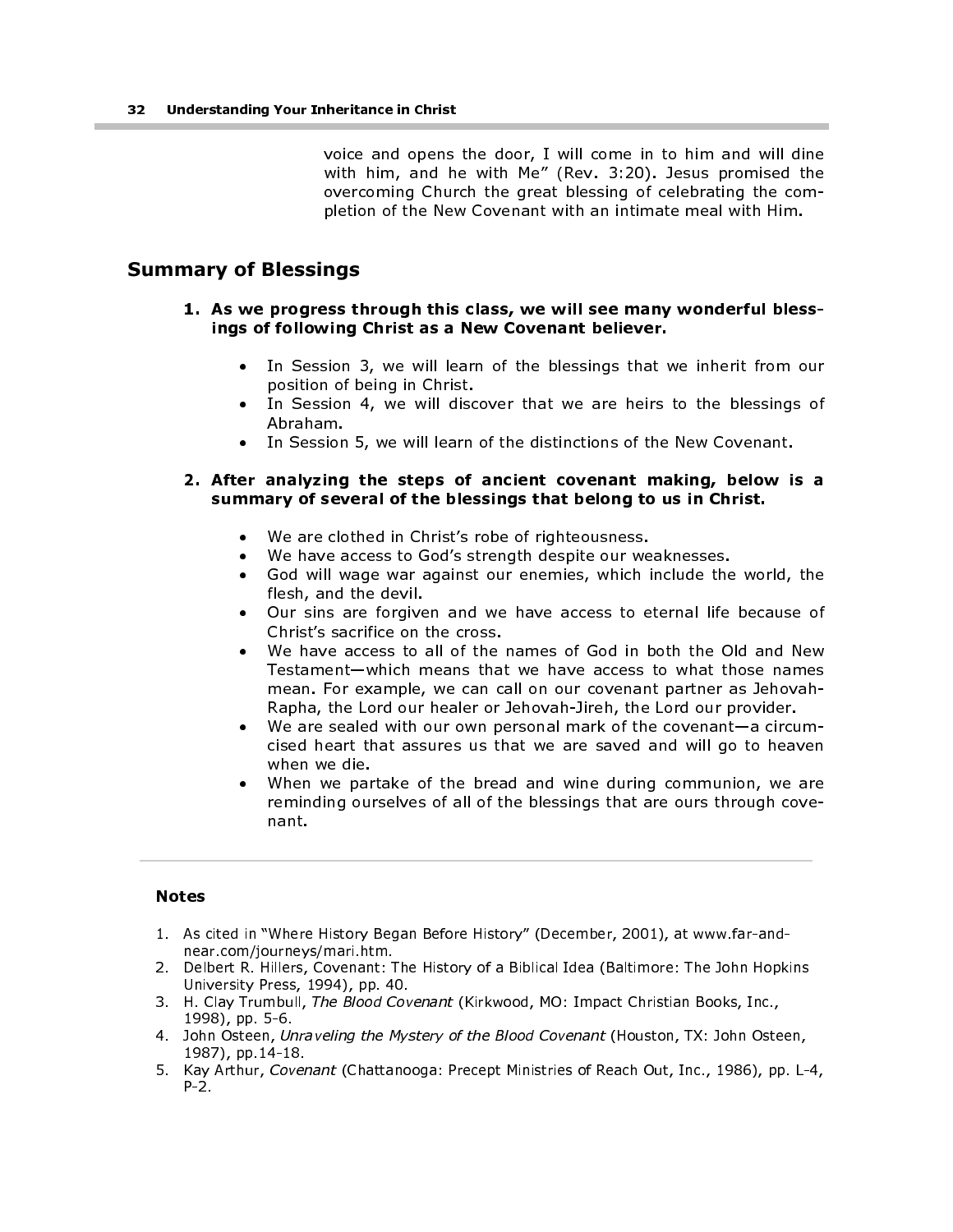- 6. Jesus did not ask for something to drink just because He was thirsty. There was a much deeper meaning to His statement. I have listed three reasons why Jesus said this. First, He spoke this phrase to fulfill Scripture (Ps. 22:15). Second, He thirsted spiritually. At the point in time that Jesus asked for the vinegar (a cheap wine used by the masses ), He had already taken the sin of the wolrd upon Himself. Jesus had been separated from His heavenly Father and yearned for His relationship with the Father to be restored. Third, and the reason for the blessing listed in this book, was to proclaim the establishment of the kingdom of God upon the earth. A the Last Supper, Jesus said that He would not drink of the vine until He had come in His kingdom (Matt. 26:29).
- 7. When Jesus said that it is finished, He was proclaiming that all of the work of the cross had been accomplished. Because the work has been finished, as New Covenant believers, we live by grace. In other words, we live based on the power of God within us hat was activated by Jesus at the cross.
- 8. H. Clay Trumbull, The Blood Covenant (Kirkwood, MO: Impact Christian Books, Inc., 1998), pp. 263-264.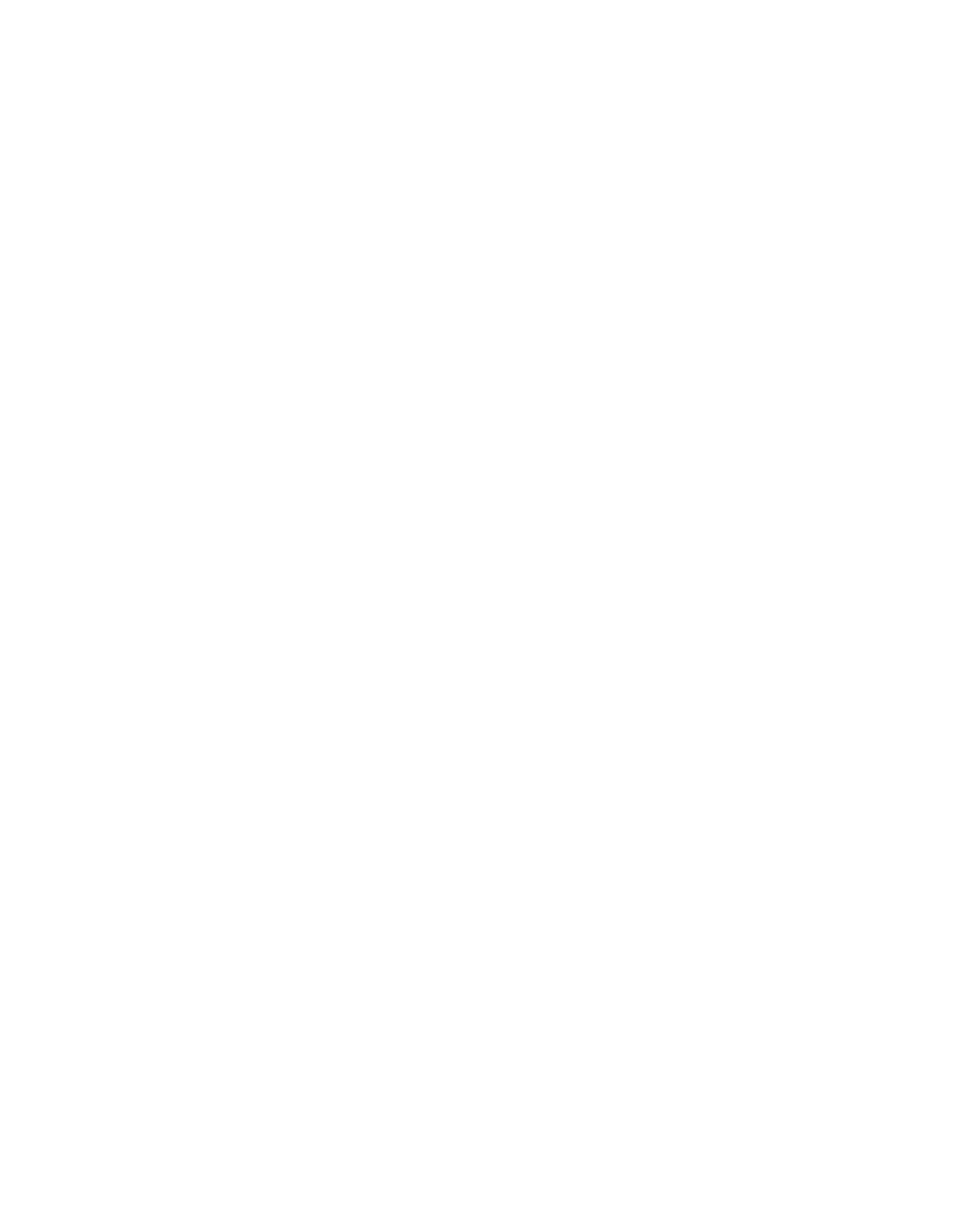# Review Questions

#### True or False

- 1. In ancient times, covenant making was an every day practice in many cultures, and for this reason, God chose to use covenant making as a way to show His commitment to His people.
- 2. God has used many of the same steps of covenant making that the ancients used to introduce His covenants with man.
- 3. The Mari Tablets, discovered in the 1930s in present day Syria, shed light on what life was like during the early years of history, going back even to the time of Abraham.
- 4. Even though there was no spiritual implications in pagan covenants, God used the idea of covenant to interact with man.
- 5. One of the steps of covenant making was the walk unto death.
- 6. Another step of covenant making was the walk of life.
- 7. Before entering a covenant, the ancients would weigh the advantages and disadvantages of the treaty and evaluate whether it was a worthwhile opportunity.
- **8.** In cutting the New Covenant, the two parties entering the covenant on behalf of mankind were Jesus and us.
- 9. Jesus is the mediator of the New Covenant.
- 10. As we enter the New Covenant, God takes our weaknesses and gives us His strength for living.

#### Fill in the Blank

- 11. As the two representatives took the \_\_\_\_\_\_\_\_\_ unto \_\_\_\_\_\_\_\_\_\_ and stood between the two pieces of the sacrifice, they would say something like this: "Do so to me as has been done to this animal if I break this covenant. If I fail to keep this covenant, may I die even as this animal has died."
- 12. During an ancient-covenant ceremony, while the two parties stood in the middle of the sacrifice, each would pronounce aloud the terms of the covenant. They would then declare the \_\_\_\_\_\_\_\_\_\_\_\_\_ for obedience and \_\_\_\_\_\_\_\_\_\_\_\_\_\_\_ for disobedience.
- 13. As believers in Jesus Christ, our covenant mark is a \_\_\_\_\_\_\_\_\_\_\_\_\_\_\_\_\_\_\_\_\_\_ heart.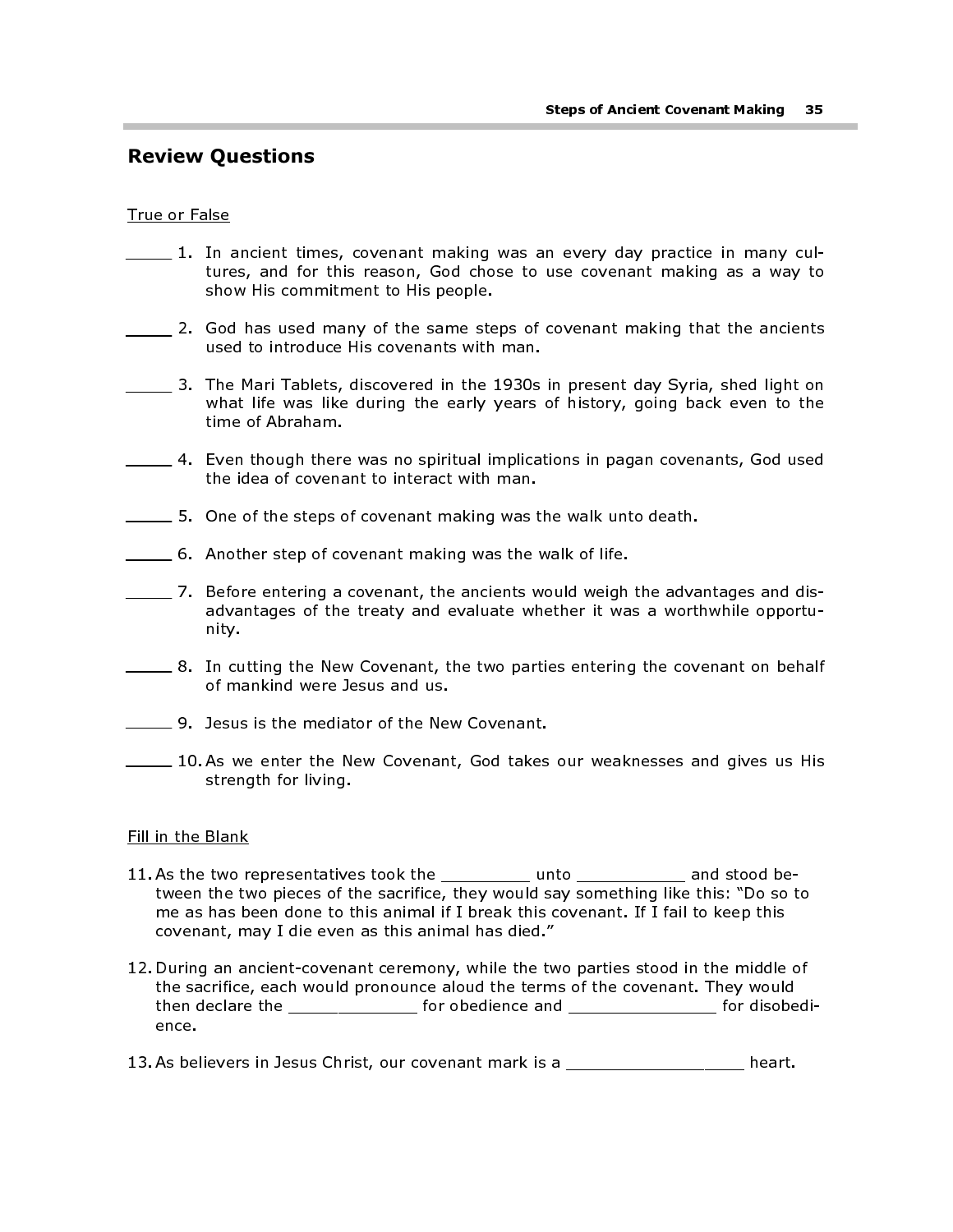#### 36 Understanding Your Inheritance in Christ

- 14. Deuteronomy 27-32 presents a clear Old Testament example of the covenant \_\_\_\_\_\_\_\_\_\_\_\_\_\_\_\_ and \_\_\_\_\_\_\_\_\_\_\_\_\_\_\_\_\_\_\_.
- 15. In cutting the New Covenant, Jesus is the covenant representative for both \_\_\_\_\_\_\_\_\_\_\_\_ and \_\_\_\_\_\_\_\_\_\_\_\_\_\_, and He is the New Covenant \_\_\_\_\_\_\_\_\_\_\_\_\_\_\_\_\_\_\_\_\_\_\_.

From the list on the right, identify five steps of covenant making.

| 16. | Possible Matches for 16-20                                             |
|-----|------------------------------------------------------------------------|
| 17. | a. Selecting a covenant representative and cutting the cove-           |
| 18. | nant sacrifice.<br>b. Placing the harvest sacrifice upon the altar.    |
| 19. | c. The wedding ceremony as it relates to a marriage cove-<br>nant      |
| 20. | d. The pronouncement of blessings and curses<br>e. The walk unto death |
|     | The drinking of blood                                                  |
|     | The exchange of names<br>a.                                            |
|     |                                                                        |
|     | The covenant meal                                                      |
|     | The announcement of the covenant on the mountaintop                    |
|     |                                                                        |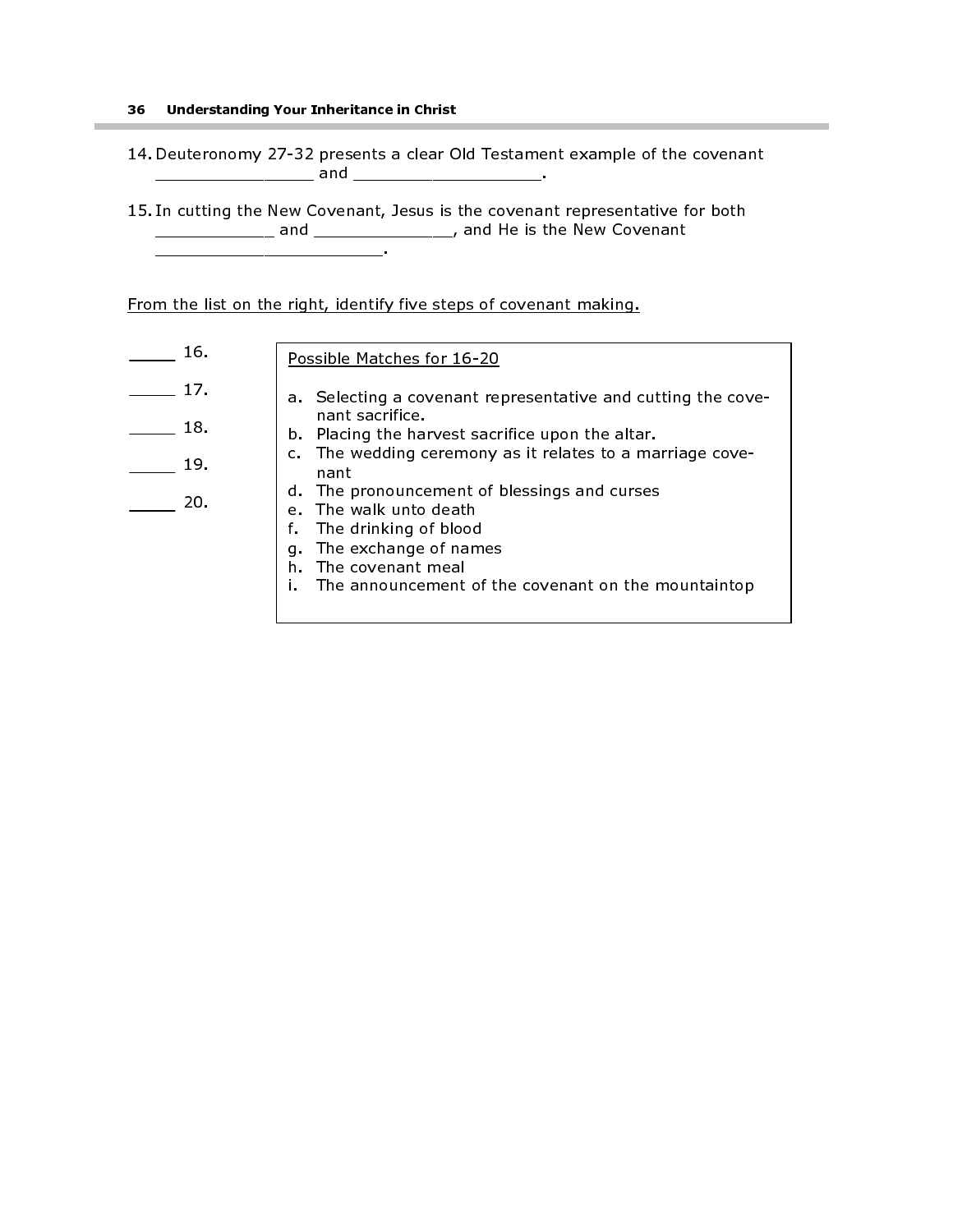Session 3

# Understanding Our Position in Christ

#### This session covers:

- The truth that believers are in Christ
- The progressive nature of biblical covenants and how they restore what Adam lost
- How the progressive restoration of the covenants culminate in our position of being in Christ

#### This session corresponds to:

- Chapters 7-8 of Understanding Your Inheritance in Christ book
- Session 3 of Understanding Your Inheritance in Christ CDs

# Believers Are in Christ

- 1. The New Testament makes it very clear that true followers of Jesus are positioned in Christ.
	- The phrase in Christ appears ninety-five times in the New American Standard translation of the Bible. At least twenty-five of those occurrences refer to our position in Christ.
	- **Iowers of Jesus are positioned in Christ.**<br>
	 The phrase in Christ appears ninety-fi<br>
	New American Standard translation (least twenty-five of those occurrence<br> *position* in Christ.<br>
	 The phrase in Christ is a predomina<br> • The phrase in Christ is a predominant theme that runs throughout the New Testament. From Romans to 1 Peter, the apostles used this phrase to explain the position of the believer through the shed blood of the Lord Jesus Christ.
		- The following verses allude to who we are in Christ:

Even so consider yourselves to be dead to sin, but alive to God in Christ Jesus (Rom. 6:11).

But thanks be to God, who always leads us in triumph in Christ, and manifests through us the sweet aroma of the knowledge of Him in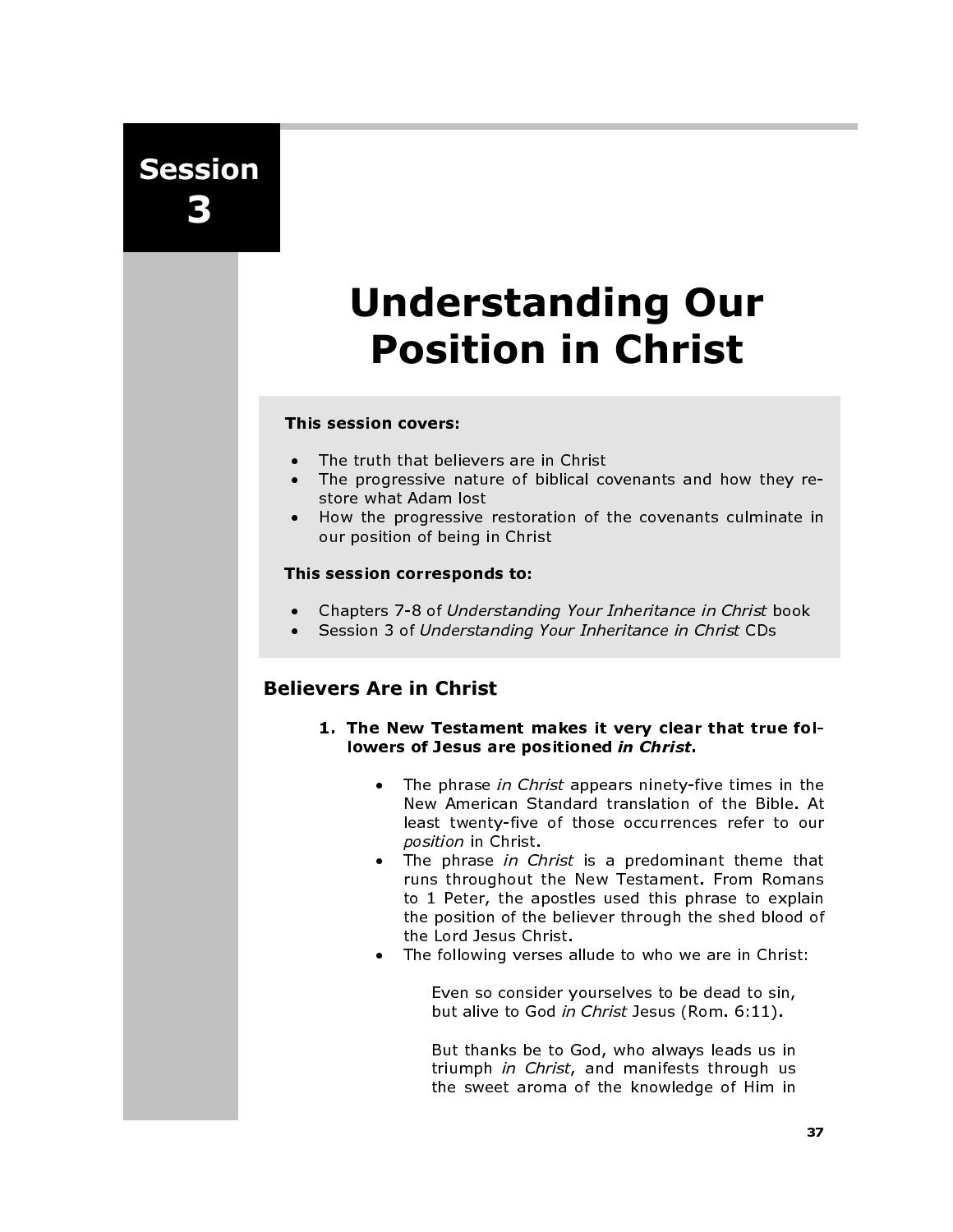every place (2 Cor. 2:14).

Therefore if anyone is in Christ, he is a new creature; the old things passed away; behold, new things have come (2 Cor. 5:17).

He made Him who knew no sin to be sin on our behalf, so that we might become the righteousness of God in Him" (2 Cor. 5:21).

- Even though the phrase in Christ is used frequently in the New Testament and is one of the most powerful blessings of New Covenant living, many have a difficult time grasping its meaning.
- To fully understand the blessings that are ours as partakers of the New Covenant, it is essential that we understand this concept.
- Understanding our covenant relationship with God is the key that unlocks the revelation of what it means to be in Christ.

In this session, we are going to look at several biblical covenants in an attempt to understand what it means to be in Christ. Understanding the progressive nature of these biblical covenants helps us understand what it means to be in Christ and the mighty blessings that are available to us through our position in Him.

## Restoring What Adam Lost

- 1. God created man to be blessed by fulfilling a great purpose for Him.
	- As God finished His work of creation, He declared that everything that He had made was very good.
	- From the Genesis account, four clear purposes for God's people are evident. They are: 1) Represent the image of God (Gen. 1:26-27); 2) Fellowship with God forever (Gen. 3:8); 3) Advance the kingdom of God (Gen. 1:28); and 4) Freely enjoy every blessing of the garden (Gen. 2:16).
	- God had initiated a wonderful plan for man. Man was to be His representative upon the earth, to be His friend, to have fellowship with Him, to partner with him, to take dominion over the earth, and to be richly blessed for all eternity.
- 2. When Adam sinned, God's purposes for man were temporarily aborted.
	- The serpent deceived Adam and Eve, they ate the forbidden fruit, and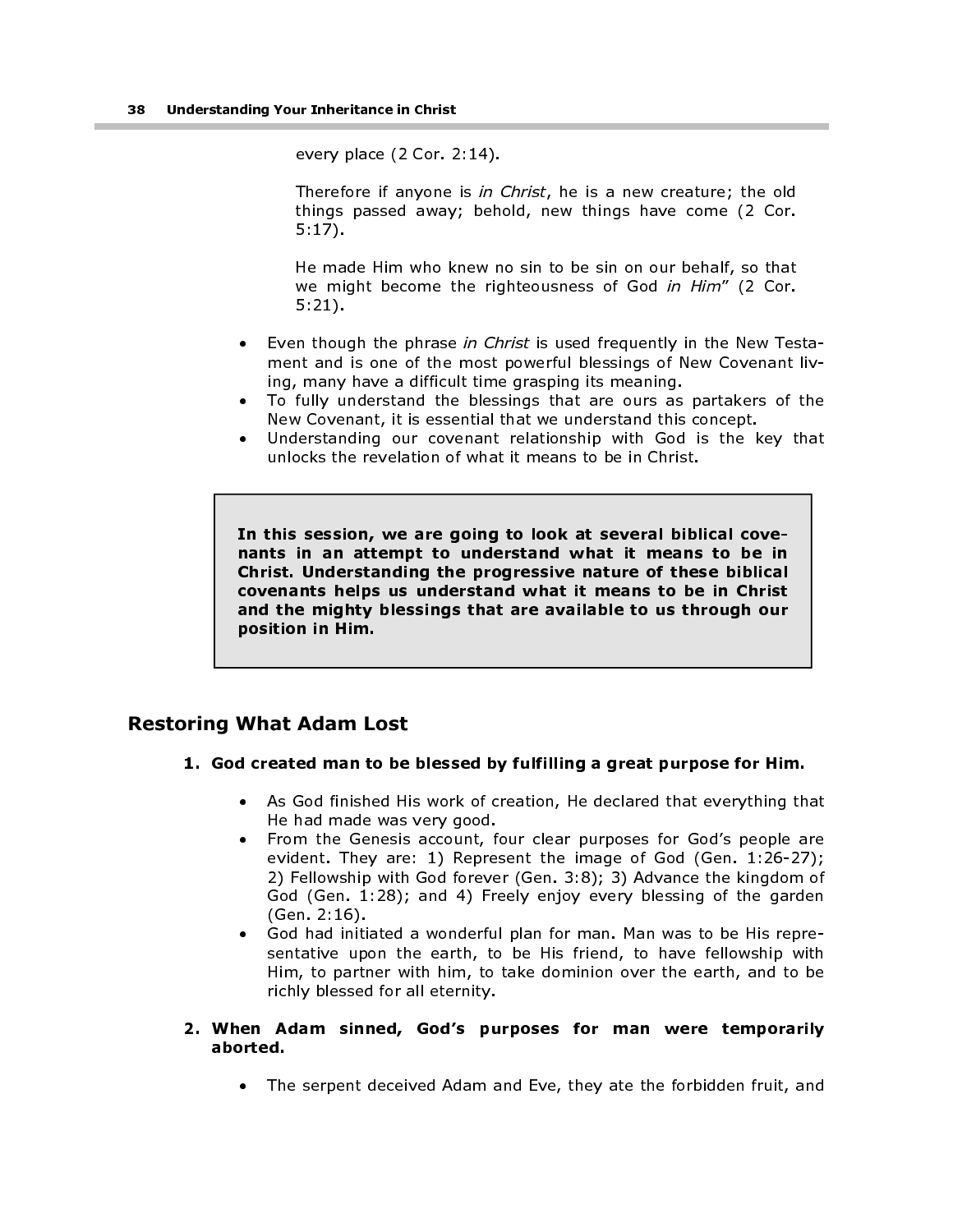sin entered the world.

- As a result, Adam and Eve were cast out of the garden and God's purposes for mankind were temporarily aborted.
- But God was not finished with man.

#### 3. After man fell into sin, God began a work of progressive restoration.

- Through His covenants, God is restoring all that Adam lost. More specifically, it is through the *progressive nature* of the covenants that God is restoring every aspect of His original purposes for man.
- For example, through the New Covenant, God has restored His four original purposes for mankind.

As we are declared holy, righteous, and blameless in Christ through the New Covenant, our new position of being in right standing with God is restoring us back into the image of God.

When Jesus cut the New Covenant, the veil separating man from God was torn, giving us free access to the throne of God, and opening the way for an intimate relationship with Jesus.

With the coming of Jesus, the kingdom of God has come and the Lord has given us the authority to advance the kingdom of God and to take dominion over the earth.

Finally, God has blessed us for all eternity with every spiritual blessing, with prosperity, freedom, and health.

- However, God didn't start His process of restoration by going directly from the Garden of Eden to the New Covenant. He has progressively restored His purposes throughout history; first, through the Old Testament covenants, and finally, with the New Covenant.
- If we skip the Old Testament covenants, we miss several essential components of God's progressive restoration, and thereby, miss the revelation of many rich blessings contained in Old Testament covenants that are ours in Christ.

## The Progressive Nature of the Covenants

#### 1. There are nine major biblical covenants recorded in Scripture.

- The Edenic Covenant (Gen. 1-2) was made with Adam and Eve before sin entered the world and outlines God's original purpose and goal for the human race.
- The Adamic Covenant (Gen. 3) was made after Adam and Eve sinned and presents the seeds of God's redemptive plan for man.
- The Noahic Covenant was made with Noah after the flood (Gen. 6-9) and reestablishes God's purpose for creation and is the foundation upon which the Abrahamic covenant is built.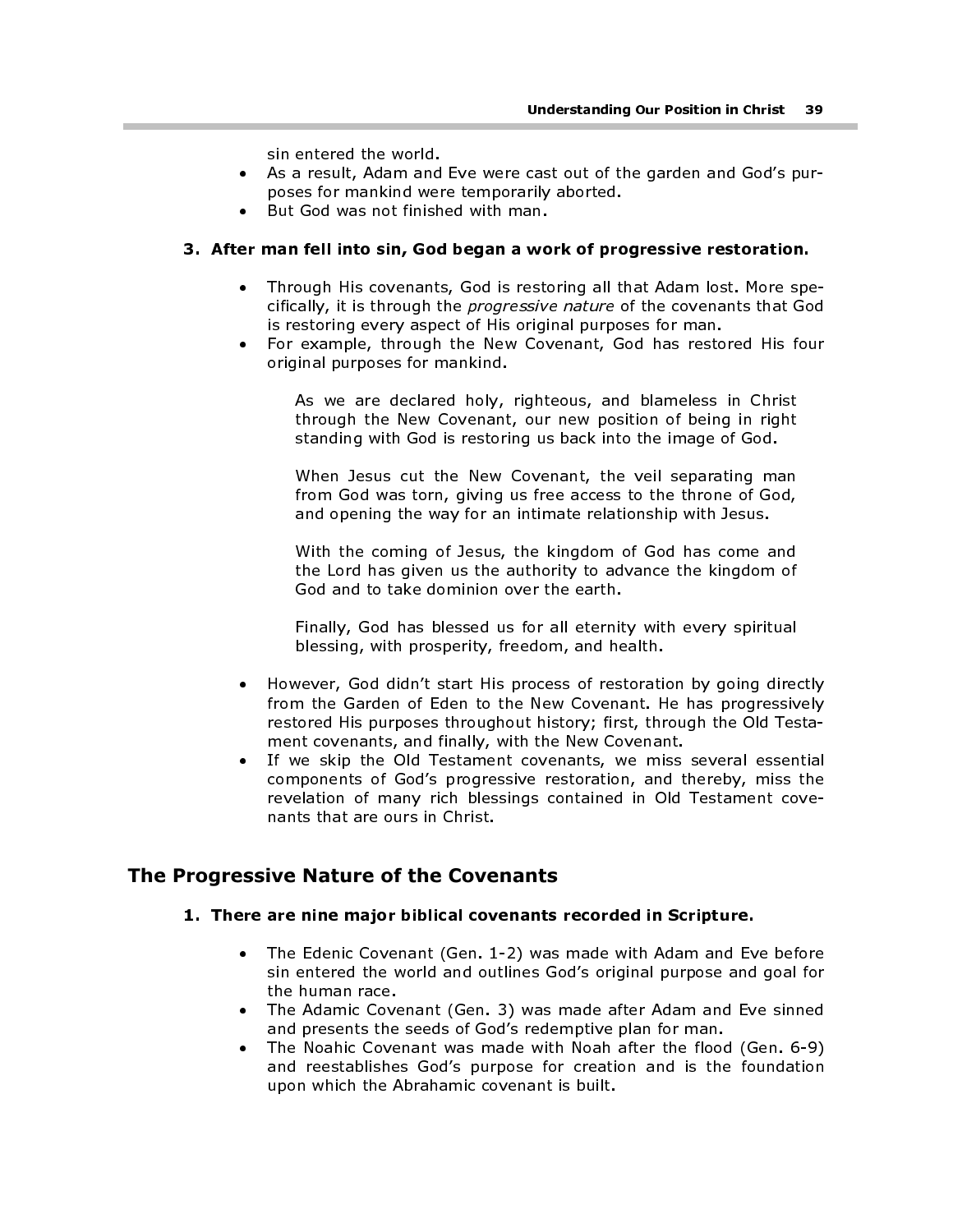- The Abrahamic Covenant (Gen. 12-22) promised the land of Canaan as an eternal inheritance to his descendents and great blessings upon all who partake of this covenant.
- The Mosaic (Old) Covenant (Ex. 19-40) expands upon the covenant made with Abraham, identifying requirements of the Law and serving as a "schoolmaster" to bring people to Christ
- The Palestinian (Land) Covenant (Deut. 27-33) reveals in detail the blessings and curses of the covenant made in the Abrahamic Covenant.
- The Davidic Covenant (2 Sam. 7; Ps. 89; Ps. 132) guarantees the everlasting throne and kingdom of his seed. It was through this covenant that Jesus Christ will be King of the earth for 1000 years.
- The New Covenant (Jer. 31:31-34; Heb. 8; Matt. 26) provides salvation and secures the associated blessings of the previous covenants to all who believe.
- The Everlasting Covenant encompasses all other covenants.

## 2. Five of these nine covenants relate directly to our inheritance in Christ.

- Each of these nine covenants add blessings to our lives; however, rather than taking the time to go in-depth into each one, we will focus on the five covenants that are most directly related to understanding our inheritance in Christ.
- These are: 1) The Abrahamic Covenant; 2) The Old Covenant; 3) The Land Covenant; 4) The Davidic Covenant; and 5) The New Covenant.

## 3. The Abrahamic Covenant began the process of restoring position, destiny, and blessings to man.

- Many years after God redeemed mankind through His covenant with Noah, He entered into covenant with Abraham.
- In the Abrahamic Covenant, God began the process of restoring position, destiny, and blessings back to mankind.
- This covenant contains some of the most profound blessings in all of history. God promised Abraham great favor, the land of Canaan as his eternal inheritance, a multitude of natural and spiritual sons, kings that would come forth from him, and an exalted name.
- God pledged to bless Abraham and to make him a blessing.
- In Genesis 17, God spoke to Abraham concerning the covenant, telling him to walk blameless before Him. God said to him, "I am God Almighty; walk before Me, and be blameless. I will establish My covenant between Me and you, and I will multiply you exceedingly" (Gen. 17:1-2).
- In speaking to Abraham this way, God was informing Abraham of his obligation to live in obedience to Him. As Abraham obeyed God, the Lord vowed to establish the covenant.
- This covenant was a major milestone toward the full restoration of God's original purposes for man.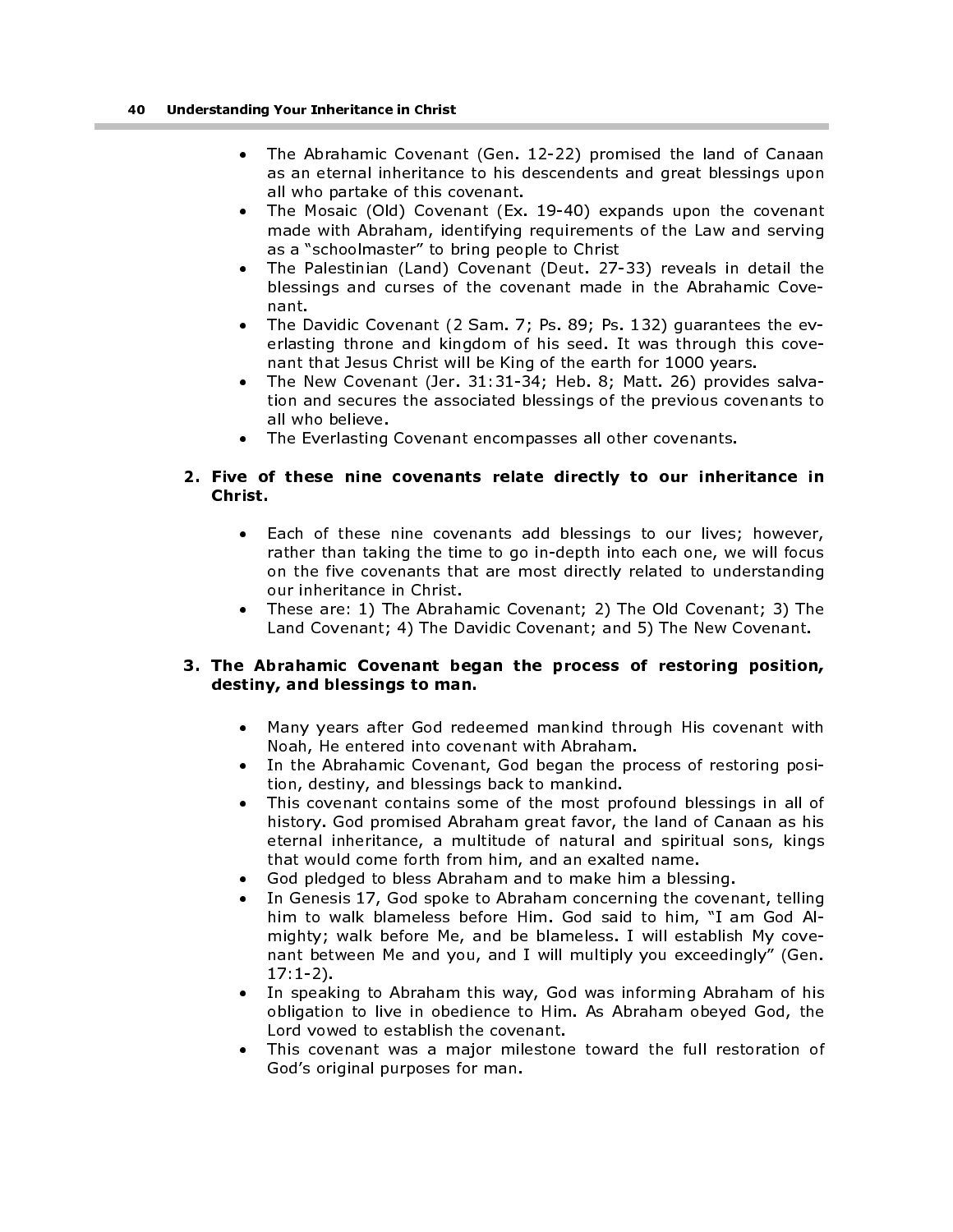### 4. The Old Covenant (Mosaic Covenant) builds upon the Abrahamic Covenant by outlining in detail the requirements for holy living.

- After the sons of Abraham spent four hundred years in Egyptian slavery, God delivered them from bondage. God acted on Israel's behalf because He "remembered His covenant with Abraham, Isaac, and Jacob" (Ex. 2:24).
- Because of God's covenant, He raised up Moses as their deliverer. Through Moses, God severely judged the nation of Egypt with great plagues and destructive judgments until the sons of Israel were liberated. God brought them to the wilderness and instituted another covenant with them.
- The Old Covenant was established at Mt. Sinai as the Hebrew people waited for God to bring them into the Promised Land. This covenant established the moral, civil, and ceremonial laws by which the people were to live. By keeping the Law, they would live blamelessly before God.
- The Old Covenant builds upon the Abrahamic Covenant by outlining in detail the requirements for holy living. Recall that God commanded Abraham and his descendents to live blamelessly before Him (Gen. 17:1). The Old Covenant expounds upon this requirement and tells the Israelites how to live blamelessly before God. It is an extension of the Abrahamic Covenant in that it identifies the responsibilities of God's kingdom of priests and His holy nation. The Law, which is the main document of the Old Covenant, states in detail God's demands for holy living. In addition, the Law shows in intricate detail what God meant when He told Abraham to walk blamelessly.
- With the Old Covenant, God added another piece to the progressive restoration of His original purposes for mankind.

#### 5. The Land Covenant builds upon the Abrahamic Covenant by enumerating the specific blessings that were promised to Abraham and to his descendents.

- After forty years of wandering in the wilderness, the Hebrew children were ready to enter the land. Just prior to the Israelites crossing the Jordan to possess Canaan, God instituted another covenant.
- This covenant, which we refer to as the Land Covenant, identified the specific blessings promised to Israel for obedience and the curses for disobedience. It highlighted the rewards for walking blamelessly before God as well as the *punishment* for sinful living.
- The specifics of this covenant are presented in great detail throughout the book of Deuteronomy and builds upon God's covenant with Abraham (See Deut. 7:12-14, 28:1-2, and 28:15).
- The Land Covenant builds upon the Abrahamic Covenant by enumerating the specific blessings that were promised to Abraham and to his descendents. It emphasizes the benefits of walking blamelessly before God. In addition to the blessings for obeying the Law, the Land Covenant also itemizes the curses for disobeying it.
- Therefore, the Land Covenant builds upon both the Abrahamic and the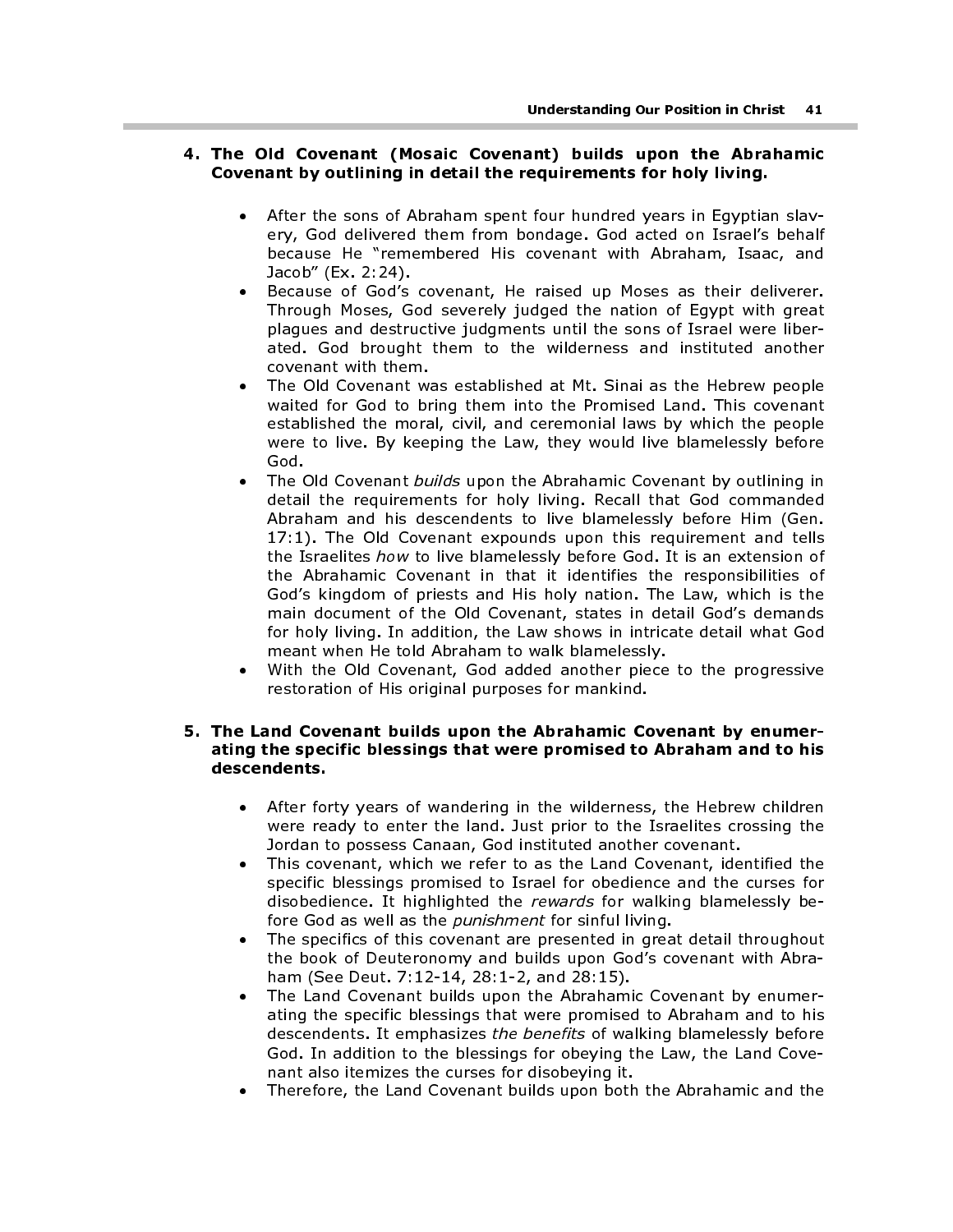Old Covenants. It specifically highlights the great blessings for walking blamelessly before God as revealed in the Abrahamic Covenant and the terrible consequences for violating God's righteous requirements given in the Old Covenant.

#### 6. After God instituted the Old Covenant and the Land Covenant, God built upon these covenants further in the Davidic Covenant.

- God told Abraham, "I will make you a great nation" and "kings will come forth from you" (Gen. 12:2, 17:6). And Moses told Israel, "If you diligently obey the LORD your GOD…the LORD your God will set you high above all nations of the earth" (Deut. 28:1).
- In the Davidic Covenant, God fulfilled these promises by pledging to David that his house, kingdom, and throne would endure forever (2 Sam. 7:8-17; Ps. 89). Since God purposed that man should rule over all the earth to the glory of God, He instituted a covenant whereby this objective could be fulfilled.
- Through David's lineage, Jesus Christ became the fulfillment of David's promise. Further, Jesus is coming soon as the great King over all the earth. He will set all who are in covenant with Him above all the nations of the earth (Zech. 14:9).

## 7. All of the Old Testament covenants are fulfilled in the New Covenant.

- From Abraham until David, God restored His original purposes one covenant at a time.
- All of the promises contained in the preceding covenants find their fulfillment in Jesus. And each covenant leads mankind and history itself on a progressive journey toward Jesus.
- The promises of great blessings and prosperity made to Abraham are fulfilled in Jesus.
- The responsibility of the Law, a heavy yoke for centuries, is fulfilled in Jesus.
- The eternal throne of King David spoken of in the Davidic Covenant is fulfilled in Jesus.
- Jesus is the sum of all things, fulfilling every covenant and every covenant promise.
- The amazing truth about the progressive nature of the covenants is this: The promises and blessings of every biblical covenant are available to us today. Each promise is fulfilled in Jesus Christ and is accessible to us in the New Covenant.
- The New Covenant restores everything that Adam lost!

Now that we have examined the progressive nature of the covenants, let's take a look at how Israel entered the Old Testament covenants. This will illuminate in a powerful way what it means to be in Christ.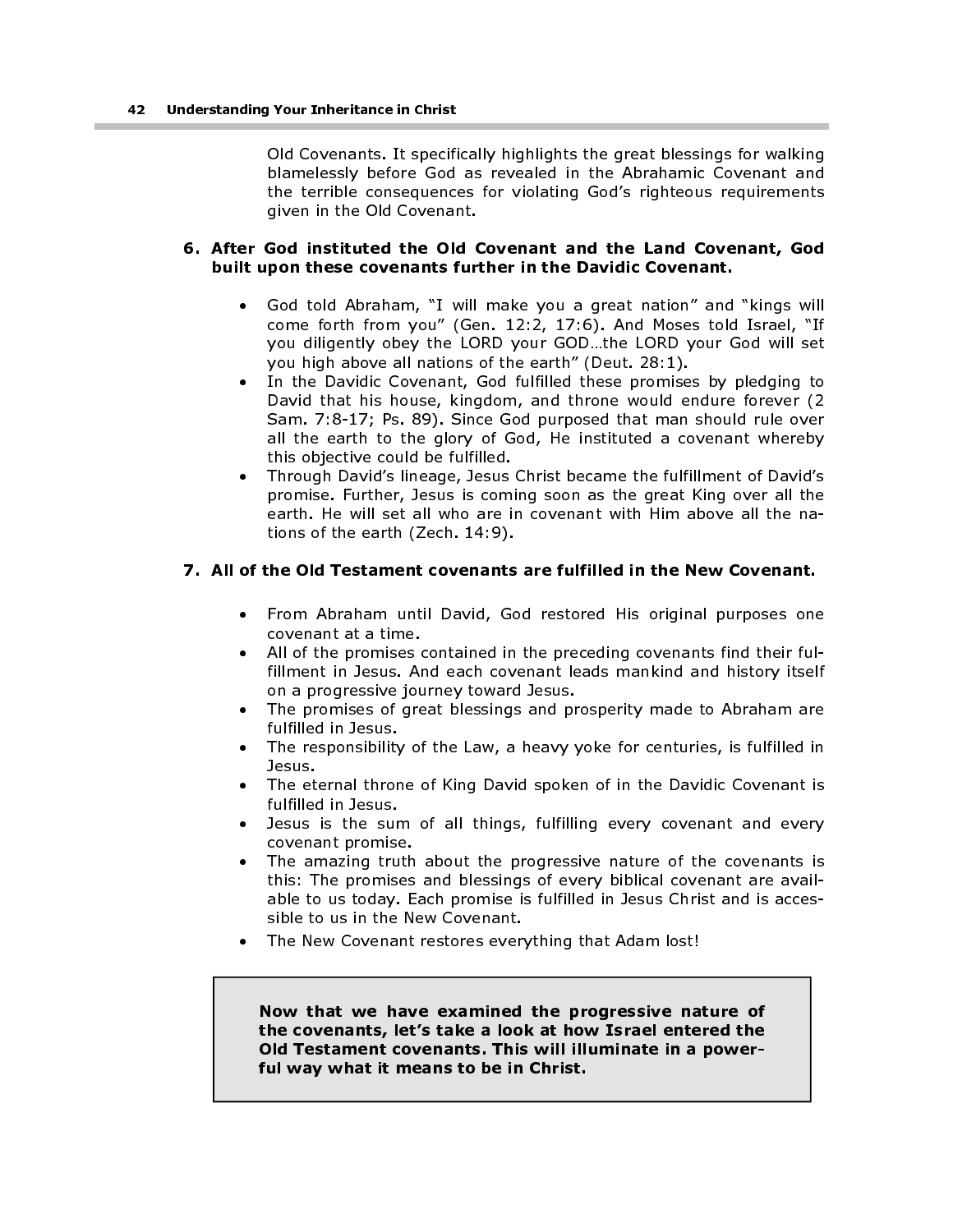# How Israel Entered Into the Covenants

### 1. Old Testament saints entered the Abrahamic, Old, and Land Covenants in Abraham.

- Recall that these three covenants are progressive. The Abrahamic Covenant promised great blessings to Abraham and his descendants if they walked blameless before God. The Old Covenant extended the Abrahamic Covenant by defining through the Law what it meant to walk blameless before God. The Land Covenant clarified the blessings of Abraham, explaining in great detail what God meant when He promised to bless Abraham.
- To establish the Abrahamic Covenant, God cut covenant with Abraham and then He specifically confirmed the covenant with Isaac and Jacob. However, God did not cut covenant again with either Isaac or Jacob (Gen. 26:23-24; 35:11-12). Note Psalm 105:8-10, "He has remembered His covenant forever, the word which He commanded to a thousand generations, the covenant which He made [cut] with Abraham, and His oath to Isaac. Then He confirmed it to Jacob for a statute, to Israel as an everlasting covenant."
- Even though God cut covenant with Abraham, the benefits of this covenant were not merely for him but were offered to all who entered this covenant through circumcision.
- Circumcision was the initiation rite for entering the Abrahamic Covenant. God gave Abraham the responsibility to circumcise every male among his people as a sign of the covenant. Since the covenant cut with Abraham was a perpetual agreement that also included his descendents, circumcision was a requirement for whoever wanted to partake of this pact.
- Thus, all circumcised Old Testament saints partook of the Abrahamic covenant in Abraham.
- God did not cut covenant with every Jewish baby who was born. Through faith sealed by circumcision, each child entered into the promises and responsibilities of the covenant that God had already made with Abraham. Abraham was the representative of the people in the covenant ceremony. Every Jewish child was an heir to the same blessings and obligations as Abraham through their covenant representative.
- Therefore, in Abraham, each Israelite was in covenant with God. In fact, Genesis 12:3 states explicitly, "And in you [Abraham] all the families of the earth will be blessed."
- Furthermore, a child born after the initiation of the Abrahamic, Old, and Land Covenants entered into the promises and responsibilities of these covenants through the acts of their forefathers.

## 2. Several examples will help clarify how this concept affected the life of an Old Testament saint.

• King David is an excellent example of how an Old Testament saint entered these covenants. As a child, David was circumcised according to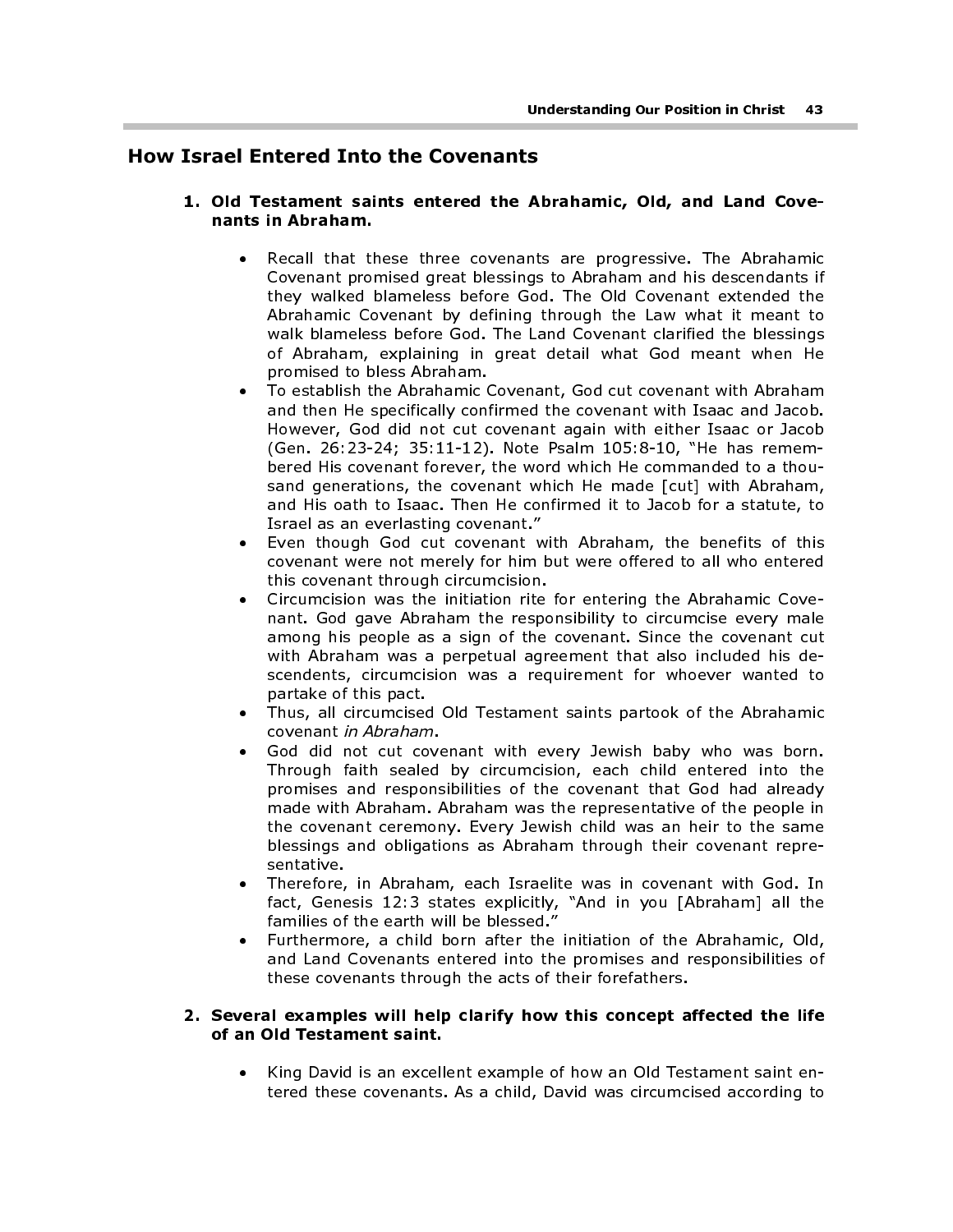the commandment given to Abraham (Gen. 17:11). Therefore, David partook of the Abrahamic Covenant and the promises of it through circumcision. He was also responsible for keeping the Law of the Old Covenant. Similarly, he shared in the blessings and curses of the Land Covenant since it applied to whomever lived in the land of Israel. Although God did not actually cut any of these covenants with David, he was an heir and partaker of each of them. To a degree, David was in Abraham and in Moses.

- Throughout his life, we see snapshots of King David living in a covenant relationship with God. In 1 Samuel 17:26, David said about Goliath, "For who is this uncircumcised Philistine, that he should taunt the armies of the living God?" To the men around him, David's statement demonstrated the bold confidence that came from being in covenant with God. Since Goliath was uncircumcised—thus not in covenant with God—David expected the Lord to defeat him. Why? Because one of the promises of the Abrahamic and Land Covenants was that God would defeat the enemies of those that belonged to Him (Gen. 22:17; Deut. 28:7).
- Following his affair with Bathsheba, we see another example of David living as an heir to these covenants. Because David broke the Law he was placed under a curse. The Prophet Nathan told David that the illegitimate child born through his iniquity would die (2 Sam. 12:13-19). It is easy to see that David lived in covenant with God through the Abrahamic, Old, and Land Covenants.
- Another example of the Israelites entering the covenant through circumcision is noted in Joshua 5. The Hebrew nation was on the threshold of going into Canaan to conquer the inhabitants of the land. However, many of the people had not been circumcised because they were born during Israel's wilderness wanderings (Josh. 5:5). God instructed Joshua to circumcise the people before they went to war. Why? The Israelites were totally dependent upon the promises of God contained in the Abrahamic and Land Covenants for victory over their enemies. Thus, they had to enter the covenant with Abraham through circumcision before they fought the battles ahead in order to ensure success.
- King Josiah is one final example of how the Israelites partook of these three covenants. Prior to his reign, Israel acted corruptly toward the covenant. They forsook the Lord and worshiped pagan gods. Their high places were altars to demons as the people prostituted themselves through idolatry. When Josiah became king, he tore down the high places and brought about a reformation throughout the land. He also repaired the temple and reinstituted worship. As the temple was being repaired, they found the Law of Moses. Notice what Josiah said when he read the Law for the first time:

Go, inquire of the LORD for me and for those who are left in Israel and in Judah, concerning the words of the book which has been found; for great is the wrath of the LORD which is poured out on us because our fathers have not observed the word of the LORD, to do according to all that is written in this book (2 Chron. 34:21).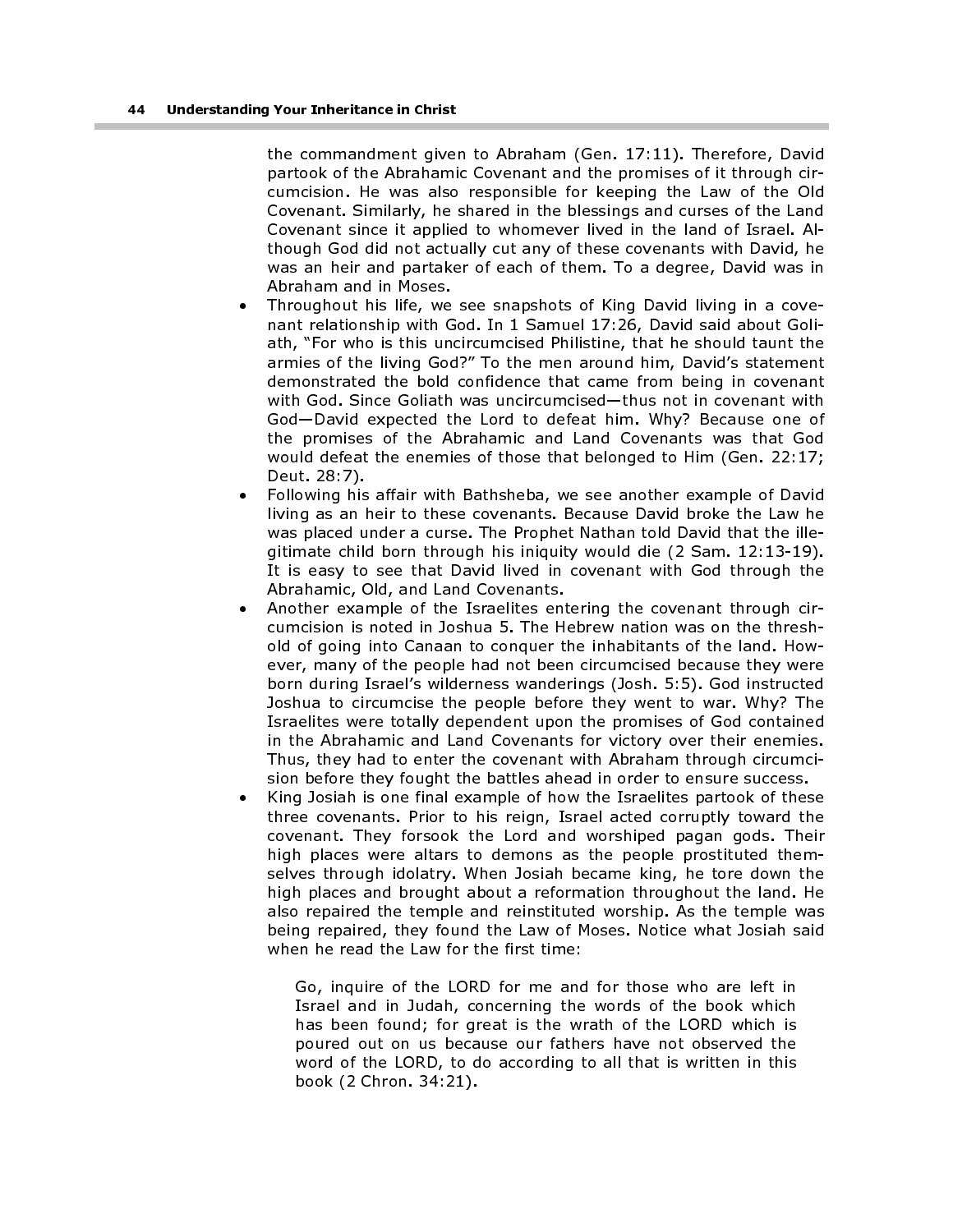• Even though Josiah was unfamiliar with the contents of the Law, Israel was still suffering from the curse of the Land Covenant. Again, we see how these three covenants applied to the descendants of Abraham.

## Our Position in Christ

#### 1. The New Covenant was cut between the Father and the Son.

- This truth establishes an essential foundation for understanding what it means to be in Christ. It is important that you understand this vital point. The New Covenant was not cut between God and you or God and me; it was cut between God the Father and God the Son.
- Then it was confirmed with each of us as we received Jesus as Savior and Lord. This wonderful truth is the basis for every promise of the New Covenant.
- To better understand, let's retrace the establishment of the New Covenant. In the fullness of time, God the Son came to earth to establish the New Covenant (Phil. 2:5-11). Jesus was clothed with the robe of humanity and born of a virgin. He lived a perfect, sinless life. For thirty years, Jesus lived in obscurity as God prepared Him for ministry.
- During the last three years of His life, Jesus went about Israel stating the terms, conditions, and blessings of the New Covenant. When the time came for the covenant ceremony, Jesus as the Passover Lamb was chosen as the covenant sacrifice. Jesus, being fully God, was selected as the Father's representative. Jesus, being fully man, was chosen also as mankind's representative.
- As the unique, precious blood of our Lord was shed at the cross, the New Covenant was cut between our heavenly Father and His Son, Jesus. By so doing, Jesus secured all the promises and blessings of the New Covenant.
- After He rose from the dead, Jesus entered the heavenly tabernacle, and through His shed blood, He obtained eternal redemption for mankind (Heb. 9:11-12). He became the mediator of the New Covenant (Heb. 9:15). The Greek word translated mediator is defined as "one who intervenes between two, either in order to make or restore peace and friendship, or to form a compact, or for ratifying a covenant."<sup>1</sup> Thus, Jesus became our representative in the covenant ceremony and initiated the New Covenant on our behalf.
- Just as Abraham was Israel's covenant representative in the Abrahamic Covenant, Jesus was man's covenant representative in the New Covenant. In the same way Abraham's descendents shared in the blessings of Abraham by being in him, believers partake in the blessings of the New Covenant by being in Christ. In a manner parallel to the Old Testament saints entering the Abrahamic Covenant through circumcision, we enter into the New Covenant that was cut with Jesus by faith through the circumcision of the heart.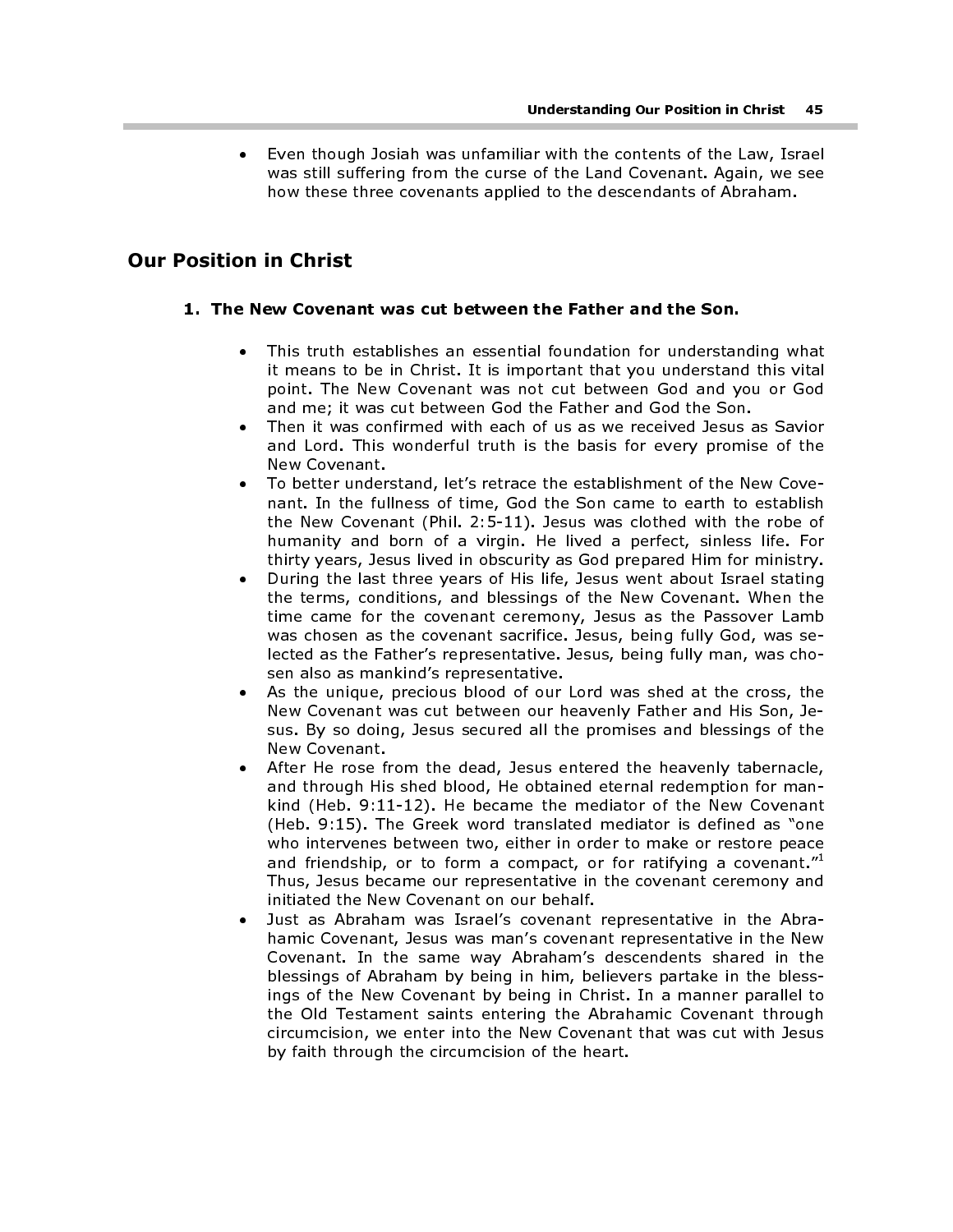#### 2. Because the New Covenant was cut between the Father and the Son, we enter the New Covenant in Christ.

- In a similar way that David, Josiah, and all other Israelites entered the covenants that God had already made, we enter into the covenant made between the Father and the Son. Thus, through faith in the work of Jesus on the cross, we enter the New Covenant and are therefore in Christ.
- You may be wondering why we spent so much time explaining the details of how the Abrahamic, Old, Land, and New Covenants were established. Here's the reason: When we understand what it means to be in Christ, it unlocks very specific and powerful blessings to us.
- To illustrate further what it means to be in Christ, imagine three envelopes. The first envelope is the largest and it represents Christ. The second, somewhat smaller envelope represents you and me. The third and smallest envelope is another representation of Christ.
- When we put the second envelope into the first, it illustrates our position of being in Christ through the New Covenant. As the Father looks at us, He sees us in Christ. Therefore, we are righteous because we are in Christ. We are free because we are in Christ. We are blessed not cursed—because we are in Christ. His promises to us are yes and amen. This is our position in Christ as a result of the covenant Jesus made with the Father. The third envelope placed into the second expresses Christ being in us. Christ in us is our hope of glory. We are still in Christ, yet through the Holy Spirit, Christ is in us. The Spirit of God is busy transforming us from glory to glory into the image of the Lord Jesus Christ. What we are in position is what we are becoming in practice.

Now that the proper groundwork has been established, the next two sessions will allow us to see the wonderful blessings that are ours by being in Christ and because we are partakers of the New Covenant in Christ. The next two sessions will draw from the steps of ancient covenant making from Session 2 and the progressive nature of the covenants from this session to unveil many mysteries of how blessed we are to live on this side of the cross.

## Notes

1. The Online Bible Thayer's Greek Lexicon and Brown Driver & Briggs Hebrew Lexicon (Ontario, Canada: Woodside Bible Fellowship Church and the Institute for Creation Research, 1993), s.v. "mediator," referenced from PC Study Bible v3.2 (Seattle, WA: Biblesoft, 2001).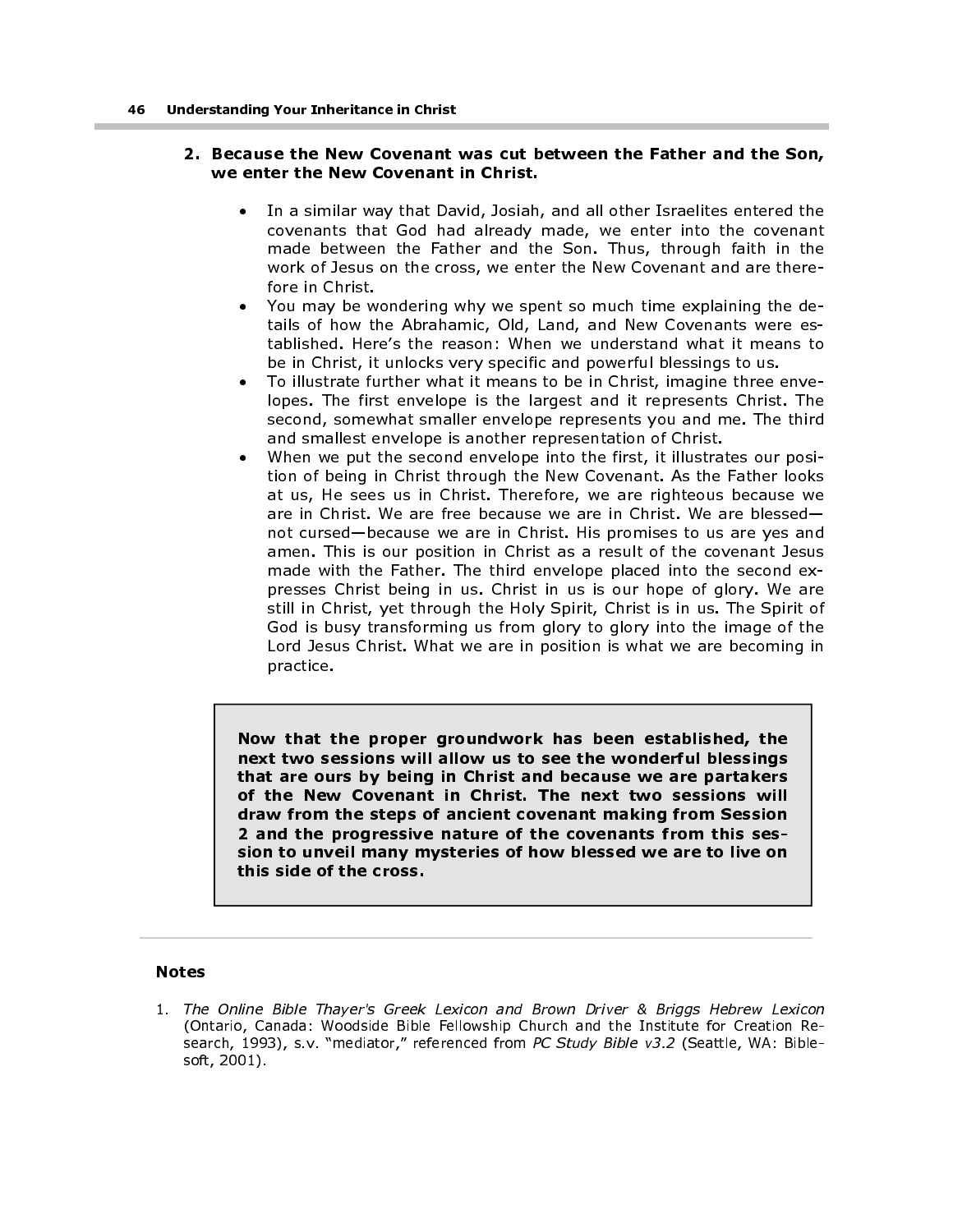# Review Questions

#### True or False

- 1. Adam and Eve's life in the Garden of Eden illustrates the life of blessing that God's covenants are progressively restoring to the saints.
- 2. Even though it only appears a few times in Scripture, the phrase in Christ is a predominant idea in the New Testament.
- 3. To fully understand the blessings that are ours as partakers of the New Covenant, it is essential that we understand the concept of being in Christ; understanding our covenant relationship with God is the key that unlocks the revelation of what it means to be in Christ.
- 4. Through covenant, God is progressively restoring His original purposes for man that were lost when Adam sinned.
- 5. Five of the nine biblical covenants relate directly to our inheritance in Christ.
- 6. The Abrahamic Covenant began the process of restoring position, destiny, and blessings to man.
- 7. The Old (Mosaic) Covenant, while very important, has very little connection to the Abrahamic Covenant.
- 8. Old Testament saints entered the Abrahamic, Old, and Land Covenants in Christ.
- 9. The New Covenant was cut between the heavenly Father and every believer with Christ as the mediator of the New Covenant.
- 10. We enter the New Covenant in Christ.

#### Fill in the Blank

11. Old Testament saints entered the Abrahamic Covenant through

\_\_\_\_\_\_\_\_\_\_\_\_\_\_\_\_\_\_\_\_\_\_\_\_.

12. A vital point for understanding what it means to be in Christ is that the New Covenant was not cut between God and you or God and me; it was cut between God the

\_\_\_\_\_\_\_\_\_\_\_ and God the \_\_\_\_\_\_\_\_\_\_\_\_\_\_\_\_\_\_\_\_\_.

13. The Old (Mosaic) Covenant \_\_\_\_\_\_\_\_\_\_\_\_\_\_\_\_\_ upon the Abrahamic Covenant by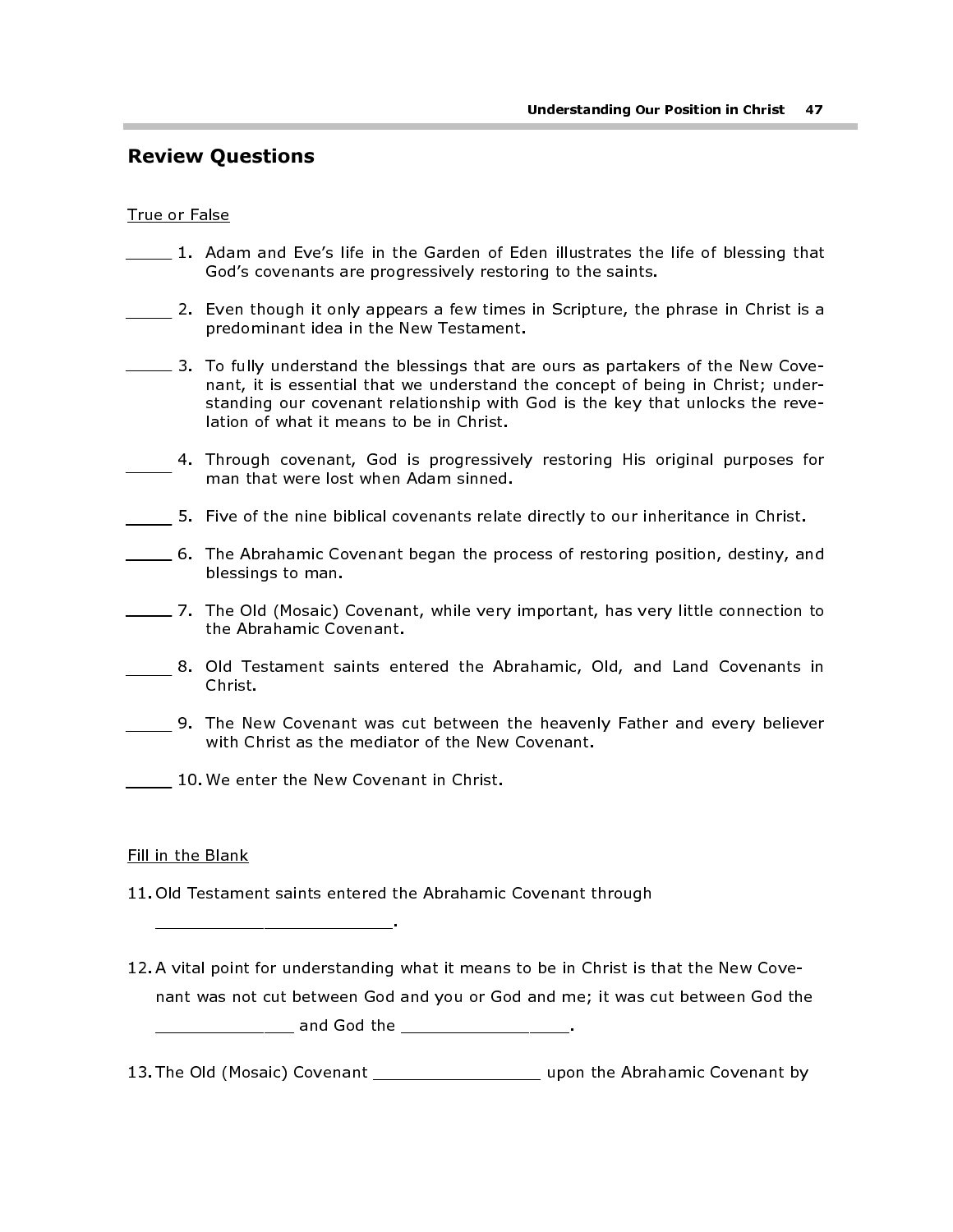#### 48 Understanding Your Inheritance in Christ

outlining in detail the \_\_\_\_\_\_\_\_\_\_\_\_\_\_\_\_\_\_\_\_\_\_\_\_ for holy living.

- 14. The Land Covenant builds upon the Abrahamic Covenant by enumerating the specific \_\_\_\_\_\_\_\_\_\_\_\_\_\_\_\_\_\_\_\_ that were promised to Abraham and to his descendents.
- 15. In the Davidic Covenant, God pledged to David that his \_\_\_\_\_\_\_, \_\_\_\_\_\_\_\_, and \_\_\_\_\_\_\_ would endure forever. Jesus is returning soon and will fulfill this promise as he rules the earth along with His glorified saints.

## Match the following statement on the left with the appropriate covenant on the right.

- 16. This covenant enumerates the specific blessings that were promised to Abraham and to his descendents.
- 17. This covenant began the process of restoring position, destiny, and blessings to man.
- 18. This covenant fulfills the Old Testament Covenants.
- 19. This covenant outlines in detail the requirements for holy living.
	- 20. This covenant establishes the promise of an eternal throne for Jesus.

#### Possible Matches for 16-20

- a. The Abrahamic Covenant
- b. The Old (Mosaic) Covenant
- c. The Land Covenant
- d. The Davidic Covenant
- e. The New Covenant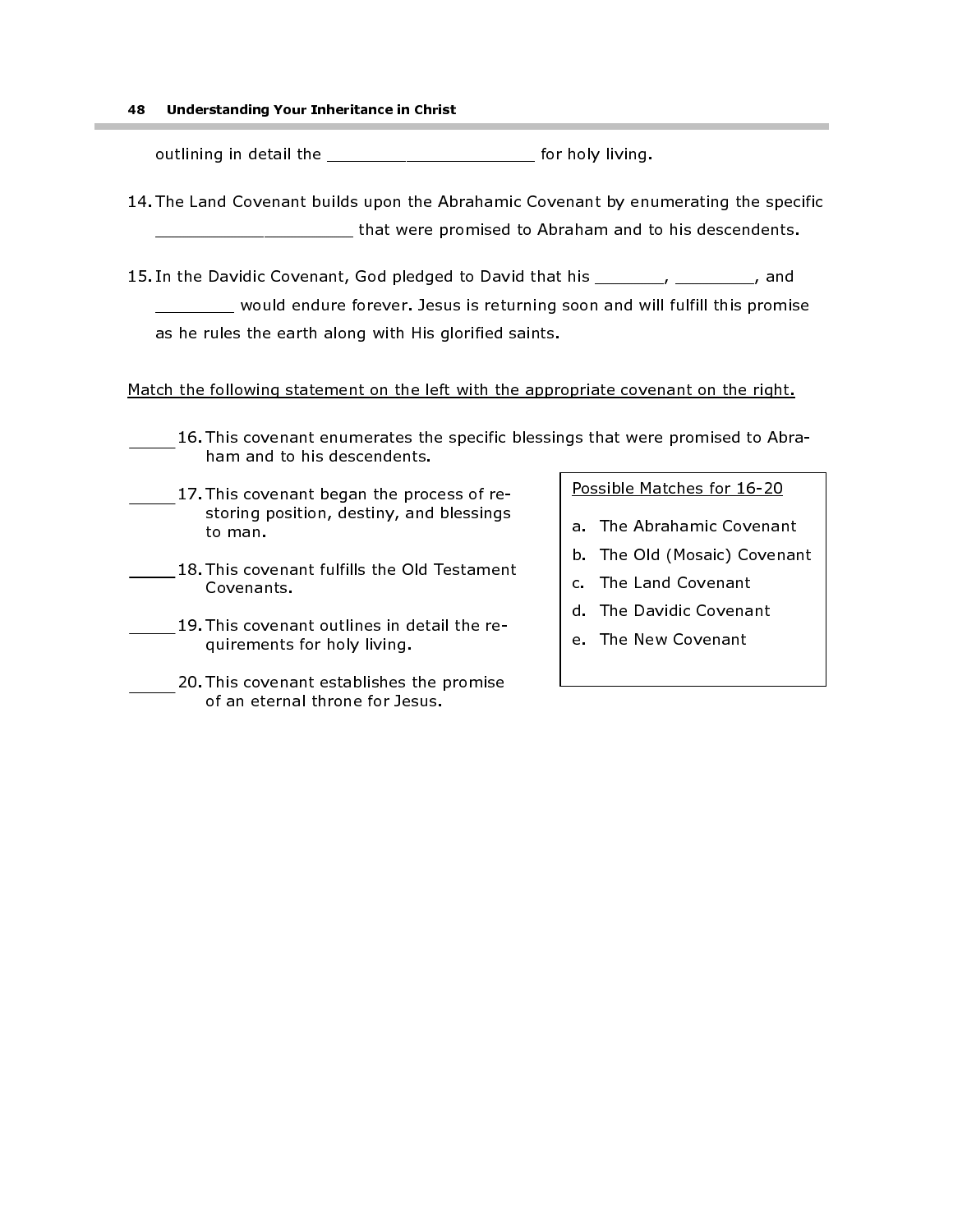Session 4

# The Blessings of Abraham

## This session covers:

- The truth that we are heirs to the blessings of Abraham<br>• Seven specific blessings of Abraham that we can pa
- Seven specific blessings of Abraham that we can partake of through the New Covenant

#### This session corresponds to:

- Chapter 10 of Understanding Your Inheritance in Christ book<br>• Session 4 of Understanding Your Inheritance in Christ CDs
- Session 4 of Understanding Your Inheritance in Christ CDs

## Heirs to the Blessings of Abraham

- 1. In Christ, believers are heirs to the blessings of Abraham.
	- In Galatians 3:9-14, Paul said,

So then those who are of faith are blessed with Abraham, the believer….that in Christ Jesus the blessing of Abraham might come to the Gentiles (Gal. 3:9-14).

- Galatians 3:29 adds another important statement, promising that "if you belong to Christ, then you are Abraham's descendants, heirs according to promise."
- This is great news! Because we are in Christ, the blessings of Abraham belong to us.
- 2. God promised Abraham and his descendents great blessings.
	- Genesis 12:1-3 records the basic promise of the Abrahamic Covenant. It states,

Go forth from your country, and from your relatives and from your father's house, to the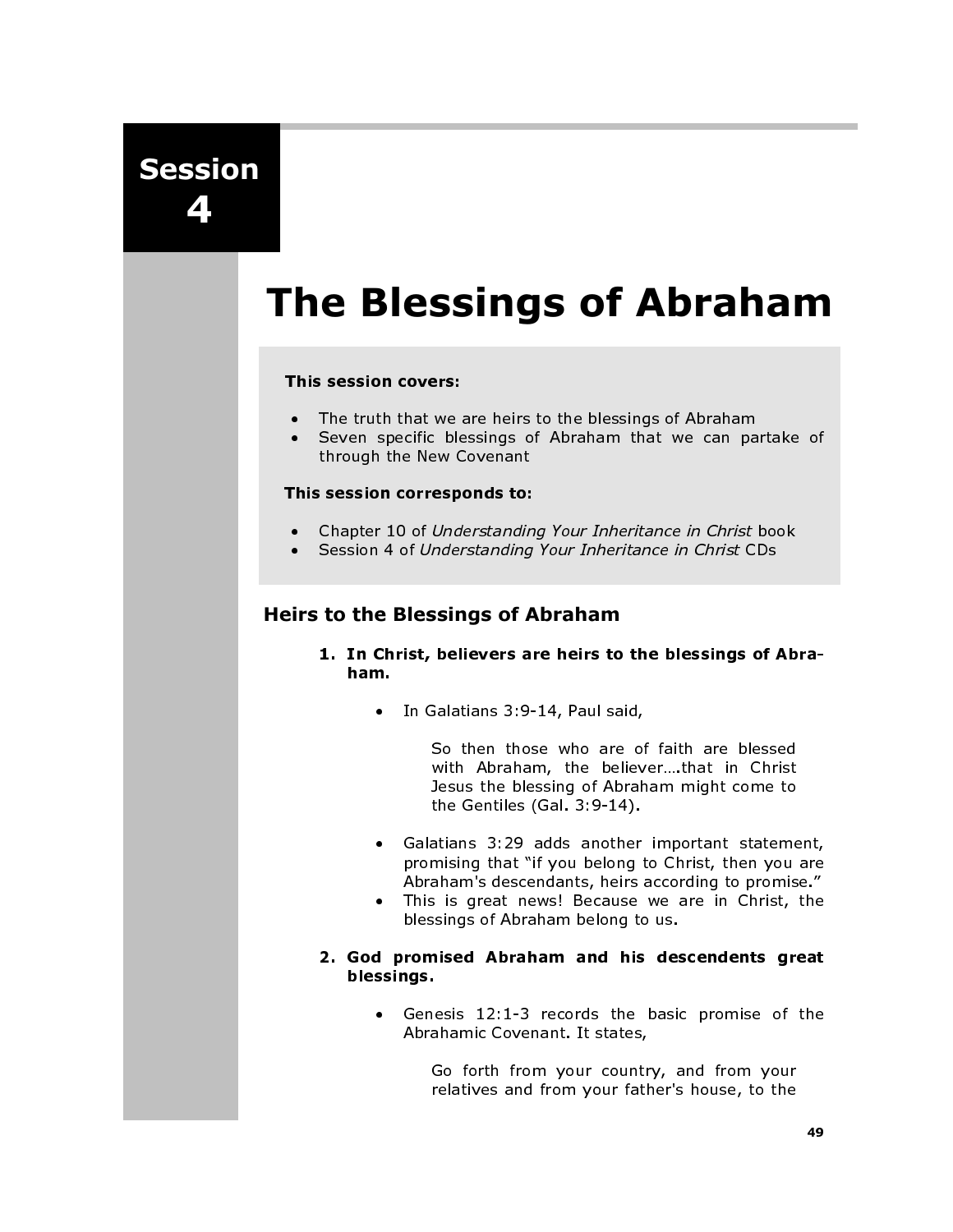land which I will show you; and I will make you a great nation, and I will bless you, and make your name great; and so you shall be a blessing; and I will bless those who bless you, and the one who curses you I will curse. And in you all the families of the earth will be blessed.

- In this passage, God made seven specific promises to Abraham. He said:
	- 1. I will make you a great nation.
	- 2. I will bless you.
	- 3. I will make your name great.
	- 4. You will be a blessing.
	- 5. I will bless those who bless you.
	- 6. I will curse those who curse you.
	- 7. In you all of the families of the earth will be blessed.
- As we read through these seven promises made to Abraham, we know that Abraham and his descendents are to be profoundly blessed. However, it is difficult to understand exactly what these blessings are by merely reading these few verses—especially if we try to apply these blessings to our individual lives.

#### 3. The Book of Deuteronomy lists many of the blessings promised to Abraham and his descendents.

- Before examining the specific blessings promised to Abraham, we need to understand that the Book of Deuteronomy lists many of the blessings promised to Abraham.
- Because many people have never seen this connection, it is important to spend some time illustrating that the blessings of Abraham are recorded in detail in the Book of Deuteronomy. This is very important because if Deuteronomy does record blessings promised to Abraham, then the blessings of Deuteronomy belong to us as well by covenant.
- Three different places in the Book of Deuteronomy connect the blessings promised to Abraham to the blessings identified in Deuteronomy. Note these passages:

Then it shall come about when the LORD your God brings you into the land which He swore to your fathers, Abraham, Isaac and Jacob, to give you, great and splendid cities which you did not build, and houses full of all good things which you did not fill, and hewn cisterns which you did not dig, vineyards and olive trees which you did not plant, and you eat and are satisfied, then watch yourself, that you do not forget the LORD who brought you from the land of Egypt, out of the house of slavery. You shall fear only the LORD your God; and you shall worship Him and swear by His name (Deut. 6:10-13).

You stand today, all of you, before the LORD your God: your chiefs, your tribes, your elders and your officers, even all the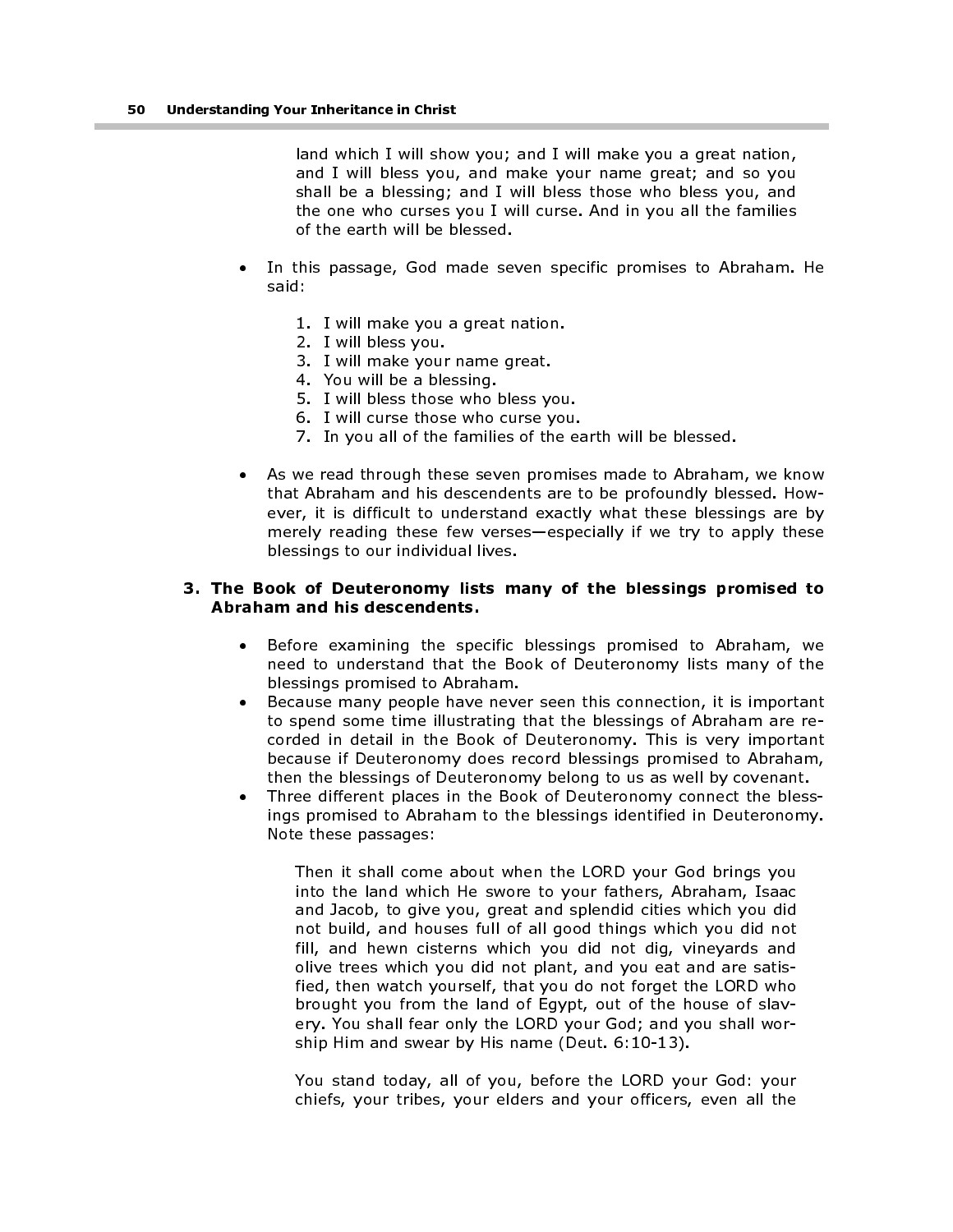men of Israel, your little ones, your wives, and the alien who is within your camps, from the one who chops your wood to the one who draws your water, that you may enter into the covenant with the LORD your God, and into His oath which the LORD your God is making with you today, in order that He may establish you today as His people and that He may be your God, just as He spoke to you and as He swore to your fathers, to Abraham, Isaac, and Jacob. Now not with you alone am I making this covenant and this oath, but both with those who stand here with us today in the presence of the LORD our God and with those who are not with us here today (Deut. 29:10- 15). The Blessings of Abraham 51<br>men of Israel, your little ones, your wives, and the alien who is<br>within your camps, from the one who chops your wood to the<br>one who draws your water, that you may enter into the cove-<br>nant with

I call heaven and earth to witness against you today, that I have set before you life and death, the blessing and the curse. So choose life in order that you may live, you and your descendants, by loving the LORD your God, by obeying His voice, and by holding fast to Him; for this is your life and the length of your days, that you may live in the land which the LORD swore to your fathers, to Abraham, Isaac, and Jacob, to give them (Deut. 30:19-20).

- From the preceding passages, it is clear that the promised blessings recorded in Deuteronomy are a fulfillment of the covenant oath made to Abraham.
- In case there is still some doubt, we can also clearly see the fulfillment of the seven specific promises made to Abraham in Genesis 12 highlighted in Deuteronomy. Notice the following table.

| <b>Promise Made to</b><br>Abraham in<br><b>Genesis 12:1-3</b> | <b>Blessing Listed in Deuteronomy</b>                                                                                                                                                                                                                                                                                                                                                                                                                                                                                               |
|---------------------------------------------------------------|-------------------------------------------------------------------------------------------------------------------------------------------------------------------------------------------------------------------------------------------------------------------------------------------------------------------------------------------------------------------------------------------------------------------------------------------------------------------------------------------------------------------------------------|
| I will make you a<br>great nation.                            | Now it shall be, if you diligently obey the<br>LORD your God, being careful to do all His<br>commandments which I command you today,<br>the LORD your God will set you high above all<br>the nations of the earth (Deut. 28:1).                                                                                                                                                                                                                                                                                                     |
| I will bless you.                                             | All these blessings will come upon you and<br>overtake you if you obey the LORD your God:<br>Blessed shall you be in the city, and blessed<br>shall you be in the country. Blessed shall be<br>the offspring of your body and the produce of<br>your ground and the offspring of your beasts,<br>the increase of your herd and the young of<br>your flock. Blessed shall be your basket and<br>your kneading bowl. Blessed shall you be<br>when you come in, and blessed shall you be<br>when you go out. The LORD shall cause your |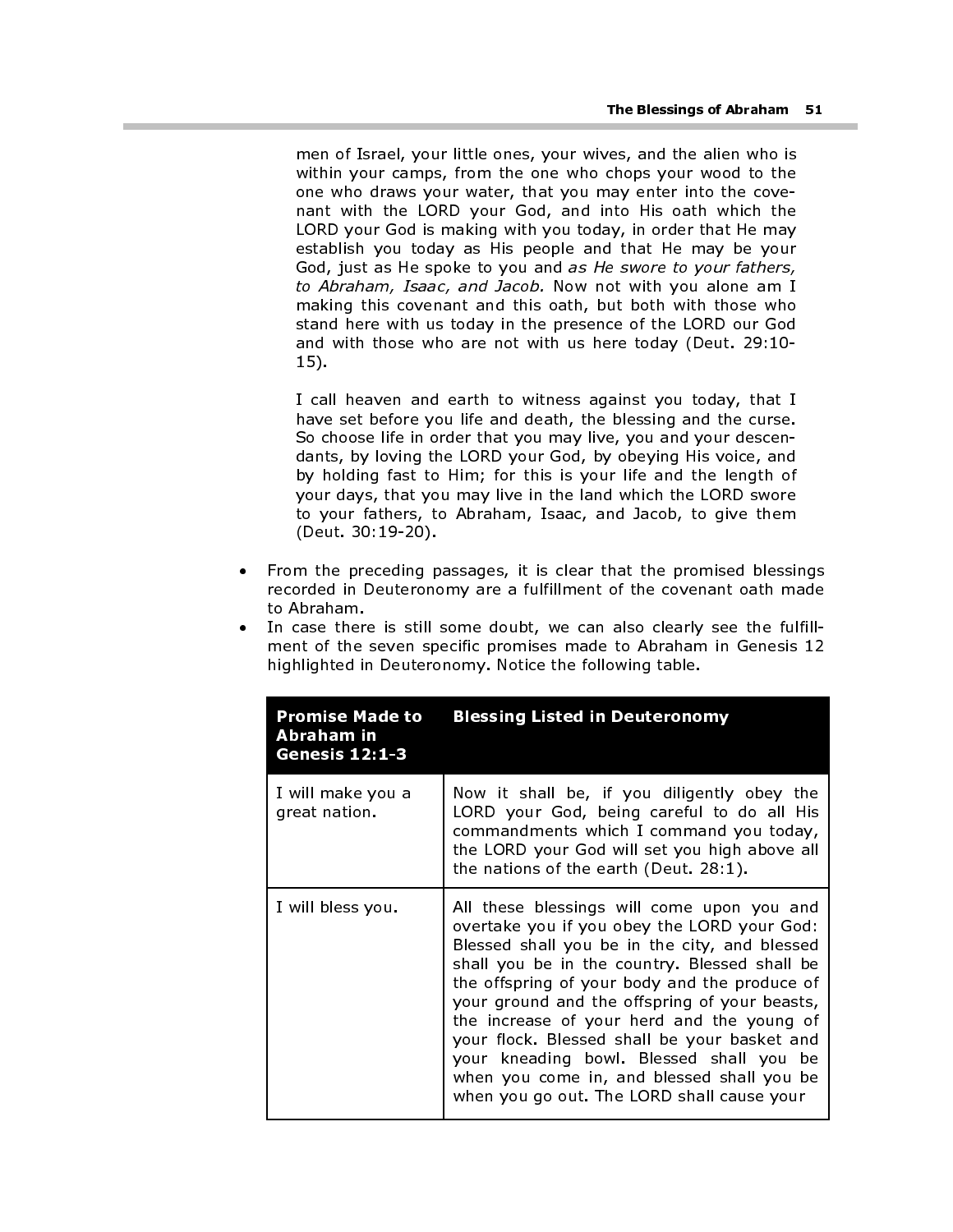m.

| <b>Promise Made to</b><br>Abraham in<br><b>Genesis 12:1-3</b>                                  | <b>Blessing Listed in Deuteronomy</b>                                                                                                                                                                                                                                                                                                                                                                                                                                                                                                                                                                                                                                                                                                                                                                                                                                     |
|------------------------------------------------------------------------------------------------|---------------------------------------------------------------------------------------------------------------------------------------------------------------------------------------------------------------------------------------------------------------------------------------------------------------------------------------------------------------------------------------------------------------------------------------------------------------------------------------------------------------------------------------------------------------------------------------------------------------------------------------------------------------------------------------------------------------------------------------------------------------------------------------------------------------------------------------------------------------------------|
| I will bless you.                                                                              | enemies who rise up against you to be defeated<br>before you; they will come out against you one<br>way and will flee before you seven ways. The<br>LORD will command the blessing upon you in<br>your barns and in all that you put your hand to,<br>and He will bless you in the land which the<br>LORD your God gives you (Deut. 28:2-8).                                                                                                                                                                                                                                                                                                                                                                                                                                                                                                                              |
| I will make your<br>name great.                                                                | So all the peoples of the earth will see that you<br>are called by the name of the LORD, and they<br>will be afraid of you (Deut. 28:10).                                                                                                                                                                                                                                                                                                                                                                                                                                                                                                                                                                                                                                                                                                                                 |
|                                                                                                | The LORD will make you the head and not the<br>tail, and you only will be above, and you will<br>not be underneath, if you listen to the com-<br>mandments of the LORD your God, which I<br>charge you today, to observe them carefully<br>(Deut. 28:13).                                                                                                                                                                                                                                                                                                                                                                                                                                                                                                                                                                                                                 |
| You will be a bless-<br>ing and in you all<br>the families of the<br>earth will be<br>blessed. | You stand today, all of you, before the LORD<br>your God: your chiefs, your tribes, your elders<br>and your officers, even all the men of Israel,<br>your little ones, your wives, and the alien who<br>is within your camps, from the one who chops<br>your wood to the one who draws your water,<br>that you may enter into the covenant with the<br>LORD your God, and into His oath which the<br>LORD your God is making with you today, in<br>order that He may establish you today as His<br>people and that He may be your God, just as<br>He spoke to you and as He swore to your fa-<br>thers, to Abraham, Isaac, and Jacob. Now not<br>with you alone am I making this covenant and<br>this oath, but both with those who stand here<br>with us today in the presence of the LORD our<br>God and with those who are not with us here<br>today (Deut. 29:10-15). |
| I will bless those<br>who bless you and<br>curse those who<br>curse you.                       | Notice how the cursing aspect of this promise is<br>fulfilled in Deuteronomy: "The LORD your God<br>will inflict all these curses on your enemies and<br>on those who hate you, who persecuted<br>you" (Deut. 30:7).                                                                                                                                                                                                                                                                                                                                                                                                                                                                                                                                                                                                                                                      |

۰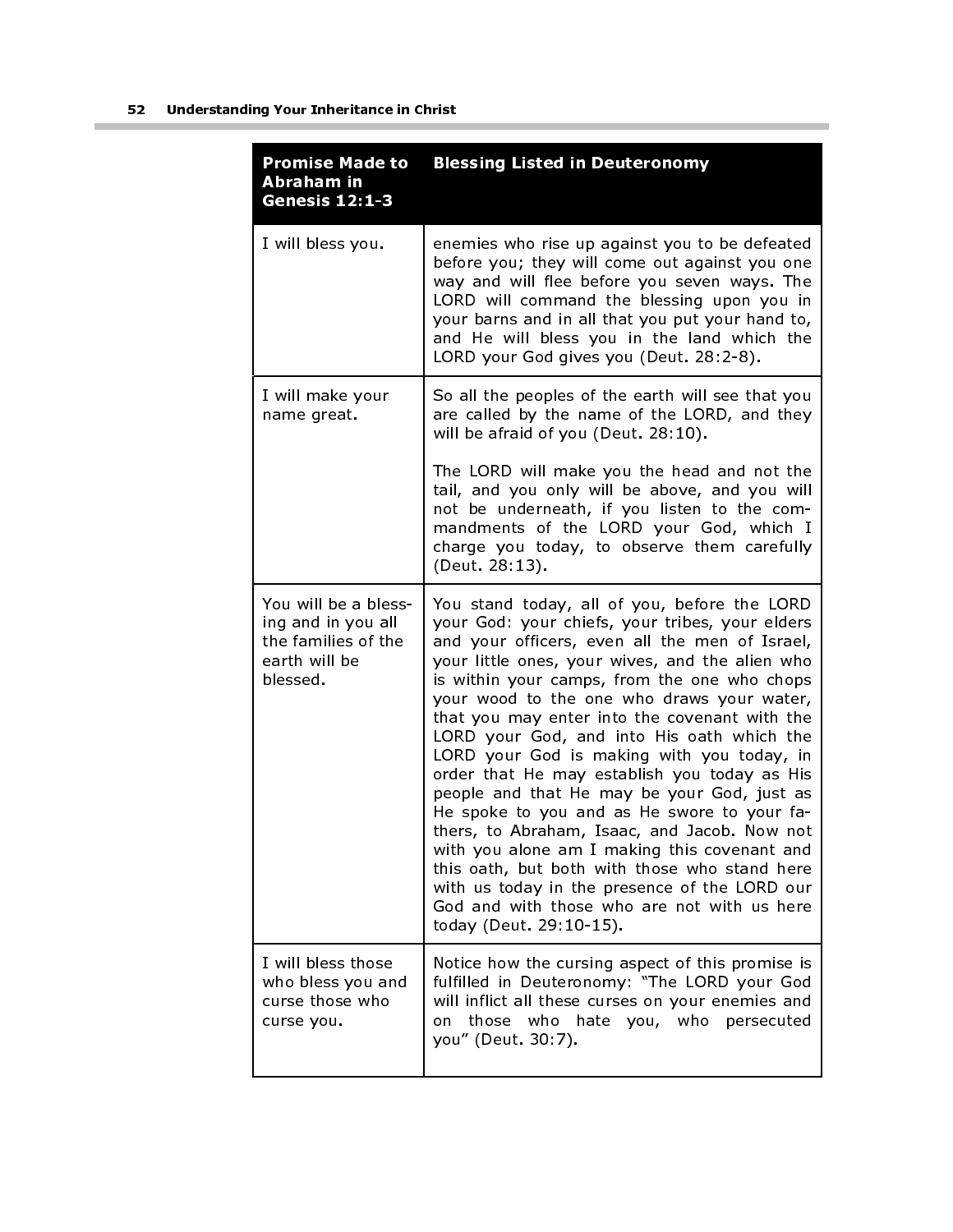• What a powerful truth to know that the promise-filled Book of Deuteronomy records the blessings made by covenant to Abraham and his descendents.

#### 4. In Christ, we are heirs to these same blessings.

- The one question that many people ask is this: "Do the promises of blessing that are recorded in the Book of Deuteronomy apply to New Testament believers or are they just a series of promises made to Israel for a specific time as they inherited the land of Canaan?"
- There is exciting news! Believers in Jesus Christ are heirs to the promises made to Abraham (Gen. 12) and expanded upon in the Book of Deuteronomy.
- As we saw previously, Paul states that believers in Christ are heirs to the blessings of Abraham:

So then those who are of faith are blessed with Abraham, the believer….Christ redeemed us from the curse of the Law, having become a curse for us—for it is written, "CURSED IS EVE-RYONE WHO HANGS ON A TREE"—in order that in Christ Jesus the blessing of Abraham might come to the Gentiles, so that we would receive the promise of the Spirit through faith (Gal. 3:9-14).

- Galatians 3:29 adds another important statement, promising that "if you belong to Christ, then you are Abraham's descendants, heirs according to promise."
- It is very important that we grasp the truth of what we have shared so far. Every believer in Jesus Christ is an heir to the blessings promised to Abraham and his descendents.
- The Abrahamic Covenant has not passed away. The blessings of the Abrahamic Covenant as recorded in Deuteronomy and other places have not passed away. They are promises that Gentiles can partake of today in Christ.

# Seven Blessings of Abraham That Belong to Us in Christ

## 1. Destiny and life purpose

- God has a powerful destiny for every believer in Jesus Christ—a life that is filled with purpose and meaning.
- Deuteronomy 28:9-10 states that the Lord will set His people apart for Himself so that His name would be known throughout the earth. The Living Bible puts verse ten this way: "All the nations in the world shall see that you belong to the Lord, and they will stand in awe." The Lord has called every believer to a wonderful, world-impacting destiny and life purpose.
- Certainly, there is a corporate element to this promise. In our generation, God is beginning to set His Church apart in purity, power, and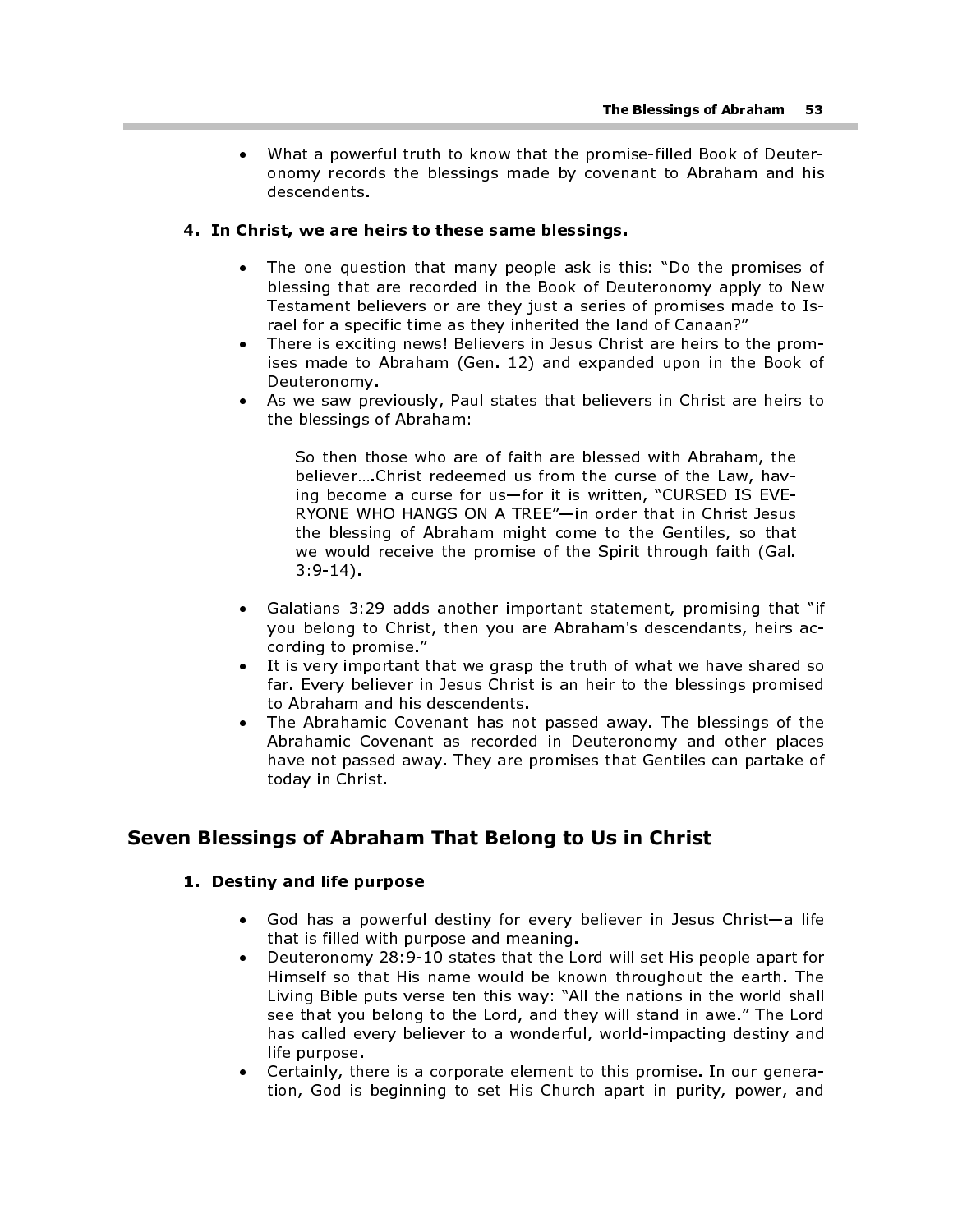passionate love for Him. And this transformation will cause even the unsaved world to take notice. We are beginning to see the Church enter her destiny.

- In addition to the Church as a whole, God also has a destiny and a life purpose for every believer. There is no super-breed of "special" Christians who have a destiny while the rest of us wallow through life without meaning. We are all called to be super-Christians.
- God desires to impart a life-changing vision into every one of His covenant people, one that will make each of us nation-shakers and history-makers. God has a great plan for your life, one that was preordained in Christ before the world was created. This life purpose will fulfill and satisfy you unlike any other blessing. There is no substitute for fulfilling God's destiny for your life (See also 1 Peter 2:9-10; Eph. 2:10).
- Though Abraham and his descendents were a blessed people for hundreds of years, even during their wilderness wanderings, they were never totally fulfilled until they actually experienced their destiny living in the land promised by covenant.
- Likewise, God has a promise land for every believer in Christ. God's destiny for you is not merely prosperity, health, and happiness—God desires for you to accomplish great things for Him.

#### 2. Healing and health for body, soul, and spirit

- As the Hebrew people were preparing to go into the land and possess their full inheritance, God promised them good health. Deuteronomy 7:15 states this great promise: "The LORD will remove from you all sickness; and He will not put on you any of the harmful diseases of Egypt which you have known, but He will lay them on all who hate you."
- Even as we look at the warning of curses recorded in Deuteronomy28, we see the unfolding of God's intentions for His covenant people to live in health. He never intended His people to be under the curse. He wants us to live free of it.
- Note these passages from Deuteronomy:

The LORD will smite you with consumption and with fever and with inflammation and with fiery heat and with the sword and with blight and with mildew, and they will pursue you until you perish (Deut. 28:22).

The LORD will smite you with the boils of Egypt and with tumors and with the scab and with the itch, from which you cannot be healed. The LORD will smite you with madness and with blindness and with bewilderment of heart; and you will grope at noon, as the blind man gropes in darkness, and you will not prosper in your ways; but you shall only be oppressed and robbed continually, with none to save you (Deut. 28:27-29).

The LORD will strike you on the knees and legs with sore boils,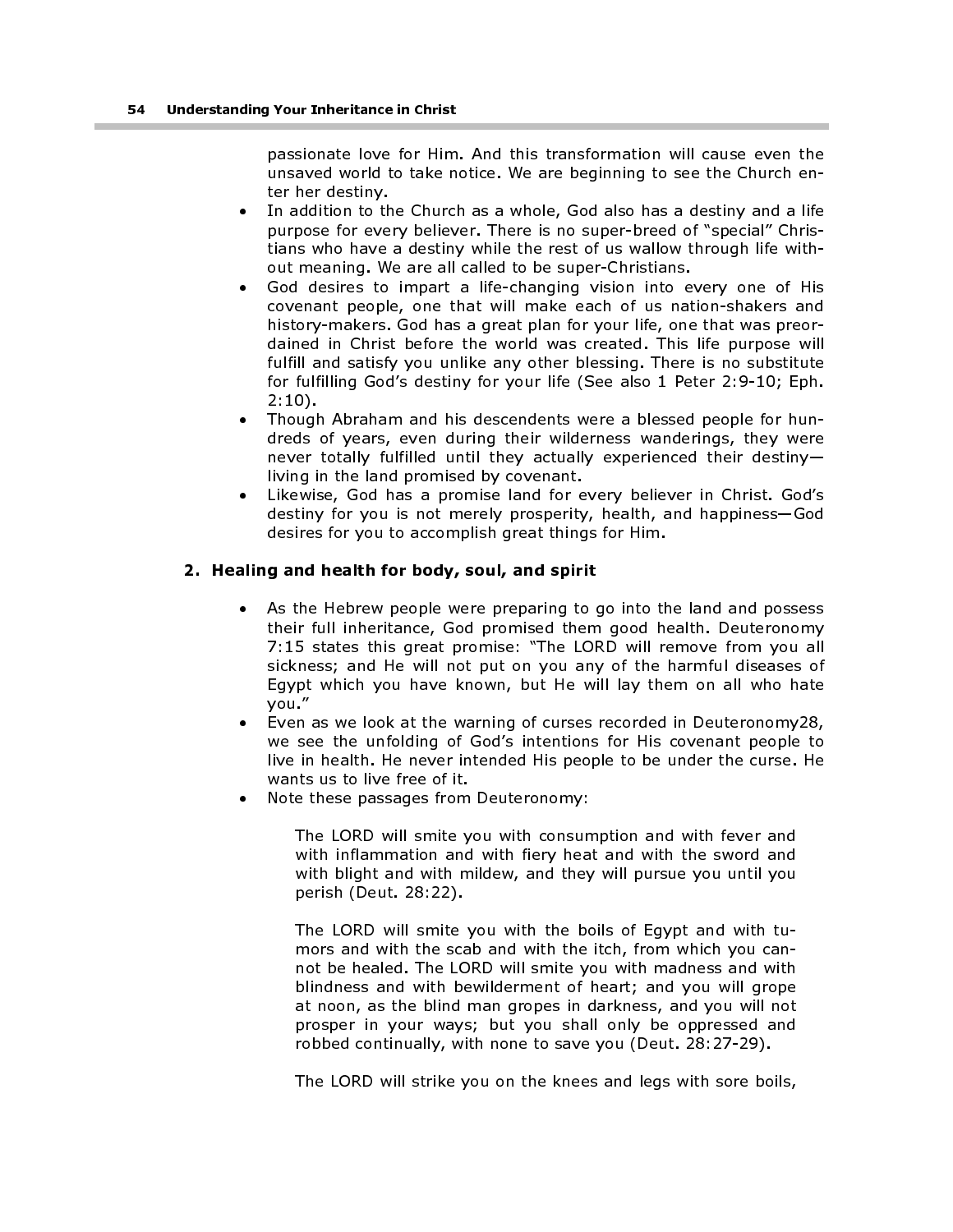from which you cannot be healed, from the sole of your foot to the crown of your head (Deut. 28:35).

Then the LORD will bring extraordinary plagues on you and your descendants, even severe and lasting plagues, and miserable and chronic sicknesses. He will bring back on you all the diseases of Egypt of which you were afraid, and they will cling to you. Also every sickness and every plague which, not written in the book of this law, the LORD will bring on you until you are destroyed (Deut. 28:59-61).

- God specifically listed consumption, fever, inflammation, blight, boils, tumors, rashes, blindness, mental illness, plagues, and chronic sicknesses. These are all listed as symptoms of the curse. But He promised that none of these things would come upon Israel if they walked with God.
- As part of the blessings of Abraham and because of the New Covenant in Christ, we too can live free from all of these diseases and infirmities. The Lord said in Exodus 15:26, "I will put none of the diseases on you which I have put on the Egyptians, for I am the Lord your Healer (Jehovah-rapha)."
- Our God is indeed Jehovah-rapha, the Lord our Healer.

## 3. A blessed family

- A blessed family is another promise that is available to us in Christ. Speaking to Israel, Moses relayed God's promise to bless their families. God's people were promised blessed relationships between husband and wife; a blessed and fruitful womb; and blessed, righteous children.
- Look at these Scriptures:

So you shall keep His statutes and His commandments which I am giving you today, that it may go well with you and with your children after you, and that you may live long on the land which the LORD your God is giving you for all time (Deut. 4:40).

Blessed shall be the offspring of your body (Deut. 28:4).

Blessed shall you be when you come in, and blessed shall you be when you go out (Deut. 28:6).

The LORD will make you abound in prosperity, in the offspring of your body (Deut. 28:11).

You shall be blessed above all peoples; there will be no male or female barren among you or among your cattle (Deut. 7:14).

There shall be no one miscarrying or barren in your land; I will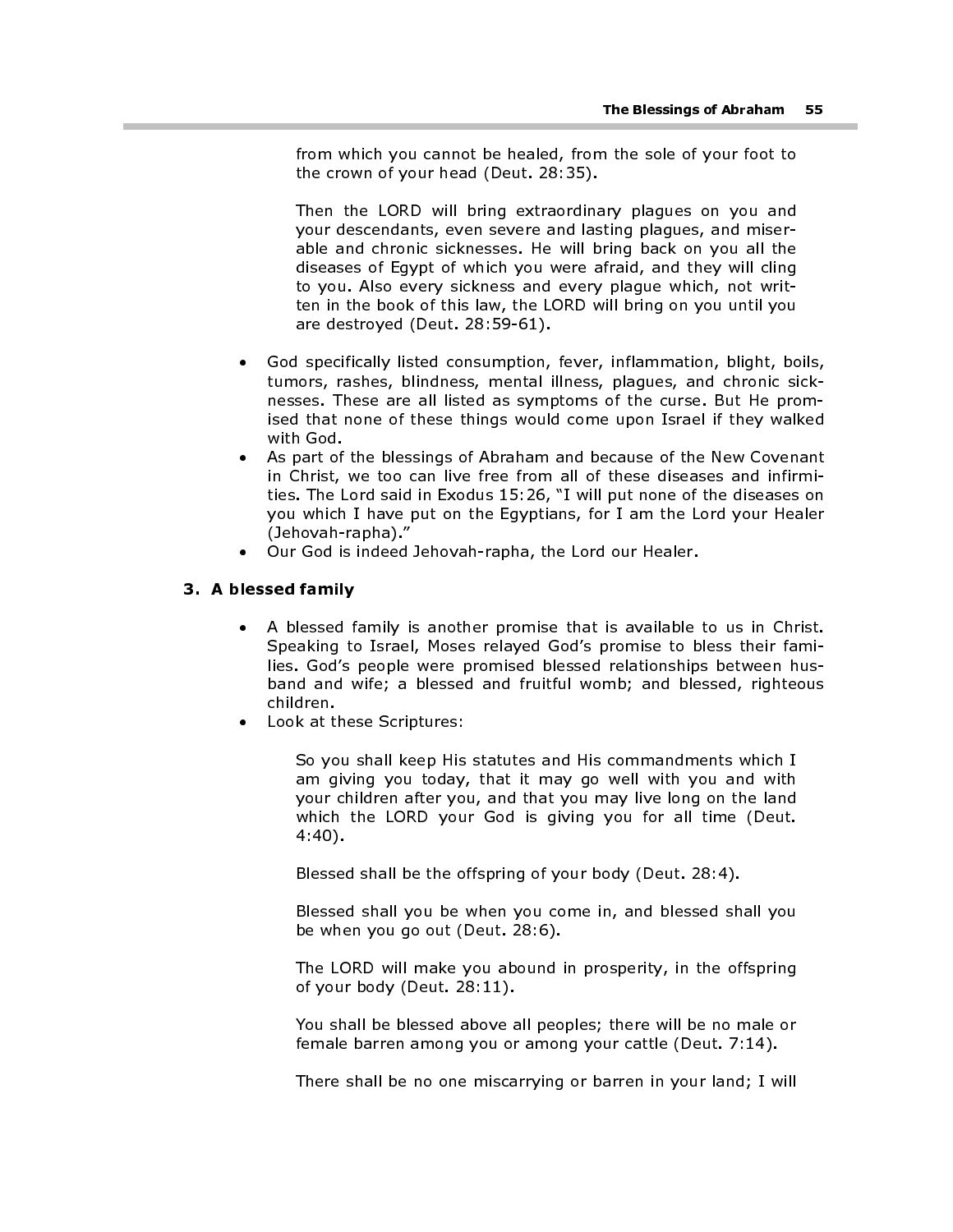fulfill the number of your days (Ex. 23:26).

- For husbands, God promises a gentle and loving wife. For wives, God promises a husband who will lead his family into prosperity and blessing.
- Husbands and wives are promised a blessed home that is safe, joyful, and filled with an abundance of good things.
- Families are promised children who will not go into captivity and will not be given to other people; they will be a continual blessing for a lifetime.
- Couples are promised that there will be no miscarriages or barrenness among them. These are wonderful promises—and even though we must often contend for them in the spirit realm- they belong to us because we are heirs to the promises of Abraham.

## 4. Financial prosperity

- Financial prosperity is a predominant theme of blessing in the book of Deuteronomy. Our God is a God of abundance and His blessings release overflowing prosperity upon us.
- Look at several of the promises to the people as they were preparing to take the land:

Blessed shall be the offspring of your body and the produce of your ground and the offspring of your beasts, the increase of your herd and the young of your flock. Blessed shall be your basket and your kneading bowl (Deut. 28:4-5).

The LORD will command the blessing upon you in your barns and in all that you put your hand to, and He will bless you in the land which the LORD your God gives you (Deut. 28:8).

The LORD will make you abound in prosperity, in the offspring of your body and in the offspring of your beast and in the produce of your ground, in the land which the LORD swore to your fathers to give you. The LORD will open for you His good storehouse, the heavens, to give rain to your land in its season and to bless all the work of your hand; and you shall lend to many nations, but you shall not borrow. The LORD will make you the head and not the tail, and you only will be above, and you will not be underneath, if you listen to the commandments of the LORD your God, which I charge you today, to observe them carefully (Deut. 28:11-13).

- God says that He blesses the produce of the ground and the works of our hands. He tells us that we will lend and not borrow and that we are the head and not the tail.
- God wants us to be financially blessed. Second Corinthians 9:8 summarizes the manner in which God desires to prosper us: "And God is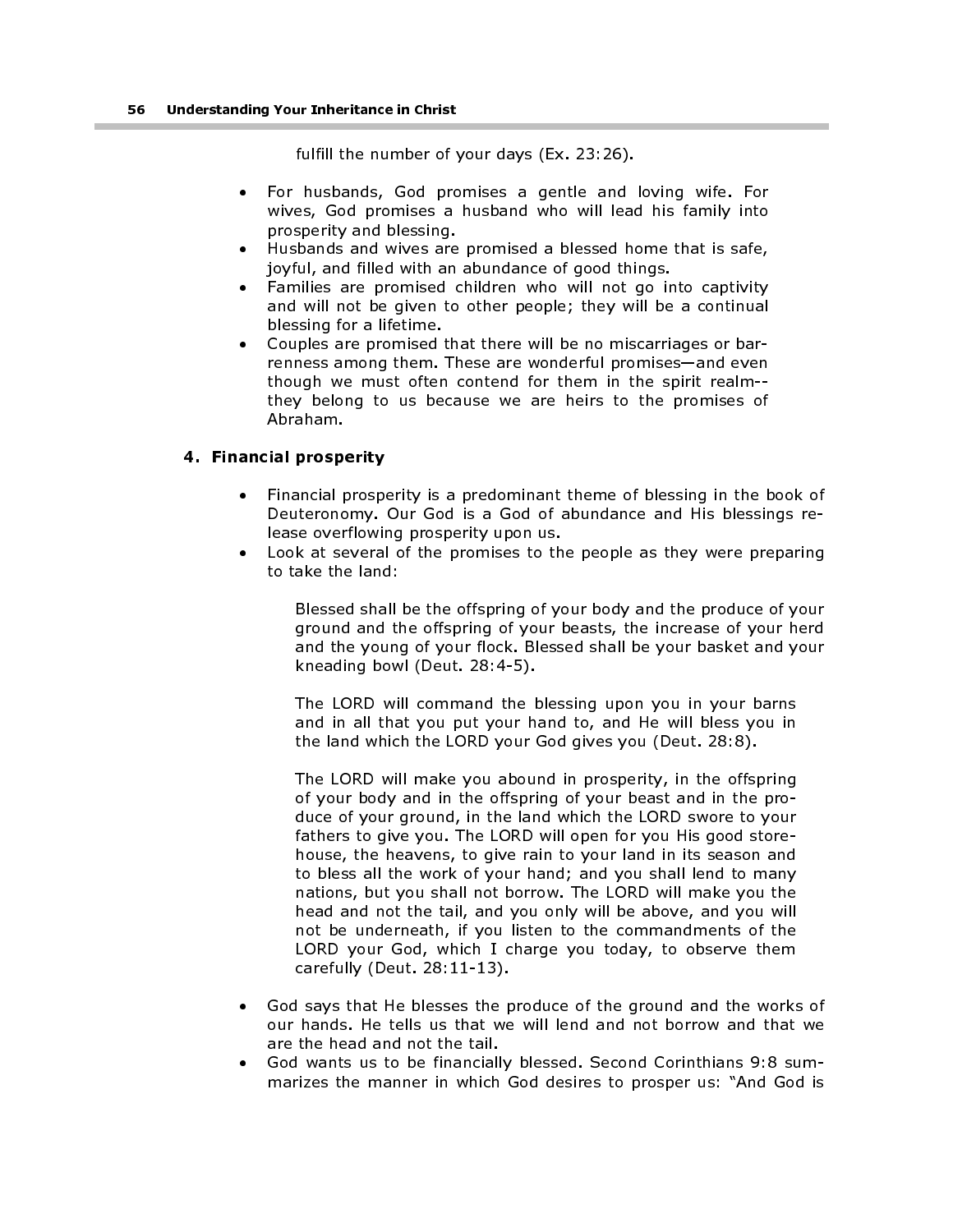able to make all grace abound to you, so that always having all sufficiency in everything, you may have an abundance for every good deed."

God wants us to prosper and be blessed so that we can be a blessing to others.

## 5. Success

- Deuteronomy 28:12 promises us that God will bless the work of our hands so that our storehouse will be full, even to the point that we should lend and not borrow. It reads, "The LORD will open for you His good storehouse, the heavens, to give rain to your land in its season and to bless all the work of your hand; and you shall lend to many nations, but you shall not borrow."
- Throughout the Church today, there is a false view of humility that promotes weakness and failure as traits of meekness in God. This mentality could not be further from the truth. God desires for us to be a success at whatever He calls us to do.
- Whether our job is in the secular workplace, our own business, or fulltime ministry, God wants us to succeed. He has not called us to failure. Though there will be set backs in our journey, our ultimate destination is success.
- God wants us to prosper in all avenues of life and be effective in all that we do. He will give to us the wisdom and strength to be successful in all we put our hand to.

## 6. Protection from the attacks of the enemy

- The Lord will cause every enemy who rises up against us to be defeated. Note Deuteronomy 28:7: "The LORD shall cause your enemies who rise up against you to be defeated before you; they will come out against you one way and will flee before you seven ways."
- The Lord has sworn that even though the enemy will come, he must flee from us. He says we are blessed and not cursed. The Word teaches we are seated with Christ in heavenly places far above all rule, power, authority, and dominion (Eph. 2:6).
- We have been given all authority over the enemy, and he must flee whenever he tries to bring the curse back on us.
- We know that God has promised to bless us in the city and in the country.
- He promises to protect and bless us in whatever we are called to do.

## 7. Joy and a glad heart

- God's blessings give us joy and a glad heart.
- Though written in the negative, God promises a glad heart to those who live for Him: "Because you did not serve the LORD your God with joy and a glad heart, for the abundance of all things" (Deut. 28:47).
- A life of service and obedience will always produce within us a heart filled with thanksgiving, awe, joy, and gladness.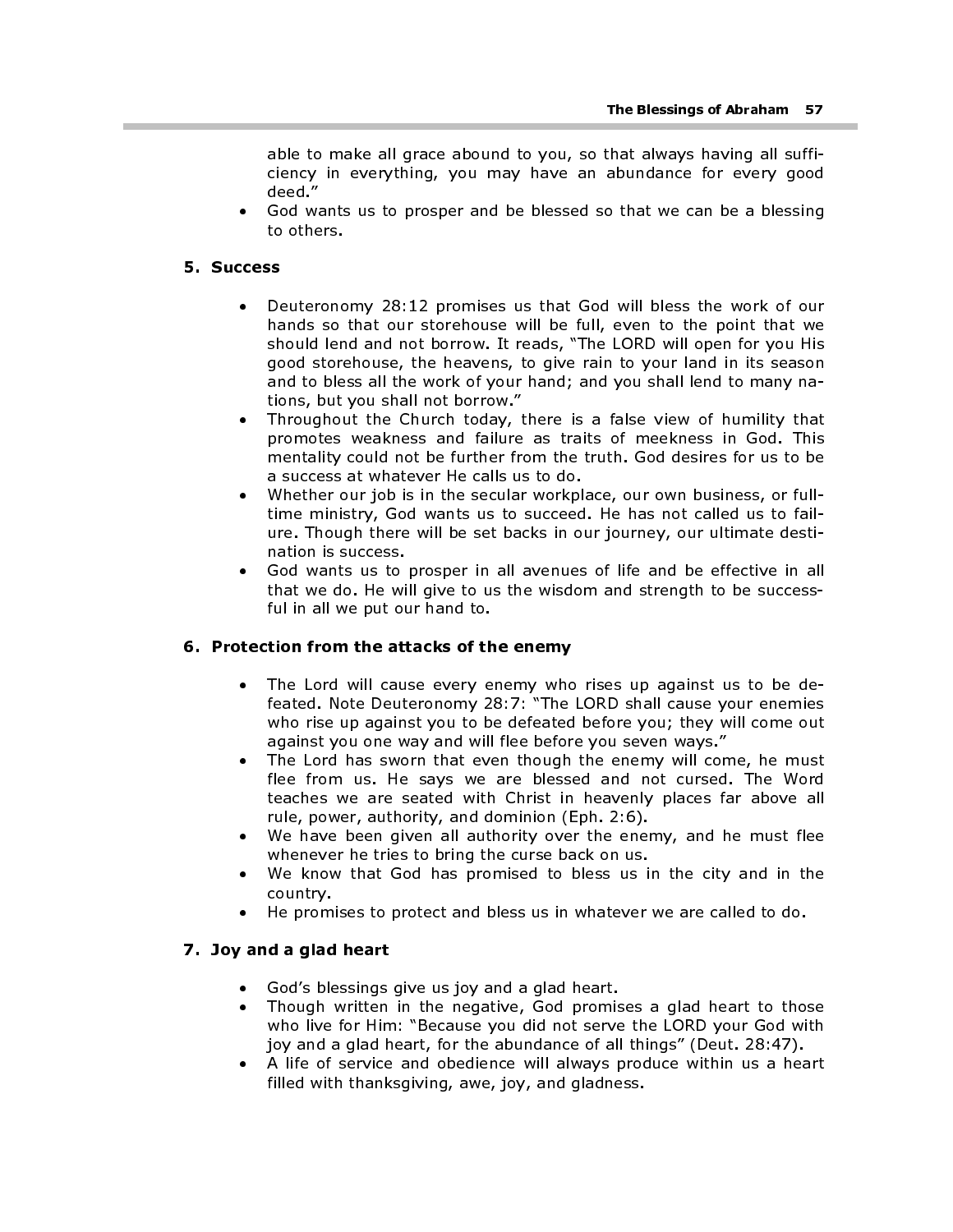• Though there are times in all of our lives when these traits are absent, God wants to bless us in such a mighty way that gladness would fill our hearts on a regular basis.

Many of God's people have not experienced these promises. There are some who are sick, some who have lack, and some whose families are not in the position they should be. These blessings were not presented to bring discouragement or cause you to question God. They were listed to release you into a new level of faith—the kind of faith that expects God to deposit blessings into your life. Expect God to shower you with goodness in the land of the living. If you believe, He will do it because you are in Christ and an heir to the blessings of Abraham.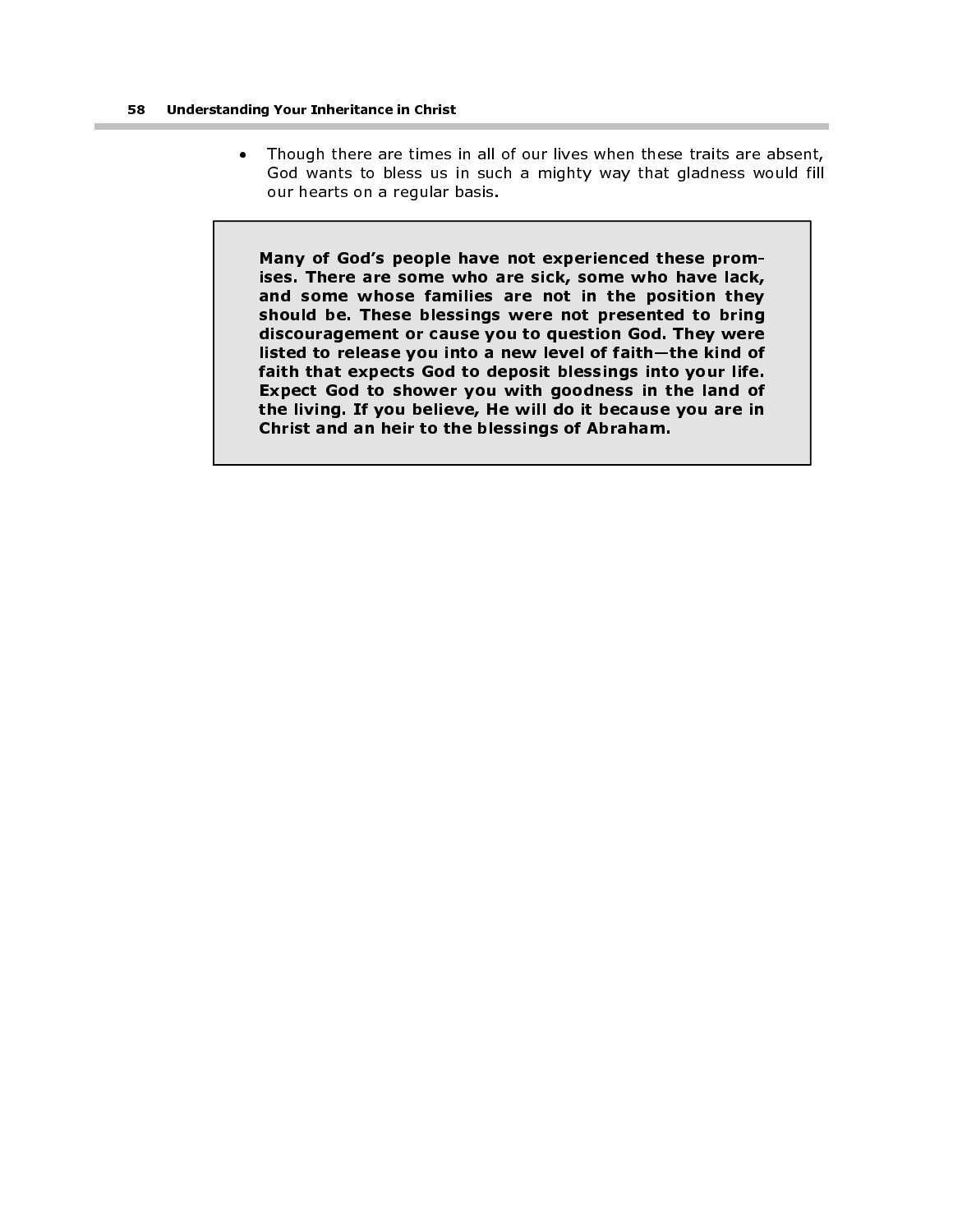# Review Questions

#### True or False

- 1. The book of Leviticus lists many of the blessings promised to Abraham and his descendents.
- 2. Although not clearly stated, the New Testament hints at the idea that we are heirs to the blessings of Abraham as a result of our relationship with Christ.
- 3. One of the seven blessings of Abraham identified in this session is that God has a powerful destiny for every believer in Jesus Christ—a life that is filled with purpose and meaning.
- 4. Healing is a promise made in the Old Testament but not in the New Testament.
- 5. The promises made to Abraham in Genesis 12:1-3 are reiterated in the book of Deuteronomy.
- 6. The Lord promises us a blessed family just as He did the descendents of Israel.
- 7. The promises made to Abraham deal with prosperity as it relates to livestock and crops, but should not be applied to financial blessings.
- 8. The blessings of Abraham include a promise that God will bless the work of our hands.
- 9. Although an interesting study, the blessings of Abraham pertain primarily to a specific set of blessings promised to Abraham and his natural descendents.
- 10. Three different places in the book of Deuteronomy connect the blessings promised to Abraham to the blessings identified in Deuteronomy.

#### Short Answers and Fill in the Blank

- 11. Is there a clear connection in the Scriptures between the promises made to Abraham (Gen. 12), the promises made to Israel (book of Deuteronomy), and the believer in Jesus Christ? \_\_\_\_\_ (Yes or No)
- 12. What New Testament passage states that the New Testament believer is an heir to the blessings promised to Abraham? \_\_\_\_\_\_\_\_\_\_\_\_\_\_\_
- 13. One of the blessings of Abraham, Deuteronomy 28:7, states, "The LORD shall cause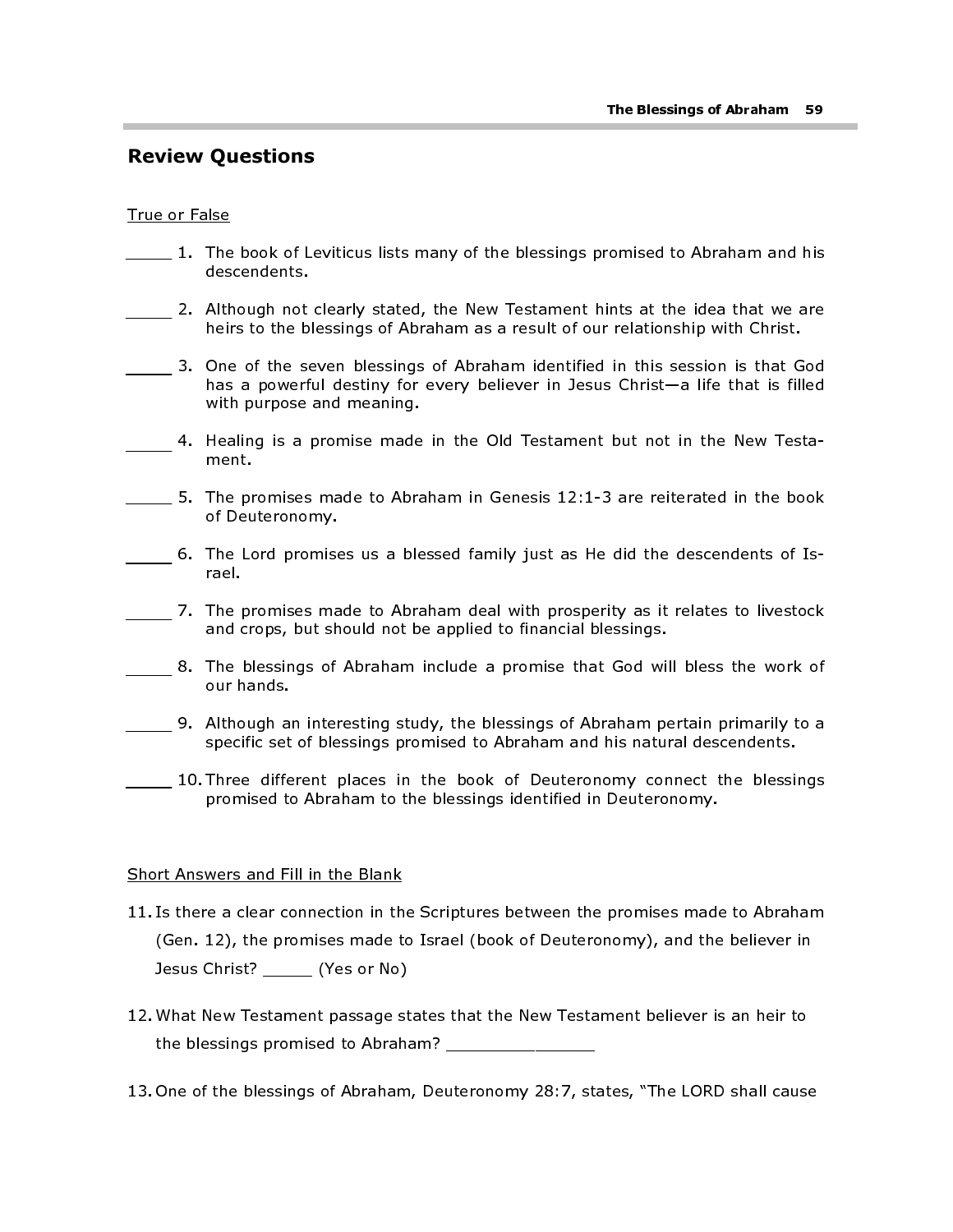#### 60 Understanding Your Inheritance in Christ

your enemies who rise up against you to be defeated before you; they will come out against you \_\_\_\_\_\_\_ way and will flee before you \_\_\_\_\_\_\_\_ ways."

14. One of the blessings of Abraham is \_\_\_\_\_\_\_\_\_\_\_\_\_\_\_\_ and a glad heart.

15. How many specific promises did God make to Abraham in Genesis 12:1-3?

\_\_\_\_\_\_\_\_\_\_\_\_\_\_\_\_

## From the list on the right, choose the five that best describe the blessings of Abraham.

| 16. | Possible Matches for 16-20                                                              |
|-----|-----------------------------------------------------------------------------------------|
|     |                                                                                         |
| 17. | a. Salvation through Jesus Christ                                                       |
|     | b. Freedom from all demonic oppression                                                  |
| 18. | c. Children who will not go into captivity and who will not be<br>given to other people |
| 19. | d. Children who will be a continual blessing for a lifetime                             |
| 20. | e. Couples who will have no miscarriages or barrenness<br>among them                    |
|     | f.<br>Protection against trials, tribulations, and suffering                            |
|     | g. Healing of body, soul, and spirit                                                    |
|     | h. Success in the work of our hands                                                     |
|     | One who will borrow and not lend                                                        |
|     |                                                                                         |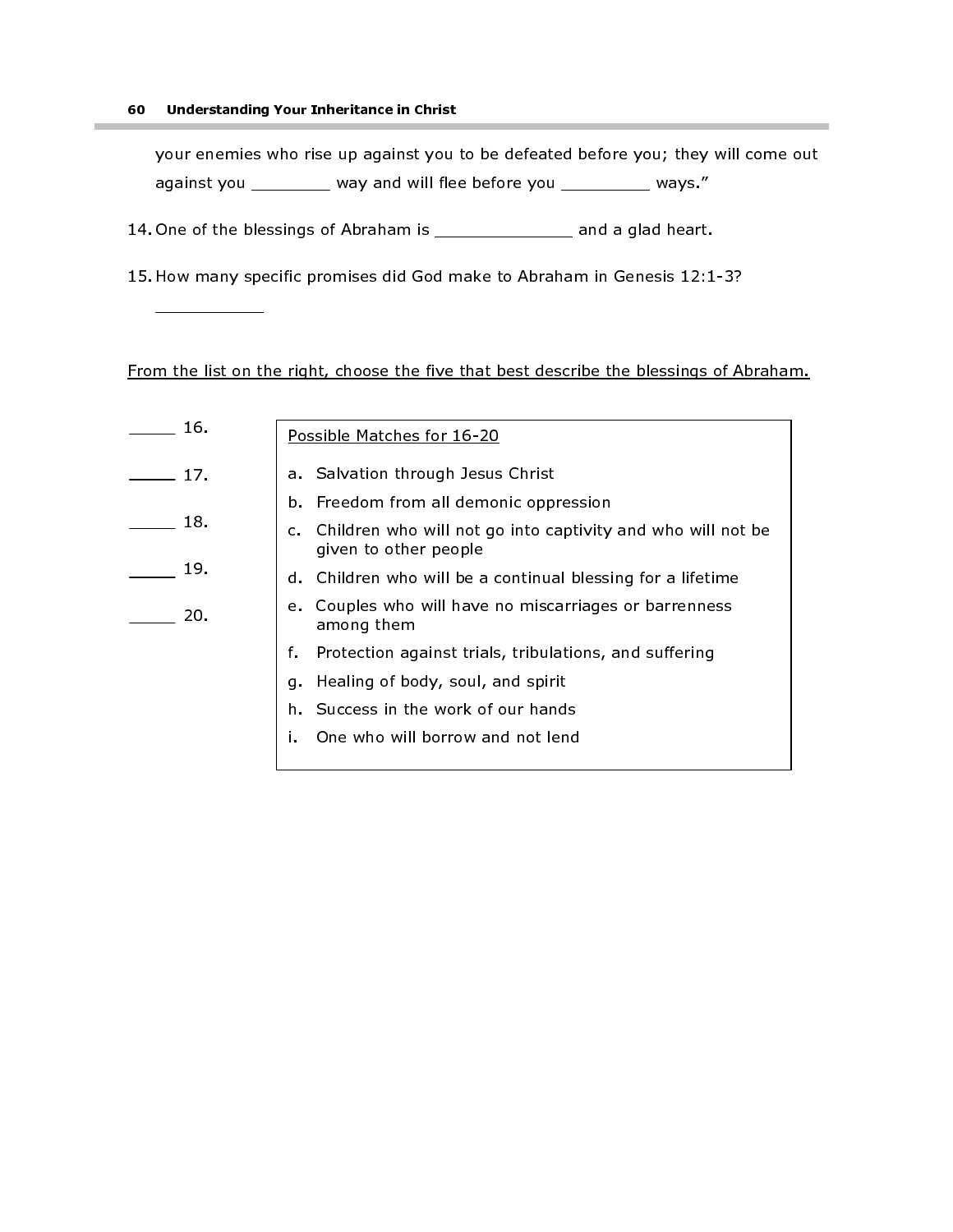Session 5

# The Blessings of the New Covenant

## This session covers:

- Why the New Covenant is a better covenant based on better promises
- A study of eight specific, life-changing blessings that are ours in Christ

#### This session corresponds to:

- Chapter 9 of Understanding Your Inheritance in Christ book
- Session 5 of Understanding Your Inheritance in Christ CDs

# A Better Covenant

- 1. The New Covenant is a better covenant containing better promises than the Old Testament covenants.
	- Hebrews 8:6 states, "He is the mediator of a better covenant, which has been enacted on better promises."
	- When people first begin to study God's covenants and they discover the depth and breadth of the blessings of Abraham, they wonder, "What is better about the New Covenant?"
	- We have just learned that Old Testament saints in covenant with God were promised all of the blessings of Abraham. On the surface, it seems that the Old Testament covenants offer better promises than the New Covenant. But as we learn that we are heirs to the blessings of Abraham, we begin to think that the Old Testament covenants and the New Covenant are equal in their promises.
	- But the truth is that the promises offered by the New Covenant are significantly superior to the promises of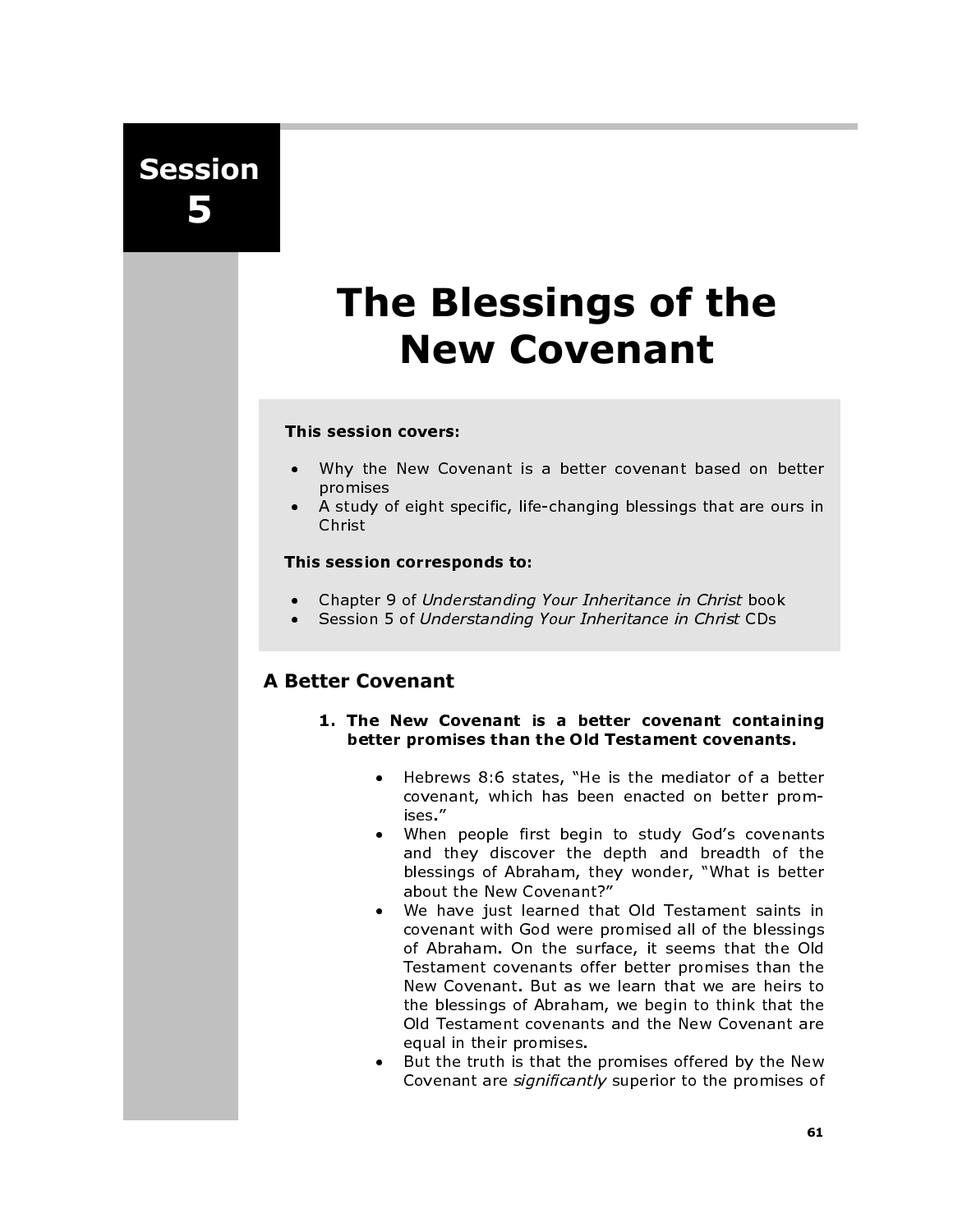the Old Testament covenants.

In this session and the next, we will examine why the New Covenant is a better covenant. In this session, we will look at the blessings from our position in Christ. And in the next session, we will look at the blessing of having an entirely different relationship with Christ through the New Covenant.

#### 2. We are blessed beyond measure by being in Christ.

- Remember our envelope illustration. The first envelope represents Christ, the second represents you and me, and the third represents the Holy Spirit. As the second envelope is placed in the first, we see what it means to be in Christ. In Christ, when the Father looks at us, He sees us through the finished work of Christ on the cross. This is our position. We are positioned securely in the finished work, shed blood, and the death, burial, and resurrection of Christ.
- The third envelope represents the Holy Spirit. Even though the Father sees us through the life of Jesus, the Holy Spirit is at work in us making us in practice what we are in position.
- Because of our position in Christ, we are blessed beyond measure. In fact, there are at least eight blessings that are ours because we are positioned in the finished work of the Lord Jesus.

# Eight New Covenant Blessings in Christ

- 1. In Christ, we are in right standing with God.
	- The Bible states that Christ became sin for us so that we might become the righteousness of God in Him (2 Cor. 5:21). Then Romans 5:9 tells us that we are justified (declared to be in right standing with God) by the blood of Jesus.
	- Why is this true? It is the result of the perfect, sinless life of Jesus Christ—our covenant representative, and the One who cut covenant on our behalf.
	- Jesus was in right standing with the Father throughout His entire life because He never sinned. As a result of what He did, at the point of our salvation, we enter into the New Covenant based on the perfect life of Jesus. Thus, we are accepted by God based on Jesus' finished work on the cross—what He accomplished for us in His life, death, and resurrection. We partake of Christ's righteousness because He is righteous and we are in Him.
	- Because of the New Covenant, God has taken away our sins, remembers our lawless deeds no more (Heb. 10), and cleanses us from all unrighteousness (1 John 1:7).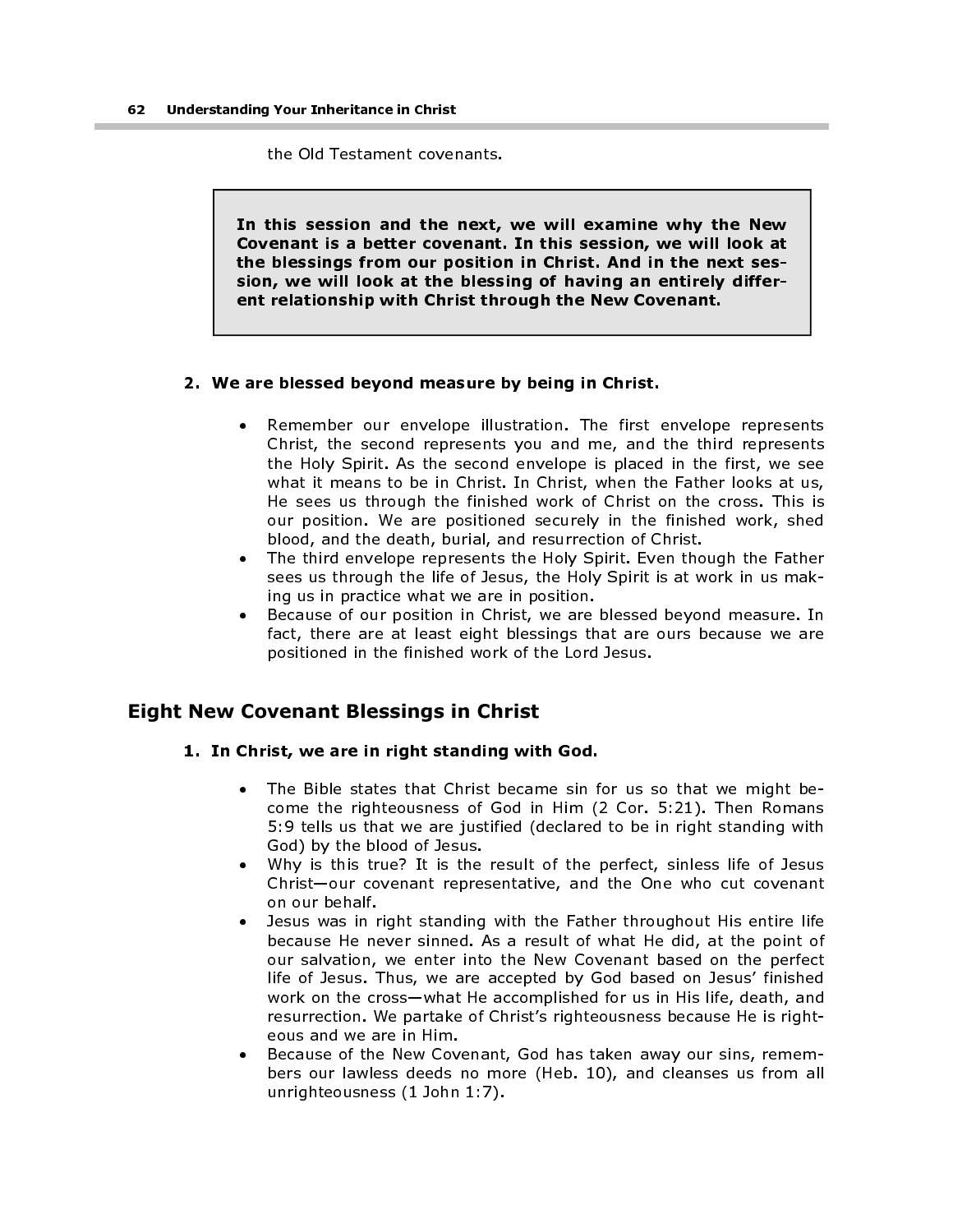- Because Jesus was our covenant representative, He cut the New Covenant with the Father on our behalf, and we entered into the New Covenant by faith in His work. We are in Christ and stand before the Father, not in our own righteousness, but in the righteousness of our covenant representative.
- When the Father looks at us, He sees us securely positioned within the perfect, finished work of Jesus. In the eyes of the Father, we are righteous because He sees us in Jesus and Jesus is righteous. Therefore, we hold the wonderful position of being in right standing before a holy God.

#### 2. In Christ, we are free from the law of sin and death.

In Christ, we are not only in right standing with God, but we are also free from the law of sin and death. Romans 8:1-4 offers this great promise to those in Christ:

Therefore there is now no condemnation for those who are in Christ Jesus. For the law of the Spirit of life in Christ Jesus has set you free from the law of sin and of death. For what the Law could not do, weak as it was through the flesh, God did: sending His own Son in the likeness of sinful flesh and as an offering for sin, He condemned sin in the flesh, so that the requirement of the Law might be fulfilled in us, who do not walk according to the flesh but according to the Spirit.

- The Law is holy, righteous, and good (Rom. 7:12). Yet mankind's inability to keep the Law burdened him with a heavy yoke of guilt, shame, judgment, and condemnation.
- Thus, mankind's failure to obey the Law resulted in sin and sin produced death. This law of sin and death became a heavy weight to all, resulting in slavery and bondage.
- The good news is that Jesus lived a sinless, perfect life by obeying the Law with perfect compliance. Thus, Jesus fulfilled the Law, as He stated in Matthew 5:17-20:

Do not think that I came to abolish the Law or the Prophets; I did not come to abolish but to fulfill. For truly I say to you, until heaven and earth pass away, not the smallest letter or stroke shall pass from the Law until all is accomplished. Whoever then annuls one of the least of these commandments, and teaches others to do the same, shall be called least in the kingdom of heaven; but whoever keeps and teaches them, he shall be called great in the kingdom of heaven. For I say to you that unless your righteousness surpasses that of the scribes and Pharisees, you will not enter the kingdom of heaven.

• The Law has not passed away. In fact, it will never pass away. However, Jesus fulfilled every requirement of the Law. Therefore, in Christ, we are free from the law of sin and death.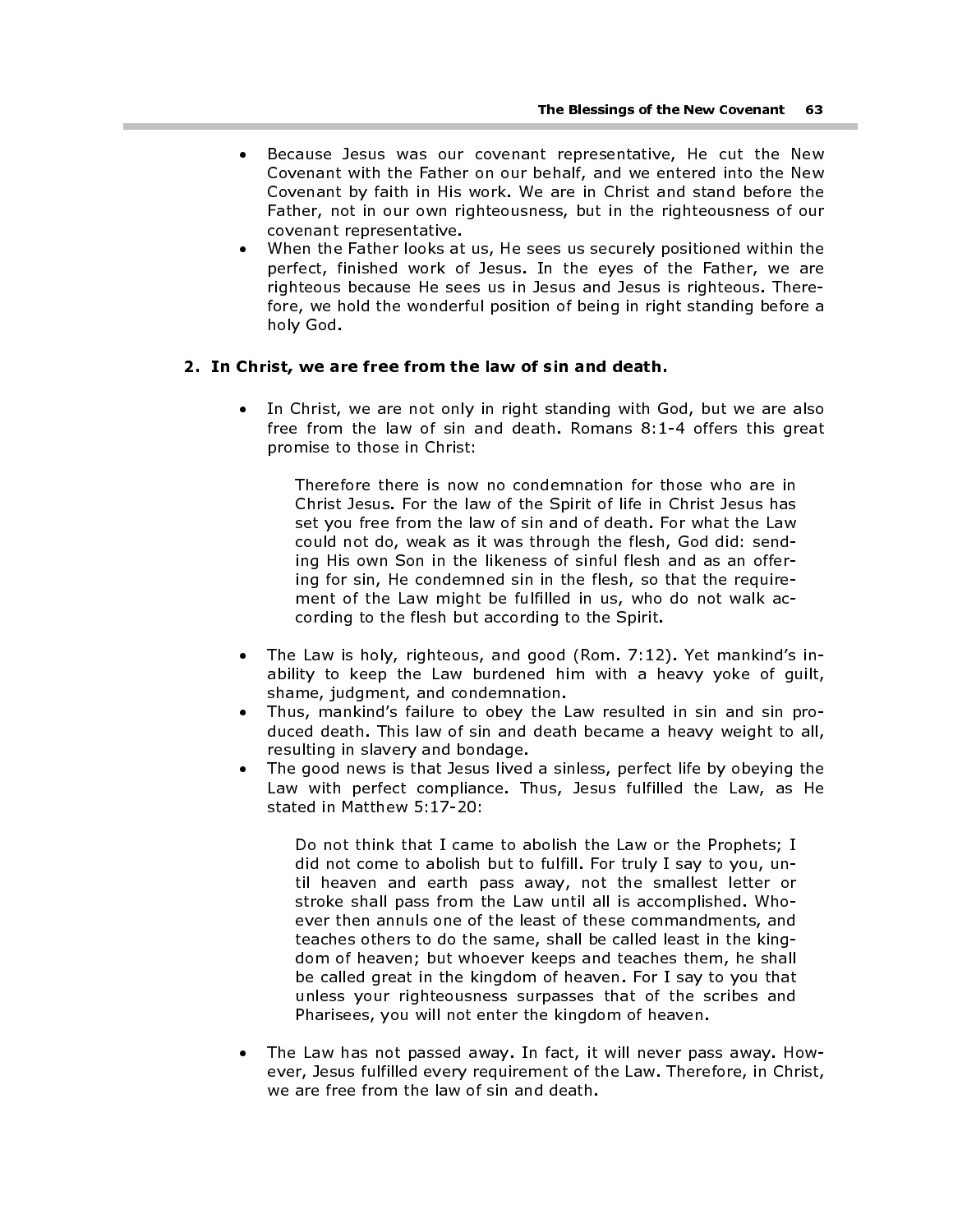#### 64 Understanding Your Inheritance in Christ

- Let's summarize why this is true. When the Father looks at us, He sees Christ because Jesus is our covenant representative and we are in Him. Christ fulfilled the Law completely, satisfying every demand placed on man by the Law. Therefore, as the Father looks at us, He sees one who stands in the position of having fulfilled the Law to perfection. Therefore, we stand free from all the condemnation, shame, guilt, and unworthiness that result from not being able to maintain the precepts of the Law.
- Please understand, however, that freedom from the Law does not mean that we can sin without consequences. The Law has not passed away. God has put the Law into our hearts. There is a desire within every born-again believer to keep the moral standards of the Law.
- Nevertheless, even if we fail, our heavenly Father judges our actions through the lens of Christ's perfect life—the One who fulfilled every requirement of the Law. We are liberated from the bondage of guilt, shame, and condemnation.
- We are free to live as a son in the house of God rather than as a slave out in the fields. He who the Son sets free is free indeed!

#### 3. In Christ, we are blessed and not cursed.

- In Galatians 3:14, Paul stated that in Christ we have access to the blessings of Abraham. We are heirs to his promises.
- But there is even better news. Not only are we are heirs to the promises of Abraham, but we are also free from the curses of the Law. Remember: The Land Covenant expanded upon the Abrahamic Covenant to express specific blessings for obedience and curses for disobedience.
- However, in Christ, we are promised the blessings listed in the Land Covenant, but we are not subject to the curses. Let's look at Galatians 3:10-13:

So then those who are of faith are blessed with Abraham, the believer. For as many as are of the works of the Law are under a curse; for it is written, "CURSED IS EVERYONE WHO DOES NOT ABIDE BY ALL THINGS WRITTEN IN THE BOOK OF THE LAW, TO PERFORM THEM." Now that no one is justified by the Law before God is evident; for, "THE RIGHTEOUS MAN SHALL LIVE BY FAITH." However, the Law is not of faith; on the contrary, "HE WHO PRACTICES THEM SHALL LIVE BY THEM." Christ redeemed us from the curse of the Law, having become a curse for us—for it is written, "CURSED IS EVERYONE WHO HANGS ON A TREE."

- The Old Testament saint was promised great blessings through their covenant relationship with God. However, God also warned of horrible curses for disobedience. If the people sinned, especially repeatedly and deeply, they were subjected to severe destruction from God. To be blessed, a person had to keep the Law faithfully.
- Most likely, all of us have heard sermons and teachings implying that, even though we are in Christ, we are subject to curses from God.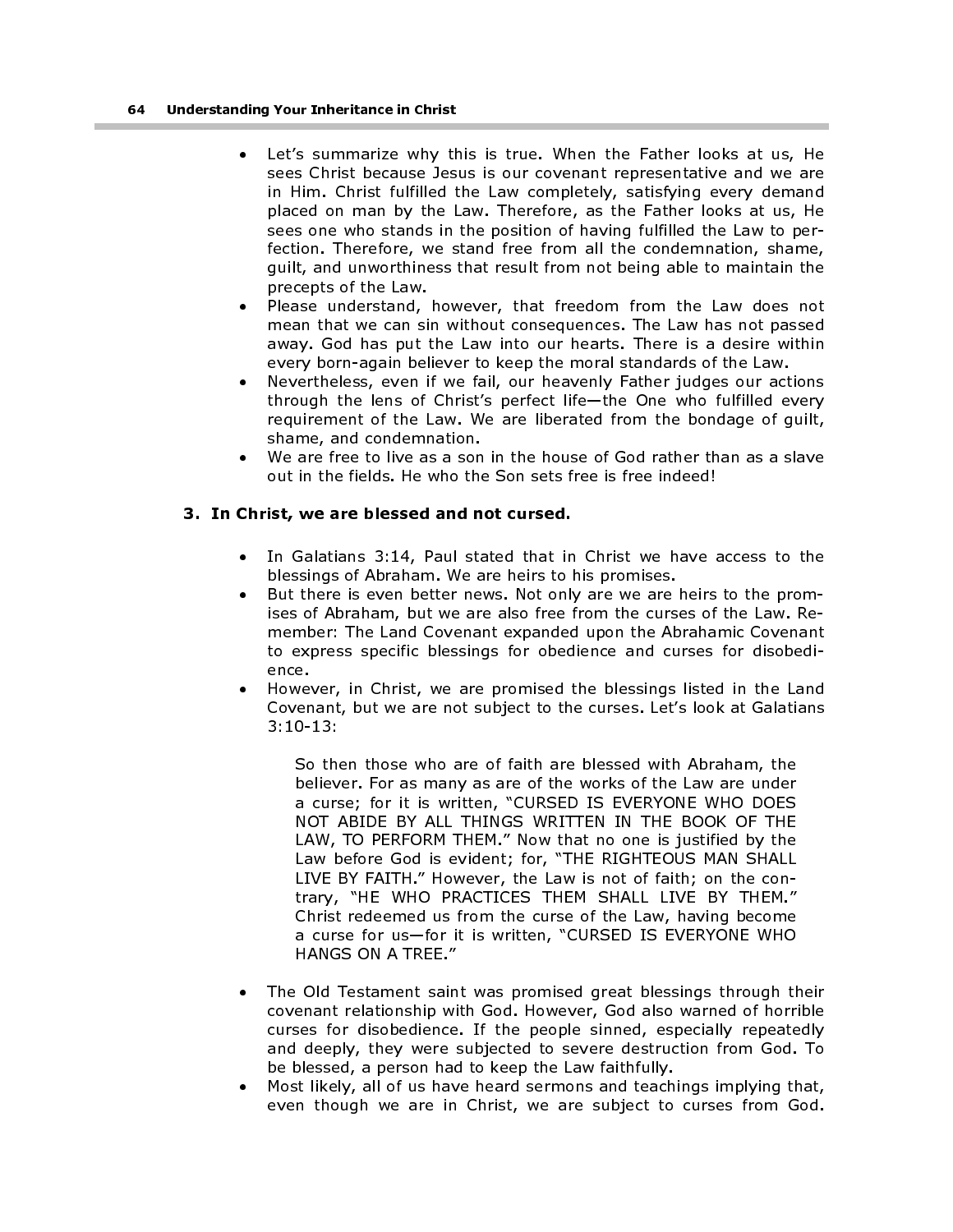When pastors have wanted their people to be more obedient, they have quoted Deuteronomy 30:19: "I call heaven and earth to witness against you today, that I have set before you life and death, the blessing and the curse. So choose life in order that you may live." In doing so, they implied that the people would be under a curse if they did not obey.

- God still blesses obedience as stated in Deuteronomy 30. However, as partakers of the New Covenant, God no longer brings curses on His people because Jesus Christ redeemed us from the curse.
- The Law, given to Moses at Mt. Sinai, set forth the moral requirements of a holy God. In Old Testament days, the Law told the people how to live blameless before God. Failure to keep the Law resulted in sin and sin produced death—both spiritual and physical.
- In the fullness of time, Jesus came to earth, lived a sinless life, fulfilled every requirement of the Law, and with His death on the cross, set us free from the law of sin and death (Rom. 8:1-4).
- Not only did He set us free from the law of sin and death, He also set us free from all the associated curses. Look again at Galatians 3:13: "Christ redeemed us from the curse of the Law, having become a curse for us—for it is written, CURSED IS EVERYONE WHO HANGS ON A TREE."
- As Jesus hung on the cross and the skies grew dark for that threehour period, He cried out to the Father, "My God, My God, why have you forsaken Me?" (Matt. 27:46). Because Jesus was perfect, sinless, and completely fulfilled the Law, He became our substitute, taking the curse of sin, death, and the Law upon Himself. Thus, the requirement of the Law could now be fulfilled in us because Jesus took away the curse of the Law. As we come into our position of being in Christ, we are free from the penalty of sin and are redeemed from the curse of the Law. The Blessings of the New Covenant 65<br>
When pastors have wanted their people to be more obedient, they<br>
against you today, that 1 have set before you life and death, the<br>
lessing and the curse. So choose life in order that
- As one takes a look at the curses identified in Deuteronomy, we see curses like those listed in the following table highlighted. But the good news is that in Christ we have been redeemed from these curses.

| Type of Curse   | <b>Symptom</b>                                                                                                                                                                                                                                                      |
|-----------------|---------------------------------------------------------------------------------------------------------------------------------------------------------------------------------------------------------------------------------------------------------------------|
| <b>Sickness</b> | Consumption and fever<br>Inflammation<br>Boils, tumors, scabs, and rashes<br>Mental illness<br>Chronic illnesses of all types<br>$\bullet$                                                                                                                          |
| Poverty         | A lack of good things<br>Hard work with little to show for it<br>Oppression and theft of all your goods<br>Invisible locusts that consume what you<br>have<br>Decrease rather than prosperity and mul-<br>$\bullet$<br>tiplication<br>Always a shortage of finances |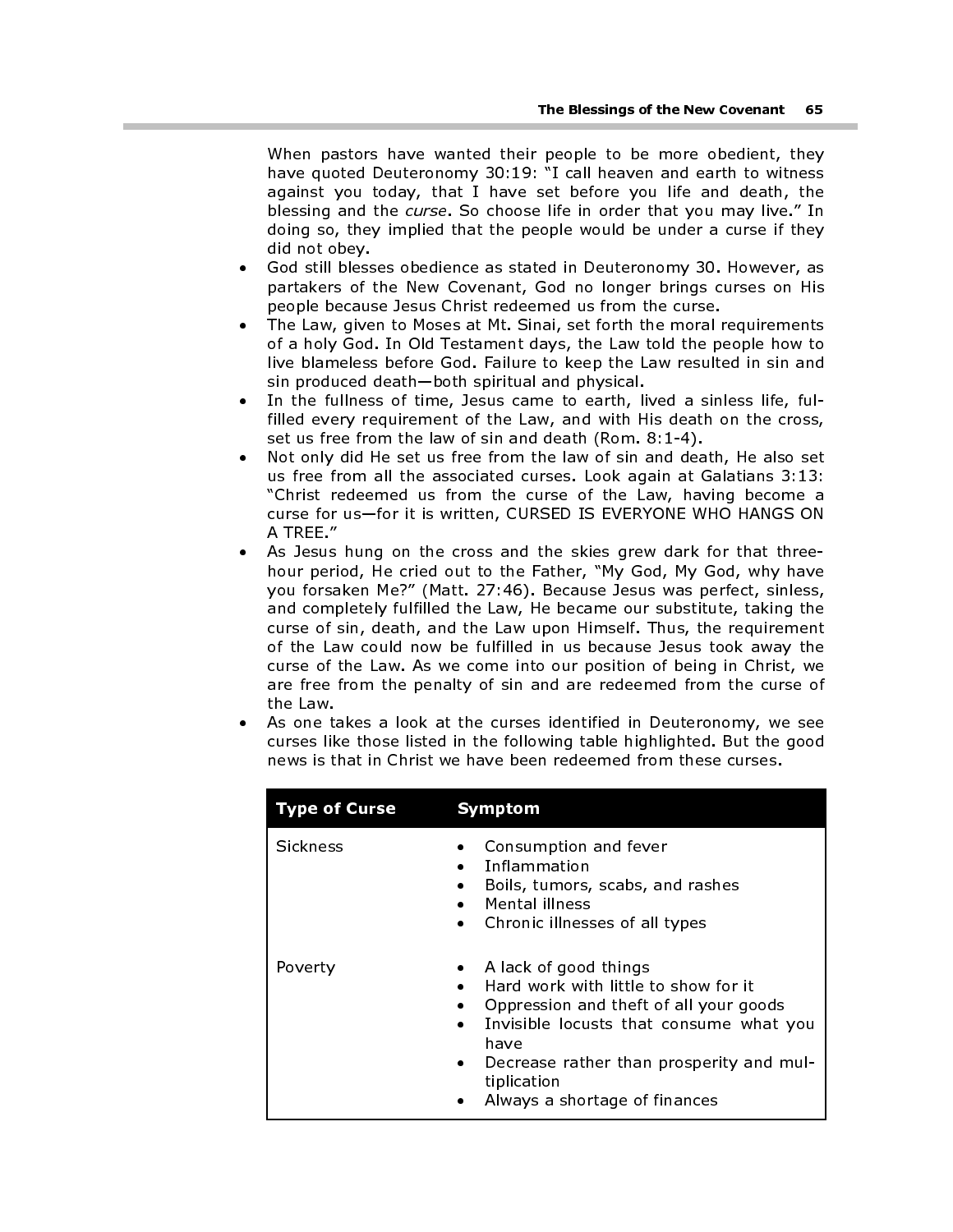| <b>Type of Curse</b>           | <b>Symptom</b>                                                                                                                                                                                                                  |
|--------------------------------|---------------------------------------------------------------------------------------------------------------------------------------------------------------------------------------------------------------------------------|
| Barren Spiritual Life          | Closed heavens<br>Spiritual drought<br>$\bullet$<br>Lack of peace<br>٠<br>Lack of rest<br>• Confusion<br>Uncertainty<br>Failure in all you undertake<br>A coldness, even a falling away from<br>God<br>Despair of the soul<br>٠ |
| Oppressed Family Life          | Children in rebellion<br>Attacks upon your wife<br>$\bullet$<br>Sons and daughters taken into captiv-<br>$\bullet$<br>ity by the devil<br>Wives hostile toward their husbands<br>Miscarriage                                    |
| Removal of God's<br>Protection | Defeat by your enemies<br>$\bullet$<br>Torment and oppression by the ene-<br>$\bullet$<br>mies of your soul<br>The thief regularly killing, stealing and<br>$\bullet$<br>destroying<br>Dread in the night and in the day        |
| Plagues                        | Pestilence and destruction around your<br>life.<br>The devouring of your possessions<br>Severe and lasting plague over your<br>life                                                                                             |

- Jesus, as our covenant representative, and the One who deserved no curse, took upon Himself every curse of sin, death, and the Law so that we could be free from the curse.
- Because we are blessed but not cursed in Christ, we should pursue a life free of these symptoms of the curse.

## 4. In Christ, the promises of God are ours even in our weaknesses.

- When we think of the blessings of God, we often think that we will only be blessed if we are perfect and that we will be cursed if we make just a few mistakes. But the truth is this: Because of the perfect life of Christ, we are blessed even in our weaknesses, frailties, and struggles to overcome sin.
- Second Corinthians 1:20 states, "For all the promises of God in Him are yes, and in Him Amen [sure, truly, or so be it], to the glory of God through us" (NKJV). In Old Testament covenants, the promises and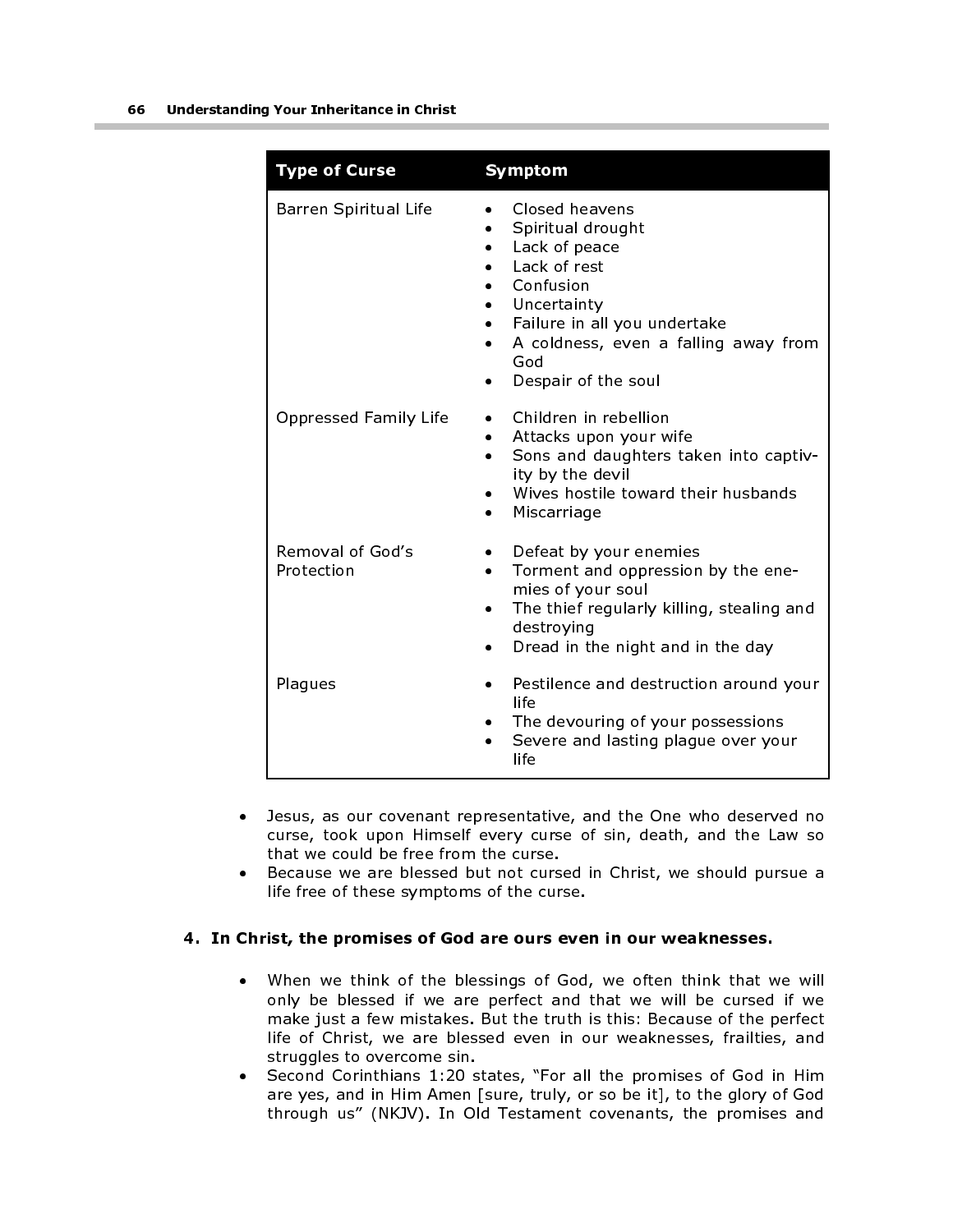blessings of God were based on a blameless walk. For example, Deuteronomy 28:2 states, "All these blessings will come upon you and overtake you if you obey the LORD your God."

- In essence, a person was only blessed if they lived blamelessly before God. So the promises of God to the Old Testament saint were not yes, amen, sure, and true. They were yes, if I obeyed; yes, if I kept the Law; and yes, if I was good enough.
- In Christ, the promises of God to us are yes and amen because Jesus lived a sinless life, obeyed the Law fully, and took the curse of the Law for us. This does not mean that we can sin without consequences. But it does mean that we don't have to be perfect and blameless to be blessed because of what Christ did on the cross.
- What a blessing and relief to know that we have access to the promises of God—not based on our works, striving, or goodness—but through our faith in Christ's work as He cut the New Covenant with the Father.

## 5. In Christ, God is faithful even if our faith is weak.

- In 2 Timothy 2:13, Paul said, "If we are faithless, He remains faithful, for He cannot deny Himself."
- God is a covenant-making, covenant-keeping God who has legally bound Himself by covenant to fulfill His promises to us. He has bound Himself by oath to be true to His word.
- The promises of God are not given to us based on our work or effort but because of Christ's work at the cross.
- This promise doesn't imply that we can deny God, live a life of total rebellion, and still inherit His promises. Rather, it reassures us that even in those times when our faith grows weak, God is still faithful.
- So often we feel like the man in Mark 9 who cried out to Jesus, "I do believe; help my unbelief" (Mark 9:24). In times of distress, many of us know the promises of God and even believed them to a degree, but our faith is weak.
- What a magnificent truth to know that the promises of God are centered on the work that Jesus did and not what I have done. Even if my faith is weak, God remains faithful.

## 6. In Christ, we are overcomers.

- Jesus said, "These things I have spoken to you, so that in Me you may have peace. In the world you have tribulation, but take courage; I have overcome the world" (John 16:33).
- Jesus defeated every tribulation that mankind can expect to endure. Whether it is sickness, persecution, failure, lack, opposition, or bondage, Jesus crushed each of these by His death on the cross.
- In 1 John 5:4, we are offered the promise of overcoming the world also: "For whatever is born of God overcomes the world; and this is the victory that has overcome the world—our faith."
- We no longer have to look at the problems we face and wonder if we will ever be victorious. In Christ, we are promised the victory. We overcome by faith because Jesus overcame. Through His work on the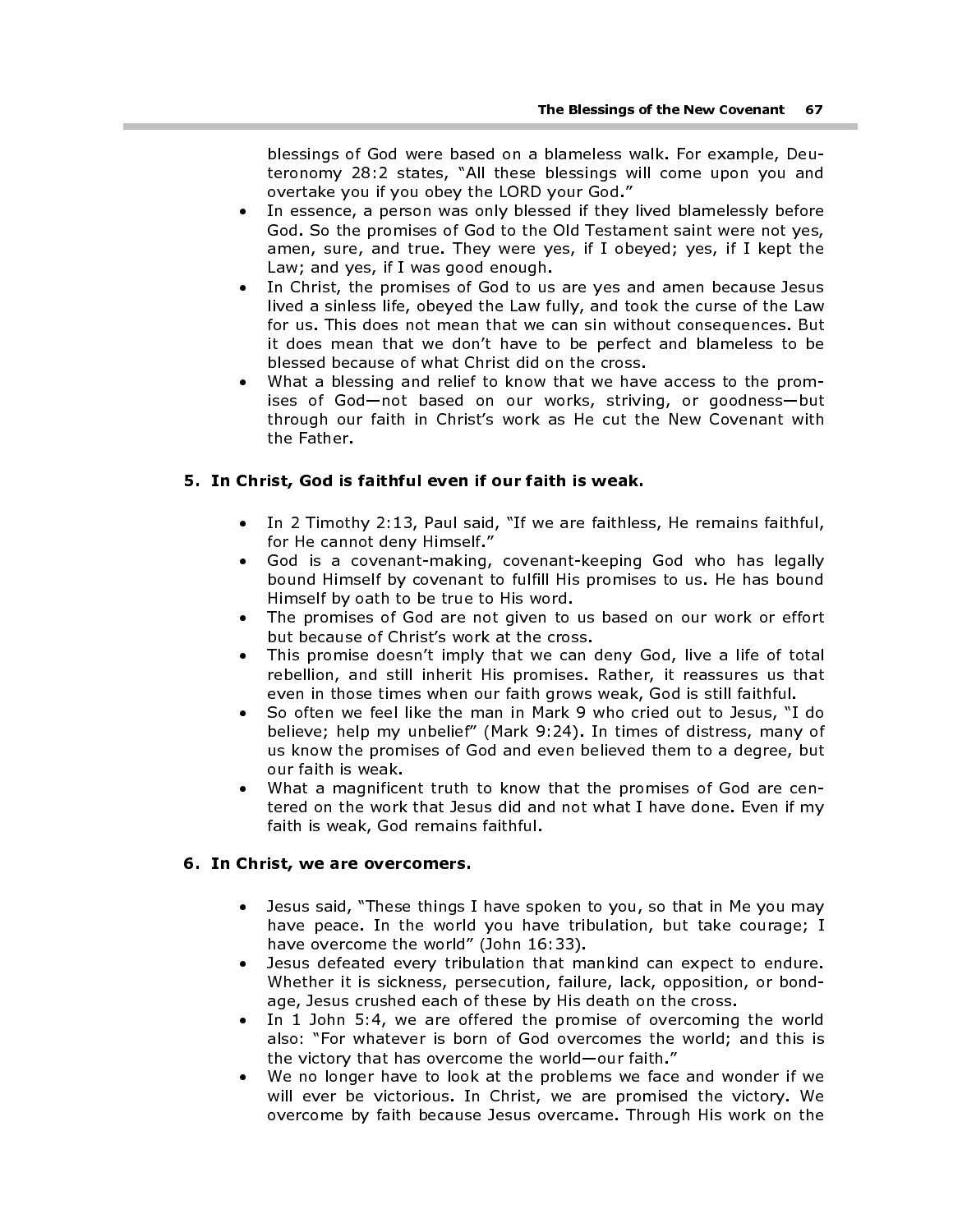cross He overcame the world.

• Since we are in Christ, we overcome by connecting to His victorious, overcoming power through faith. Our only hope of total victory is in Christ through the power of what He did as our covenant representative at the cross.

#### 7. In Christ, we have access to all authority.

- In the Great Commission given to His disciples, Jesus said, "All authority has been given to Me in heaven and on earth" (Matt. 28:18- 20).
- At the cross, when the covenant was cut between the heavenly Father and the Lord Jesus, the Father gave Jesus all authority. Jesus triumphed over every ruler, authority, and demonic force of wickedness that is opposed to the purposes of God (Col. 2:15). He is now seated in heavenly places having all authority, far above any other dominion, power, name, or spiritual ruler (Eph. 1:20-22).
- Paul tells us that in Christ Jesus we are also raised up and seated with Him in heavenly places (Eph. 2:6). In Christ, we have been given authority over every power, ruler, authority, and name. This right has been given to us in Christ when we take our position as New Covenant believers.
- With this background, look at the following familiar Scripture: "You did not choose Me but I chose you, and appointed you that you would go and bear fruit, and that your fruit would remain, so that whatever you ask of the Father in My name He may give to you" (John 15:16).
- What a promise! Whatever we ask of the Father, He will do it so that we may bear fruit and expand the kingdom of God. How did we get such authority? Because we are in Christ, abiding in the authority given to Him when He cut covenant with the Father at the cross.
- Therefore, when we ask in Jesus' name—the name of our covenant representative—we are given the authority to advance the kingdom of God in the earth.

## 8. In Christ, we live by grace.

- As Jesus was on the cross, dying for our sins and enacting the New Covenant, He declared, "It is finished" (John 19:30). Jesus paid the price in full and finished the work at the cross.
- Therefore, in Christ, we enter into His finished work. Because the work was finished at the cross, we now live by grace through faith. A simple definition of grace is divine empowerment. Grace is God's ability given to us so that we can do His will.
- We live by the power of God working in and through our lives. Because we are in Christ, and abide in His finished work, we have the truth and grace of God to live effectively in His kingdom and do His will.
- It is such a blessing to know that because we reside in the position of being in Christ, we can depend upon Jesus, our covenant Partner, to strengthen us with His grace and power in our times of need.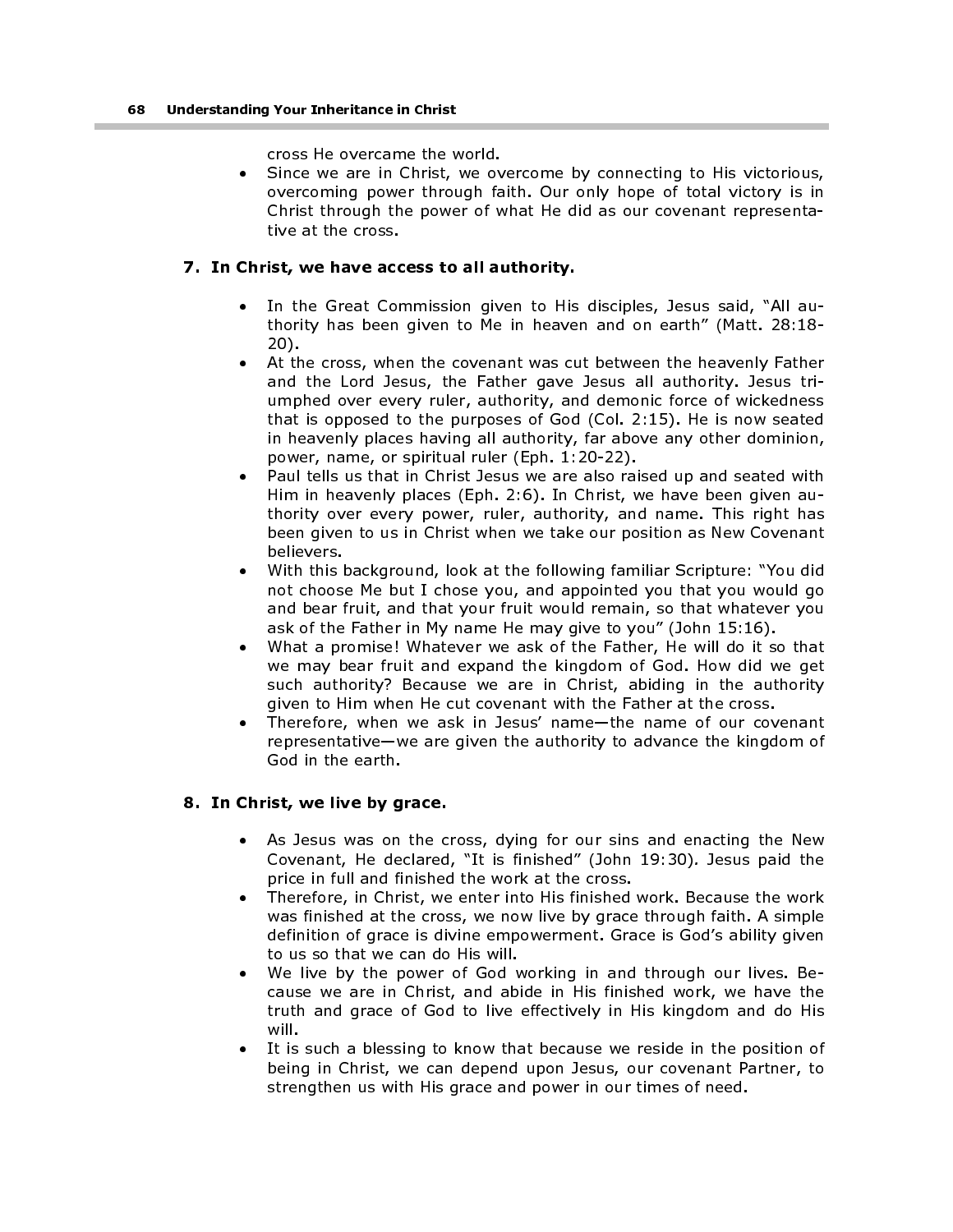## Review Questions

#### True or False

- 1. The promises offered by the New Covenant are significantly superior to the promises of the Old Testament covenants.
- 2. In Christ, we are free from the law of sin and death.
- 3. In Christ, we are blessed immeasurably for faith and obedience; however, we also experience God's curses in a greater measure when we commit deep sin.
- 4. When the Father looks at us, He sees us securely positioned within the perfect, finished work of Jesus.
- 5. In the fullness of time, Jesus came to earth, lived a sinless life, fulfilled every requirement of the Law, and because of His death on the cross, requires us to keep the Law as well so as to be free of the law of sin and death (Rom. 8:1- 4).
- 6. Consumption, fever, inflammation, boils, tumors, scabs, and rashes are all a part of the curse of the Law.
- 7. In Christ, the promises of God are ours even in our weaknesses.
- 8. In Christ, God is faithful when our faith is strong and not as faithful when our faith is weak.
- 9. Some people state incorrectly that the definition of grace is divine empowerment.
- 10. Jesus cut the New Covenant with the Father.

#### Fill in the Blank

\_\_\_\_\_\_\_\_\_\_\_\_\_\_\_\_

- 11. God is a covenant-making, covenant-keeping God who has legally bound Himself by \_\_\_\_\_\_\_\_\_\_\_\_\_\_ to fulfill His \_\_\_\_\_\_\_\_\_\_\_\_ to us.
- 12. In Christ, the promises of God to us are \_\_\_\_\_\_\_\_ and \_\_\_\_\_\_\_\_\_ because Jesus lived a sinless life, obeyed the Law fully, and took the curse of the Law for us.
- 13. What Scripture verse tells us that Christ redeemed us from the curse of the Law?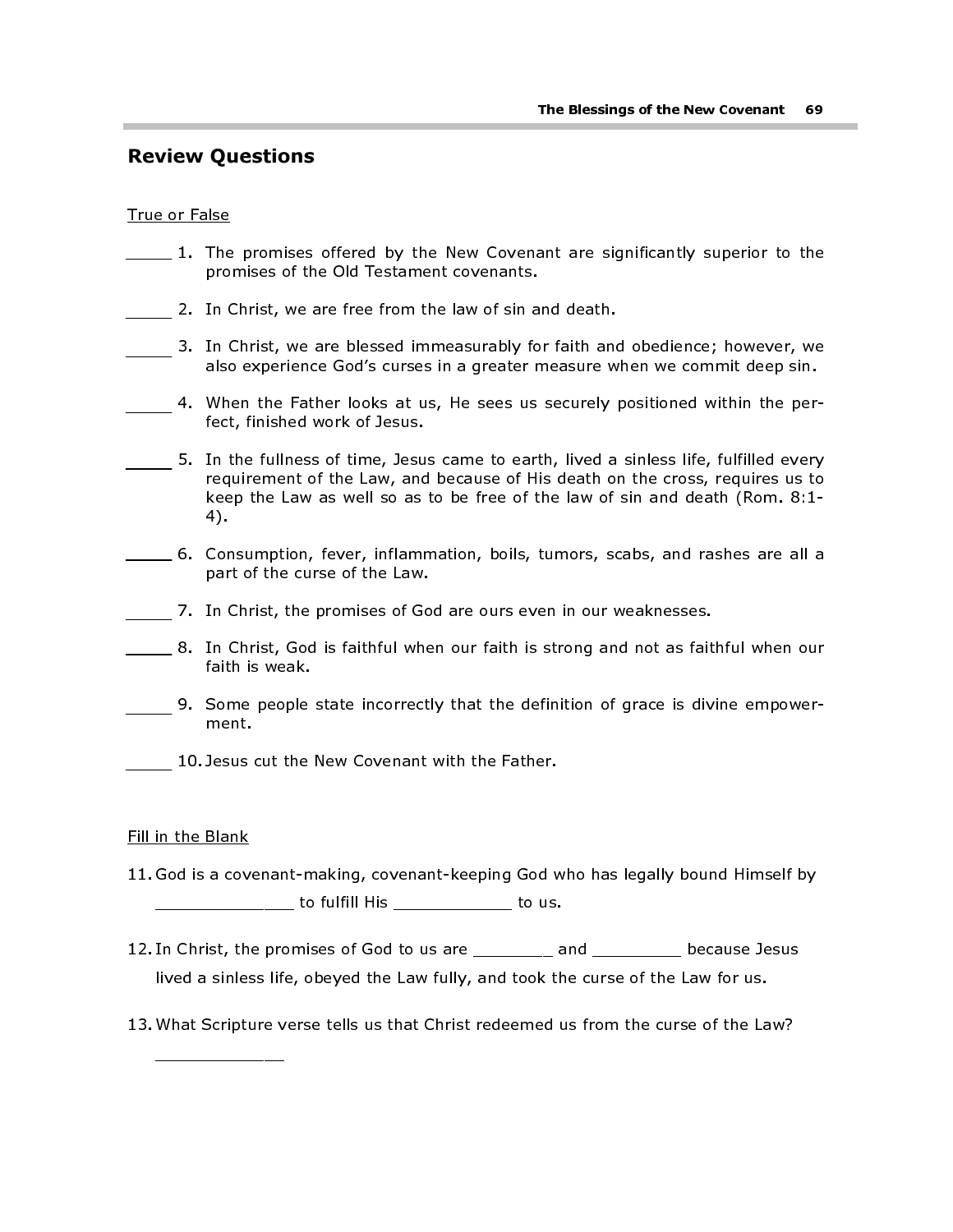#### 70 Understanding Your Inheritance in Christ

- 14. What Scripture verse in the gospels tells us that Christ fulfilled the Law? \_\_\_\_\_\_\_\_\_
- 15. Romans 5:9 states that we are \_\_\_\_\_\_\_\_\_\_\_\_\_\_\_\_\_\_\_ (declared to be in right standing with God) by the blood of Jesus.

## Match the letter from the list on the right that best matches the descriptions on the left.

- 16. Mediator of a better covenant
- 17. Being in right standing with God
- 18. No condemnation for those who are in Christ
- 19. Redeemed from the curse
- **20. Granted authority in Christ**

Possible Matches for 16-20

- a. Jesus triumphed over every ruler, power, and demon.
- b. Free from the law of sin and death
- c. Enacted on better promises
- d. Cursed is everyone who hangs on a tree.
- e. Justified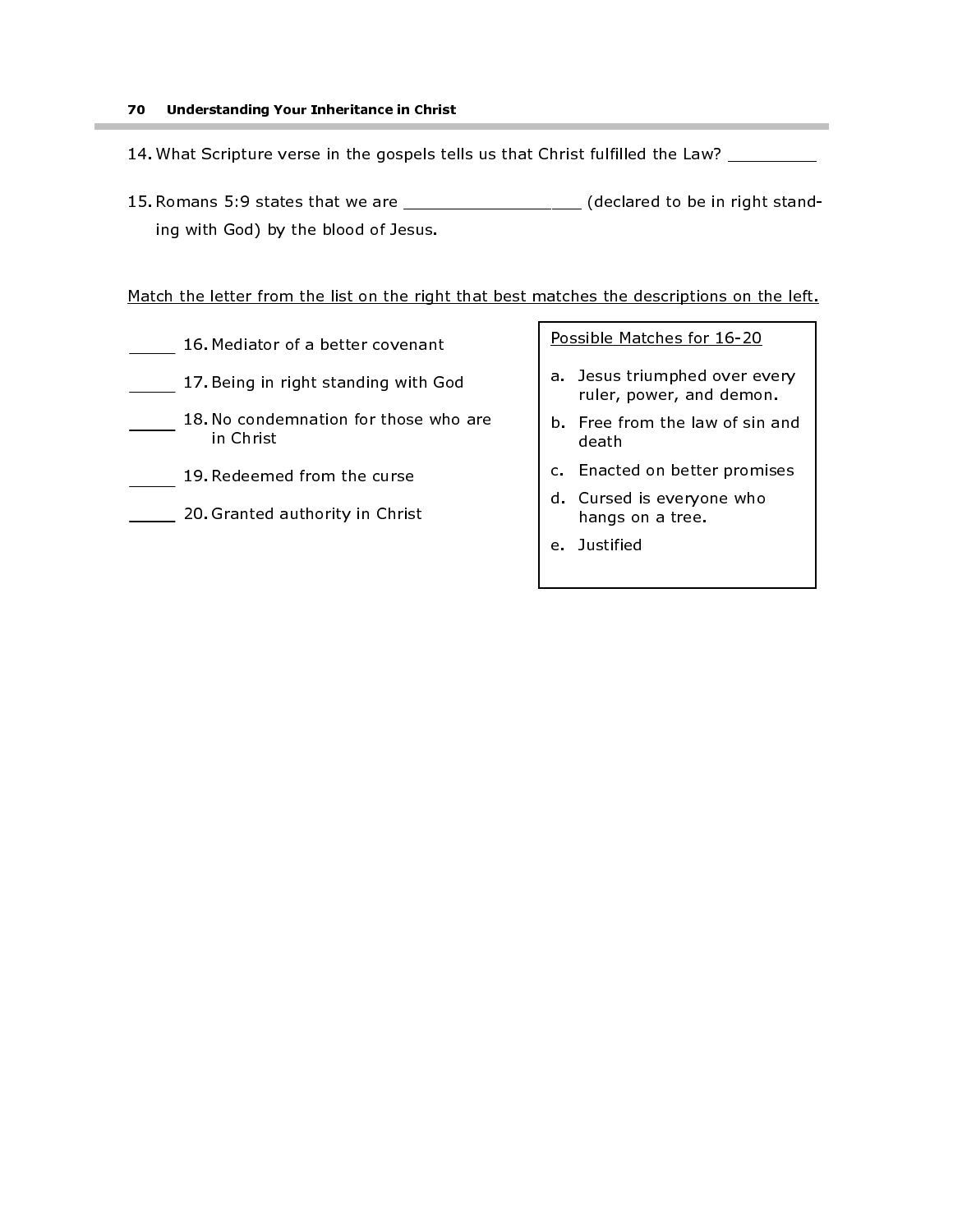Session 6

# An Entirely Different Relationship

## This session covers:

- The difference between the New Covenant and other covenants
- Five blessings related to our relationship with Christ

#### This session corresponds to:

- Chapter 11 of Understanding Your Inheritance in Christ book
- Session 6 of Understanding Your Inheritance in Christ CDs

# The Blessings of Our Relationship with Christ

- 1. Jesus is the greatest blessing of the New Covenant.
	- The greatest blessing of the New Covenant, what sets it apart from everything else, is Jesus. We don't just have the blessings of God; we can have a relationship with God.
	- We don't just know about God, we can know God.
	- We don't have to depend on a priest, prophet, or teacher to relate to God; we can relate to God directly in a way that is unique to our personality.
	- We can have the joy of friendship and fellowship with God. Moreover, we are betrothed as the Bride of Jesus Christ and we are destined for an eternal partnership with Him in the ages to come.
	- What makes the New Covenant a better covenant with better promises is the wonderful relationship that we have with God in Christ. The New Covenant offers an entirely different relationship with God than the Old Testament covenants. Old Testament saints knew God from a distance; in Christ, we can know God intimately.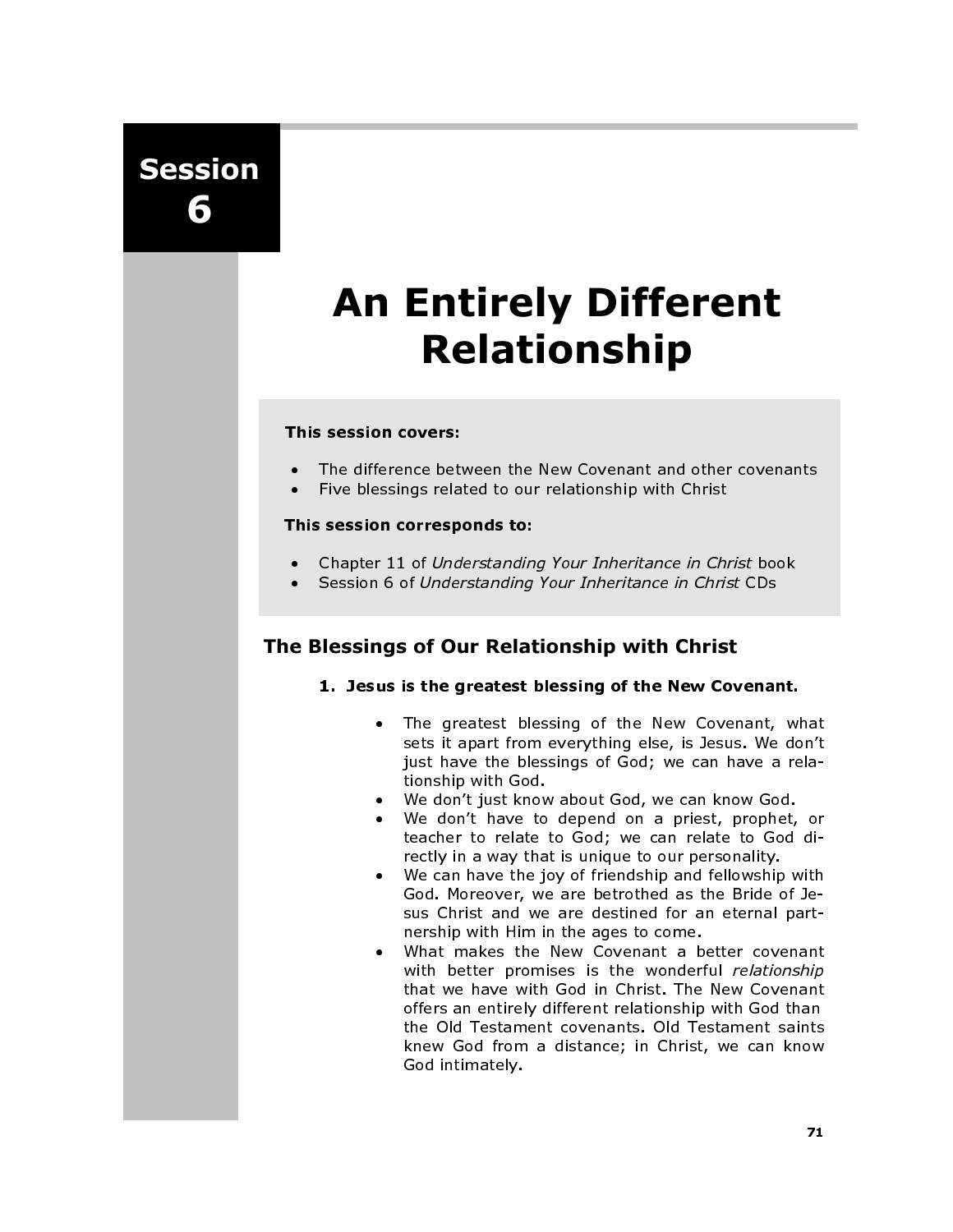# Five Blessings Related to Our Relationship with Christ

## 1. In the New Covenant, our sins have been removed.

- Under the Old Covenant, an elaborate system was in place to deal with sin. To cover the sins of the people, daily sacrifices and yearly atonement were required. Animals were regularly slaughtered so that their blood might pay for Israel's iniquity. A rigorous, strict code of worship was demanded to maintain holiness.
- Yet even with all of these requirements, the Old Covenant only covered the sins of the people. Sins were forgiven, but the stain of sin still remained. Sins were forgiven but not forgotten. As a result, guilt, shame, unworthiness, and condemnation plagued the people.
- But the New Covenant is different. The blood of the New Covenant doesn't just cover sins; it removes sins (Heb. 10:1-18). Hebrews 10:17 states, "Their sins and their lawless deeds I will remember no more."
- Because Jesus shed His blood to cut the New Covenant, we are free from all condemnation from past sins, free from shame and guilt, and declared blameless and righteous in the sight of God. Our conscience is cleansed so that we are free to serve the living God.
- Even the sins that we committed after coming to the Lord are under this same power of the blood of Jesus. First John 1:7 promises us that "if we walk in the Light as He Himself is in the Light, we have fellowship with one another, and the blood of Jesus His Son cleanses us from all sin." In the New Covenant, we have been given the wonderful blessing of freedom from our past—nothing that we have done can hinder our relationship with God.

## 2. In the New Covenant, we have been given a new heart.

- Many people experience a very distinct change when they accept Christ and are truly born-again. Where they resisted God they are now open to Him. Where they criticized pastors, churches, and Bible teachers, they are now hungry for their ministry. Where they did not believe in miracles, they now accept them wholeheartedly.
- Why the change? Because God has given us a new heart as part of the New Covenant. Through Ezekiel, God said, "I will give you a new heart and put a new spirit within you; and I will remove the heart of stone from your flesh and give you a heart of flesh" (Ezek. 36:26).
- Our heart that was once hostile to God has been made new. Our heart is now soft, pliable, and sensitive toward God. The Bible says, "He made no distinction between us [the Jews] and them [the Gentiles], cleansing their hearts by faith" (Acts 15:9). In the New Covenant, by the power of the Holy Spirit, our hearts have been cleansed by faith.
- Paul said, "Circumcision is that which is of the heart, by the Spirit" (Rom. 2:29). Just as natural circumcision cuts away the flesh, spiritual circumcision cuts away the stone-like rebellion and independence from our hearts, washing our hearts from the desire for sin and wickedness.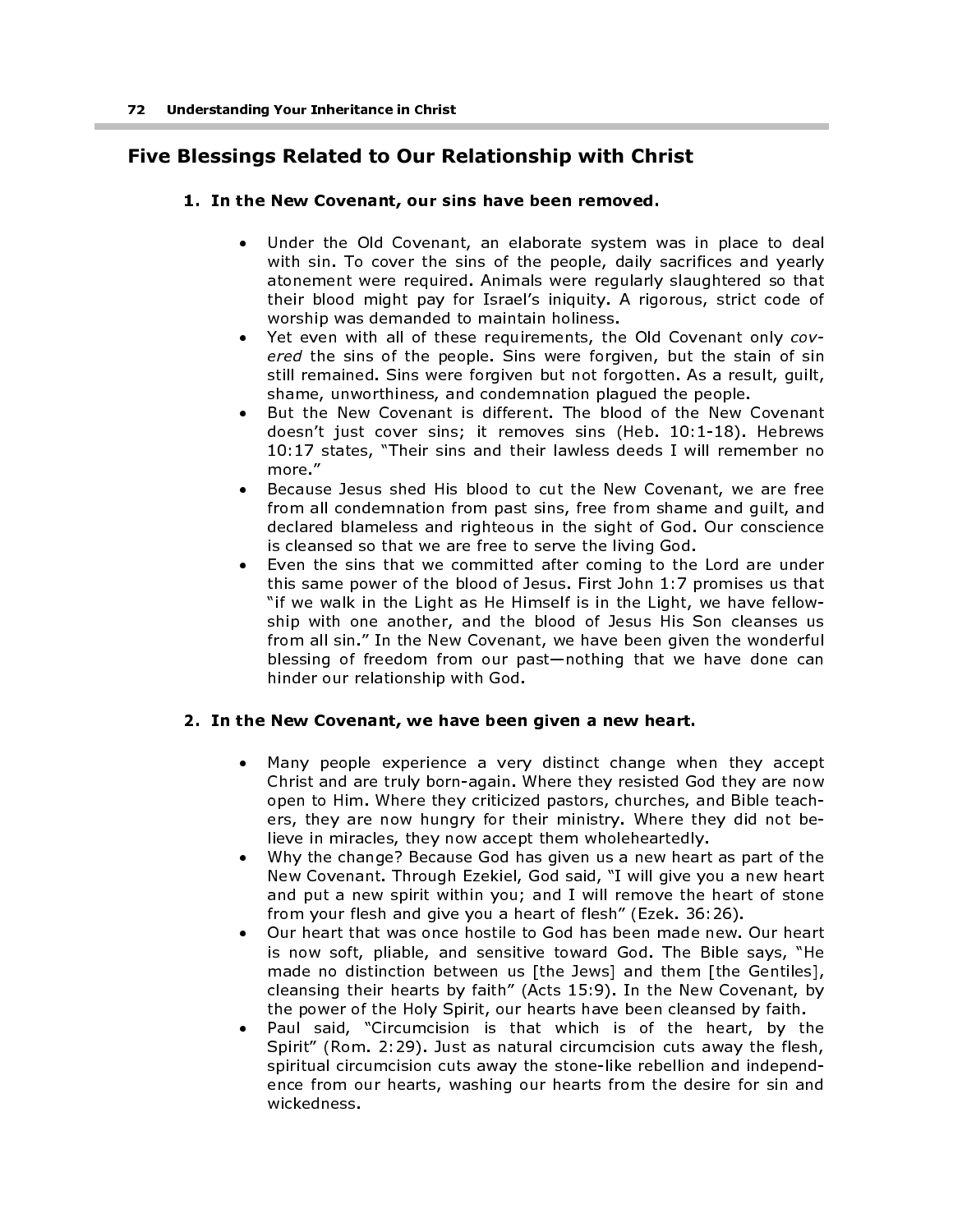- The stone-like hardness of our heart—which was opposed to God—has been cut away by the Holy Spirit. We have been given a brand new heart that is tender toward God.
- Our new heart hungers for more of God, longs to be with Him, and wants to do His will. This does not mean that our hearts are fully mature. Developing a heart that longs for God's glory with the same degree of intensity that God has is a lifelong journey. It takes time to cultivate a heart that is perfectly in-sync with God's heart. However, our heart is no longer a source of rebellion and independence; it has been recreated to desire God and the things of God.

## 3. In the New Covenant, we have been given the Holy Spirit.

- Building upon the previous point, our hearts have now become the dwelling place of God's Holy Spirit. God's Spirit now lives within our hearts. The gift of the Holy Spirit, given to every believer, is a major distinction between the Old Testament covenants and the New Covenant.
- Under the Old Testament covenants, the saints experienced the Holy Spirit from time to time. Moses had a dramatic encounter with the Spirit of God. The Holy Spirit fell in the room when Solomon's Temple was dedicated. The Holy Spirit overwhelmed Isaiah during his vision of the throne room. The Holy Spirit ministered through the prophets, such as Samuel, Daniel, Elijah, and Elisha.
- In Old Testament days, most people only had access to the Holy Spirit in very isolated cases; however, the New Covenant is much different. Each of us has access at all times to the precious Holy Spirit—He lives within us.
- Paul said, "Who also made us adequate as servants of a new covenant, not of the letter but of the Spirit; for the letter kills, but the Spirit gives life" (2 Cor. 3:6).
- Under the Old Covenant, people were required to keep the Law in order to be blessed. However, in the New Covenant, the Holy Spirit places the Law in our hearts (Heb. 8:7-12). By the Spirit, we can now hear the voice of God, understand the Bible, experience the presence of God, live by faith, and walk in obedience.
- By the Spirit, we have the truth in our heart and live by the enabling power of God's grace. Thus, all the New Covenant promises are ours as we live in fellowship with the Holy Spirit.
- New Covenant living is not just keeping a set of rules or principles that position us for blessing. It consists of a relationship with the Father, Son, and Holy Spirit that produces great joy and fulfillment in our lives.
- The Holy Spirit is a wonderful gift from God that makes the New Covenant so different from the Old Testament covenants.

## 4. In the New Covenant, we are adopted as sons.

• As partakers of the New Covenant, we are no longer slaves but sons of God. Read the following passage from Galatians 4:1-7: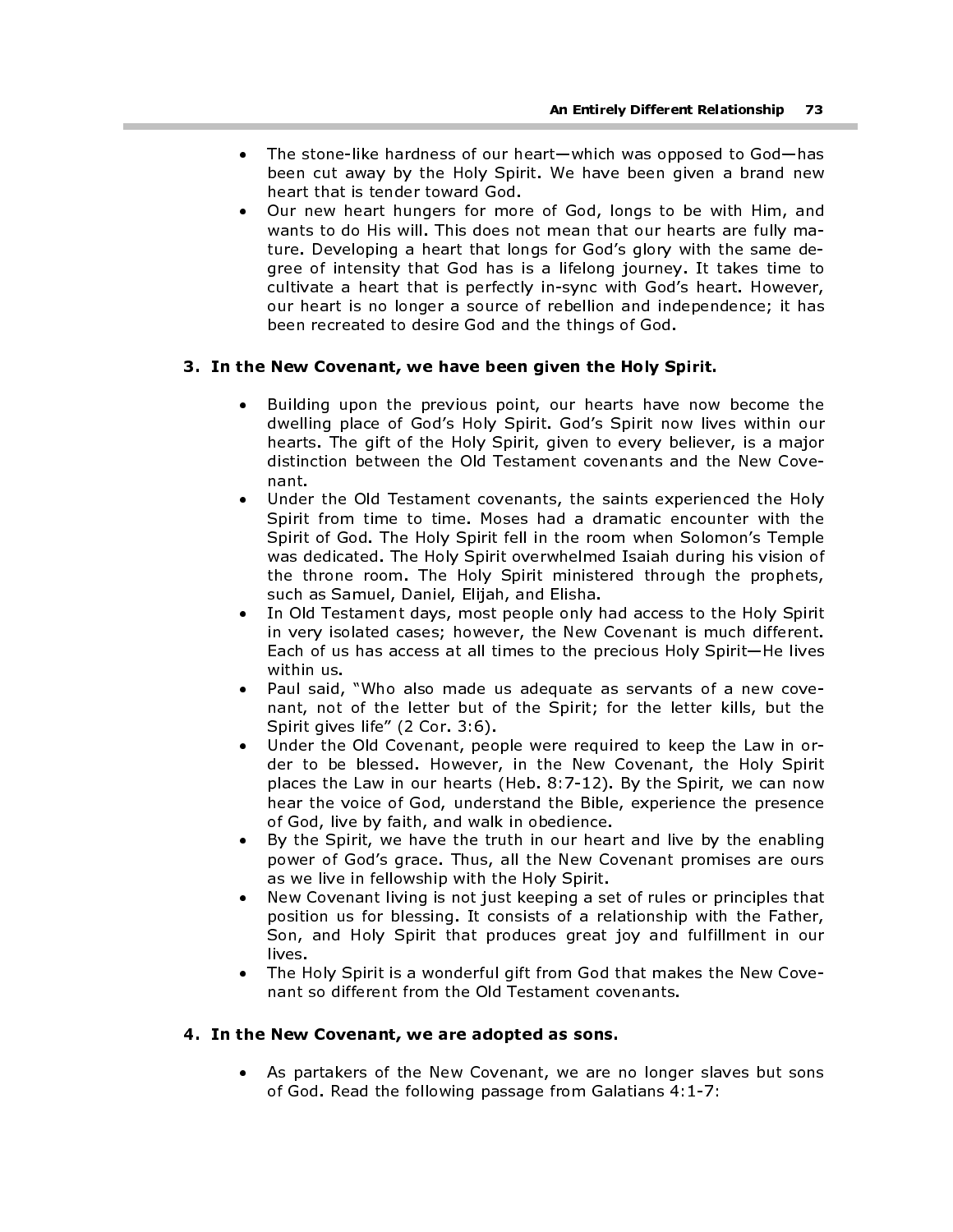Now I say, as long as the heir is a child, he does not differ at all from a slave although he is owner of everything, but he is under guardians and managers until the date set by the father. So also we, while we were children, were held in bondage under the elemental things of the world. But when the fullness of the time came, God sent forth His Son, born of a woman, born under the Law, so that He might redeem those who were under the Law, that we might receive the adoption as sons. Because you are sons, God has sent forth the Spirit of His Son into our hearts, crying, "Abba! Father!" Therefore you are no longer a slave, but a son; and if a son, then an heir through God.

- We no longer live in a master-slave, works-based, distant relationship with God; instead, we have a father-son relationship. In Christ, we have been adopted into the family of God with all the rights of inheritance that belong to a son.
- As Galatians 4:7 states, believers are "no longer a slave, but a son; and if a son, then an heir through God." As sons of God, we are also heirs to all His promises in Christ.
- In Old Testament days, saints heard from God primarily through the prophets and priests. As sons, we hear from God directly. As sons, we are accepted based on who we are—not on what we do. As sons, we have great privileges, rights, and authority. And as sons, we are heirs to the kingdom of God and joint heirs with Christ.
- Living as a son of God is a foundational distinction between the blessings of the New Covenant and the blessings contained in the Old Testament covenants.

#### 5. In the New Covenant, we can have intimacy with Jesus.

- Old Testament saints worshiped God at the Tabernacle of Moses, briefly at the Tabernacle of David, and later at the Temple of Solomon. Except during that brief time when the Tabernacle of David was in operation, Old Covenant worshipers had limited access to God.
- Priests performed daily duties in the outer court and in the holy place, but were restricted from the holy of holies except on the Day of Atonement. Even on this day, however, only the high priest could go beyond the veil into the presence of God. The rest of the people could only worship from afar.
- Old Testament saints depended upon the priests and prophets to hear from God and to go before Him on behalf of their needs. Old Testament saints had a distant relationship with God.
- This way of relating to God changed with the cross of Jesus Christ and the inauguration of the New Covenant. Notice what Hebrews 10:19-22 states:

Therefore, brethren, since we have confidence to enter the holy place by the blood of Jesus, by a new and living way which He inaugurated for us through the veil, that is, His flesh, and since we have a great priest over the house of God, let us draw near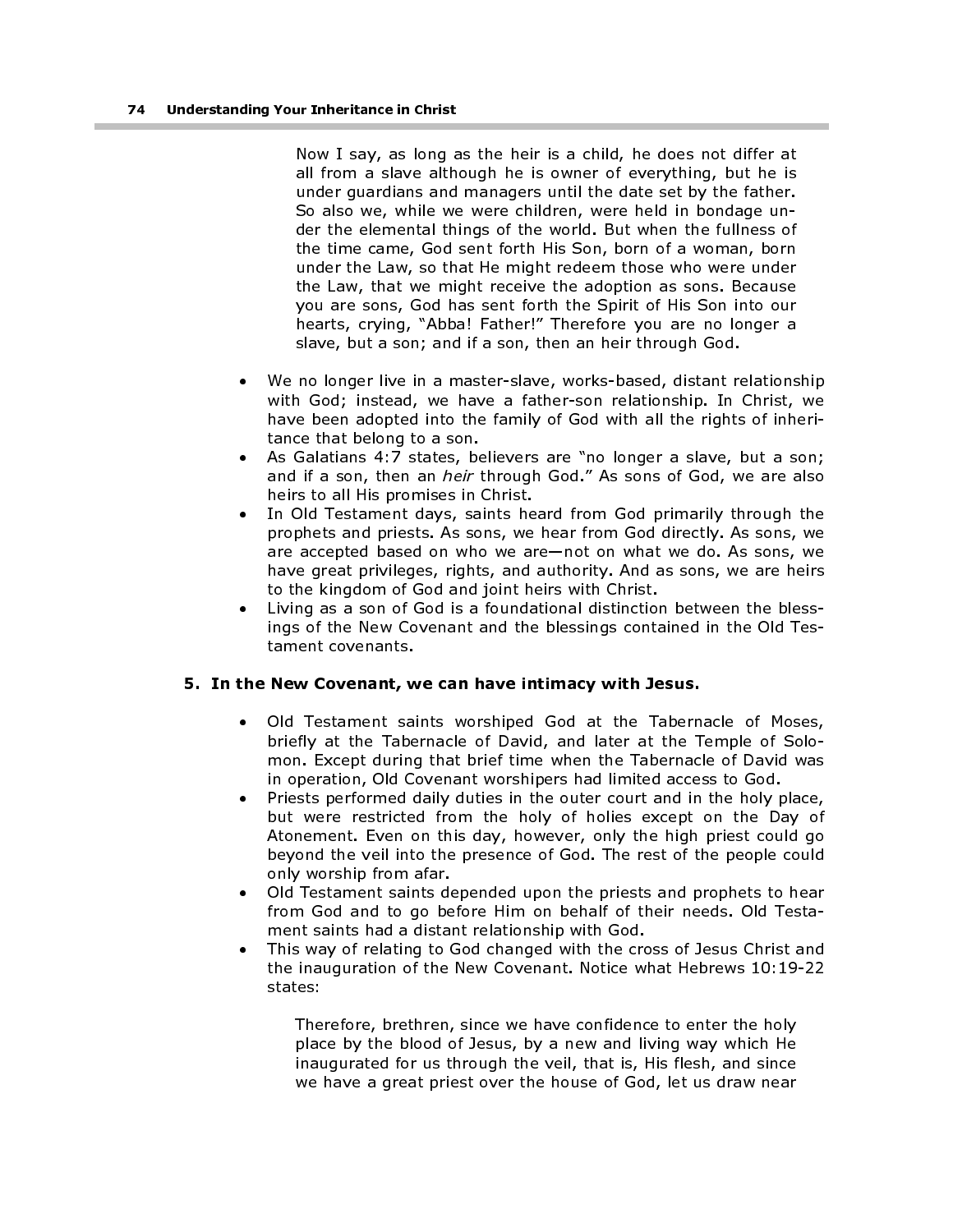with a sincere heart in full assurance of faith, having our hearts sprinkled clean from an evil conscience and our bodies washed with pure water.

- In the New Covenant, we can all have an intimate, personal relationship with God through Jesus Christ. We are the temples of the Holy Spirit and we can all come boldly before the throne of grace at any time (Heb. 4:15-16). An Entirely Different Relationship 75<br>
With a sincere heart in full assurance of faith, having our hearts<br>
sprinkled clean from an evil conscience and our bodies washed<br>
With pure water.<br>
In the New Covenant, we can all ha
- We can know God in depths that were impossible under Old Testament covenants. Notice Hebrews 8:11:

AND THEY SHALL NOT TEACH EVERYONE HIS FELLOW CITI-ZEN, AND EVERYONE HIS BROTHER, SAYING, 'KNOW THE LORD,' FOR ALL WILL KNOW ME, FROM THE LEAST TO THE GREATEST OF THEM.

- We can know God as Friend, Bridegroom, and King. We are offered a deep, personal relationship with Him. We can hear His voice, sense His glorious presence, commune with Him in fellowship, know His will, and even know Him.
- Intimacy with the triune God is a blessing that produces great joy and contentment in our lives, and it is a trait that sets the New Covenant totally apart from anything promised in the Old Testament.

nant than the Old Testament Covenants and it offers an entirely different relationship filled with wonderful blessings.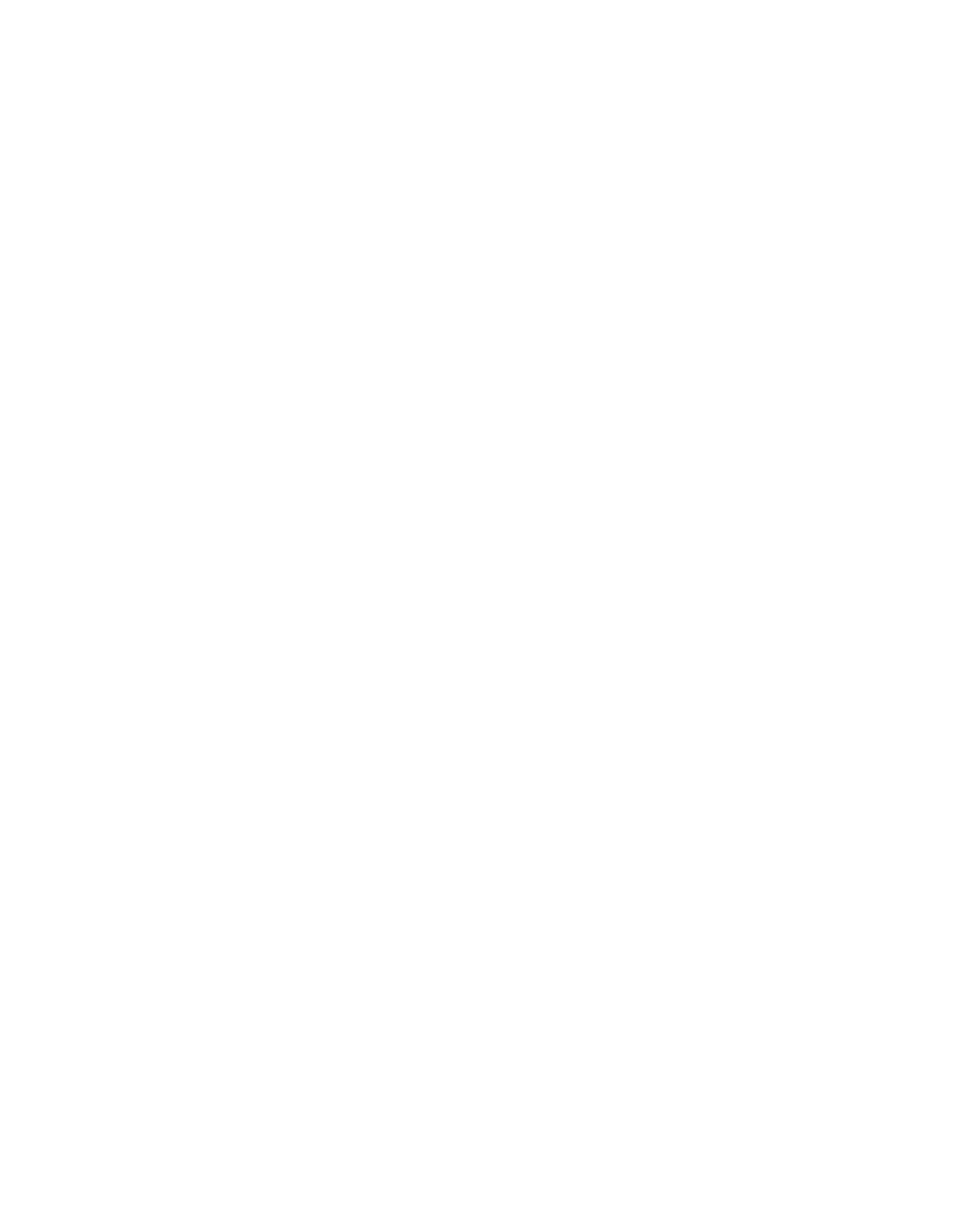# Review Questions

#### True or False

- 1. The most important reason the New Covenant is better than any other is that in the New Covenant we have access to Jesus Himself.
- 2. Old Testament saints knew the Lord more intimately than we can today.
- 3. Through the New Covenant, our sins are covered.
- 4. In the New Covenant, we have been given a new heart.
- 5. Just like today, in the Old Testament, saints had the Holy Spirit in their hearts.
- 6. As partakers of the New Covenant, we are no longer slaves but sons of God.
- 7. The New Testament promises us even closer intimacy with the Lord than was afforded to Old Testament saints.
- **2008** S. In Christ, we don't just know about God; we can know God.
- 9. In the Old Covenant, sins were forgiven, but the stain of sin still remained.
- 10. In the New Covenant, we have been given the wonderful blessing of freedom from our past—nothing that we have done can hinder our relationship with God.

#### Short Answers and Fill in the Blank

- 11. What makes the New Covenant a better covenant with better promises is the wonderful \_\_\_\_\_\_\_\_\_\_\_\_\_\_\_\_\_\_\_\_\_ that we have with God in Christ.
- 12. Under the Old Covenant, sins were \_\_\_\_\_\_\_\_\_\_\_\_ whereas under the New Covenant, sins have been \_\_\_\_\_\_\_\_\_\_\_\_\_\_\_\_\_
- 13. Which Scripture verse tells us that, as partakers of the New Covenant, we are no longer slaves but sons of God? \_\_\_\_\_\_\_\_\_\_\_\_\_\_\_
- 14. In the Old Covenant, people worshiped from a \_\_\_\_\_\_\_\_\_\_\_\_\_\_ whereas under the New Covenant, people can worship \_\_\_\_\_\_\_\_\_\_\_\_\_\_\_\_.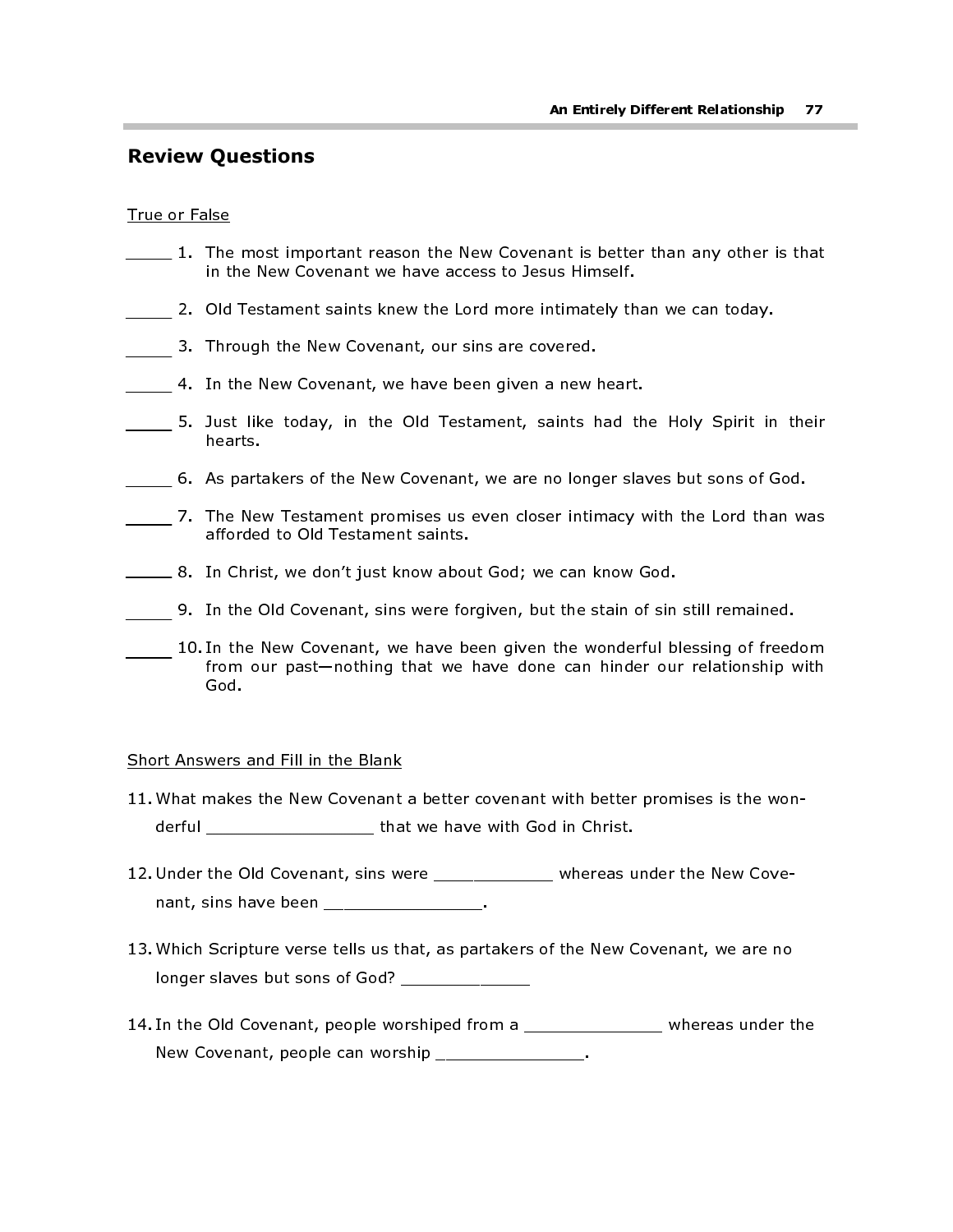#### 78 Understanding Your Inheritance in Christ

15. In the New Covenant, the Holy Spirit places the Law in our \_\_\_\_\_\_\_\_\_\_\_\_\_\_\_\_.

Match the covenant on the right that best matches the phrase on the left.

- **16. External rules and regulations**
- 17. Intimate relationship
- **18. Adopted as a son**
- 19. Worship from a distance
- **120. Sins removed**

Matches for 16-20

- a. New Covenant
- b. Old Covenant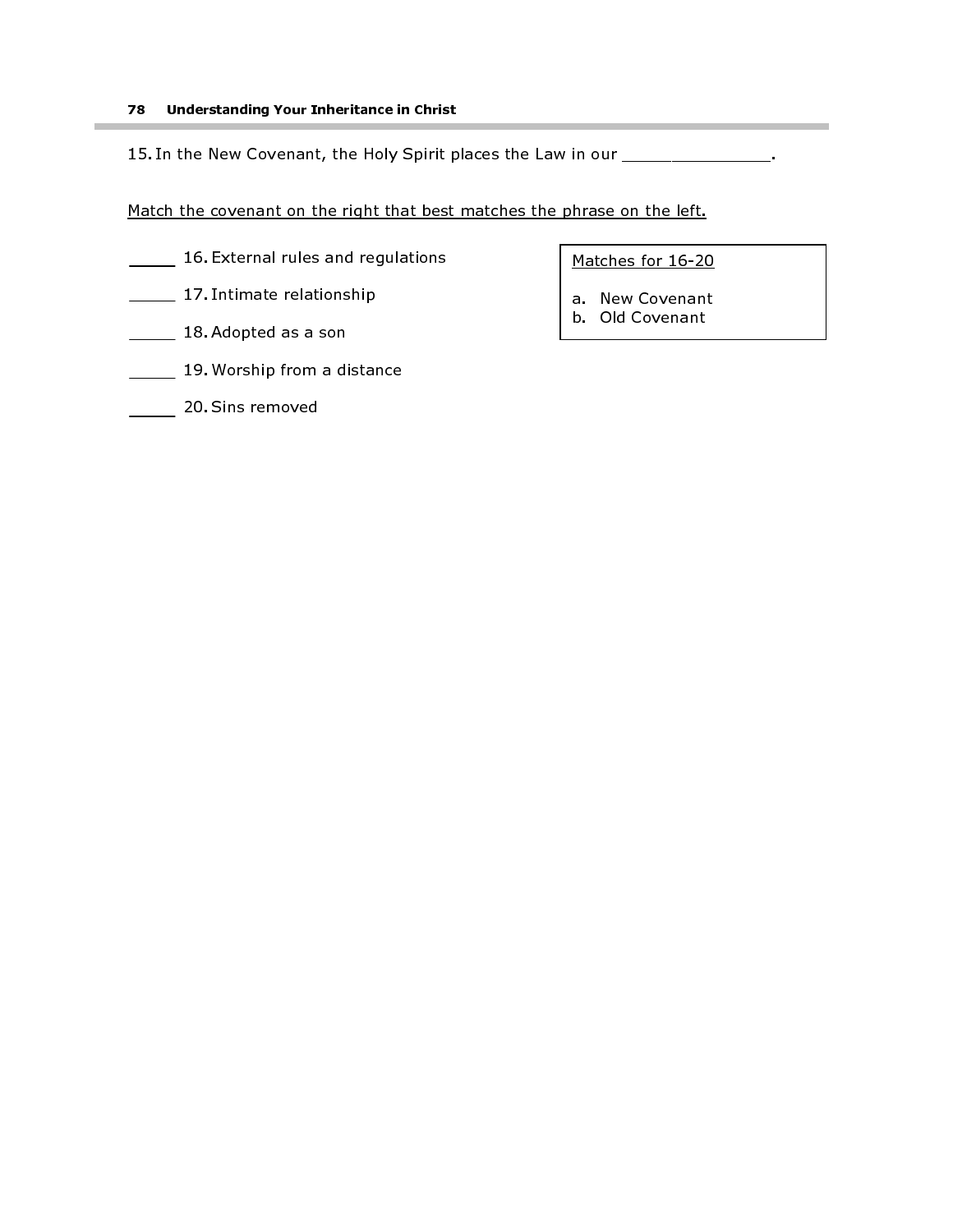Session 7

# Hold Fast to the Covenant

## This session covers:

- What it means to "hold fast to the covenant"
- Why holding fast to the covenant is important in the end times
- Four ways to hold fast to the covenant

#### This session corresponds to:

- Chapters 1 and 6 of Understanding Your Inheritance in Christ book
- Session 7 of Understanding Your Inheritance in Christ CDs

# An Invitation to Every Believer

- 1. The Bible exhorts us to hold fast to God's covenant promises.
	- So far in this class, we have examined in detail the concept of a covenant and the blessings promised to the believer through covenant.
	- In this session and the next, we will look at some principles that will help us experience the covenant blessings that produce a rich life in God.
	- Through the Prophet Isaiah, God says, "Everyone who...holds fast My covenant; even those I will bring to My holy mountain and make them joyful in My house of prayer" (Isa. 56:6-7).
	- Here is a basic truth. God blesses those who hold fast to His covenant and the promises that are ours through covenant. And every believer is exhorted to hold fast to the covenant promises of God.

## 2. To fully experience God's promises, we must learn to hold fast to the covenant.

Many people have been taught that God may want us to live in health or He may have chosen for us to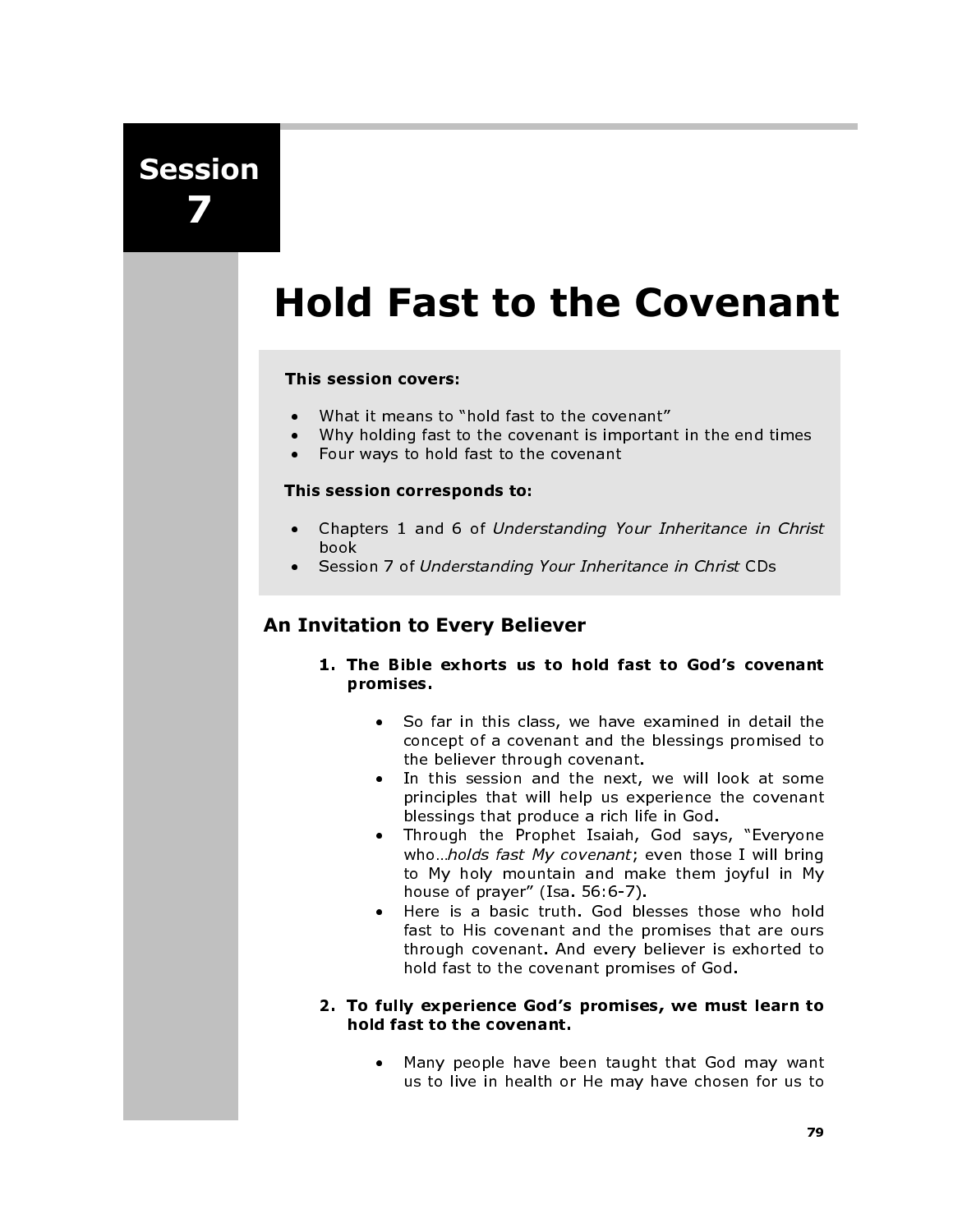struggle with infirmity. Many have been taught that God may want to prosper us or He may not. Many have developed a false view of God believing His favor is selective, thinking that God bestows favor on some and withholds it from others.

- Even though every believer has access to all the blessings of God, many are living in spiritual poverty.
- To experience a breakthrough that leads to a blessed life, we must learn to hold fast to the covenant. In other words, we must learn to believe, pray, and stand on the promises that are given to us through God's covenants—no matter what is happening around us.

#### 3. To hold fast to the covenant, we must live by the truth of the Word rather than the circumstances of life.

- Jesus prayed, "Sanctify them in the truth; Your word is truth" (John 17:17).
- The Word of God is reality. No matter what we see, what is happening around us, what we feel or think, the Word of God is what is real—the Word is truth.
- To live by covenant, we must learn to live by the Word of God and not be moved by our circumstances. No matter what we see, what we feel, think, or experience, we hold fast to the covenant by believing what the Word of God promises. We must hold fast to God's covenant promises no matter what kind of trial or tribulation is afflicting us.
- As we learn to hold fast to God's covenant, we will experience breakthroughs that lead to a blessed life.

# Critical in the End-Times

#### 1. As we approach the return of the Lord Jesus, the earth will be shaken by wars, natural disasters, famine, lawlessness, and persecution.

- In the days approaching Christ's return, life will become progressively more difficult.
- Both the glory of the Lord and deep darkness will fill the earth. In the parable of the wheat and tares, Jesus said that the kingdom of heaven may be compared to a man who sowed good seed. While the good seed was being sown, an enemy was sowing tares among the wheat (Matt. 13:24-25).
- In this parable, Jesus teaches that the end of the age will culminate with both good and evil maturing. The great end-time harvest of souls will be reaped, the righteous sons of God will shine forth like the sun, and the sons of the evil one will become completely lawless and depraved.
- Just as wheat is harvested when it has fully matured, Jesus teaches that lawlessness and everything that is offensive to the kingdom of God will also come to full maturity (Matt. 13:41).
- Isaiah prophesied that the earth will be shaken as an olive tree in the last days. He wrote: "The new wine mourns, the vine decays, all the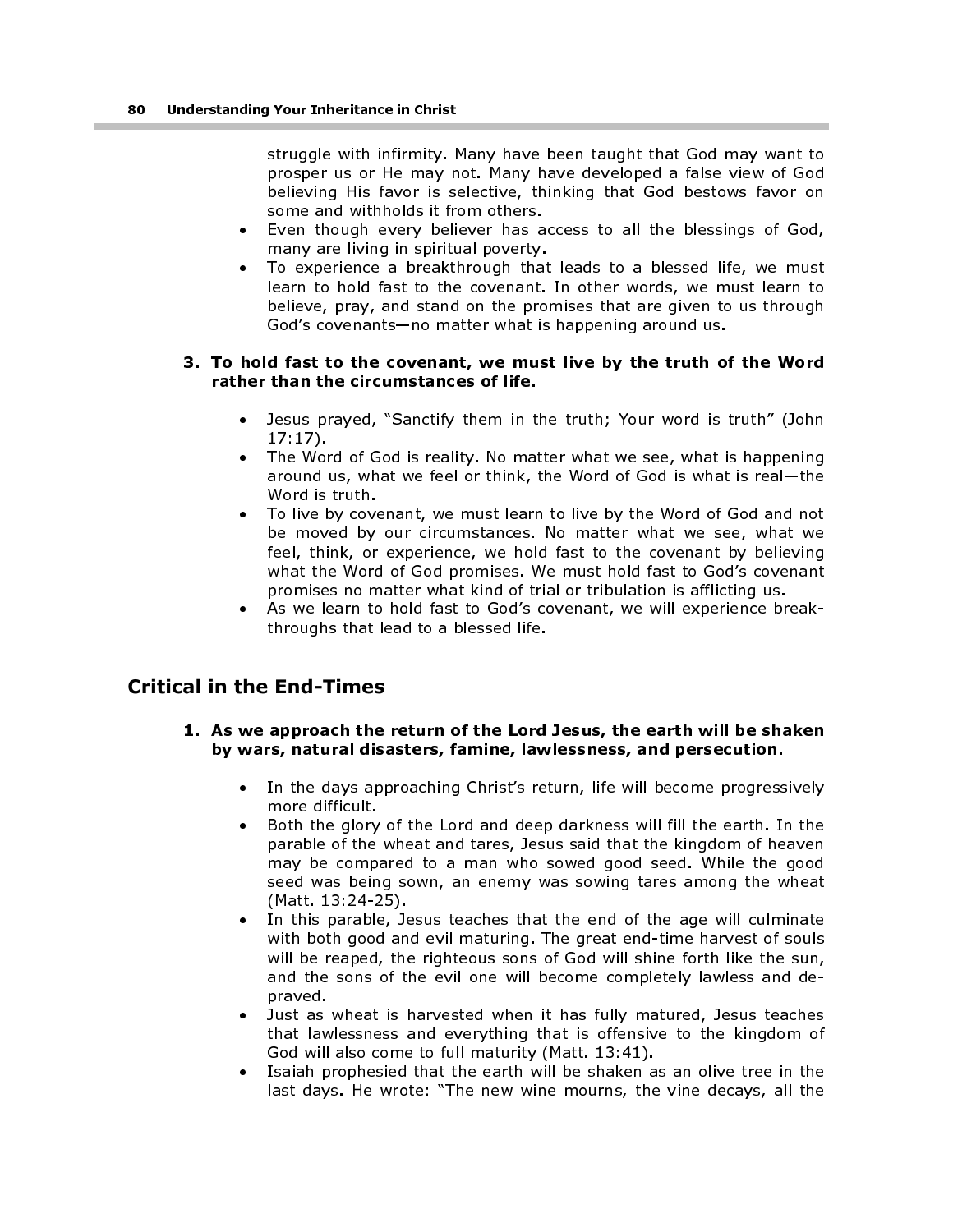merry-hearted sigh. The gaiety of tambourines ceases, the noise of revelers stops, the gaiety of the harp ceases. They do not drink wine with song; strong drink is bitter to those who drink it. The city of chaos is broken down; every house is shut up so that none may enter. There is an outcry in the streets concerning the wine; all joy turns to gloom. The gaiety of the earth is banished. Desolation is left in the city and the gate is battered to ruins. For thus it will be in the midst of the earth among the peoples, as the shaking of an olive tree, as the gleanings when the grape harvest is over" (Isa. 24:7-13).

- Jesus said, "You will be hearing of wars and rumors of wars. See that you are not frightened, for those things must take place, but that is not yet the end. For nation will rise against nation, and kingdom against kingdom" (Matt. 24:6-7).
- In the Book of Revelation, John also wrote of war in the last days: "And another, a red horse, went out; and to him who sat on it, it was granted to take peace from the earth, and that men would slay one another; and a great sword was given to him" (Rev. 6:4).
- John also wrote, "The number of the armies of the horsemen was two hundred million; I heard the number of them. And this is how I saw in the vision the horses and those who sat on them: the riders had breastplates the color of fire and of hyacinth and of brimstone; and the heads of the horses are like the heads of lions; and out of their mouths proceed fire and smoke and brimstone. A third of mankind was killed by these three plagues, by the fire and the smoke and the brimstone which proceeded out of their mouths" (Rev. 9:16-18).
- Massive natural disasters will also characterize the last days. The Book of Revelation declares that great earthquakes will shake the nations, that the stars of the sky will fall to the earth, and that the mountains and islands will be moved from their places (Rev. 6:12-14). There will be locusts swarming the earth (Rev. 9:3) and the waters will become undrinkable (Rev. 8:11).
- This unfathomable upheaval will cause unprecedented economic chaos (Rev. 18:11-17), disease, pestilence, and famine. In fact, the Book of Revelation describes a severe worldwide famine: "When the Lamb broke the fourth seal, I heard the voice of the fourth living creature saying, 'Come.' I looked, and behold, an ashen horse; and he who sat on it had the name Death; and Hades was following with him. Authority was given to them over a fourth of the earth, to kill with sword and with *famine* and with pestilence and by the wild beasts of the earth" (Rev. 6:7-8).
- The evil of the last days will not be restricted to wars and natural disasters. Lawlessness will increase, resulting in tremendous upsurges in crime, murder, and terrorism.
- In the midst of these unimaginable tribulations, true Christians and Jews will experience increasing persecution. Around the world, it will be politically correct to honor every religion of the earth except Judaism and Christianity. These two groups will become increasingly unacceptable to the world system until every person will be forced to take the mark of the beast or be killed (Rev. 13:16-18). Both Christians and Jews will be martyred because of their allegiance to God.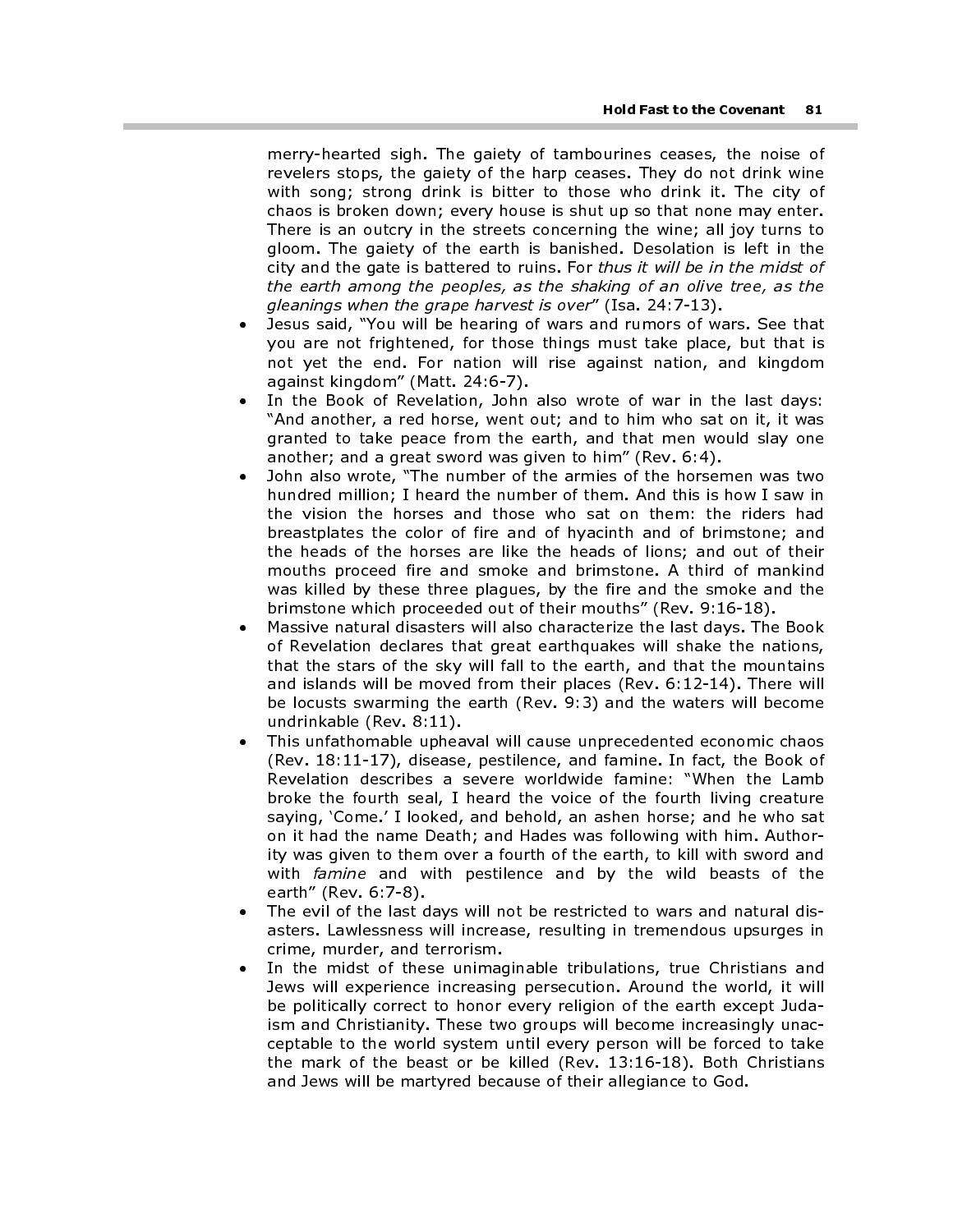#### 2. In these challenging days, God promises a place of safety for His bondservants.

- Just as God set apart the Hebrew nation in Goshen, He will prepare a place of safety for His people during the end-time tribulations. Goshen was the place where God's people lived while they dwelt in Egypt. When God's plagues were sent upon the Egyptians, God set the Israelites apart in Goshen and protected them from the plagues. They were sheltered from the swarms of flies and from the hailstorms (Ex. 8:22, 9:26). God prepared a place of safety for His people while His judgments were released in the land of Egypt.
- Other places in Scripture describe God's protection during the tribulations of the last days. Jesus told the church at Philadelphia, "Because you have kept the word of My perseverance, I also will keep you from the hour of testing, that hour which is about to come upon the whole world, to test those who dwell on the earth" (Rev. 3:10).
- In Revelation 7:1-3, John writes, "After this I saw four angels standing at the four corners of the earth, holding back the four winds of the earth, so that no wind would blow on the earth or on the sea or on any tree. And I saw another angel ascending from the rising of the sun, having the seal of the living God; and he cried out with a loud voice to the four angels to whom it was granted to harm the earth and the sea, saying, 'Do not harm the earth or the sea or the trees until we have sealed the bond-servants of our God on their foreheads.'"
- As these end-time tribulations increase in severity, the shelter of the Most High is available to sincere, devoted followers of Jesus. Even though many believers will be martyred, God also promises to protect His people. Whether in cities of refuge or by His invisible shield, God will protect His people from the severe tribulations of the end-times.

## 3. As these difficult days draw near, we must learn to hold fast to the covenant.

- Though God will preserve and protect us in the end-times, we must learn to hold fast to God's covenant promises.
- The following excerpt from a prophetic word given on September 24, 2008 shows how God will cause His people to prosper even during difficult times:

As I see these things [economic problems facing America], I hear the encouragement of God to His Isaacs in the earth who sow in the times of famine and reap 100 fold in the year. I'm not a prosperity preacher, I'm a prophet. And God is saying that September [2008] will convince you that you must connect to His economic system. There are always the few that are greatly blessed when the majority is shaken, threatened and fearful.<sup>1</sup>

In the end-times, all the godless props that we have depended upon will be removed until it is just God and us. We can no longer depend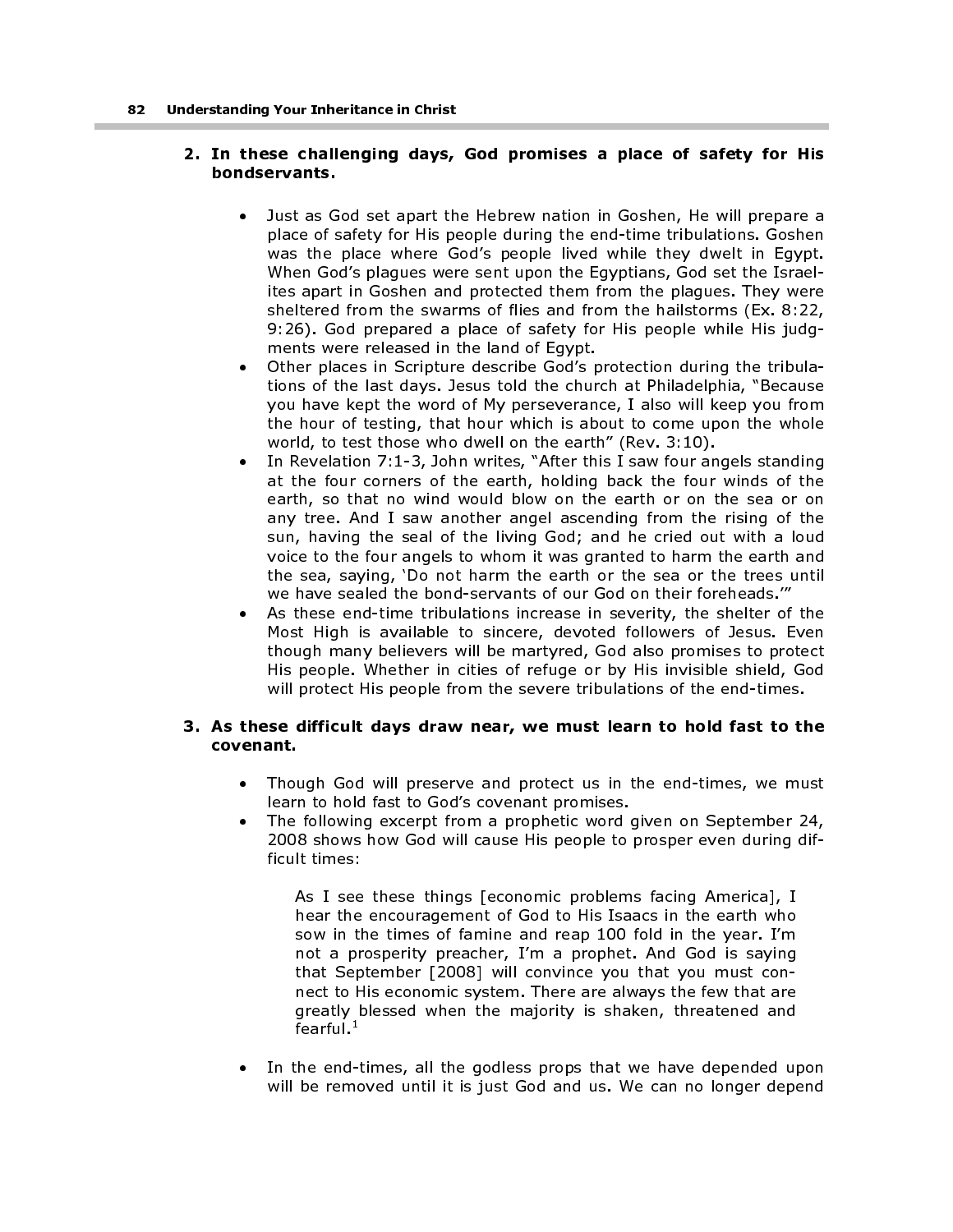on a good economy for our finances. We will not be able to depend on our health care system for our health. We can not depend upon our police for our safety.

- A day is coming when God is the only One we can depend on. And when that day comes, we will have to depend on God's covenant promises to us.
- That is why we must learn to hold fast to the covenant now—before things get really difficult and challenging. In the days ahead, God's covenant promises will be the only thing that we can rely on.

# Four Ways to Hold Fast to the Covenant

#### 1. Know that the promises of God are ours through covenant.

- There is a tremendous difference between knowing that God has made promises to His children and knowing that He has spoken these same promises through a covenant He entered on our behalf.
- 1. Know that the promises of God are ours through covenant.<br>
There is a tremendous difference between knowing that Gos promises through a covenant is energed on our behalf.<br>
A promises schough a covenant is a promise secur • A promise secured by a covenant is a promise secured by the very life of the one making the promise. Remember in Session 1 that God had made a promise to Abraham (Gen. 12). Years had passed and Abraham was not sure that God would fulfill His promise to him. He asked God, "How can I know that you will do what you have promised." God's response was to cut covenant with Abraham (Gen. 15).
	- Abraham knew that the promise would be fulfilled at some point in time because it was secured by a covenant.
	- The same is true for us. When a promise is secured by a covenant, then we can be confident that the promise will be fulfilled.
	- In this class, we have seen many great promises of a blessed life in Christ. We have seen that God promises salvation, eternity with Jesus, healing, provision, freedom from the curse of sin, death, and the law, destiny, success, protection, and a blessed family.
	- The great news is that these wonderful promises have been made available and secured by covenant. Because of the New Covenant cut between the Father and the Son, which was validated by the resurrection of Jesus from the dead, we can be fully confident that the Father's promises to us will be fulfilled.
	- We can hold fast to the covenant when we know that God's promises are secured by His covenants.

#### 2. Understand that our heavenly Father has directed His lovingkindness toward His covenant people.

- This principle helps us understand that God is faithful to His covenant promises. As we know that the promises of God are secured by covenant and as we understand how committed God is to fulfill His Word in our lives, we will be empowered to hold fast to His covenant like never before.
- Our faith in God's faithfulness activates covenant promises in our lives. It is not enough to know that God was faithful to a group of peo-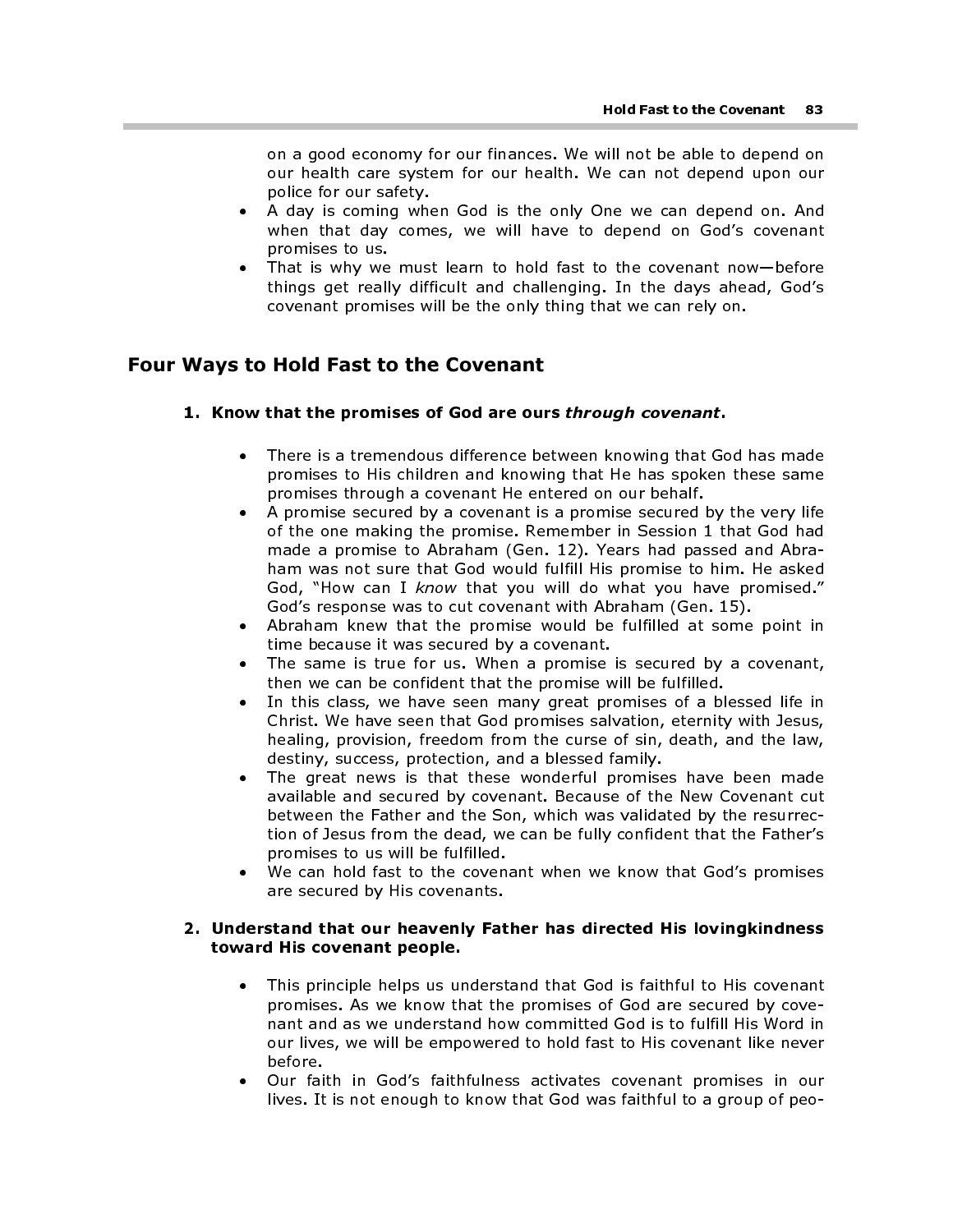ple thousands of years ago or that He will be faithful to a group of people in the future. We must know that God will be faithful to His covenant promises to us. Even though God may delay His answers to us, we must know and trust that God will come through on our behalf. We must know that as we live in covenant with God, He will be faithful.

In Genesis 15:13-16, as God cut the covenant with Abraham, notice that God tells Abraham what is going to happen in the future when He fulfills the covenant. God tells Abraham that his descendents will be enslaved for four-hundred years, but that He will deliver them and bring them into the Promised Land. Hundreds of years later, as Israel was about to possess her inheritance, God spoke these words:

For you are a holy people to the LORD your God; the LORD your God has chosen you to be a people for His own possession out of all the peoples who are on the face of the earth. The LORD did not set His love on you nor choose you because you were more in number than any of the peoples, for you were the fewest of all peoples, but because the LORD loved you and kept the oath which He swore to your forefathers, the LORD brought you out by a mighty hand and redeemed you from the house of slavery, from the hand of Pharaoh king of Egypt. Know therefore that the LORD your God, He is God, the faithful God, who keeps His covenant and His lovingkindness to a thousandth generation with those who love Him and keep His commandments (Deut. 7:6-9).

- Notice the emphasized phrases. God was saying to the Hebrew nation that He was now taking them in to possess their inheritance, which had been promised by covenant to Abraham hundreds of years before. God was acting on their behalf because of a covenant oath. In this same passage, He instructs the people that they should know that He is a faithful God who can be trusted to keep His covenant promises. Why can He be trusted? God can be trusted because He is always faithful to His covenant.
- More than four hundred years had passed since God made a covenant promise to Abraham. Much had happened. Abraham had long since died. But God did not forget, He did not abandon his people or forsake them in Egyptian bondage. He remembered His covenant, delivered them from captivity by His mighty hand, brought them into the Promised Land, and fulfilled their destiny. God was faithful to His covenant thousands of years ago to the descendents of Abraham, and He will be faithful to His covenant to us today. God is always faithful to His covenant.
- As we just saw in Deuteronomy 7, we know that God will keep His covenant oaths because He is faithful and He acts in lovingkindness toward those in covenant with Him. As we look at the rich meaning of lovingkindness, we will get a glimpse of God's faithful heart toward us as we live with Him in covenant.
- God's lovingkindness is the attribute in His heart that motivates Him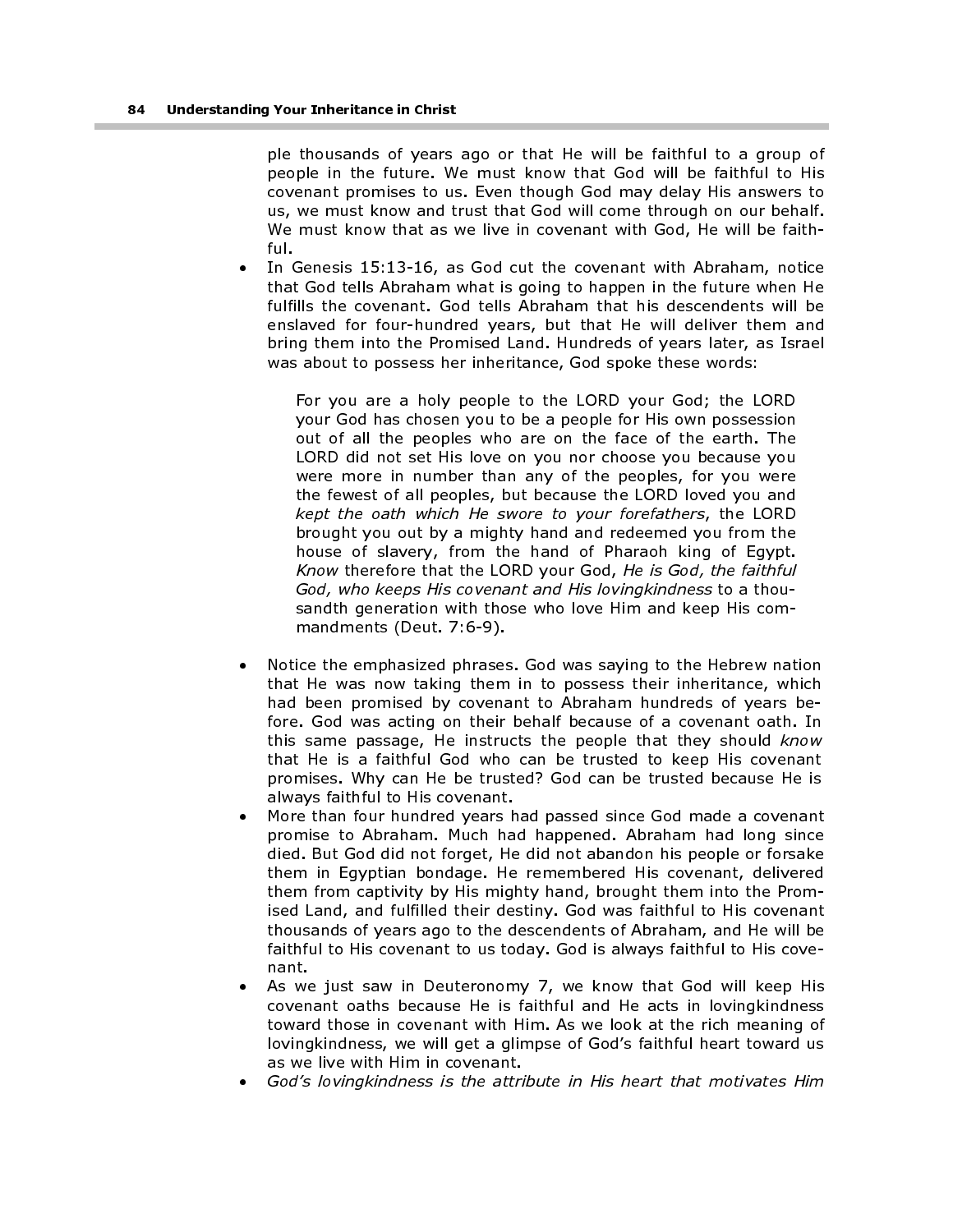to act in faithfulness toward His covenant people.

- Lovingkindness is the attribute that forms the basis for our faith in God's faithfulness. We can believe that God will fulfill His covenant promises to us because He is a God who shows lovingkindness to thousands of generations.
- The word translated "lovingkindness" is a very important word in the Scriptures, especially to the people of God. Moreover, lovingkindness is a word that is primarily directed toward God's covenant people. It expresses God's heart toward those who live in the reality of the New Covenant. This word does not describe the heart of God toward everyone in the world; instead, it is limited to those who have surrendered their lives in covenant to God.
- The Hebrew word that is most frequently translated as lovingkindness is checed (kheh'-sed). This word has different shades of meaning, each of which must be fully understood to comprehend this word. Lovingkindness connotes a legal obligation, an everlasting time frame, strength, steadfastness (which in itself means faithful, determined, fixed in placed, not subject to change), and love. All these meanings must be included to understand sufficiently this word and thus to understand God's heart toward His covenant people. $\frac{2}{3}$
- **Many people believe that checed should be translated** "covenant faithfulness."3
- The association of *checed* with covenant keeps it from being confused with God's love for all of mankind. God loves the world; however, His checed applies primarily to His particular love for His chosen and covenanted people.<sup>4</sup> An English word that conveys a similar meaning is the word "devotion." God is devoted to those in covenant with Him.
- For example, marital love is often related to *checed*. Married couples are in covenant with each other and are devoted to one another. Marriage is a legal matter that requires faithfulness, but it also transcends legal issues, involving love, appreciation, desire, determination, and commitment.
- □ Checed defines how God has interacted throughout history with Israel specifically and with His covenant people in general. Checed is central to our understanding of God's faithfulness to the New Covenant.
- The blessings of God are promised to us through covenant, and covenant is secured because of God's everlasting faithfulness, strength, steadfastness, and love; that is, His lovingkindness— His checed.
- Several traits of God's heart toward His covenant people emerge from a study of God's lovingkindness. Each is an important aspect of understanding why God is so determined to fulfill His covenant promises in our lives.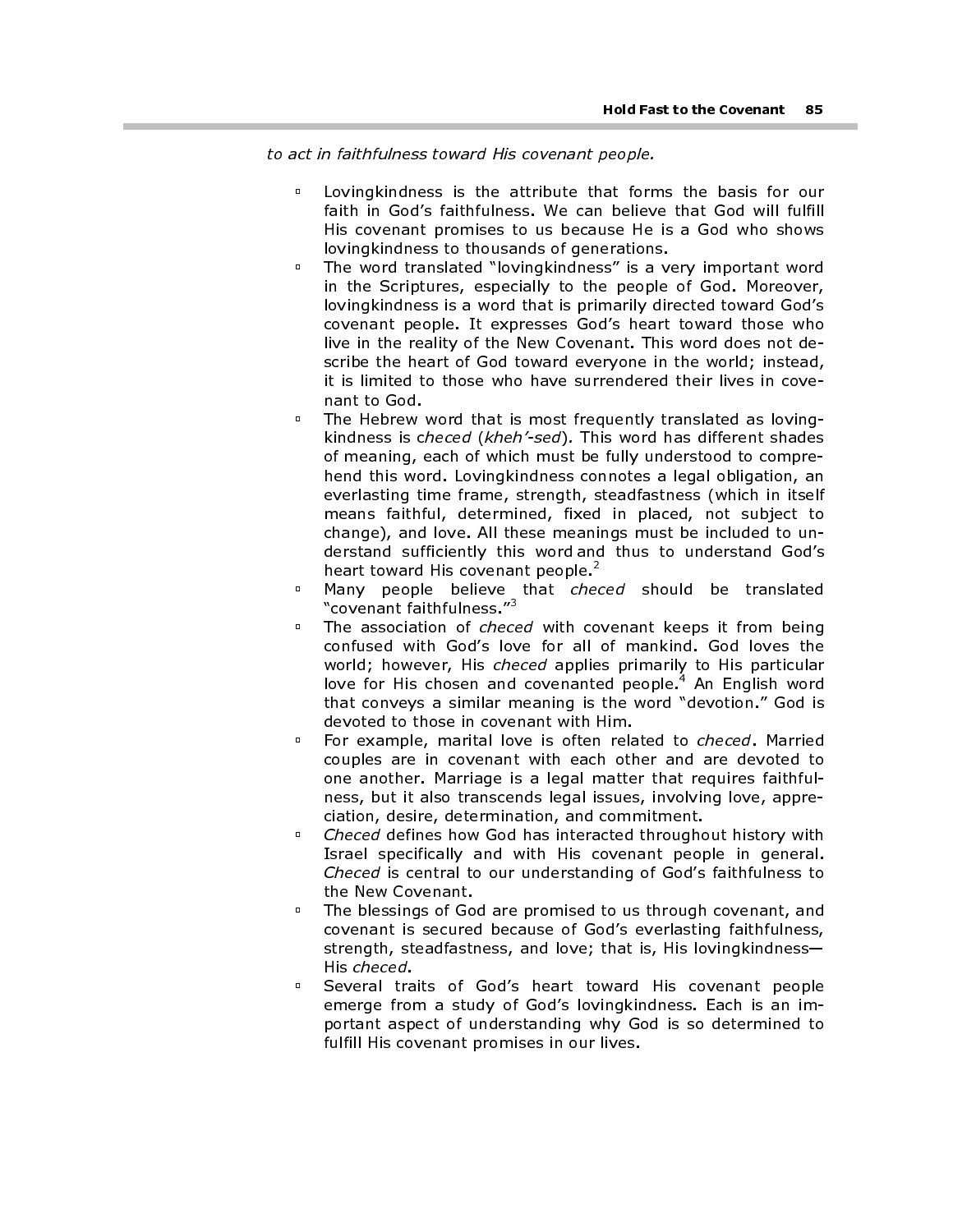- God's lovingkindness reveals His legal commitment toward His covenant people.
	- God has legally bound Himself to act in accordance with His covenant promises. When Jesus made the decision at Gethsemane to go to the cross, He made a covenant vow unto death. As Jesus carried His cross to the place where He would be crucified, He was taking the walk unto death for each of us. With His sacrificial death, Jesus secured the covenant by the shedding of His blood. By so doing, God chose to bind Himself legally to His unalterable word and to be faithful to the promised blessings of His covenant with man.
	- God's heart is to act faithfully on behalf of His covenant people because He has legally bound Himself to do so.
- Lovingkindness reveals His strength toward His covenant people.
	- There is more to God's faithful heart than just His legal responsibility to move on our behalf. God has the strength to fulfill His covenant promises. God is the omnipotent, all-powerful God. When the Hebrew people were delivered from Egyptian bondage at the Red Sea, they praised their covenant Partner, singing, "In Your lovingkindness You have led the people whom You have redeemed; in Your strength You have guided them to Your holy habitation" (Ex. 15:13).
	- This verse illustrates the connection between the lovingkindness of God and His strength. We all know that God has unlimited strength. However, the good news is that out of His lovingkindness, God directs His unlimited strength toward His covenant partners. Whatever the need, God's lovingkindness directs His strength to help you through the trials of life. There is no problem too great, no issue too difficult for the lovingkindness of your covenant Partner.
- Lovingkindness expresses God's steadfastness toward His covenant people.
	- Steadfast defines one who is firm and remains fixed in what he has said, done, or promised. A steadfast person will not be moved from his position. He is determined to see his word fulfilled because of loyalty and faithfulness.
	- **Because God always acts in lovingkindness, He is steadfast in** His commitment to His covenant people. He is firm in His promises. He does not waver. He does not change His mind. He is the same yesterday, today, and forever. He is a God who can be trusted. He is a God who can be believed, relied on, and depended upon.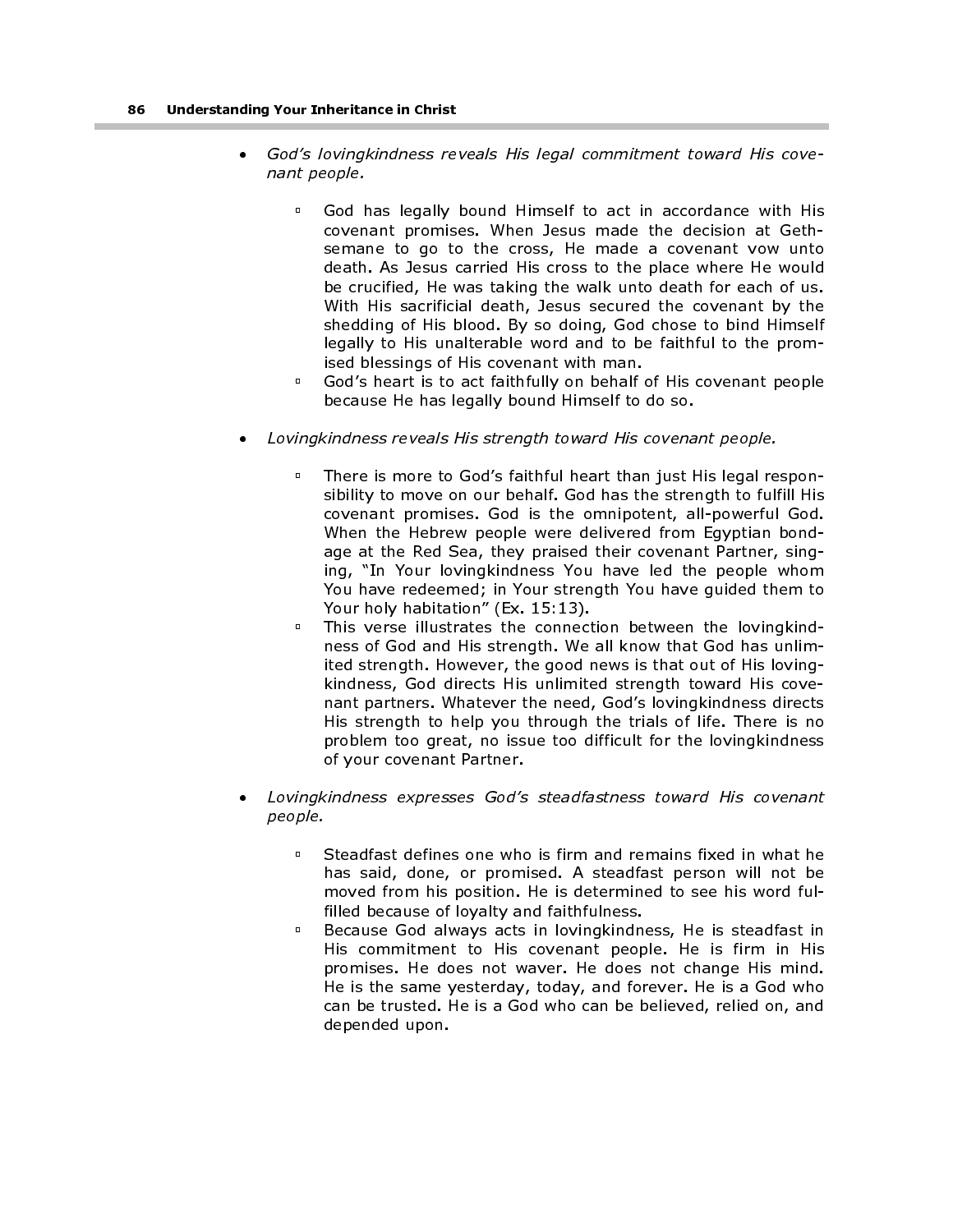- Lovingkindness reveals God's love toward His covenant people.
	- Love is the primary attribute that motivates God to act on our behalf and meet our needs.
	- Sometimes it is difficult to understand how a holy God could care so much for sinful, weak human beings. But He does. He loves us, especially those who are in covenant with Him. He cherishes and desires us. He thinks that we are wonderful, lovely, and special.
	- God's love is hard for us to explain or describe. His love for us is strong, powerful, and overwhelming. Because of His sincere feelings of affection for His covenant partners, He is totally devoted to caring for us, meeting our needs, and helping us experience the fulfillment of His covenant promises.
- Lovingkindness reveals His everlasting care toward His covenant people.
	- God's lovingkindness is everlasting. It lasts forever. It never fails, changes, or ceases. God's lovingkindness—His commitment, strength, steadfastness, and love—is directed toward His covenant people forever.
	- God's lovingkindness is offered to thousands. Deuteronomy 7:9 declares that His lovingkindness is given to a thousand generations and Psalm 136 declares twenty-six times that God's lovingkindness is everlasting. We can be greatly encouraged in knowing that God will not leave us as orphans. He will not forsake us. He will not fail us. He will be true to His word. His word will not come back void without accomplishing what He intended. No matter how long we have waited for the fulfillment of a promise.
	- **Because God demonstrates lovingkindness, He has chosen to** bind Himself in faithfulness to His covenant partners. His strength tells us that He is able to meet every need. His steadfastness tells us that He is determined to come to our aid, never leaving us nor forsaking us as we call upon Him. And His love tells us that He is affectionately devoted to leading us onward to victory. His lovingkindness is everlasting!

#### 3. Recognize that there is often a delay between when the promise is given and when the promise is fulfilled.

- Abraham is a great example of how long it sometimes takes for promises to be fulfilled. God had promised Abraham many great blessings including a son and a piece of land. But it took about twenty-five years before Isaac was born and more than 400 years before they received their promised land.
- There was a delay between the promise and the fulfillment of the promise. As we see in the life of Abraham, he had to hold fast to the covenant while he waited.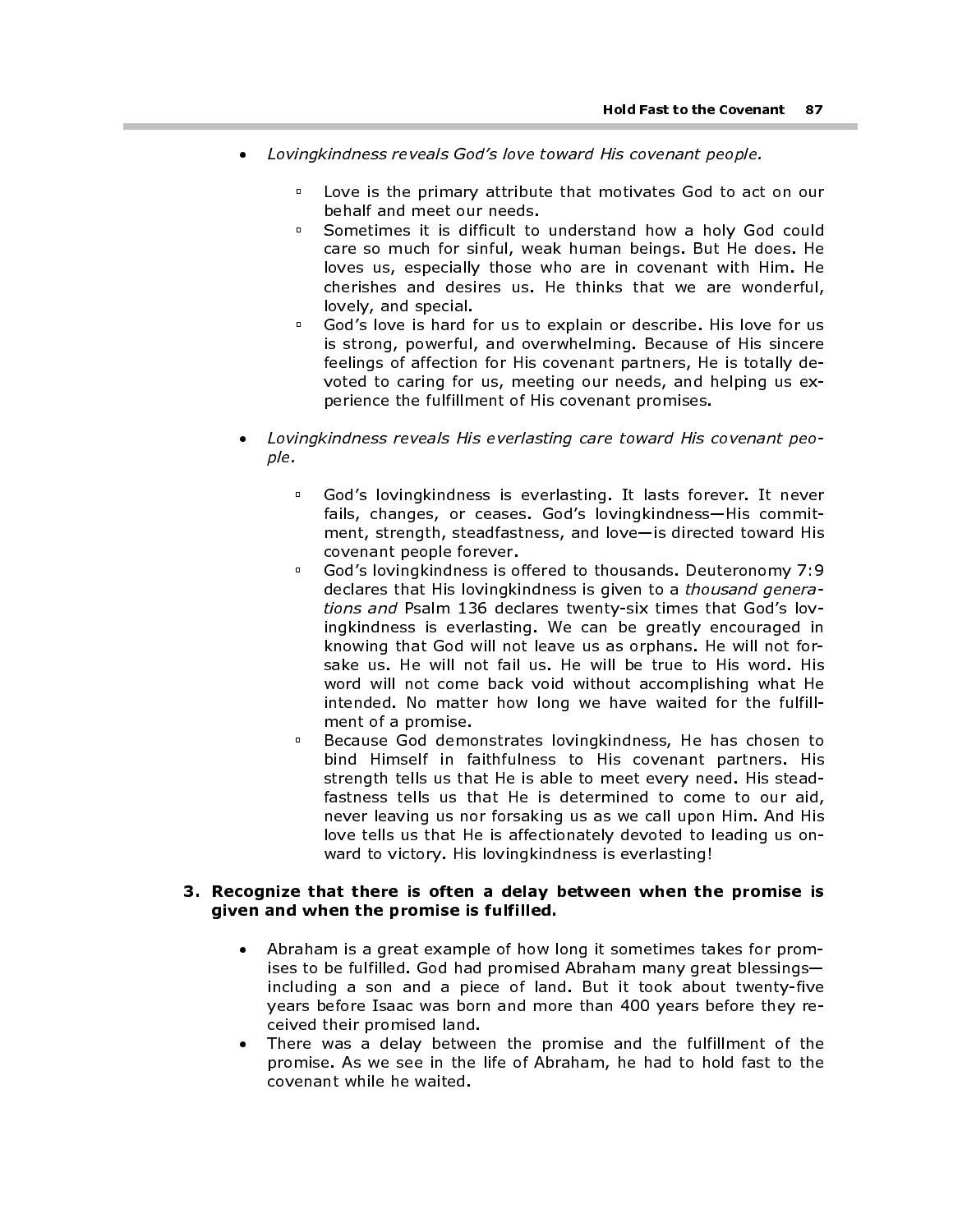- During this time of waiting, Abraham was blessed in many ways. But he did not have the ultimate blessing that God had promised to him a child through which all the other blessings would come. The same is true with us.
- Though it is often difficult to wait for a promise to be fulfilled, the waiting period is important. It is during this time that God develops godly character in our lives.
- Living without the promise breaks our pride and produces true humility. During this time our trust in the Lord is perfected and our knowledge of God's faithfulness is matured. While we wait, we learn to enjoy God and not just seek Him for His hand of provision.
- During this time of delay, however, we must learn to hold fast to God's covenant promises. We grow in our faith by knowing that His Word is true, His promises are real, and His lovingkindness is directed toward us. We must hold fast to the covenant by knowing that God will do what He has said He would.

### 4. Develop a lifestyle of faith and patience that will enable us to inherit the promises.

- The author of Hebrews writes, "So that you will not be sluggish, but imitators of those who through faith and patience inherit the promises. For when God made the promise to Abraham, since He could swear by no one greater, He swore by Himself, saying, 'I WILL SURELY BLESS YOU AND I WILL SURELY MULTIPLY YOU.' And so, having patiently waited, he obtained the promise" (Heb 6:12-15).
- The challenge that Abraham faced and that we face as we wait for the promise to be fulfilled is to maintain our faith as we wait patiently for God's perfect timing.
- During this time, we must keep our minds focused on God and the truth of His Word. We must choose to believe the promises of God rather than what we are experiencing.
- During his time of waiting, Abraham was far from perfect. He failed several times. He went to Egypt during a time of famine. While there, he told Pharaoh's officials that his wife was his sister. He also tried to see the promise fulfilled through Hagar rather than Sarah.
- But he also had many successes. His faith was tested for years before the promise was fulfilled. And even after Isaac was born, Abraham was still required to offer him to the Lord.
- While Abraham was being tested, he had to keep his eyes on the Lord and patiently maintain his faith. God did not fulfill His word until Abraham was fully assured that what God had promised, He was also able to perform. Notice the following verse:

In hope against hope he believed, so that he might become a father of many nations according to that which had been spoken, "SO SHALL YOUR DESCENDANTS BE." Without becoming weak in faith he contemplated his own body, now as good as dead since he was about a hundred years old, and the deadness of Sarah's womb; yet, with respect to the promise of God,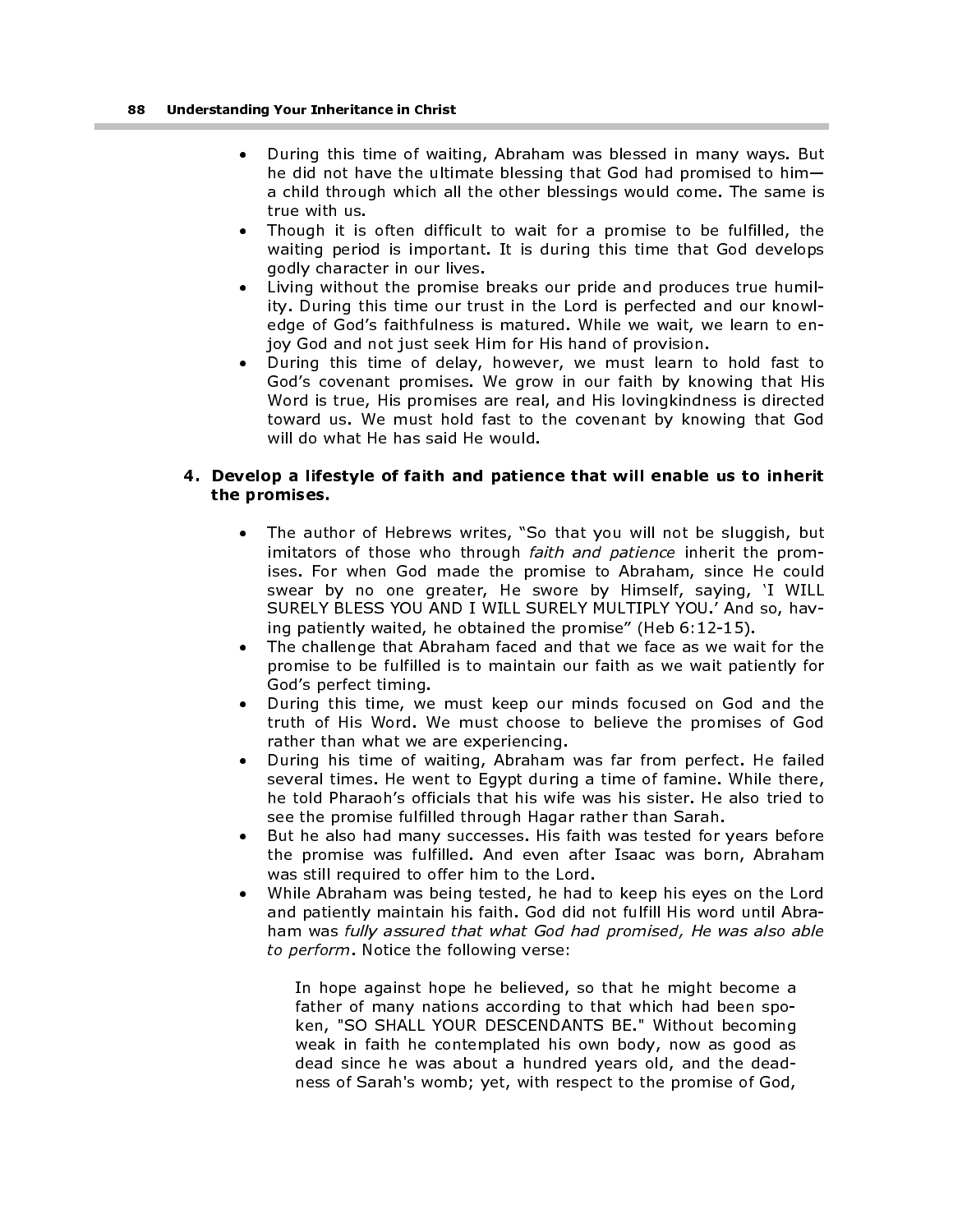he did not waver in unbelief but grew strong in faith, giving glory to God, and being fully assured that what God had promised, He was able also to perform. Therefore, IT WAS ALSO CREDITED TO HIM AS RIGHTEOUSNESS (Rom. 4:18-22). Hold Fast to the Covenant 89<br>
he did not waver in unbelief but grew strong in faith, giving<br>
glory to God, and being fully assured that what God had prom-<br>
ised, He was able also to perform. Therefore, IT WAS ALSO<br>
CREDITE

- God did not fulfill His promises until Abraham's faith had been tested and he overcame the obstacles he faced by believing that God was faithful to His word.
- The same is true with us today. We will only inherit the promises of God by holding fast to the covenant in the face of difficult circumstances.

Lord's return, now is the time to learn how to hold fast to God's covenant.

#### Notes

l

- 1. Prophetic Word delivered by Dr. Sharon Stone, Christian International Europe, in the summer of 2008 in Glasgow, Scotland. Taken from the Elijah List (www.ElijahList.com) entitled "Prophetic Words about the Current Economic System and Political Crisis", dated September 24, 2008.
- 2. Vine's Expository Dictionary of Biblical Words (Thomas Nelson Publishers, 1985), s.v. "covenant," referenced from PC Study Bible v3.2 (Seattle, WA: Biblesoft, 2001).
- 3. The Complete Word Study Bible and Reference CD, s.v. "covenant."
- 4. Vine's Expository Dictionary of Biblical Words (Thomas Nelson Publishers, 1985), s.v. "covenant," referenced from PC Study Bible v3.2 (Seattle, WA: Biblesoft, 2001).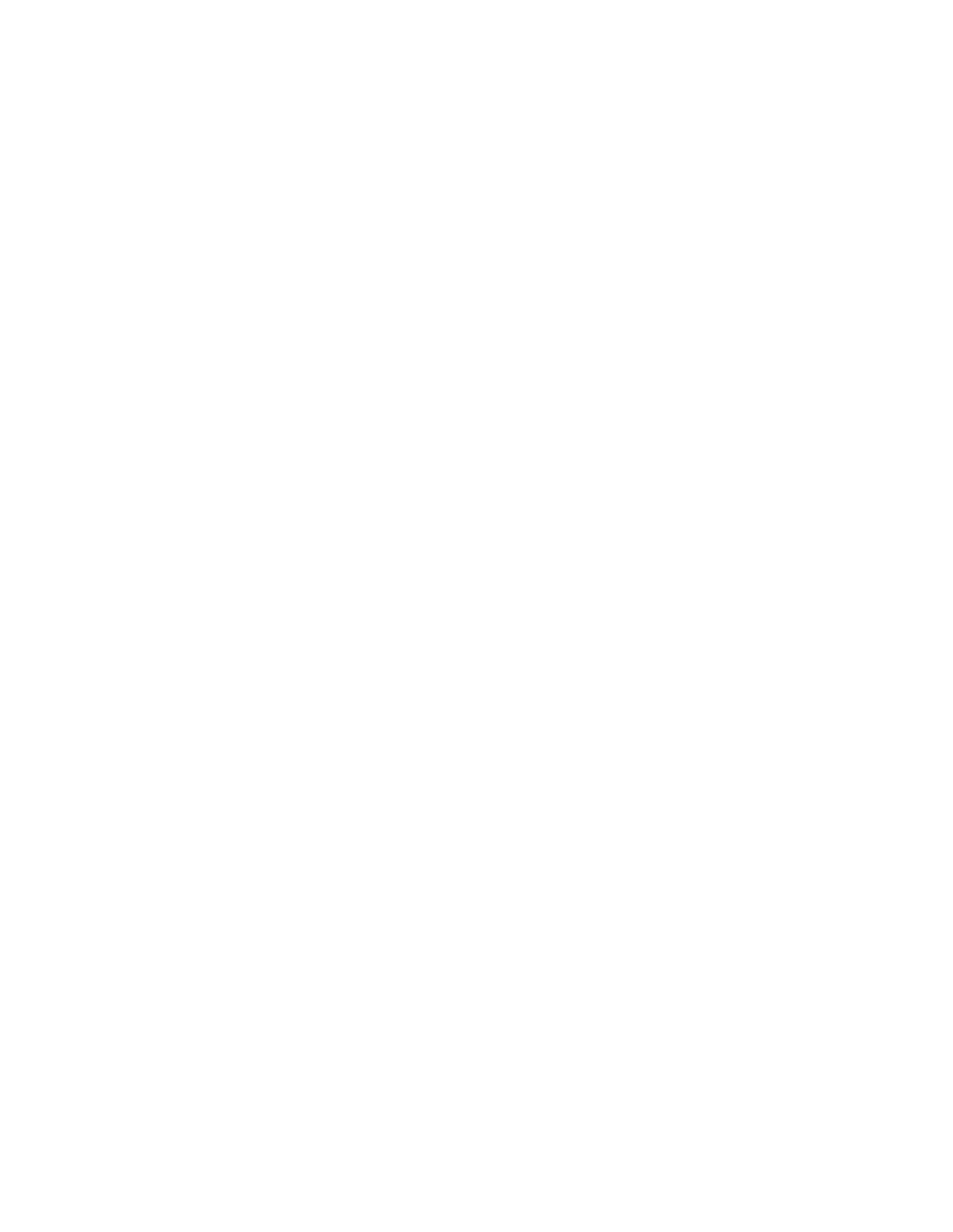# Review Questions

## True or False

- 1. To fully experience God's promises, we must learn to hold fast to the covenant.
- 2. As we approach Christ's return, His glory will fill the earth and as a result, life will become easier.
- 3. Goshen was a place of safety for God's people when God sent plagues upon Egypt.
- 4. A day is coming when our pastor is the only one we can depend on.
- 5. Our heavenly Father has directed His lovingkindness specifically toward His covenant people.
- 6. The blessings of God are promised to us through covenant, and covenant is secured because of God's lovingkindness.
- 7. There is rarely a delay between when the promise is given and when the promise is fulfilled.
- 8. We inherit God's promises through faith and patience.
- 9. Abraham had to wait many years before he received any of God's promised blessings to him.
- 10. As we approach the return of Jesus, the idea of covenant will become increasingly more important to us because it will be more than an interesting idea—it will be a lifeline.

## Short Answers and Fill in the Blank

11. The promises of God are ours through the promises of  $\sim$ 

12. The Hebrew word for loving kindness is \_\_\_\_\_\_\_\_\_\_\_\_\_\_\_\_\_.

13. In many cases, we will only inherit the promises of God by \_\_\_\_\_\_\_\_\_\_\_\_\_\_\_\_\_

**\_\_\_\_\_\_\_\_\_** to the covenant in the face of difficult circumstances.

14. To hold fast to the covenant, we must develop a lifestyle of \_\_\_\_\_\_\_\_\_\_\_\_\_\_\_ and \_\_\_\_\_\_\_\_\_\_\_\_\_\_ that will enable us to inherit the promises.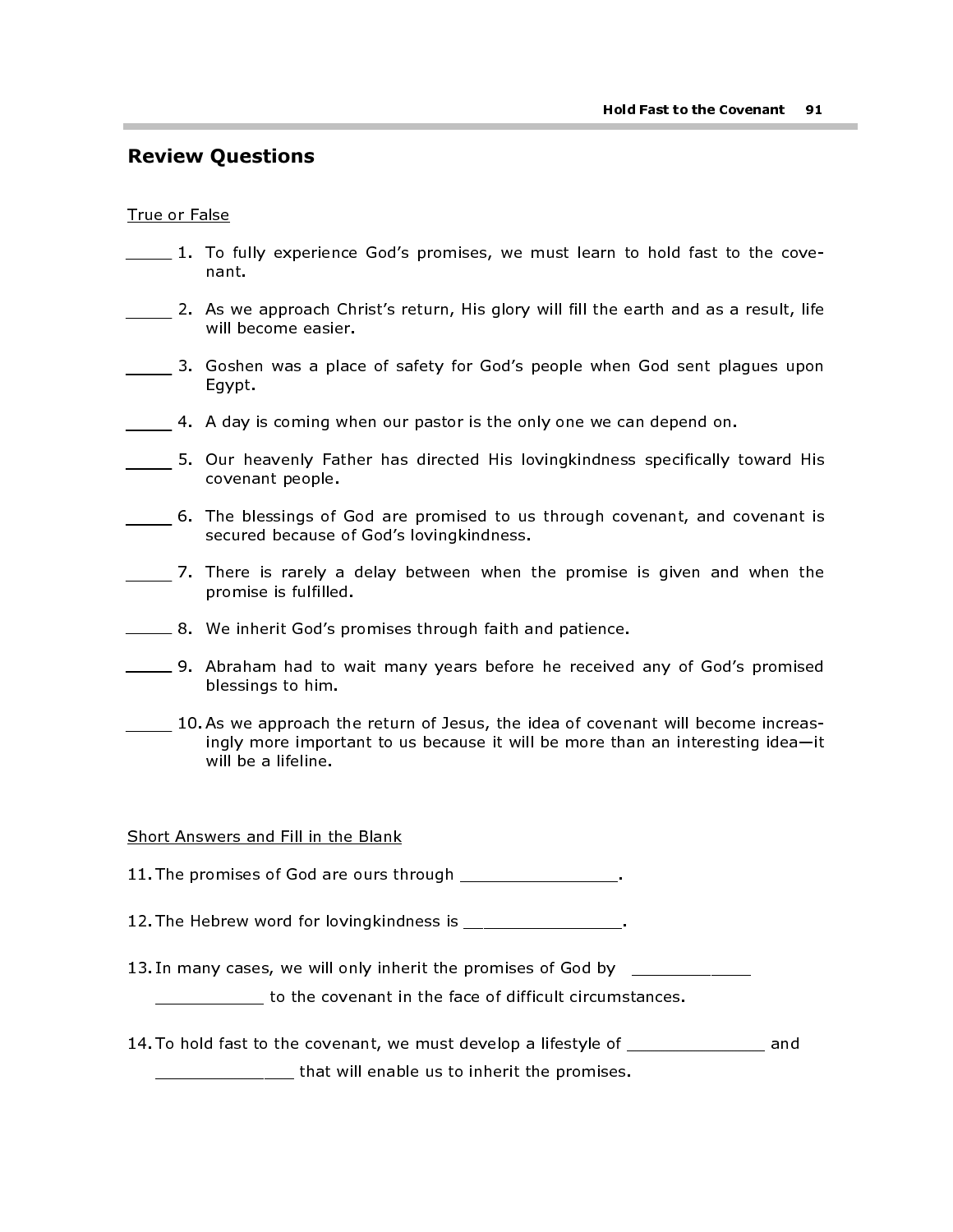#### 92 Understanding Your Inheritance in Christ

15. Four characteristics of God's lovingkindness are \_\_\_\_\_\_\_\_\_\_\_\_\_\_\_\_,

\_\_\_\_\_\_\_\_\_\_\_\_\_\_\_\_\_\_, \_\_\_\_\_\_\_\_\_\_\_\_\_\_\_\_, and \_\_\_\_\_\_\_\_\_\_\_\_\_\_\_\_\_\_.

\_\_\_

From the list on the right, identify five traits that best characterize God's lovingkindness.

| 16. | Possible Matches for 16-20                                                        |  |
|-----|-----------------------------------------------------------------------------------|--|
| 17. | a. Reveals His legal commitment toward His people                                 |  |
| 18. | b. Explains why God's promises are inherited through faith<br>and patience        |  |
| 19. | c. Describes God's checed                                                         |  |
| 20. | d. Expresses God's strengthtoward His covenant people                             |  |
|     | Depicts God's steadfastness toward mankind<br>e.                                  |  |
|     | f.<br>Reveals God's love toward His covenant people                               |  |
|     | g. Is a word that defines God's special devotion to those in<br>covenant with Him |  |
|     | h. Focuses on God's everlasting care toward His people                            |  |
|     | An important concept in understanding covenant                                    |  |
|     |                                                                                   |  |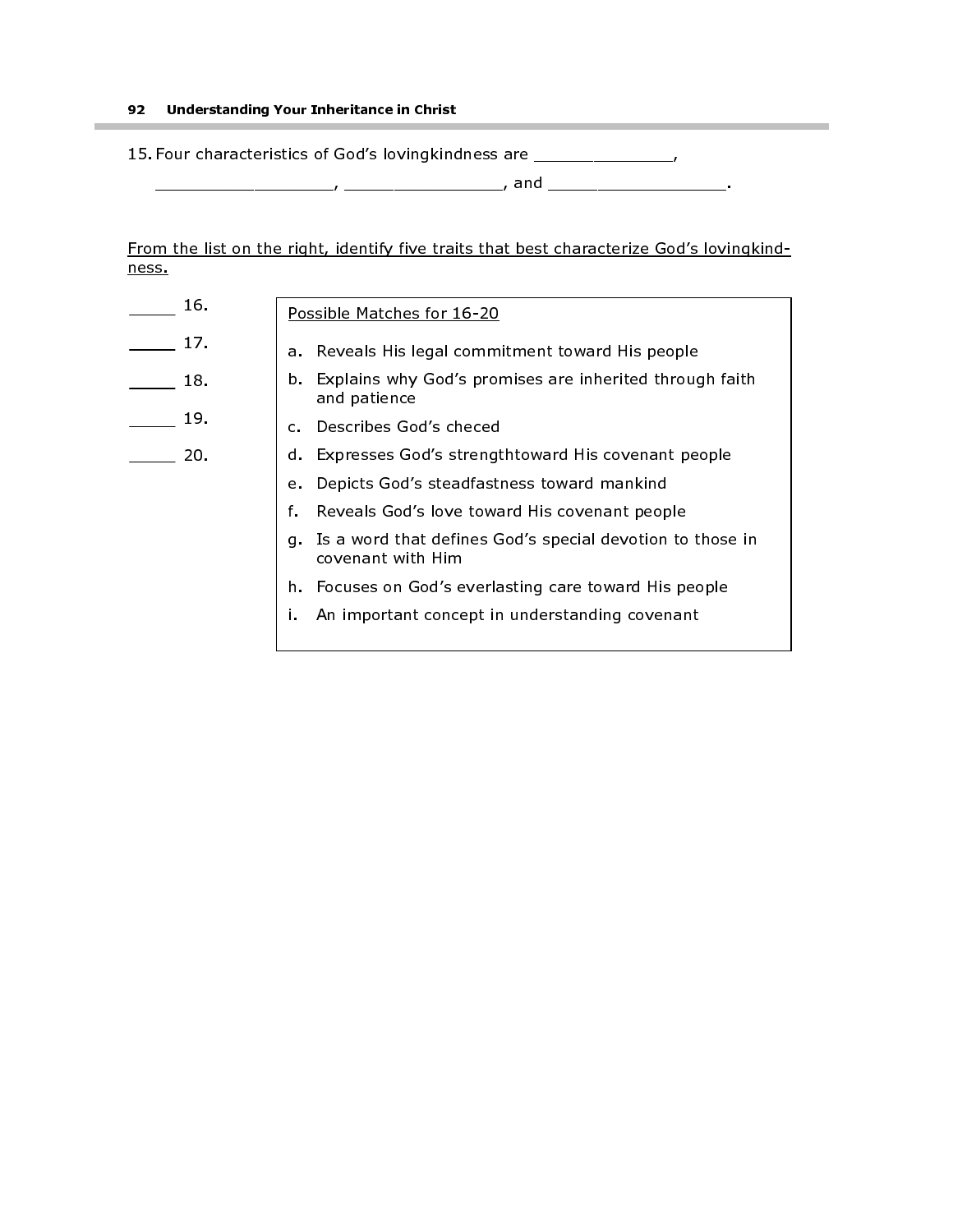Session 8

# Principles for New Covenant Living

## This session covers:

- Four basic principles for New Covenant living
- How we enter the New Covenant by taking our own walk unto death

## This session corresponds to:

- Chapter 13 of Understanding Your Inheritance in Christ book
- Session 8 of Understanding Your Inheritance in Christ CDs

As we learn to hold fast to the covenant, no matter what we see happening around us, there are several principles that we must live by in order to inherit the full measure of God's promises. We will look at four of these in this session.

# Four Principles for New Covenant Living

### 1. We must take our own walk unto death.

- In Session 2, when we discussed the steps in ancient -covenant making, remember that one of the steps specified that each party to the covenant was to take their own walk unto death.
- Recall that the walk unto death took place after the animal had been cut into halves from head to tail. Each party to the agreement had walked through the pieces of the sacrificial animal and made their vow to the other. They would face each other, look to heaven, and say something like this: "Do to me as has been done to this animal if I break this covenant. If I fail to keep this covenant, may I die even as this animal has died."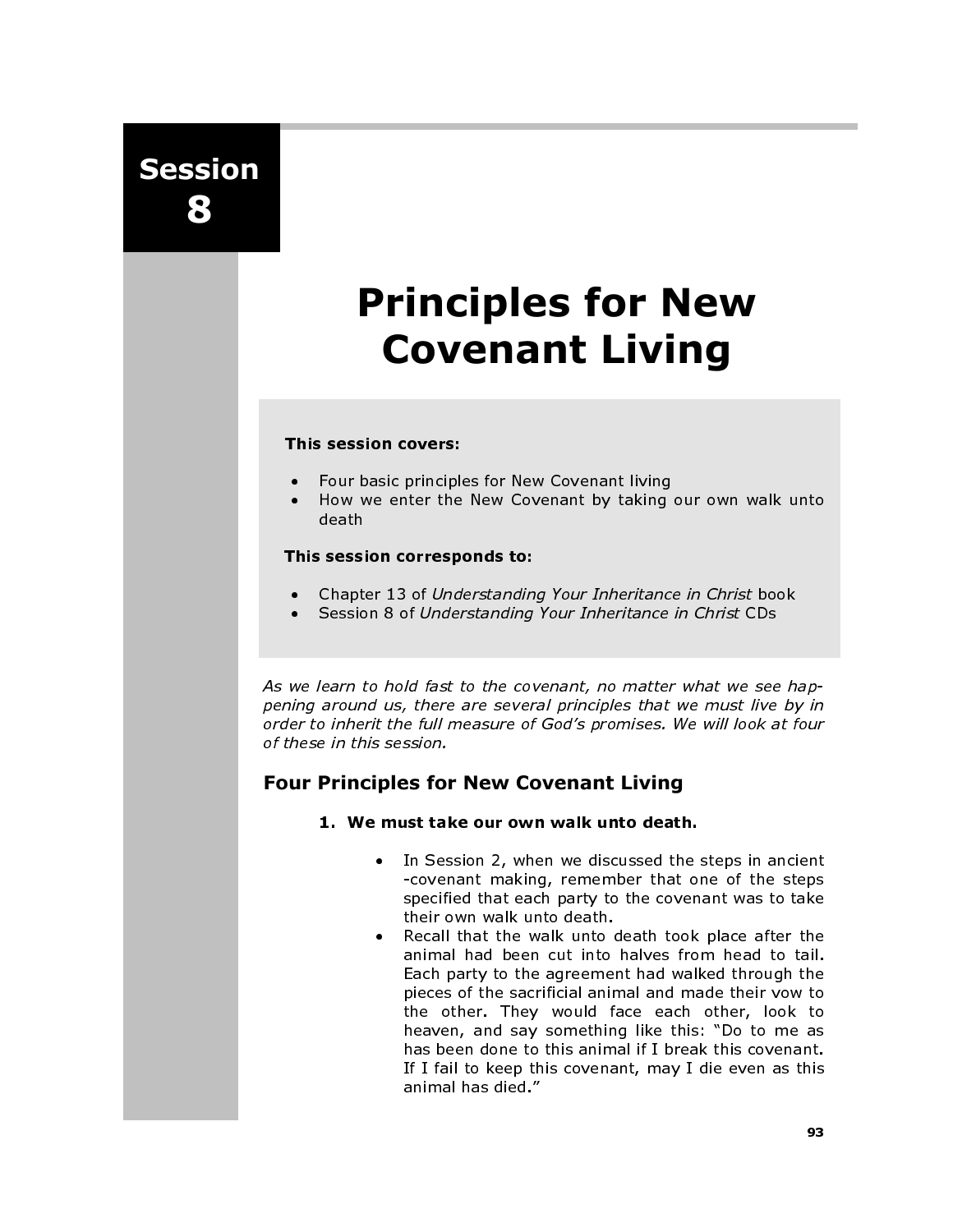- Remember also that Jesus, mankind's New Covenant representative, took the walk unto death on behalf of all men and women. When Jesus prayed in the Garden of Gethsemane, "My Father, if it is possible, let this cup pass from Me; yet not as I will, but as You will" (Matt. 26:39), He was saying in essence, "I will cut the covenant. I will take the walk unto death. I will be the covenant sacrifice. I will be the mediator of the New Covenant."
- As we have previously seen, the New Covenant was cut between the heavenly Father and Jesus. We enter the New Covenant by faith in the finished work of Jesus at the cross and by taking our own walk unto death. To do this, we must believe that Jesus' death on the cross paid for our sins and we must surrender our lives to God.
- Just as the ancients entered into covenant by taking their own walk unto death—vowing their very life to covenant devotion—we must make a similar statement of surrender to God: "Let me be as this slain animal [let me die] if I don't keep my part of the covenant."
- Entering into a covenant relationship with God requires that we take our own walk unto death. We must take it for the first time by really surrendering our life to the Lordship of Jesus Christ. And then we should take it on a daily basis by continuing to live for Jesus rather than for ourselves.
- As we understand this aspect of the covenant ceremony, the words of Jesus take on a much deeper meaning. Look at some of His sayings to all who would follow Him:

And He was saying to them all, "If anyone wishes to come after Me, he must deny himself, and take up his cross daily and follow Me. For whoever wishes to save his life will lose it, but whoever loses his life for My sake, he is the one who will save it. For what is a man profited if he gains the whole world, and loses or forfeits himself?" (Luke 9:23-25).

Now large crowds were going along with Him; and He turned and said to them, "If anyone comes to Me, and does not hate his own father and mother and wife and children and brothers and sisters, yes, and even his own life, he cannot be My disciple. Whoever does not carry his own cross and come after Me cannot be My disciple. For which one of you, when he wants to build a tower, does not first sit down and calculate the cost to see if he has enough to complete it? Otherwise, when he has laid a foundation and is not able to finish, all who observe it begin to ridicule him, saying, 'This man began to build and was not able to finish.' Or what king, when he sets out to meet another king in battle, will not first sit down and consider whether he is strong enough with ten thousand men to encounter the one coming against him with twenty thousand? Or else, while the other is still far away, he sends a delegation and asks for terms of peace. So then, none of you can be My disciple who does not give up all his own possessions" (Luke 14:25-33).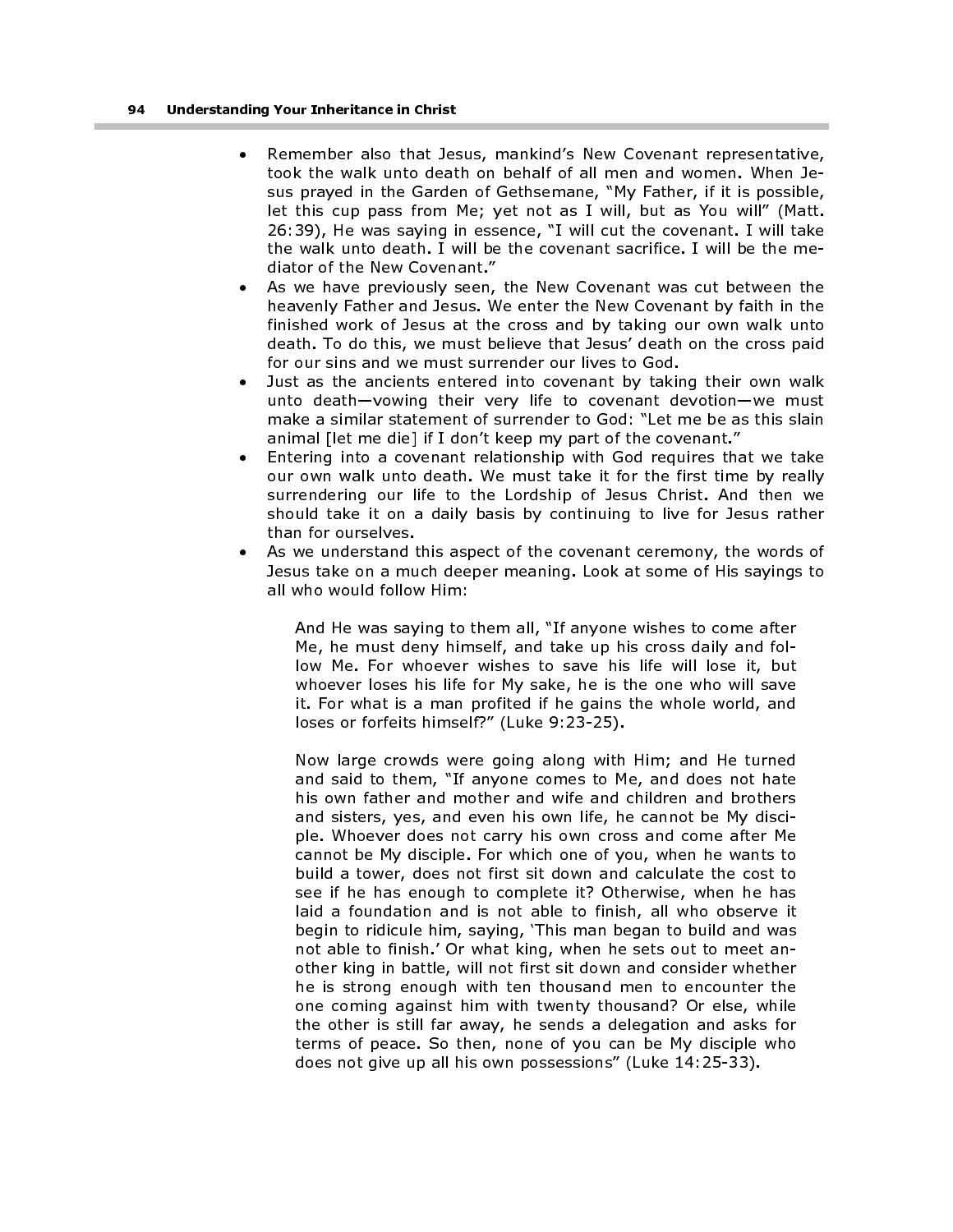- Everyone who wants to follow after Jesus is required to deny themselves. We must place Him above all earthly desires, take up our own crosses daily, and follow Him with our whole heart. We are called to take our own walk unto death by surrendering our lives to Christ everyday.
- This may be the most important principle in positioning ourselves to be blessed by God. Jesus stated the importance of this principle in Matthew 6:33 when He said, "But seek first His kingdom and His righteousness, and all these things will be added to you." In this verse of Scripture, seeking first His kingdom and His righteousness implies that we place Him above anyone or anything. It means that we deny ourselves, dying to our own plans, desires, and purposes so that we can follow Him fully.
- As we make this type of decision in our hearts and keep doing it day after day, He will shower us with His blessings.
- The walk unto death is illustrated powerfully in the book of Ruth. In Chapter 1, Naomi's two daughters-in-law, Orpah and Ruth, both made a decision to follow Naomi back to Bethlehem (which means the house of bread). But only Ruth returned with her mother-in-law to Bethlehem. Note Ruth's attitude toward Naomi:

But Ruth said, "Do not urge me to leave you or turn back from following you; for where you go, I will go, and where you lodge, I will lodge. Your people shall be my people, and your God, my God. Where you die, I will die, and there I will be buried. Thus may the LORD do to me, and worse, if anything but death parts you and me." When she saw that she was determined to go with her, she said no more to her. So they both went until they came to Bethlehem (Ruth 1:16-19).

- It was not until Ruth made this declaration of surrender and commitment—her own walk unto death—that she returned to Bethlehem. And it was only in Bethlehem that she experienced blessings, such as gleaning from the fields, marrying Boaz, and giving birth to King David's grandfather. This beautiful love story reiterates the point that we position ourselves to be blessed only after we have taken our own walk unto death.
- The first step to success in covenant living is to take the walk unto death—a once and for all surrender to Jesus Christ and His purposes. And when we sense our commitment waning, to take up the cross afresh and once again yield entirely to the Lordship of Jesus Christ. This is the lifestyle that positions us for blessing!

#### 2. We must expect a blessing.

• Expecting a blessing is another foundational principle for successful covenant living. This sounds simple, but few believers actually expect God's goodness in their lives. Though we have been redeemed from the curse, many of us have a greater expectation of bad things happening than good things.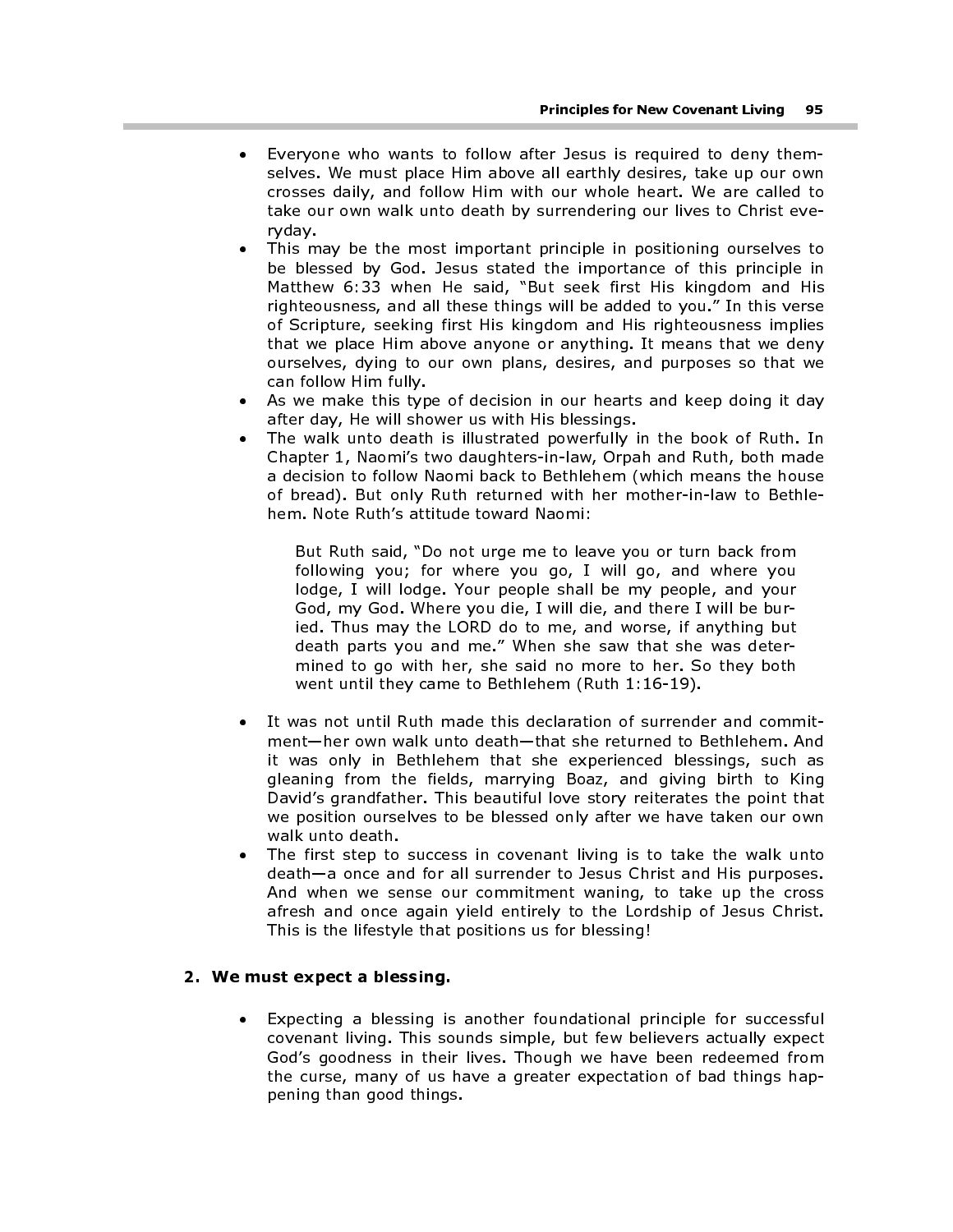#### 96 Understanding Your Inheritance in Christ

- There was a television commercial out recently where a man went through a series of trials. He felt like he had passed through them, but as he was walking along, a piano fell on his head. This is the way many Christians live—waiting for the piano to fall on their heads. Rather than looking up to God, expecting His goodness to fall upon us in every circumstance, we expect the piano to fall on our head.
- God doesn't want us to live this way. He doesn't want us to live expecting trouble, problems, failures, sicknesses, poverty, lack, oppression, and defeat. He desires that we go through life expecting to be blessed, expecting good things to come our way, and expecting victory over every obstacle.
- When opposition comes into our lives, as it certainly will, God wants us to overcome. When we expect a blessing, we no longer grumble at the problem, but thank God that He is the way of escape; we get our eyes off the circumstances and focus on covenant promises; we stop magnifying the devil and his work, and start praising the Lord for His power and strength.
- In expecting a blessing, we are not suggesting a presumptuous attitude toward God that demands His blessings. We are not implying that we have the kind of "faith" preached by some faith teachers that has caused many to be greatly disappointed, even disillusioned in their walk with God.
- God wants us to maintain an attitude that doesn't deny the reality of the circumstance, but in the face of opposition, expresses true hope, faith, trust, and expectancy in God.
- The story of Daniel's friends, Shadrach, Meshach, and Abed-nego illustrates this kind of attitude. As they were about to be cast into the furnace of blazing fire, they said:

If it be so [if they were to be cast into the fire], our God whom we serve is *able* to deliver us from the furnace of blazing fire; and He will deliver us out of your hand, O king. But even if He does not, let it be known to you, O king, that we are not going to serve your gods or worship the golden image that you have set up (Dan. 3:17-18, emphasis mine).

- Shadrach, Meshach, and Abed-nego demonstrated three basic traits of faith. First, they believed God was able and powerful enough to deliver them. Second, they believed He desired to deliver them. That is, they expected Him to actually come through. They were not looking for the piano to fall on them in the furnace. They were expecting God to deliver them from death. Finally, they were not presumptuous; they didn't demand that God set them free. Even if they died with the promise unfulfilled, they were not going to turn from a lifestyle of worshiping and obeying God. Nor were they going to get angry with God and question Him about His ways. They were not going to turn from Him saying that He doesn't answer prayers. Even if God did not come through, they were going to keep walking with Him until death.
- This kind of an expectant attitude, while not presuming upon God, is a healthy one for positioning ourselves for blessings. Therefore, begin-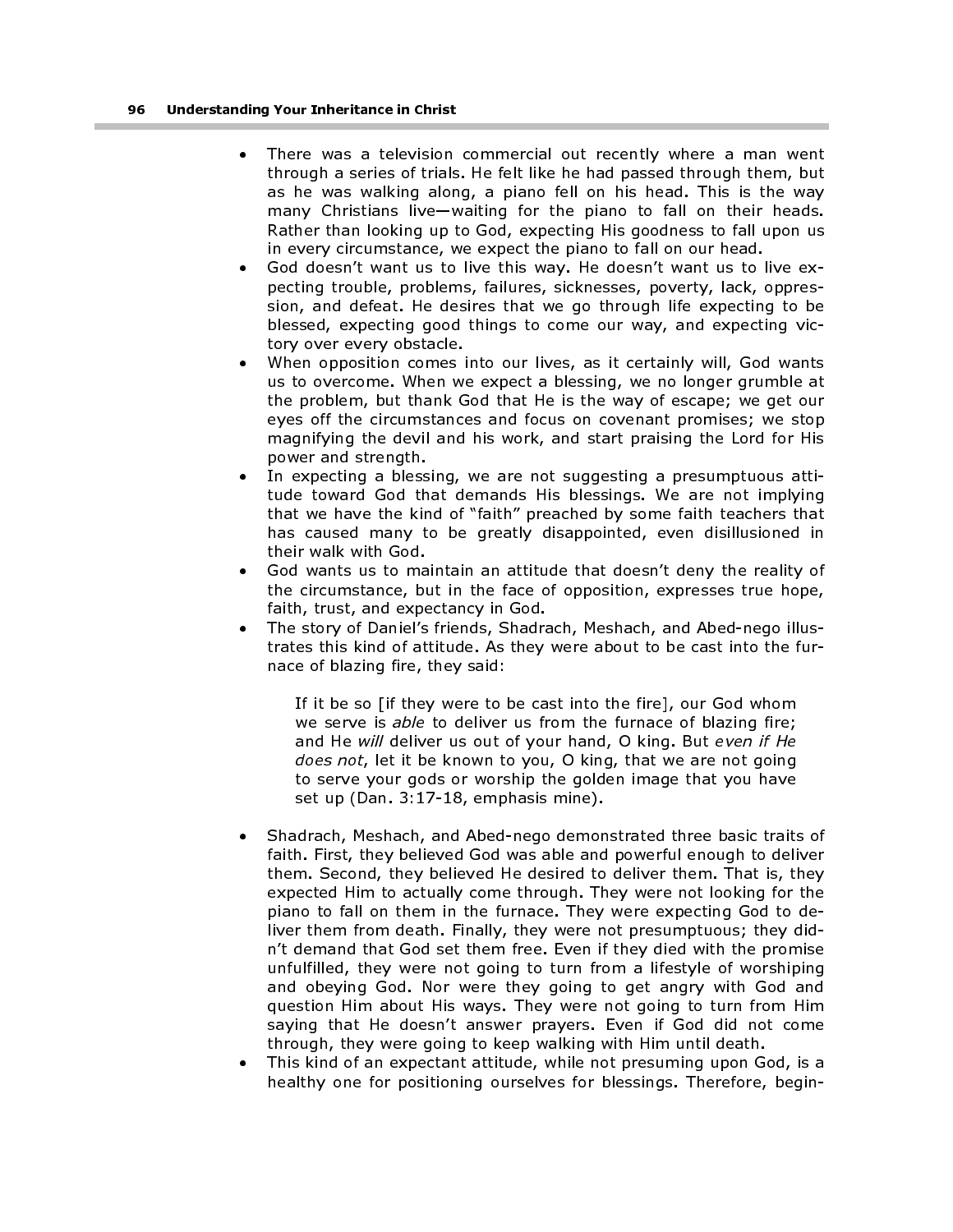ning today, begin to expect a blessing.

## 3. We must stand against the curse.

- Although we are redeemed from the curse of sin, death, and the Law in Christ, the devil still roams about seeking whom he can devour. He wants to bring symptoms of the curse into our lives.
- It is in this context that the third principle of living in covenant blessings is set—we must stand against the curse. We must stand against the curses that inevitably come against our life, family, church, business, city, or nation.
- Often the Church is far too passive when it comes to standing against the curse. Some people live for years, some even a lifetime, allowing the curse to rule their lives. Some never begin to fight the fight of faith. Some even live with a divided heart, wondering if the symptoms of the curse are from the devil or God.
- The Bible calls us to stand against the devil and his work in our life. Note a few Scriptures about our fight of faith:

Fight the good fight of faith; take hold of the eternal life to which you were called, and you made the good confession in the presence of many witnesses (1 Tim. 6:12).

Submit therefore to God. Resist the devil and he will flee from you (James 4:7).

Be of sober spirit, be on the alert. Your adversary, the devil, prowls around like a roaring lion, seeking someone to devour. But resist him, firm in your faith, knowing that the same experiences of suffering are being accomplished by your brethren who are in the world (1 Peter 5:8-9).

For our struggle is not against flesh and blood, but against the rulers, against the powers, against the world forces of this darkness, against the spiritual forces of wickedness in the heavenly places. Therefore, take up the full armor of God, so that you will be able to resist in the evil day, and having done everything, to stand firm (Eph. 6:12-13).

- The devil continues to roam about, seeking to kill, steal, and destroy. Jesus has promised us that we can overcome the devil by faith since He overcame the devil on the cross.
- For us to overcome, we must take off an attitude of complacency, passivity, and tolerance toward the works of the enemy and put on an attitude of aggressive faith that fights for the blessings of God.
- We can fight in many ways. We can praise and worship. We can pray. We can confess, proclaim, declare, or decree the truths of God as acts of spiritual warfare. And we can believe in faith. Let the Holy Spirit show you how to fight. But fight! Faith is a fight.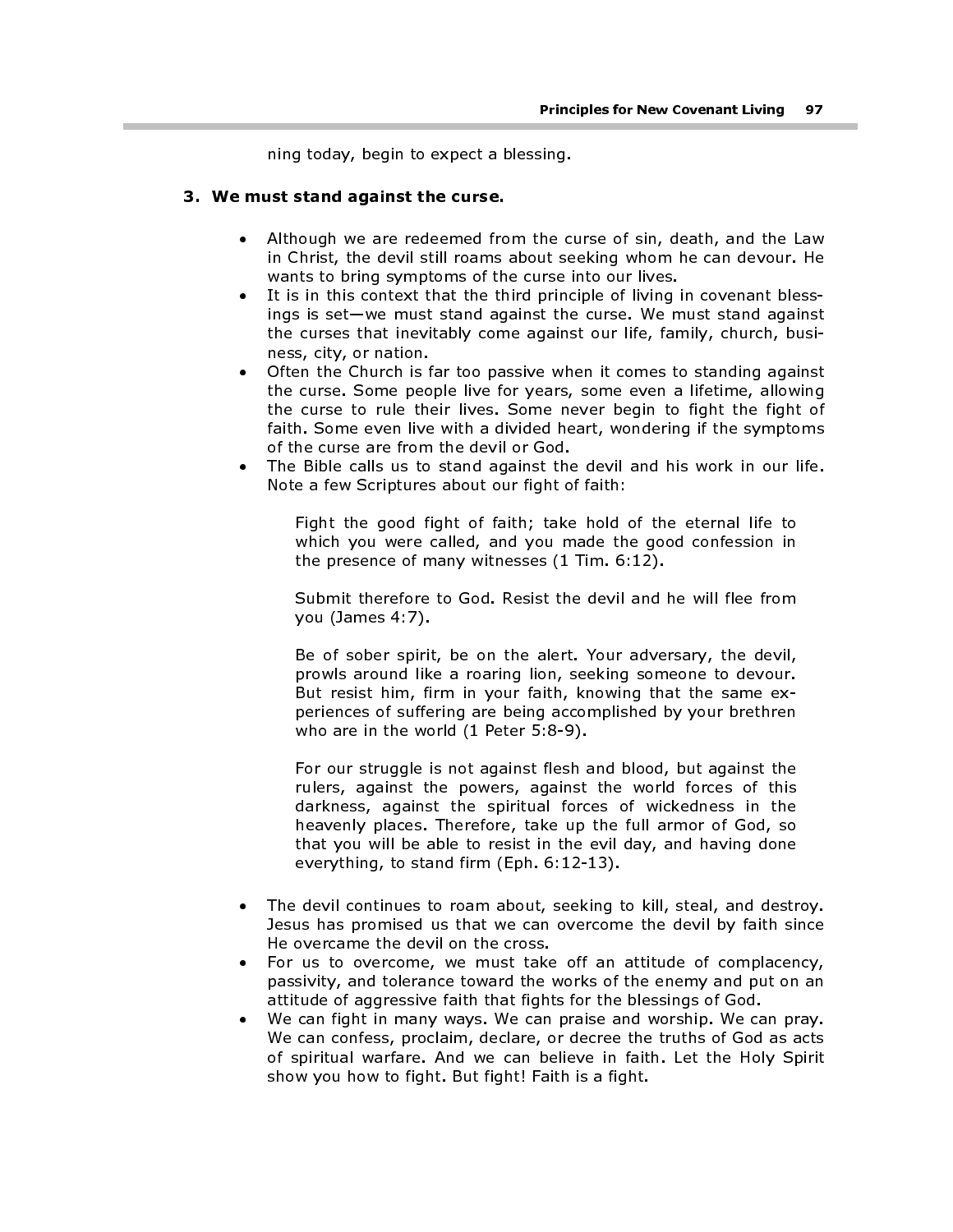- If you are trying to accomplish something of value for the kingdom of God, the devil will come against you. Either through oppression, depression, discouragement, sickness, lack, or accusation, the devil will attack.
- But we are in covenant with God, we are not under the symptoms of the curse, and we should not accept anything less than the full measure of God's blessings.
- As we become militant toward the enemy and his lies against us, as we take our position in the heavenly realm, seated with Jesus far above all rule, principality, and authority, and resist the work of the devil, God will come to our aid and the devil will flee just like the Bible promises.
- The Word works, but we must be aggressive in standing against the curse. We must stand on the promises of God and resist the curse.

#### 4. We must live by the Spirit.

- The fourth principle for New Covenant living is to develop your spiritman so that you can live in and by the Spirit of God.
- Why is this connected to successful New Covenant living? Look at several Scriptures that highlight this connection:

"Behold, days are coming," declares the LORD, "when I will make a new covenant with the house of Israel and with the house of Judah, not like the covenant which I made with their fathers in the day I took them by the hand to bring them out of the land of Egypt, My covenant which they broke, although I was a husband to them," declares the LORD. "But this is the covenant which I will make with the house of Israel after those days," declares the LORD, "I will put My law within them and on their heart I will write it; and I will be their God, and they shall be My people. They will not teach again, each man his neighbor and each man his brother, saying, 'Know the LORD,' for they will all know Me, from the least of them to the greatest of them," declares the LORD, "for I will forgive their iniquity, and their sin I will remember no more" (Jer. 31:31-34).

Not that we are adequate in ourselves to consider anything as coming from ourselves, but our adequacy is from God, who also made us adequate as servants of a new covenant, not of the letter but of the Spirit; for the letter kills, but the Spirit gives life (2 Cor. 3:5-6).

Christ redeemed us from the curse of the Law, having become a curse for us—for it is written, "CURSED IS EVERYONE WHO HANGS ON A TREE"—in order that in Christ Jesus the blessing of Abraham might come to the Gentiles, so that we would receive the promise of the Spirit through faith (Gal. 3:13-14).

• Jeremiah prophesied that under the New Covenant, the Law would be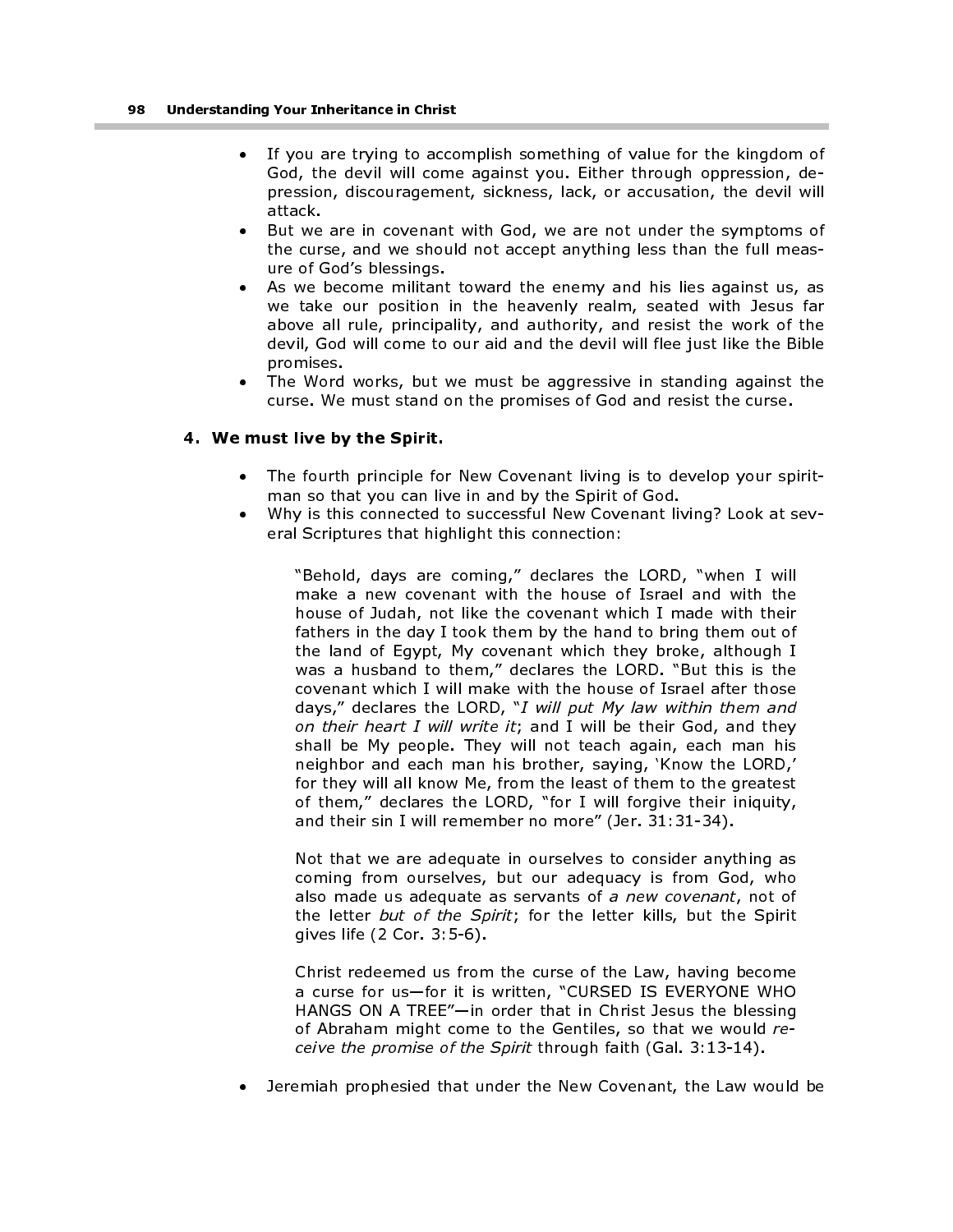put into our heart so that we would know right from wrong, have wisdom to make proper decisions, and be equipped to know God in an intimate way.

- These magnificent promises come to us through the Holy Spirit who has been given to us in Christ. In these last two references, Paul tells us very clearly that the Old Covenant was of the letter, but the New Covenant is of the Holy Spirit. He writes that the blessings of God are ours because we have been given the Holy Spirit.
- How do we live by the Spirit? Very briefly, living by the Spirit is the skill of recognizing the voice of God in every situation and following Him fully. Living by the Spirit involves obeying the Scriptures, the baptism of the Holy Spirit, and being filled with the Spirit continuously. Spirit-led living includes nourishing and strengthening our spirit -man so that our soul is yielded to the Spirit and we become sensitive to the voice of God. **Principles for New Covenant Living 99**<br>
put into our heart so that we would know right from wrong, have wis-<br>
dim to make proper decisions, and be equipped to know God in an<br>
intimate way.<br>
These magnificent promises come
- Whatever the issue, whatever the problem, the Holy Spirit will lead us to the solution. He is for us, wants the best for us, and will lead us into the blessings of God. Though learning to live by the Spirit is a lifelong journey, and it often requires major transitions from the way we are used to living, the rewards of a Spirit-led life far outweigh the price of changing our lifestyle.
- Therefore, it is imperative that as people who desire the blessings of God, we learn to live by the leading of the Holy Spirit. Spirit-led living enables us to know the truth, produce the fruit of the Spirit, be transformed into the character of Jesus, operate in the gifts of the Spirit, and experience the blessings of God.

that really experiences the blessings of God. Each represents a truth that must be matured and perfected throughout life. But each principle can also be enacted today as you begin your journey of being blessed. Get started now and enjoy the great adventure.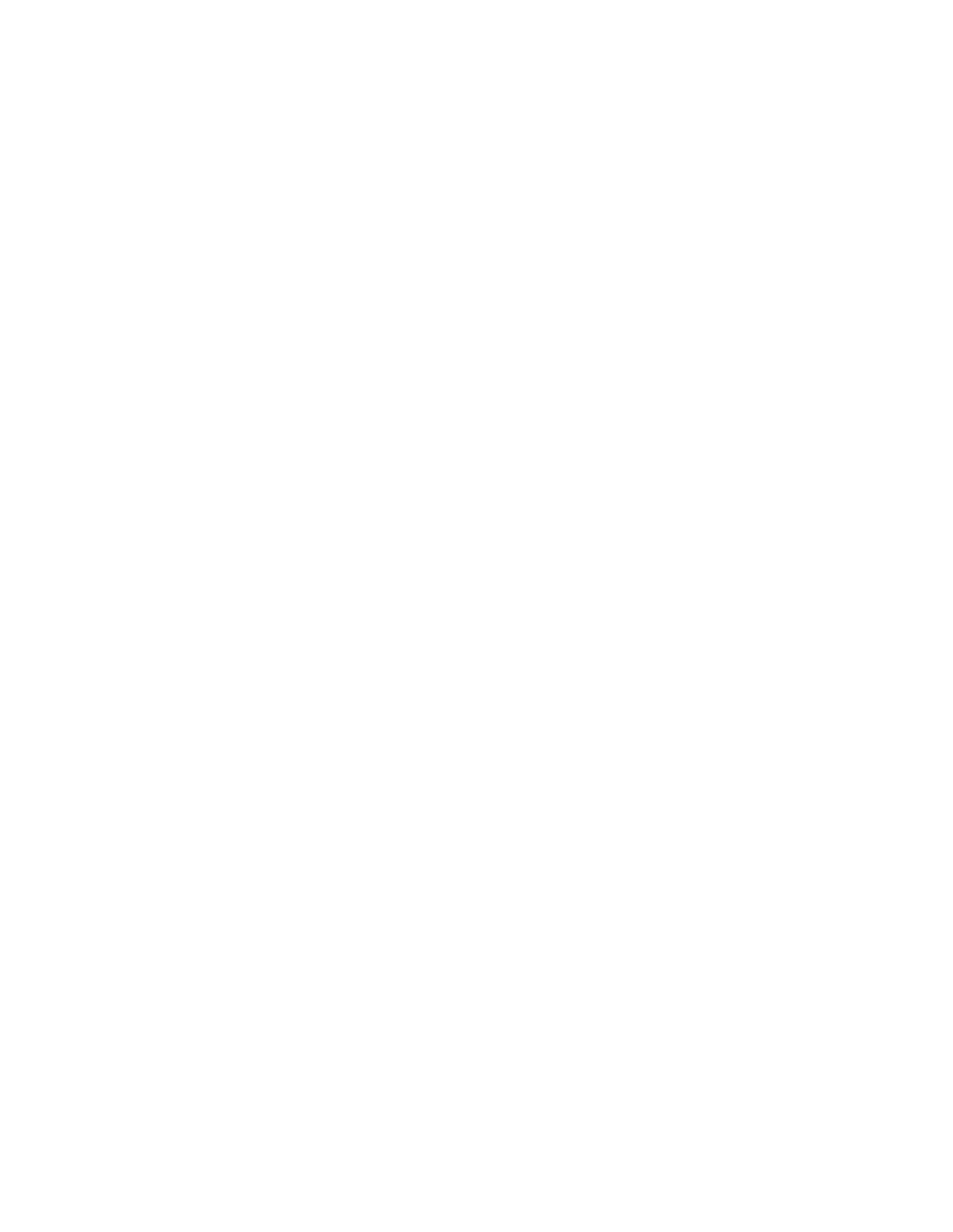# Review Questions

#### True or False

- 1. In order to live by covenant, we must take a walk unto death.
- **2. To live by covenant, we must expect a blessing.** 
	- 3. To live by covenant, we must learn to ignore Satan's attack against us.
	- $^-$  4. Living by the Holy Spirit helps us to live in the blessings of God.
- 5. In covenant with God, we are not subject to the symptoms of the curse, and we should not accept anything less than the full measure of God's blessings.
- 6. The walk unto death is another way of saying that we must offer our life to the Lord in absolute surrender.
- 7. Over the years, the Church has done a good job of taking an aggressive stand against the enemy.
- 8. We can fight the enemy in many ways, but praise and worship is not one of them since it should be reserved totally toward honoring God.
- 9. Living by the Spirit is the skill of recognizing the voice of God in every situation and following Him fully.
- 10. Shadrach, Meshach, and Abed-nego are good examples of walking by faith.

#### Short Answers and Fill in the Blank

- 11. What Scripture passage from the book of Ruth describes what it means to take the walk unto death? \_\_\_\_\_\_\_\_\_\_\_\_\_\_\_\_\_\_\_\_
- 12. **12. a** blessing is a foundational principle to inherit the blessings of God.
- 13. People who desire the blessings of God must learn to live by the leading of the

\_\_\_\_\_\_\_\_\_\_\_\_\_\_\_ \_\_\_\_\_\_\_\_\_\_\_\_\_\_\_\_\_.

14. Although we are redeemed from the curse of sin, death, and the Law, the devil still roams about seeking whom he can devour. What must we do to resist him?

\_\_\_\_\_\_\_\_\_\_\_\_\_ \_\_\_\_\_\_\_\_\_\_\_\_\_\_ \_\_\_\_\_ \_\_\_\_\_\_\_\_\_\_\_\_\_\_\_\_.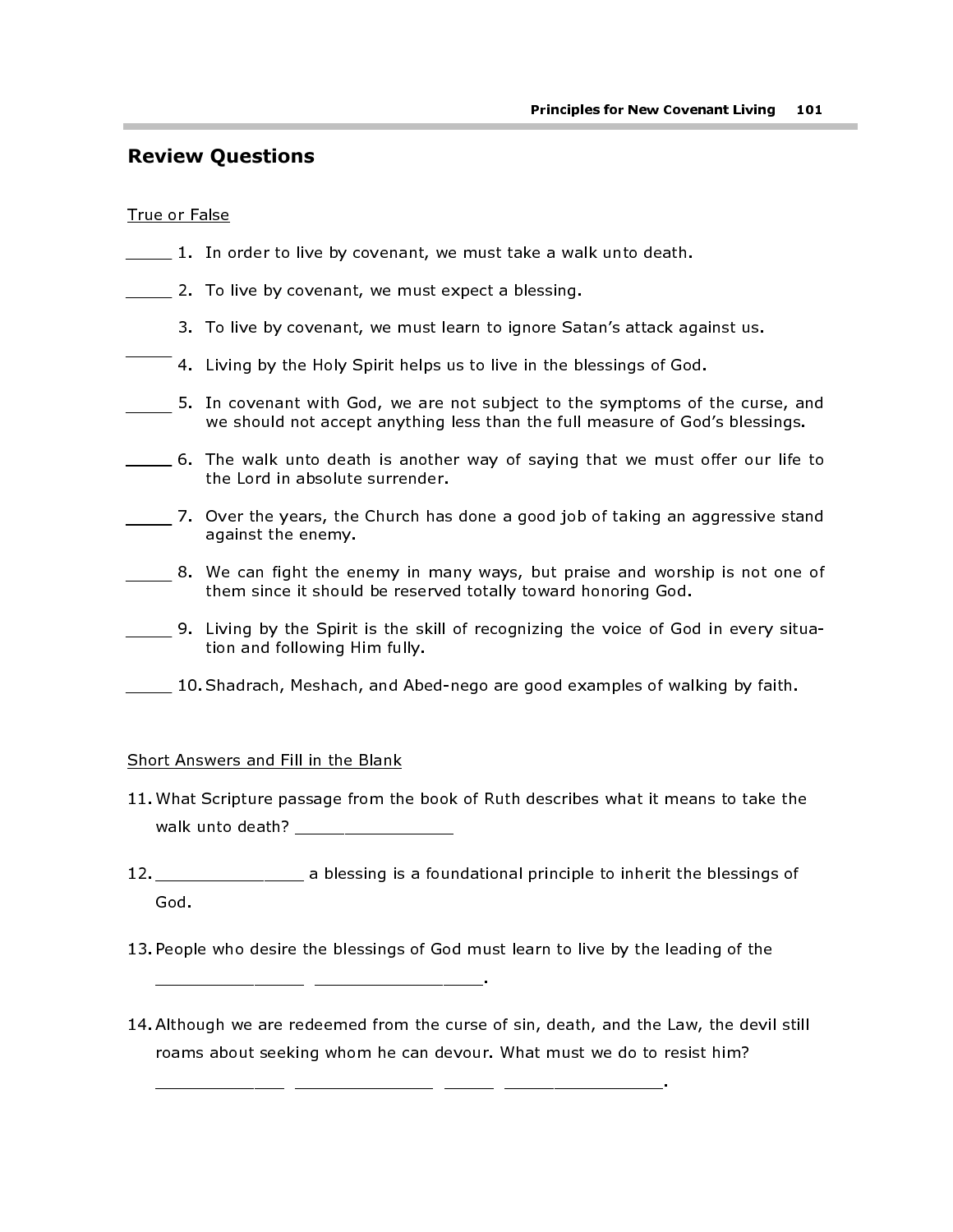#### 102 Understanding Your Inheritance in Christ

15. Often the Church is far too \_\_\_\_\_\_\_\_\_\_\_\_\_\_\_ when it comes to standing against the curse.

From the list on the right, identify the five that best describe how to live in the reality of the New Covenant.

| 16. |                                                                                                                                                                                                                                                 |
|-----|-------------------------------------------------------------------------------------------------------------------------------------------------------------------------------------------------------------------------------------------------|
| 17. | Possible Matches for 16-20                                                                                                                                                                                                                      |
| 18. | a. God is a covenant-making, covenant-keeping God.<br>b. The blessings of Abraham                                                                                                                                                               |
| 19. | c. Take a walk unto death.<br>d. A better covenant based on better promises.                                                                                                                                                                    |
| 20. | Expect a blessing.<br>е.<br>Stand against the curse.<br>f.<br>The New Covenant was cut between the Father and the<br>Son.<br>Live by the Spirit.<br>h.<br>In the face of opposition, express true hope, faith, trust,<br>and expectancy in God. |
|     |                                                                                                                                                                                                                                                 |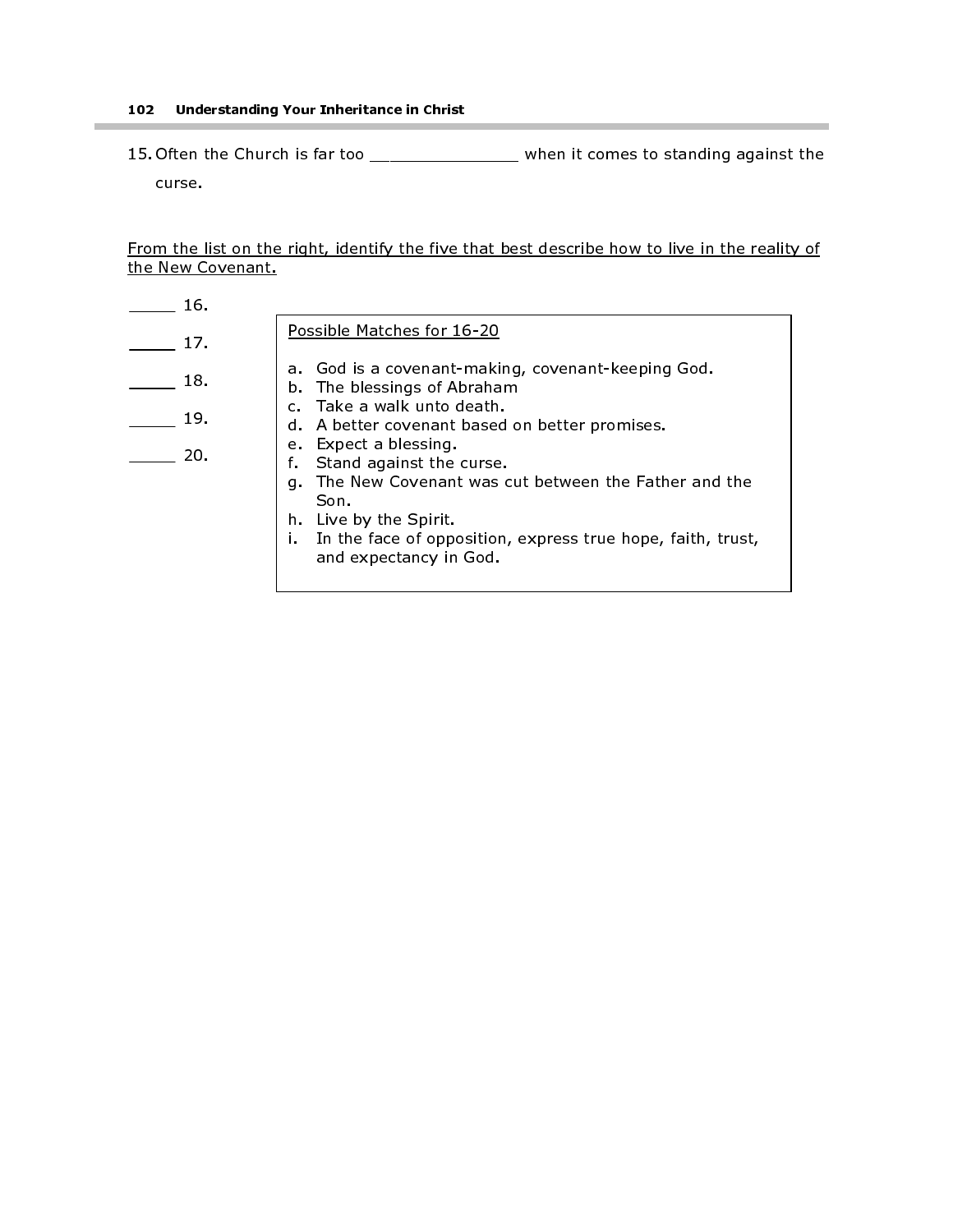# Answer Sheet

| Session 1                        | Session 2                          | Session 3                  |
|----------------------------------|------------------------------------|----------------------------|
| 1 F                              | $\top$<br>$1 -$<br>2 <sub>1</sub>  | 1<br>$\top$<br>2 F         |
| 2T<br>3 F                        | 3 <sub>1</sub>                     | 3 <sub>1</sub>             |
| $\top$<br>4 <sup>1</sup>         | 4 F                                | 4 <sub>1</sub>             |
|                                  | 5 T                                | 5. T                       |
| 5. F<br>6. T                     | 6 F                                | 6 T                        |
| $7 -$<br>F                       | 7 <sub>1</sub>                     | 7 F                        |
| 8.<br>Т                          | 8 F                                | 8 F                        |
| 9.<br>ा                          | 9. T                               | 9 F                        |
| 10. F                            | 10. T                              | 10 T                       |
| 11 bless, hold                   | 11 walk, death                     | 11 circumcision            |
| 12 Abraham                       | 12 blessings; curses               | 12. Father; Son            |
| 13 300; Old; New                 | 13 circumcised                     | 13. builds; requirements   |
| 14. solemn; agreement            | 14 blessings; curses               | 14 blessings               |
| 15. making; keeping              | 15. God; mankind; sacrifice        | 15. house; kingdom; throne |
| 16.-20. a,d,e,g,i (in any order) | 16.-20. $a,d,e,g,h$ (in any order) | 16 с                       |
|                                  |                                    | 17 a                       |
|                                  |                                    | 18 e                       |
|                                  |                                    | 19 b                       |

| 1 F<br>1. T<br>2 F<br>2. T<br>3 T<br>3. F<br>4 F<br>4. T<br>5 F<br>5. T<br>6. T<br>6. T                                                                                                                                                                                                            | Session 4 | Session 5 |
|----------------------------------------------------------------------------------------------------------------------------------------------------------------------------------------------------------------------------------------------------------------------------------------------------|-----------|-----------|
| 7 F<br>7. T<br>8. T<br>8 F<br>9. F<br>9. F<br>10 T<br>10 T<br>11 yes<br>11. covenant; promises<br>12. Galatians 3:9-14, 29<br>12. yes; amen<br>13 Galatians 3.13<br>13 1,7<br>14 Matthew 5.17<br>14 joy<br>15.7<br>15 justified<br>16 с<br>16.-20. c,d,e,g,h (in any order)<br>17e<br>18 b<br>19 d |           |           |

20. a

Session 6

1. T 2. F

20. d

- 3. F 4. T
- 5. F
	-
- 6. T
- 7. T
- 8. T
- 9. T
- 10. T
- 11. relationship
- 12. covered; removed
- 13. Galatians 4:1-7
- 14. distance; intimately (or closely)
- 15. hearts
- 16. b
- 17. a
- 18. a
- 19. b
- 20. a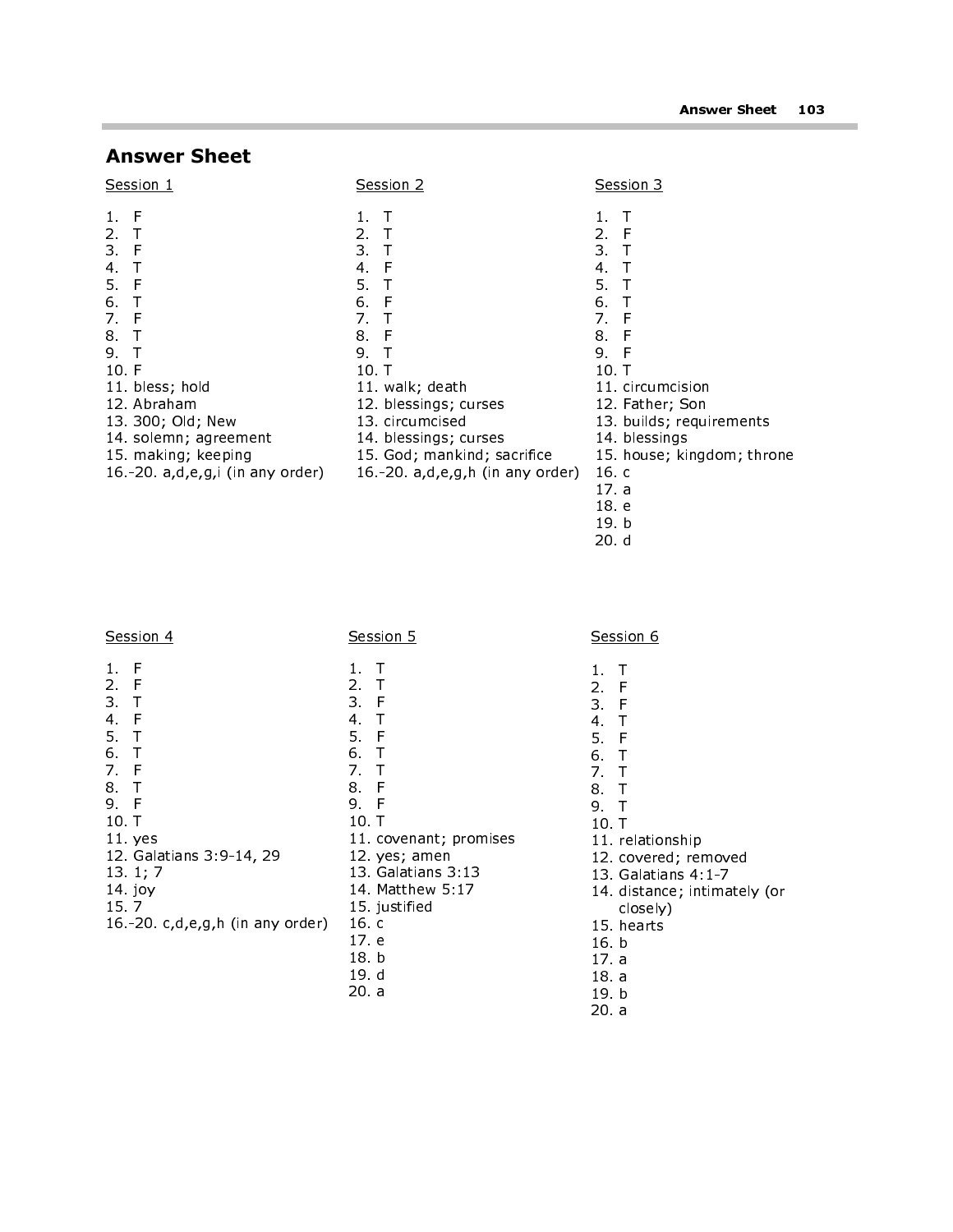# Answer Sheet

Î.

| Session 7      |                                    | <b>Session 8</b>                 |  |
|----------------|------------------------------------|----------------------------------|--|
| 1.             | $\top$                             | 1. T                             |  |
| 2 F            |                                    | 2T                               |  |
| 3 <sub>1</sub> |                                    | 3 F                              |  |
| 4 F            |                                    | 4. T                             |  |
| 5. T           |                                    | 5. T                             |  |
| 6. T           |                                    | 6. T                             |  |
| 7 F            |                                    | 7 F                              |  |
| 8. T           |                                    | 8 F                              |  |
| 9. F           |                                    | 9. T                             |  |
| 10. T          |                                    | 10 T                             |  |
|                | 11 covenant                        | 11 Ruth 1 16 19                  |  |
|                | 12 checed                          | 12. expecting                    |  |
|                | 13. holding fast                   | 13 Holy Spirit                   |  |
|                | 14 faith; patience                 | 14 stand against the curse       |  |
|                | 15. faithfulness; strength; stead- | 15 passive                       |  |
|                | fastness; love                     | 16.–20. c,e,f,h,i (in any order) |  |
|                | 16 -20 a,d,f,g,h (in any order)    |                                  |  |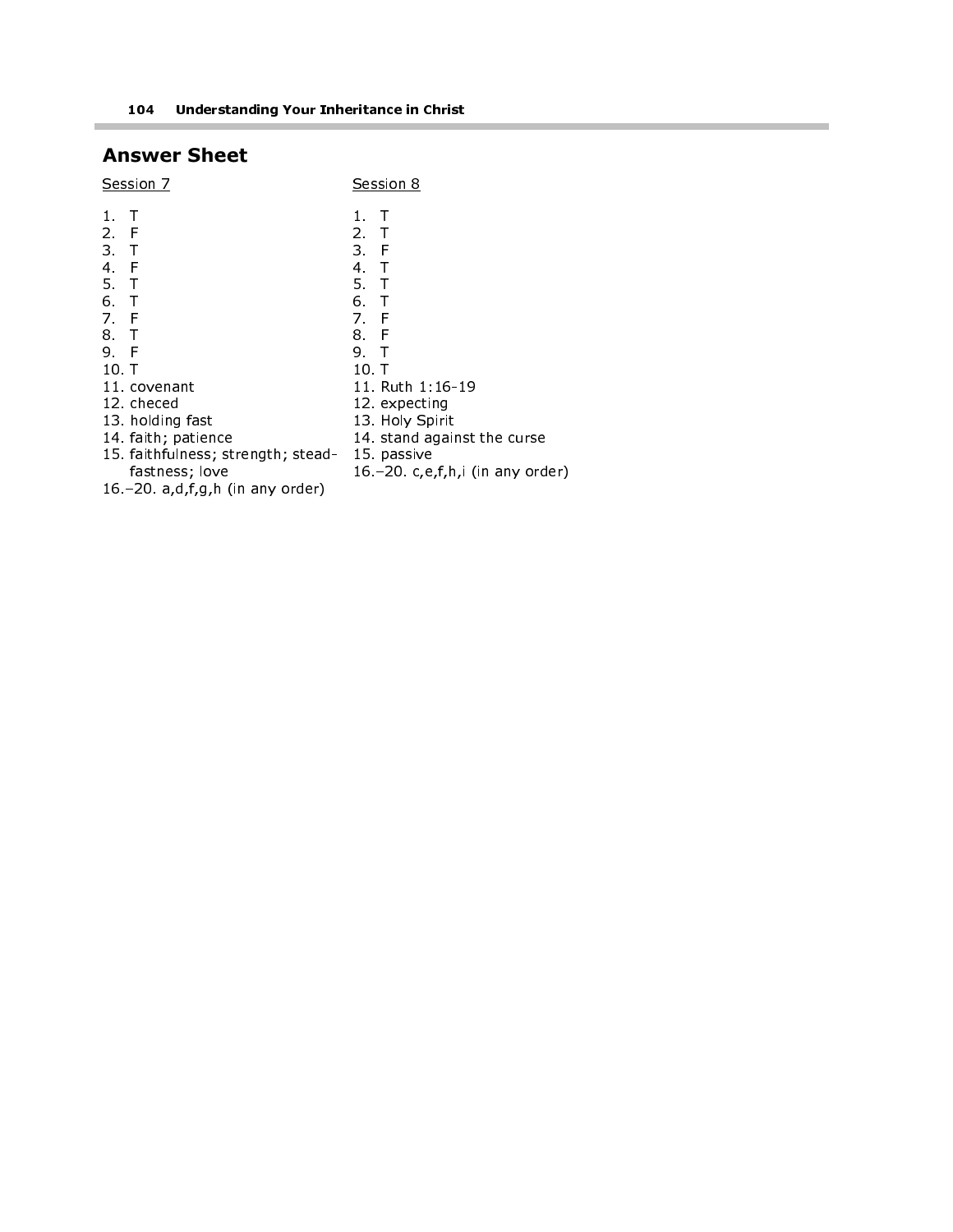# Understanding Your Inheritance in Christ Final Exam

The following questions are true or false. Place a "T" for true or an "F" for false in the space provided (2 points per question).

- 1. Being able to list and discuss each blessing of the Old and New Covenants is more important than living in the blessings of God.
- 2. Based on 1 Peter 3:9, we know that believers are called for the very purpose of inheriting a blessing.
- 3. Under the Old Covenant, the saints sins were removed whereas under the New Covenant, they are covered by the blood of Jesus.
- 4. Healing of body, soul, and spirit is one of the blessings of Abraham that are available to us through the New Covenant.
- 5. Two key aspects of understanding our position in Christ are the progressive nature of God's covenants and the fact that the New Covenant was cut between the Father and the Son.
- 6. The New Covenant was initially made between our heavenly Father and every believer from the time of the cross forward.
- 7. To fully experience God's blessings, we must learn to hold fast to the covenant.
- $\sim$  8. God chose to use a common practice of everyday life—entering into a covenant—to illustrate His commitment to His people.
- 9. Standing against the curse is a very important principle to experiencing the blessings of God.
- **10. The greatest blessing of the New Covenant is Jesus.**

#### Fill in the Blanks (2 points per question)

\_\_\_\_\_\_\_\_\_\_\_\_\_\_\_\_\_\_.

- 11. One of the most important steps in ancient covenant making was the \_\_\_\_\_\_\_\_\_ unto death.
- 12. Another important step in ancient covenant making was the pronouncement of

\_\_\_\_\_\_\_\_\_\_\_\_\_\_\_\_ and \_\_\_\_\_\_\_\_\_\_\_\_\_\_\_\_.

13. The Father cut the Abrahamic Covenant with Abraham and the New Covenant with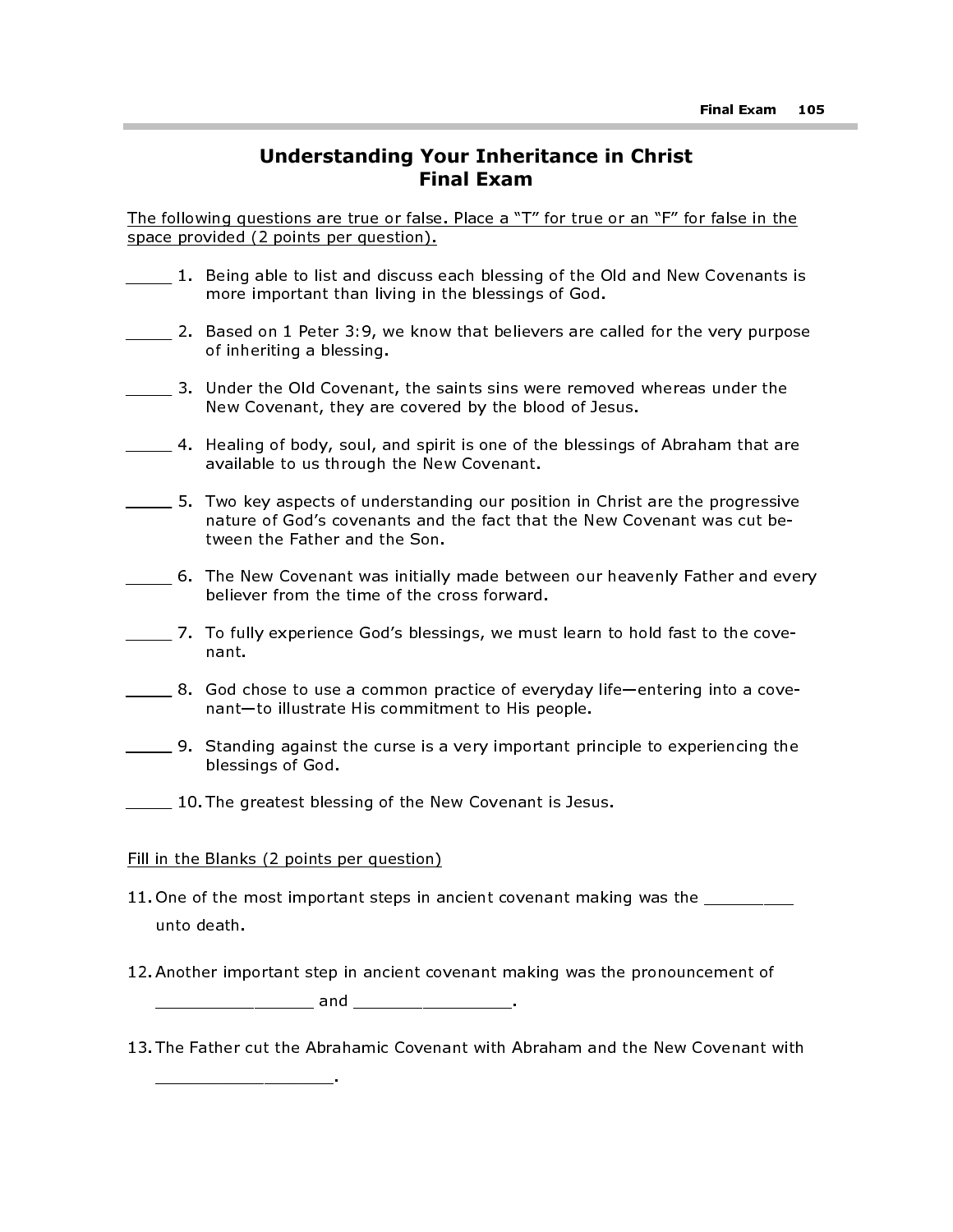#### 106 Understanding Your Inheritance in Christ

\_\_\_\_\_\_\_\_\_\_\_\_\_\_\_\_\_\_\_.

\_\_\_\_\_\_\_\_\_\_\_\_\_\_\_.

\_\_\_\_\_\_\_\_\_\_\_\_\_\_\_.

- 14. The specific blessings promised to Abraham and his descendents as a part of the Abrahamic Covenant are described most extensively in the Old Testament Book of
- 15. Covenant is how we extended that God will bless us, and possibly even more importantly, covenant is the means by which we get a \_\_\_\_\_\_\_\_\_\_\_ upon God.
- 16. Another blessing of Abraham that is promised to believers in Jesus is financial

17. To live in the reality of the blessings of God, we should \_\_\_\_\_\_\_\_\_\_\_\_\_\_\_\_\_ a blessing.

- 18. Covenant is the means by which \_\_\_\_\_\_\_\_ become one.
- 19. Every interaction between God and man is based on \_\_\_\_\_\_\_\_\_\_\_\_\_\_\_\_\_\_.
- 20. The fact that God relates to His people in lovingkindness helps us understand that God is \_\_\_\_\_\_\_\_\_\_\_\_\_\_\_ to His covenant promises.
- 21. The promises of God are inherited through \_\_\_\_\_\_\_\_\_\_\_\_ and \_\_\_\_\_\_\_\_\_\_\_\_\_.
- 22. Another principle of experiencing the blessings of God is to live by the

23. In cutting the New Covenant, \_\_\_\_\_\_\_\_\_\_\_\_\_ was the representative of the Father. \_\_\_\_\_\_\_\_\_ represented mankind, and \_\_\_\_\_\_\_\_\_\_\_\_\_\_\_\_\_\_ was the covenant sacrifice.

- 24. The Old (Mosaic) Covenant builds upon the Abrahamic Covenant by outlining in detail the \_\_\_\_\_\_\_\_\_\_\_\_\_\_\_\_\_\_ for holy living.
- 25. God is a covenant-\_\_\_\_\_\_\_\_\_\_\_\_\_\_\_, covenant-\_\_\_\_\_\_\_\_\_\_\_\_\_\_\_\_\_\_ God.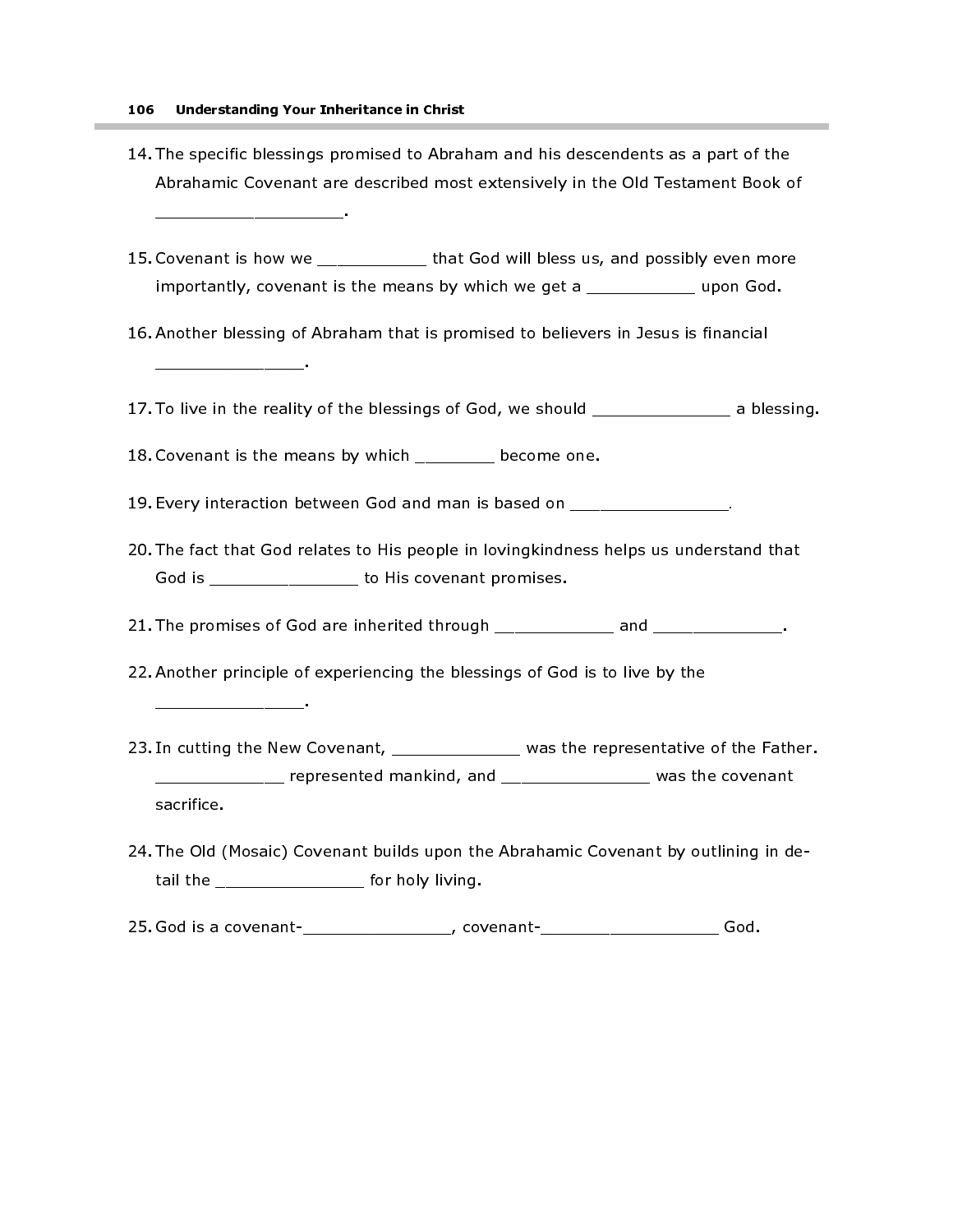#### Multiple choice: Circle the correct answer (2 points each)

- 26. Which of the following is not one of the seven specific blessings of Abraham identified in this class?
	- a. A blessed family
	- b. Protection from the attacks of the enemy
	- c. Intimacy with Jesus
	- d. Success in what you put your hands to
- 27. Which of the following are aspects of God's checed toward His people?
	- a. Legal commitment toward His people
	- b. Strength directed toward His people
	- c. Steadfastness toward His people
	- d. Love directed toward His people
	- e. Everlasting care toward His people
	- f. All of the above

28. Which of the following is not a step in ancient covenant making?

- a. Pronouncement of blessings and curses
- b. The walk to life
- c. The seal of the covenant mark
- d. The covenant meal
- e. The blessing of the covenant sacrifice
- f. a, b, and d
- g. b, d, and e
- h. b and e
- 29. Which is not one of the five covenants that relate most directly to our inheriting the blessings of God?
	- a. Edenic Covenant
	- b. Noahic Covenant
	- c. Abrahamic Covenant
	- d. Mosaic Covenant
	- e. Land Covenant
	- f. Davidic Covenant
	- g. New Covenant
	- h. Everlasting Covenant
	- i. a, b, and h
	- j. c, d, e, f, and g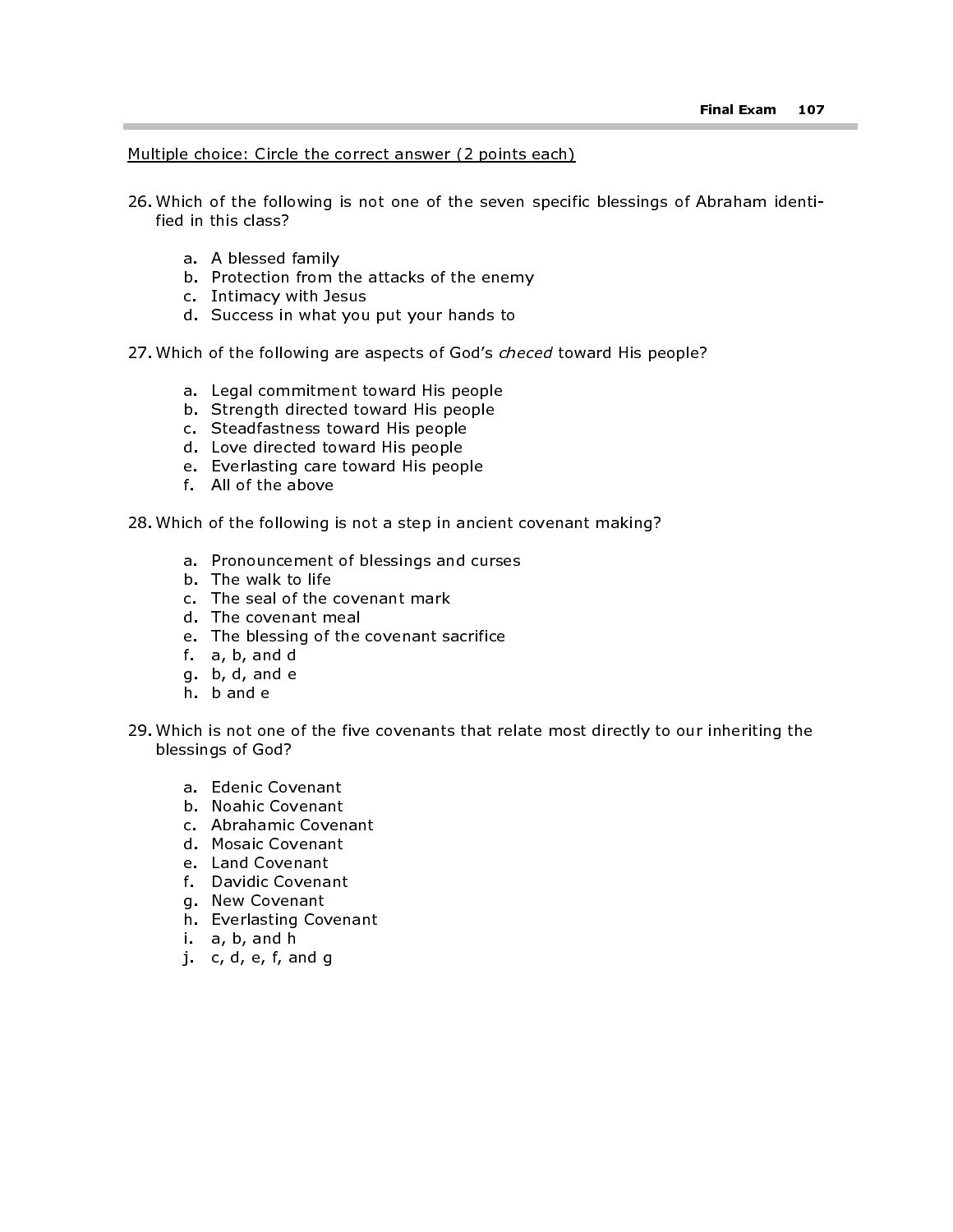- 30. As discussed in this class and from the Genesis account, which of the following is one of the four original purposes for mankind?
	- a. Eat from the tree of life
	- b. Crush Satan under our feet
	- c. Fellowship with God forever
	- d. All of the above
- 31. Which of the following are traits of the entirely different relationship we have with Jesus through the New Covenant?
	- a. Our sins are removed.
	- b. We can have success, destiny, and life purpose.
	- c. We can have intimacy with Jesus.
	- d. We have been given the Holy Spirit.
	- e. We can experience healing of body, soul, and spirit.
	- f. b, d, and e
	- g. a, b, and d
	- h. a, c, and d
	- i. All of the above
	- j. None of the above

32. Which of the following is a correct statement about the New Covenant?

- a. We are blessed for obedience and cursed for disobedience.
- b. We are blessed spiritually, but we no longer experience divine healing.
- c. We are blessed but not cursed.
- d. All of the above
- e. None of the above
- 33. Which of the following Scripture verses tells us that we are redeemed from the curse?
	- a. Galatians 3:13
	- b. Hebrews 8:6
	- c. Galatians 4:5-6
	- d. Deuteronomy 28:15
- 34. Which of the following statements is the most correct?
	- a. Most important interactions between God and man are based on covenant.
	- b. Every interaction between God and man is based on covenant.
	- c. The offer of salvation is the only interaction between God and man based on covenant.
	- d. Some interactions between God and man are based on covenant.
	- e. None of the above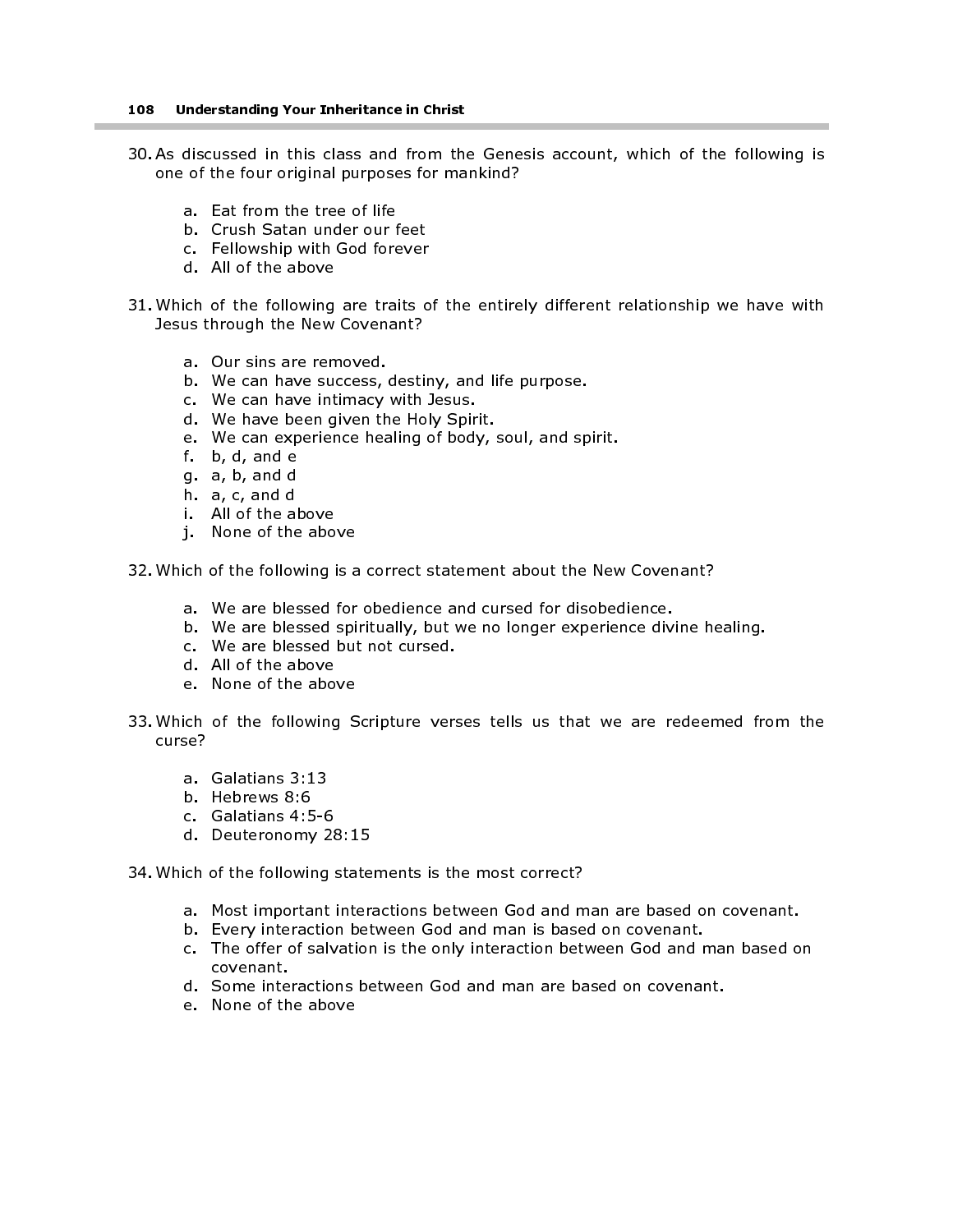- 35. Which of the following is the best example of the meaning of the eighth step in covenant making—the covenant meal?
	- a. Eating from the tree of life in the Garden of Eden
	- b. The Lord's Supper
	- c. Eating the manna that came from heaven
	- d. The Marriage Supper of the Lamb
	- e. All of the above
	- f. b and d
	- g. b and c
	- h. c and d
	- i. b, c, and d

## Discuss in your own words (10 points each)

36. Explain why the New Covenant is a better covenant than the Old Testament covenants.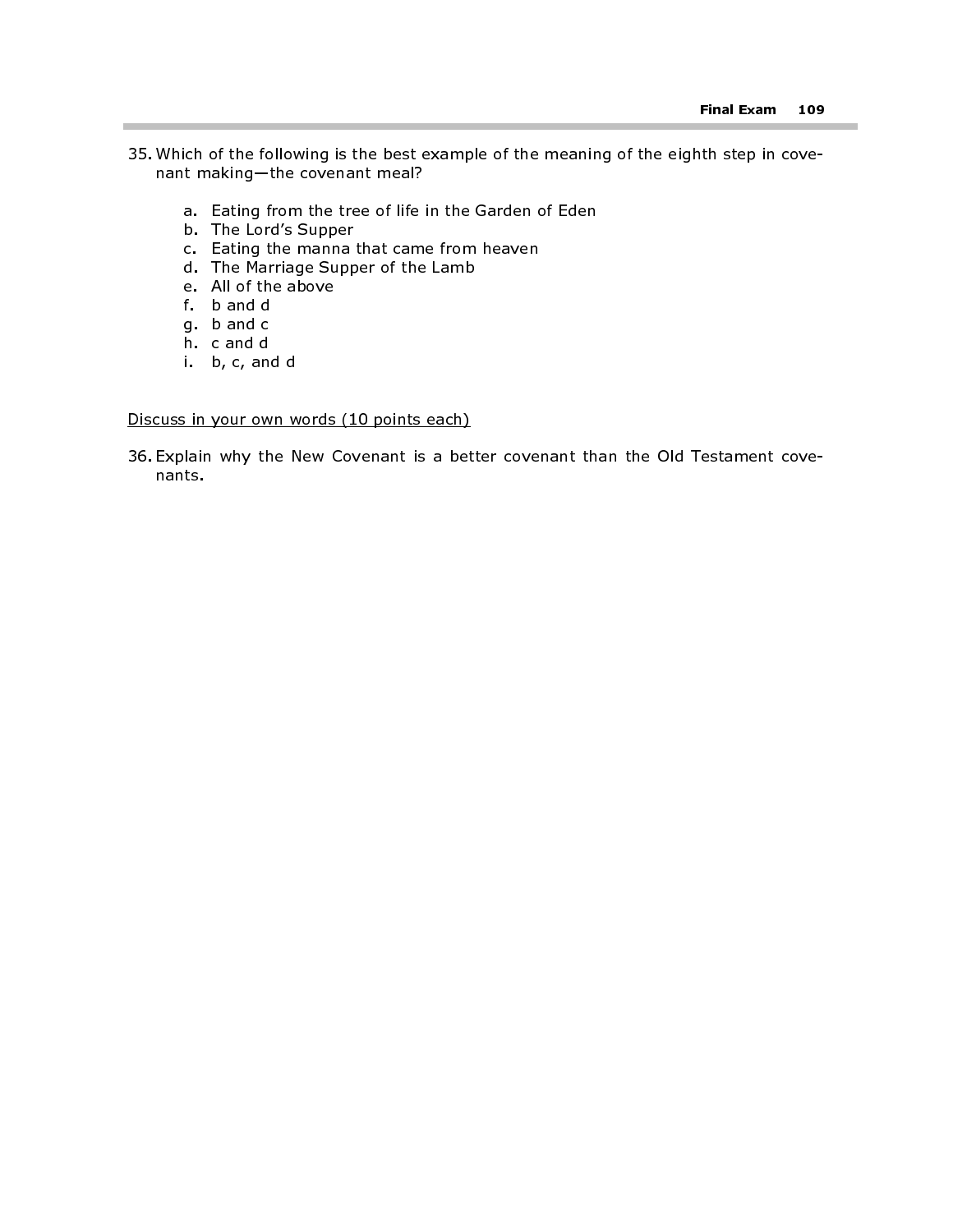37. List and briefly describe ten of the blessings identified in this class.

38. Drawing from the progressive nature of the Old Testament covenants and from the manner in which the New Covenant was cut between the Father and the Son, explain our position in Christ.